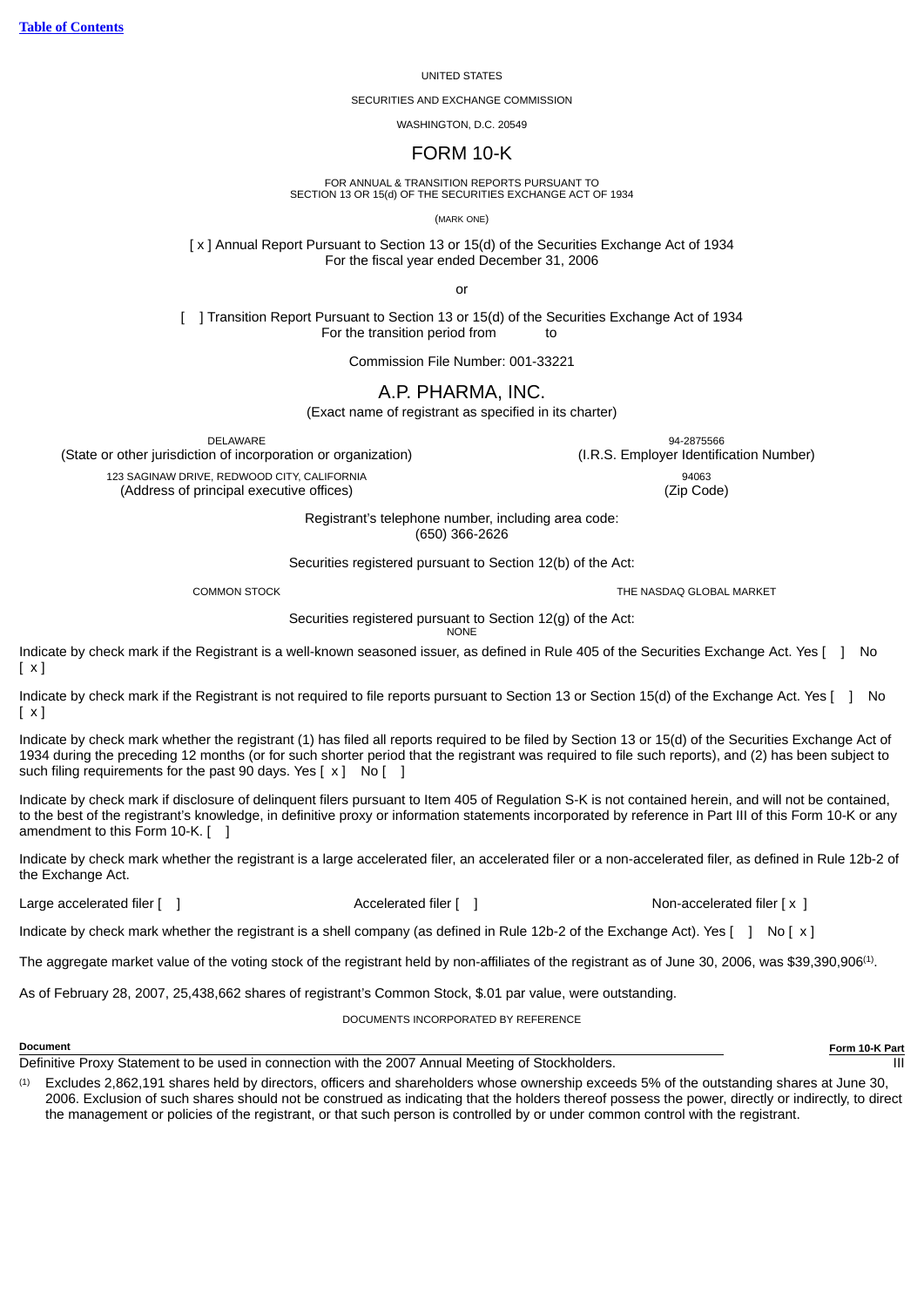<span id="page-1-0"></span>TABLE OF CONTENTS

|                 | <b>PART I</b>                                                                                                    |    |
|-----------------|------------------------------------------------------------------------------------------------------------------|----|
| ITEM 1.         | <b>Business</b>                                                                                                  | 3  |
| ITEM 1A.        | <b>Risk Factors</b>                                                                                              | 19 |
| ITEM 1B.        | <b>Unresolved Staff Comments</b>                                                                                 | 34 |
| ITEM 2.         | <b>Properties</b>                                                                                                | 34 |
| ITEM 3.         | <b>Legal Proceedings</b>                                                                                         | 34 |
| ITEM 4.         | <b>Submission of Matters to a Vote of Security Holders</b>                                                       | 34 |
|                 | <b>PART II</b>                                                                                                   |    |
| ITEM 5.         | Market for the Registrant's Common Equity, Related Stockholder Matters and Issuer Purchases of Equity Securities |    |
|                 |                                                                                                                  | 35 |
| ITEM 6.         | <b>Selected Financial Data</b>                                                                                   | 37 |
| ITEM 7.         | <b>Management's Discussion and Analysis of Financial Condition and Results of Operations</b>                     | 38 |
| ITEM 7A.        | <b>Quantitative and Qualitative Disclosure About Market Risk</b>                                                 | 46 |
| ITEM 8.         | <b>Financial Statements and Supplementary Data</b>                                                               | 47 |
| ITEM 9.         | Changes in and Disagreements with Accountants on Accounting and Financial Disclosure                             | 71 |
| ITEM 9A.        | <b>Controls and Procedures</b>                                                                                   | 71 |
| ITEM 9B.        | <b>Other Information</b>                                                                                         | 71 |
|                 | <b>PART III</b>                                                                                                  |    |
| ITEM 10.        | Directors, Executive Officers, and Corporate Governance                                                          | 72 |
| <b>ITEM 11.</b> | <b>Executive Compensation</b>                                                                                    | 72 |
| <b>ITEM 12.</b> | Security Ownership of Certain Beneficial Owners and Management and Related Stockholder Matters                   | 72 |
| ITEM 13.        | Certain Relationships and Related Transactions, and Director Independence                                        | 72 |
| ITEM 14.        | <b>Principal Accountant Fees and Services</b>                                                                    | 72 |
|                 | <b>PART IV</b>                                                                                                   |    |
| <b>ITEM 15.</b> | <b>Exhibits and Financial Statement Schedules</b>                                                                | 73 |
|                 | <b>Signatures</b>                                                                                                | 76 |
|                 | Certifications                                                                                                   |    |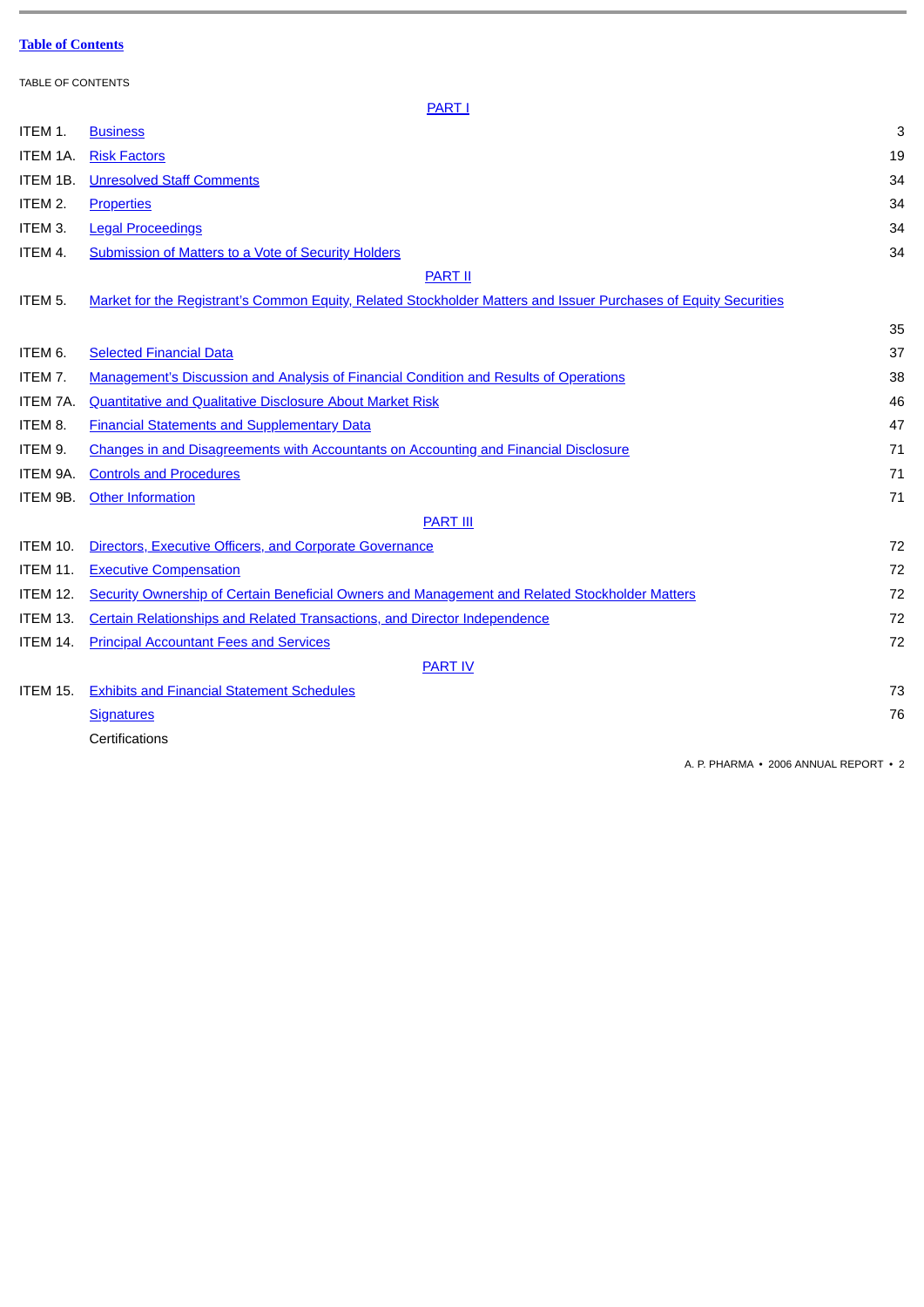#### <span id="page-2-0"></span>PART I

## <span id="page-2-1"></span>**ITEM 1. BUSINESS**

#### **Introduction-Forward Looking Statements**

This Annual Report on Form 10-K contains "forward-looking statements" as defined by the Private Securities Litigation Reform Act of 1995. These forward-looking statements involve risks and uncertainties including uncertainties associated with timely development, approval, launch and acceptance of new products, satisfactory completion of clinical studies, establishment of new corporate alliances, progress in research and development programs and other risks and uncertainties described below under the headings "Our Lead Product Candidate APF530", "Development Pipeline", "Our Technology Platform", "Our Strategy", "Patents and Trade Secrets", and "Competition". Such risks and uncertainties also include the matters discussed under "Risk Factors" below, and under Management's Discussion and Analysis of Financial Condition and Results of Operations in Item 7 below.

#### **Company Overview**

In this Annual Report on Form 10-K, the "Company", "A.P. Pharma", "APP", "we", "us", and "our", refer to A.P. Pharma, Inc.

We are a specialty pharmaceutical company focused on developing pharmaceutical products using our proprietary Biochronomer polymer-based drug delivery technology. Our product development philosophy is based on incorporating approved therapeutics into our proprietary bioerodible drug delivery technology to create controlled release pharmaceuticals to improve treatments for diseases or conditions. Our lead product candidate, APF530, is currently in a pivotal Phase III clinical trial for the prevention of acute and delayed onset chemotherapy-induced nausea and vomiting, or CINV. We expect to complete enrollment of our pivotal Phase III clinical trial in the first half of 2008 and to announce results of that trial in the third quarter of 2008. We expect to file our new drug application, or NDA, for approval of APF530 in the fourth quarter of 2008.

Our primary focus is to advance our proprietary Biochronomer technology, consisting of bioerodible polymers designed to release drugs over a defined period. We have completed over 100 *in vivo* and *in vitro* studies demonstrating that our Biochronomer technology is potentially applicable to a range of therapeutic areas, including pain management, prevention of nausea and vomiting, control of inflammation and treatment of ophthalmic diseases. We have also completed comprehensive animal and human toxicology studies that have established that our Biochronomer polymers are safe and well tolerated. Furthermore, our Biochronomer technology can be designed to deliver drugs over periods varying from days to several months.

Our lead product candidate using our proprietary Biochronomer technology is APF530, which contains granisetron, a drug approved for the prevention of CINV. We selected granisetron because it is a potent drug which blocks a specific receptor found in the gut that is responsible for triggering CINV. Additionally, the applicable granisetron patent will expire in the United States on December 29, 2007. APF530 is designed to provide at least five days prevention of CINV. In September 2005, we completed a Phase II human clinical trial of APF530 that achieved all of its primary and secondary endpoints. In May 2006, we initiated our pivotal Phase III clinical trial of AFP530. We believe that this clinical trial will lead to regulatory approval of APF530 for the prevention of acute and delayed onset CINV for patients undergoing both moderately and highly emetogenic, or vomit-inducing, chemotherapy.

In addition to our lead drug candidate, we have a pipeline of other product candidates that use our Biochronomer technology. One of these, APF112, incorporates the well-known local anesthetic, mepivacaine. It is designed to provide up to 36 hours of

```
3 • A. P. PHARMA • 2006 ANNUAL REPORT
```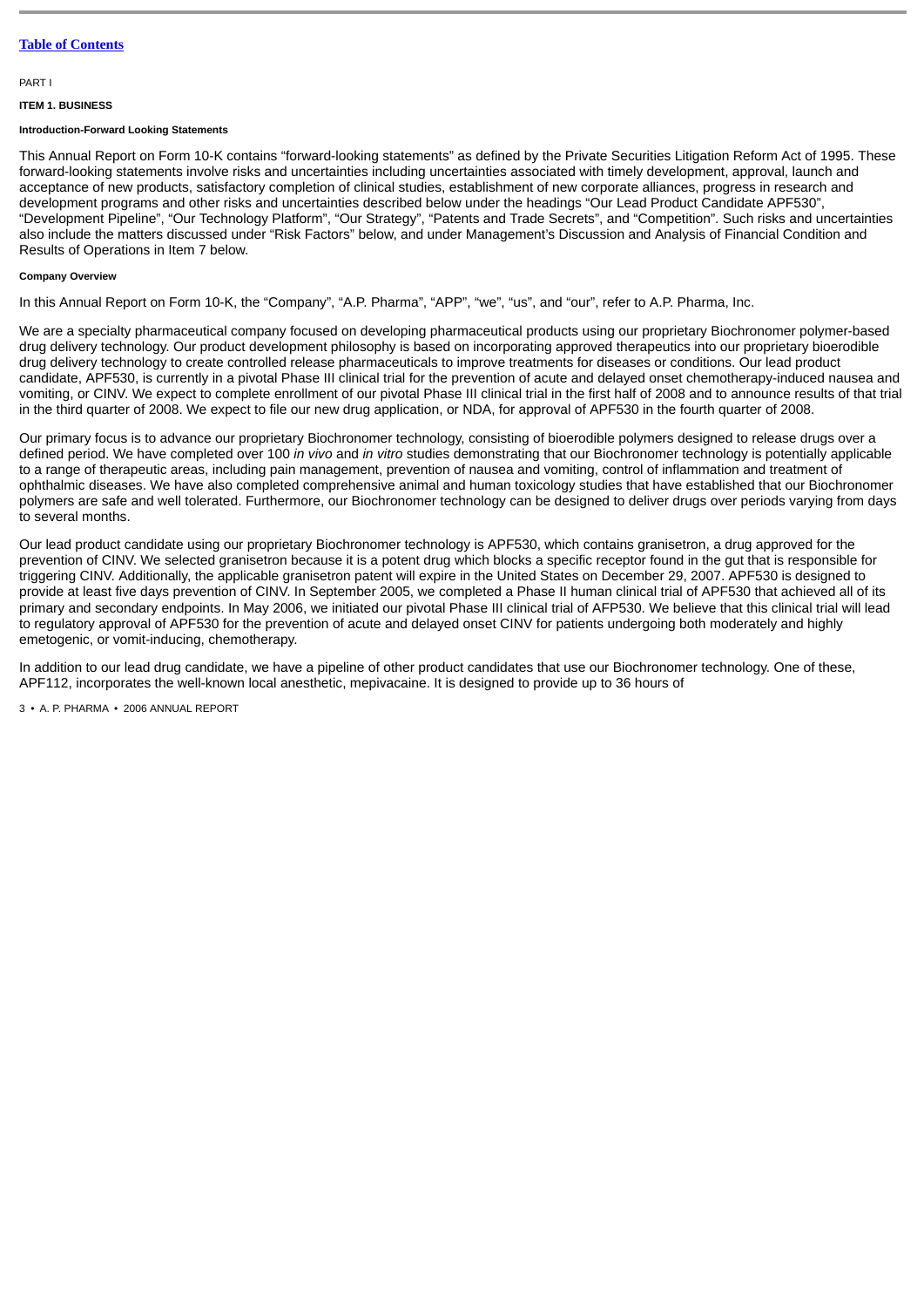post-surgical pain relief and to minimize the use of morphine-like drugs, or opiates, which are used extensively in post-surgical pain management. Post-surgical pain can be treated with local anesthetics, but the usefulness of these is currently limited by the short duration of their effectiveness. We plan to initiate a Phase IIb clinical trial for APF112 in the first half of 2008.

We have several additional product candidates using our Biochronomer technology in early stages of development. For example, we plan to initiate a Phase I clinical trial of APF580 in 2008 for the controlled delivery of an opiate for pain relief.

#### **Our Lead Product Candidate – APF530**

## *CINV Background*

Prevention and control of nausea and vomiting, or emesis, are paramount in the treatment of cancer patients. The majority of patients receiving chemotherapy will experience some degree of emesis if not prevented with an antiemetic. Chemotherapy treatments can be moderately emetogenic, meaning that 30 – 90% of patients experience CINV, or highly emetogenic, meaning that over 90% of patients experience CINV, if left untreated. Acute onset CINV occurs within the first 24 hours following chemotherapy treatment, with the highest risk period occurring within the first four hours. Delayed onset CINV occurs more than 24 hours after treatment and may persist for several days. Prevention of CINV is significant because the distress caused by CINV can severely disrupt patient quality of life and can lead some patients to discontinue chemotherapy. The unmet need is greatest with patients receiving highly emetogenic chemotherapy, particularly delayed onset CINV.

## *Current Therapy and Market Opportunity*

Vomiting is a protective reflex against ingestion of potentially harmful substances, including some chemotherapeutic agents. These chemotherapeutic agents activate or destroy cells in the lining of the gut, releasing a neurotransmitter called serotonin. When serotonin binds to the 5-HT $_{\rm 3}$  (5-hydroxytryptamine type 3) receptors, the patient experiences nausea and vomiting. By blocking the 5-HT $_{\rm 3}$  receptors, granisetron and the other 5-HT $_{\rm 3}$  antagonists prevent serotonin from binding to the 5-HT $_{\rm 3}$  receptors, thereby inhibiting the vomiting reflex. Physicians may combine these 5-HT $_3$  antagonists with other agents, such as corticosteroids, to better prevent delayed onset CINV.

Despite evidence that delayed onset CINV affects as many as 50 – 70% of patients, and that more patients experience delayed onset CINV than acute onset CINV, oncology nurses and physicians are likely to underestimate the magnitude of these problems in the patients for whom they care. According to the results of a multi-national study recently published in *Cancer* (April 2004), the discrepancy between the perceived incidence and the actual incidence may, in part, be due to the fact that patients often do not report the side effects they experience at home. In this prospective study, 60% of patients receiving highly emetogenic chemotherapy, who also received antiemetics, still had delayed onset CINV.

Current treatment options for CINV include 5-HT<sub>3</sub> antagonists such as palonosetron (Aloxi), ondansetron (Zofran), dolasetron (Anzemet), and granisetron (Kytril), as well as aprepitant (Emend), an NK1 (neurokinin-1) antagonist, which is always used in combination with a 5-HT<sub>3</sub> antagonist. As shown in the table below, all of the 5-HT $_{\rm 3}$  antagonists are approved for the prevention of acute onset CINV in patients receiving either

moderately or highly emetogenic chemotherapy. Only Aloxi is approved for the prevention of delayed onset CINV in patients receiving moderately emetogenic chemotherapy. None is approved as single agent therapies for the prevention of delayed onset CINV in patients receiving highly emetogenic chemotherapy. Aloxi sales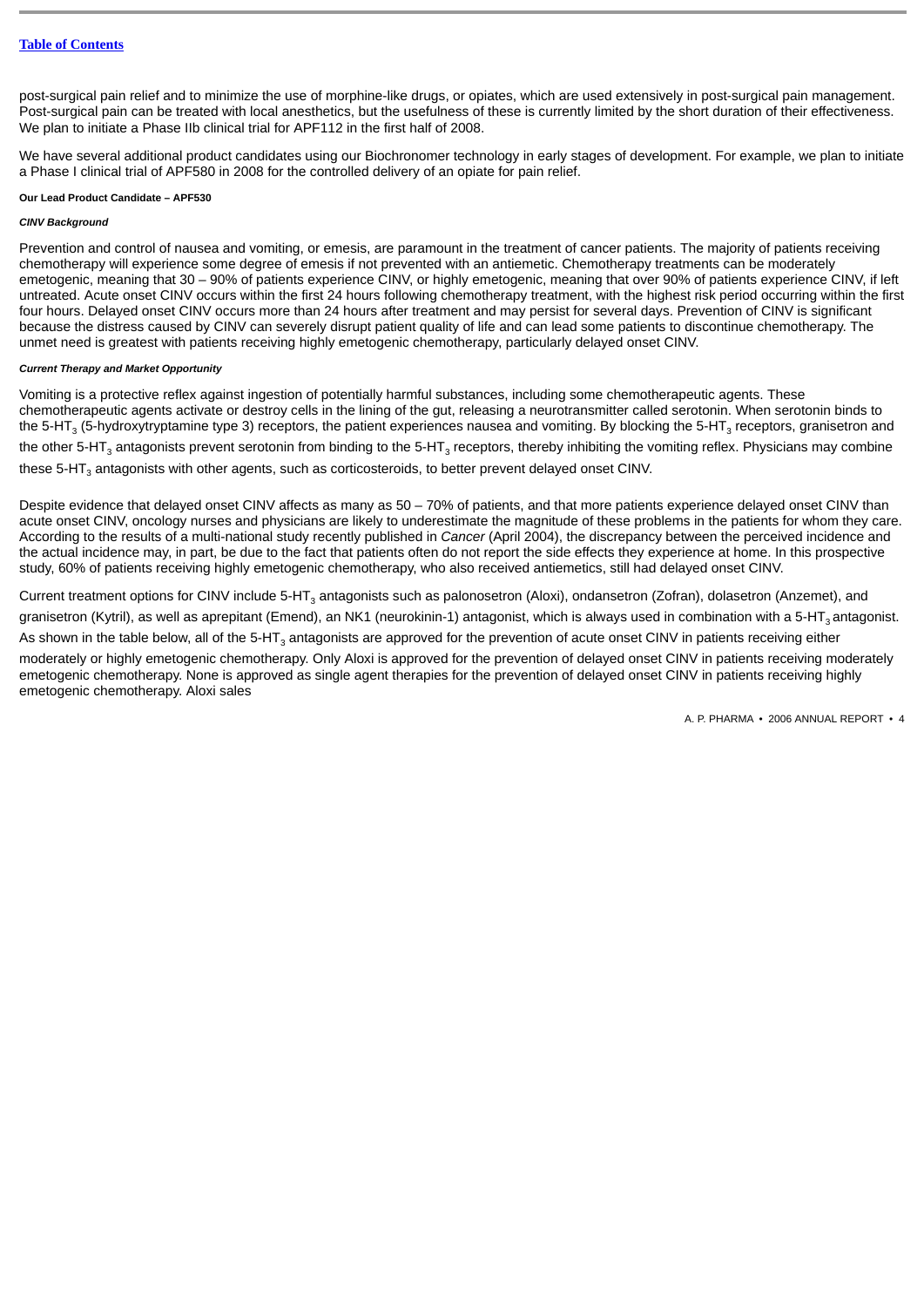were approximately \$250 million in 2006, and we believe the total addressable U. S. market approaches \$1 billion for use of 5-HT<sub>3</sub> antagonists in the prevention of CINV .

|                              |                                                                                              | Approved 5-HT <sub>3</sub> |
|------------------------------|----------------------------------------------------------------------------------------------|----------------------------|
|                              | Approved 5-HT <sub>3</sub>                                                                   | Antagonists for Delayed    |
| Chemotherapy Regimen         | Antagonists for Acute Onset CINV                                                             | Onset CINV                 |
| <b>Moderately Emetogenic</b> | Granisetron (Kytril)<br>Ondansetron (Zofran)<br>Dolasetron (Anzemet) Palonosetron<br>(Aloxi) | Palonosetron (Aloxi)       |
| <b>Highly Emetogenic</b>     | Granisetron (Kytril)<br>Ondansetron (Zofran)<br>Dolasetron (Anzemet) Palonosetron<br>(Aloxi) | <b>NONE</b>                |

## *Our Solution – APF530*

Our lead product, APF530, is being developed for the prevention of both acute and delayed onset CINV in patients receiving either moderately or highly emetogenic chemotherapy. APF530 contains the 5-HT $_{\rm 3}$  antagonist, granisetron, delivered by a single subcutaneous injection. Granisetron injections and oral tablets are approved for the prevention of acute onset CINV, but not delayed onset CINV. 5-HT $_{\rm 3}$  antagonists, as a class, have

become the most common antiemetic agents in chemotherapy. However, no 5-HT $_{\rm 3}$  antagonist formulation is currently approved for the prevention

of both acute and delayed onset CINV for both moderately and highly emetogenic chemotherapy. We believe that if APF530 demonstrates in our pivotal Phase III trial that we can deliver therapeutic levels of granisetron over an extended period of time, we will have a unique product with significant commercial potential. Physicians will have the opportunity to provide patients with the broadest efficacious treatment for CINV with a single injection.

## *Phase II Clinical Trial Results*

In September 2005, we completed a Phase II clinical trial for APF530. We evaluated the safety, tolerability and pharmacokinetics of APF530 in cancer patients. In addition, efficacy endpoints were evaluated relating to emetic events and the use of additional medication for CINV. The clinical trial demonstrated that APF530 was well tolerated: there were no serious adverse events attributed to APF530; less than 10% of participating patients had injection site reactions, all of which were mild. As shown in the graph below, the pharmacokinetic evaluation in all three dose groups (250, 500 and 750 mg injection doses corresponding to 5, 10 and 15 mg of granisetron, respectively) demonstrated that the minimum efficacy target plasma levels of granisetron were substantially achieved. The target plasma levels were based on oral doses of granisetron shown to have exhibited efficacy for acute onset CINV.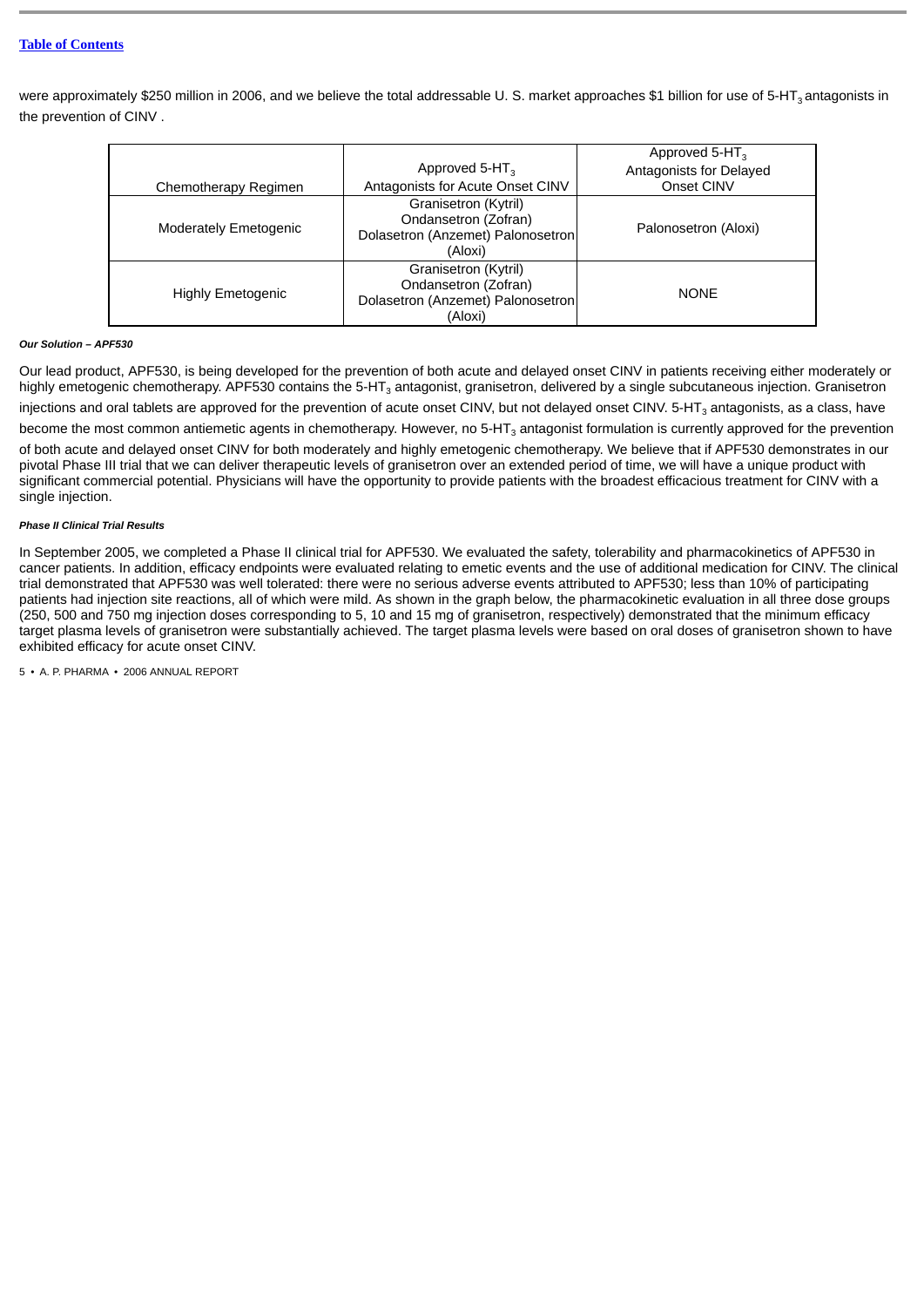

Granisetron Levels in Patients from Phase II Clinical Trial of APF530

Analysis of the efficacy data from our open-label Phase II trial in which patient groups received either moderately or highly emetogenic chemotherapy was based on complete responders. "Complete response" is defined as an absence of vomiting and no use of additional medication for CINV during the observation period.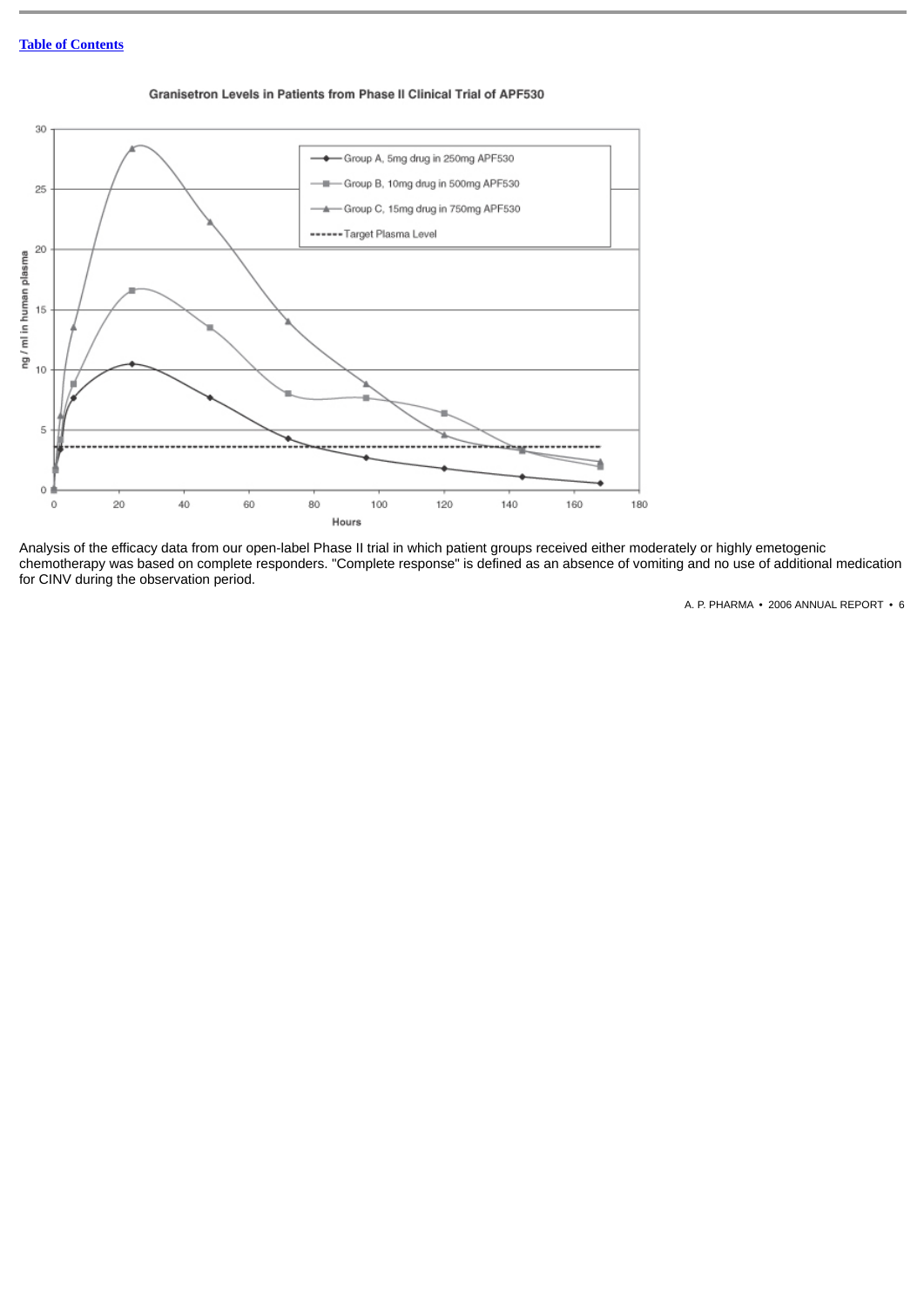Results of APF530's Phase II trial and Aloxi's Phase III trial are presented in the table below. Aloxi's Phase III trials included two trials of 189 patients each for moderately emetogenic chemotherapy and one trial involving 223 patients for highly emetogenic chemotherapy. The two trials evaluating moderately emetogenic chemotherapy indicated that the percentage of complete responders was 81% and 63% in the acute phase and 74% and 54% in the delayed phase, respectively. The study evaluating highly emetogenic chemotherapy indicated that the percentage of complete responders was 59% in the acute phase and 45% in the delayed phase. In comparison, in our APF530 Phase II trial, 20 patients were treated and evaluated for moderately emetogenic chemotherapy; the percentage of complete responders among them was 90% in the acute phase and 78% in the delayed phase. 21 patients were treated and evaluated for highly emetogenic chemotherapy; the percentage of complete responders among them was 81% in the acute phase and 80% in the delayed phase. While these trials measure complete responders, there are inherent differences between the studies for the two products including, for example: phase of study, use of adjunct medications, presence of a control group, number of patients, blinded versus unblinded and study objectives.



Based on the data from the Aloxi Phase III trials and our own Phase II results, we designed our Phase III clinical program to conclusively compare APF530 to Aloxi in a prospective randomized design.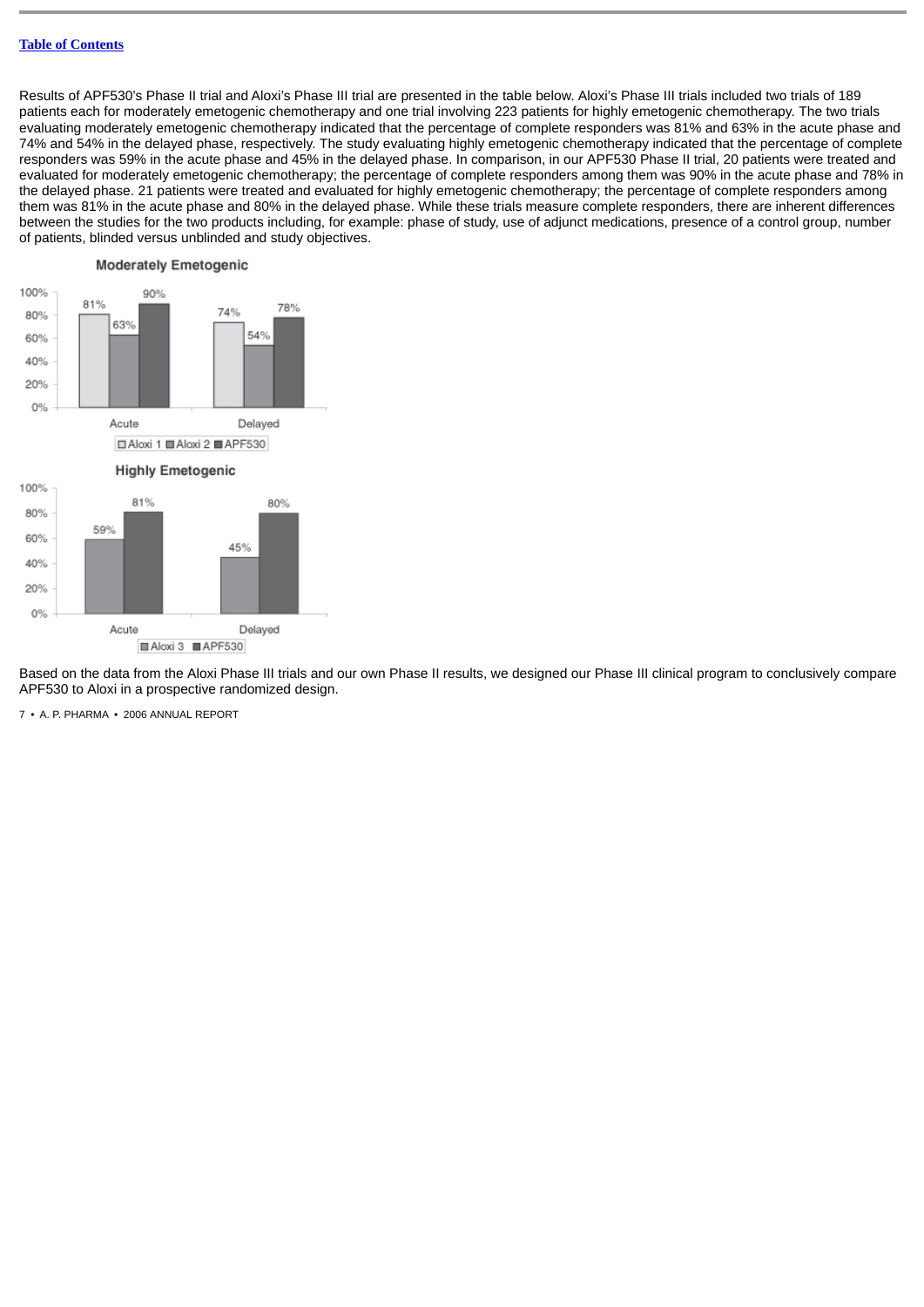#### *Pivotal Phase III Clinical Trial Design*

In December 2005, we held our end-of-Phase-II meeting with the FDA, at which we discussed our regulatory approval strategy and our proposed design for the pivotal Phase III trial. Following this meeting, we designed our pivotal Phase III trial in accordance with FDA input. The trial's primary objectives are to demonstrate:

• non-inferiority of APF530 in comparison to Aloxi for the prevention of acute onset CINV following the administration of either moderately emetogenic or highly emetogenic chemotherapy;

• non-inferiority of APF530 in comparison to Aloxi for the prevention of delayed onset CINV following administration of moderately emetogenic chemotherapy; and

• superiority of APF530 in comparison to Aloxi for the prevention of delayed onset CINV following administration of highly emetogenic chemotherapy.

Based on our discussions with the FDA, we are planning to file our NDA under Section 505(b)(2) of the FDCA. Section 505(b)(2) of the FDCA permits the FDA, in its review of an NDA, to rely on previous FDA findings of safety and efficacy of the active ingredient in APF530, granisetron. The 505(b)(2) approval pathway is distinguished from the Abbreviated New Drug Application or generics route by the requirement that drug products approved under this section must have significant difference relative to the reference approved product. The additional information in the 505(b)(2) applications can be provided by literature or reference to past FDA findings of safety and efficacy for approved drugs, or it can be based upon studies conducted by or for the applicant to which it has obtained a right of reference. The majority of 505(b)(2) applications are filed for new formulations of currently approved drugs, so there is an existing understanding—on the part of the FDA, as well as the medical community—of their safety and efficacy.

Our pivotal Phase III clinical trial, initiated in May 2006, is a multicenter, randomized, observer-blind, actively-controlled, double-dummy, parallel group study that will compare the efficacy of APF530 with Aloxi. The trial will include approximately 1,350 patients, stratified in two groups, one receiving moderately and the other receiving highly emetogenic chemotherapeutic agents. In each group, the patients are randomized to receive in the first chemotherapy treatment cycle either APF530 high dose (10 mg), APF530 low dose (5 mg) or the currently approved dose of Aloxi. In subsequent treatment cycles (up to three additional cycles), the patients are re-randomized to either of the two APF530 doses. The diagram below provides further graphical representation of how patients are randomized in our clinical trial.

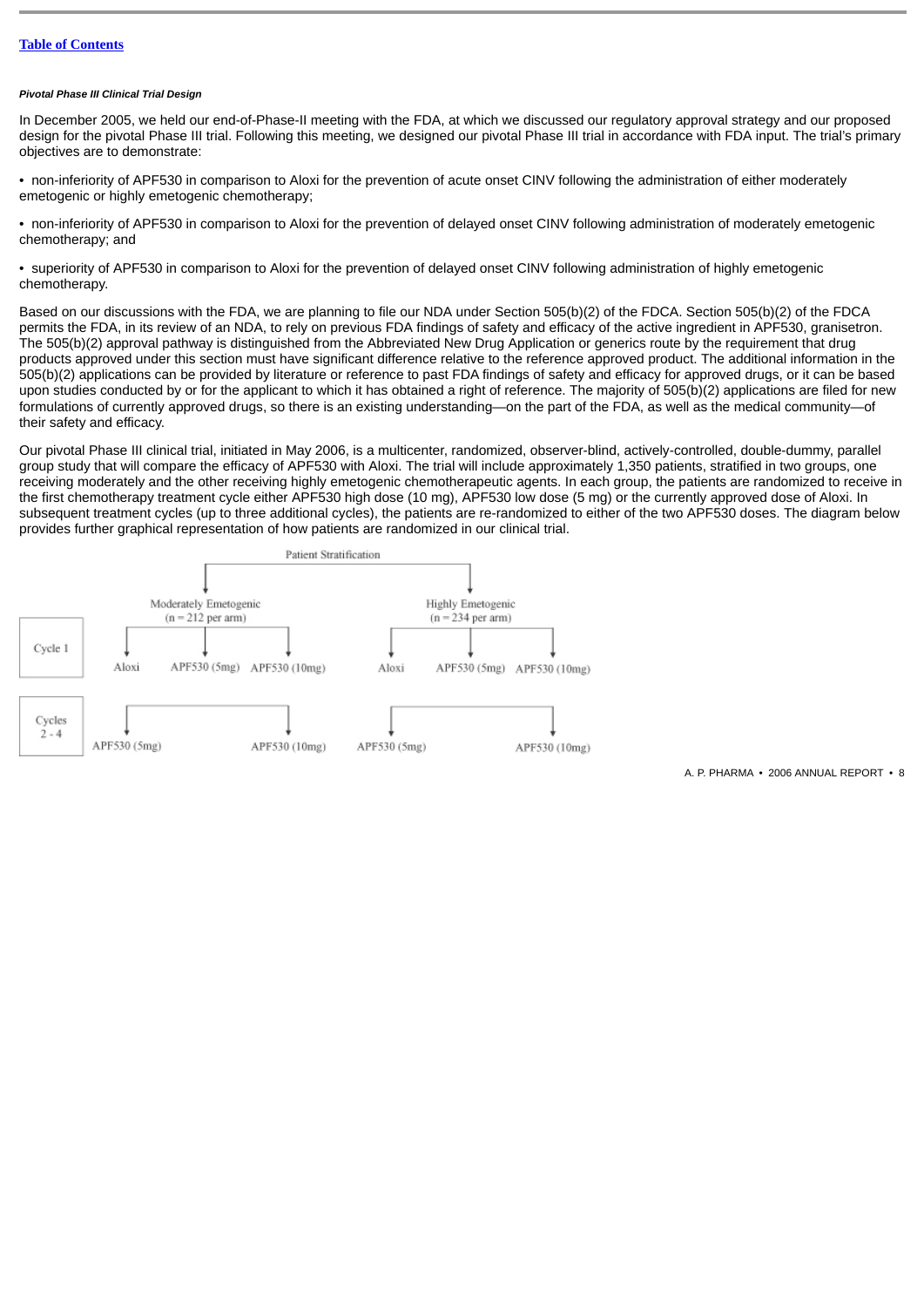We expect to complete enrollment of our pivotal Phase III clinical trial in the first half of 2008 and to announce results of that trial in the third quarter of 2008. We expect to file our NDA for approval of APF530 in the fourth quarter of 2008.

## *Market Survey*

We commissioned Timely Data Resources, Inc., or TDR, to conduct market research to determine oncologists' and oncology nurses' perceptions of current antiemetics for CINV. This survey, completed in August 2006, was intended to assess the market opportunity for APF530 for the prevention of CINV. TDR interviewed 75 randomly selected medical oncologists and 25 oncology nurses from across the United States. The survey concluded that there is significant unmet need in the treatment of CINV, especially delayed onset CINV. 84% of the surveyed oncologists and oncology nurses currently use Aloxi and continue to have patients who experience CINV, particularly delayed onset CINV.

## *Development Pipeline*

In addition to our lead program, we have a pipeline of other product candidates using our Biochronomer technology:

| <b>Product Candidate</b> | <b>Potential Application</b>                    | Drug               | <b>Targeted Duration</b> | <b>Status</b> |
|--------------------------|-------------------------------------------------|--------------------|--------------------------|---------------|
| APF112                   | Post-surgical pain relief                       | Mepivacaine        | Up to 36 hours           | Phase II      |
| APF580                   | Pain relief                                     | Undisclosed Opiate | At least seven days      | Preclinical   |
| APF328                   | Local anti-inflammatory<br>(orthopedic surgery) | Meloxicam          | Up to two weeks          | Preclinical   |
| APF505                   | Anti-inflammatory (osteoarthritis)              | Meloxicam          | Up to six weeks          | Preclinical   |

*APF112*

APF112 utilizes our Biochronomer delivery technology to target post-surgical pain relief. The product is designed to provide up to 36 hours of localized pain relief by delivering mepivacaine directly to the surgical site. Mepivacaine is a well-known, short-acting local anesthetic with an excellent safety profile. APF112 is designed to prolong the anesthetic effect of mepivacaine and thus to minimize or eliminate the use of opiates. Opiates are currently used in the majority of surgical procedures as a means of managing post-operative pain, and while they are powerful and useful drugs, they may have side effects such as addiction, nausea, disorientation, sedation, constipation, vomiting, urinary retention and, in some situations, life-threatening respiratory depression. If efficacy in treating post-surgical pain can be demonstrated, we believe that there will be substantial potential for this product, as there are approximately 20 million surgical procedures performed annually in the United States for which the product could potentially be utilized.

During 2004, our Phase II clinical trial was conducted in surgeries for inguinal hernia repair, which is considered a moderately to severely painful procedure. The results indicated excellent safety and tolerability. The pharmacokinetics of APF112 showed sustained release of mepivacaine systemically over a period of three days (72 hours). No significant difference was shown between the two doses of APF112 and the standard of care (bupivacaine) in terms of pain scores and the amount of additional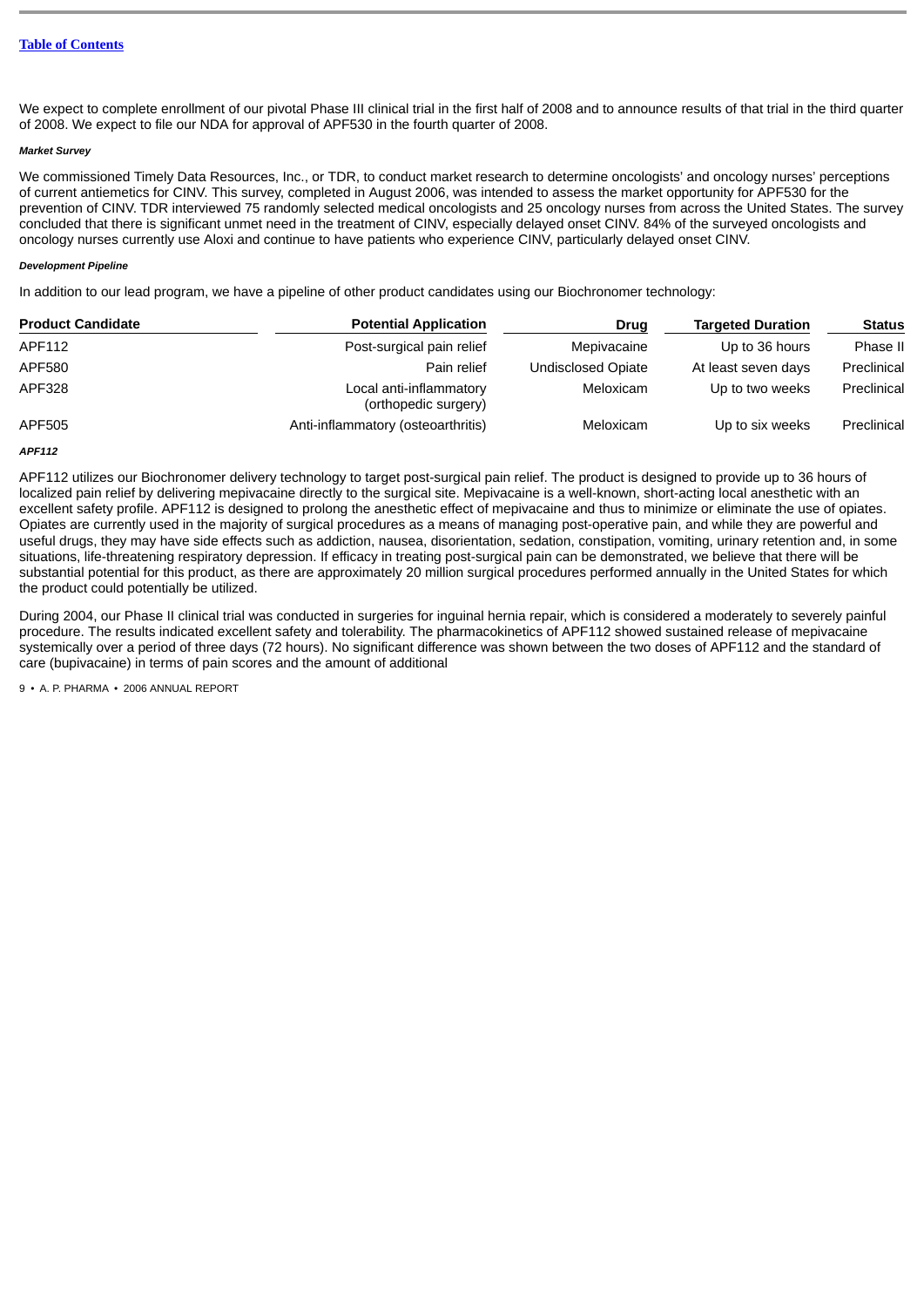pain medication used. Mean Visual Analog Scale, or VAS, pain scores in the standard of care group (bupivacaine) were significantly lower in this study when compared with other previously published studies in similar hernia trials. Based on published data, VAS scores for the standard of care in similar inguinal hernia studies ranged from 4.5 to 6.7, whereas in this study the mean score for the bupivacaine arm was 2.9 within the first 24 hours post surgery. We believe that we can demonstrate that APF112 is effective in controlling post surgical pain, however, we were unable to demonstrate this due to the unexpectedly low levels of pain displayed by the control group in this trial. We intend to complete additional preclinical work in 2007 with a revised protocol, followed by initiation of a Phase IIb clinical trial in the first half of 2008. Assuming successful completion of our Phase IIb clinical trial, we plan to explore corporate partnering opportunities to continue the development of APF112.

#### *APF580*

APF580 will incorporate an opiate into our Biochronomer technology and is designed to provide analgesia lasting up to seven days by a single injection. It is targeted for situations where the intensity and duration of pain require use of an opiate rather than a local anesthetic. APF580 may find use in acute and chronic pain settings, improve patient compliance and reduce the risk of drug abuse. Our initial animal pharmacokinetic studies completed in 2006 present a promising profile, supporting future product development for post-surgical (inpatient) and chronic pain applications (cancer pain). We plan to supplement our animal studies with additional preclinical data from an ongoing research and development agreement with a major animal health company, which is evaluating the same product for use in cats and dogs. We plan to initiate a Phase I clinical trial of APF580 in 2008.

#### *APF328*

APF328 represents a novel formulation in preclinical development for the potential treatment of pain following orthopedic surgery. Our Biochronomer polymer has been designed in this instance to control the local delivery of meloxicam for up to two weeks. Meloxicam is a nonsteroidal anti-inflammatory drug that was developed as an oral tablet for the treatment of osteoarthritis of the knee and hip.

#### *APF505*

APF505 is an extension of the concept outlined in APF328. This Biochronomer formulation has the potential to deliver meloxicam within the knee joint for up to six weeks and may be appropriate to treat osteoarthritis, a common form of arthritis that occurs in nearly 70% of the U.S. population over the age of 65. For both APF328 and APF505, our objective is to deliver the drug to the site of action, thereby avoiding the side effects associated with oral treatment, namely gastrointestinal disturbances.

## **Our Technology Platform**

We have made significant investments in the development of our bioerodible drug delivery technologies, which have created tangible results. Specifically, we have developed a broad family of polymers with unique attributes, known collectively as poly(ortho esters), under the trade name Biochronomer. This technology has been specifically designed for use in drug delivery applications with a number of technical advantages, such as: ease of manufacturing, flexible delivery times, various physical forms and multiple potential applications due to a neutral pH environment for acid sensitive actives (nucleic acids, proteins, etc.).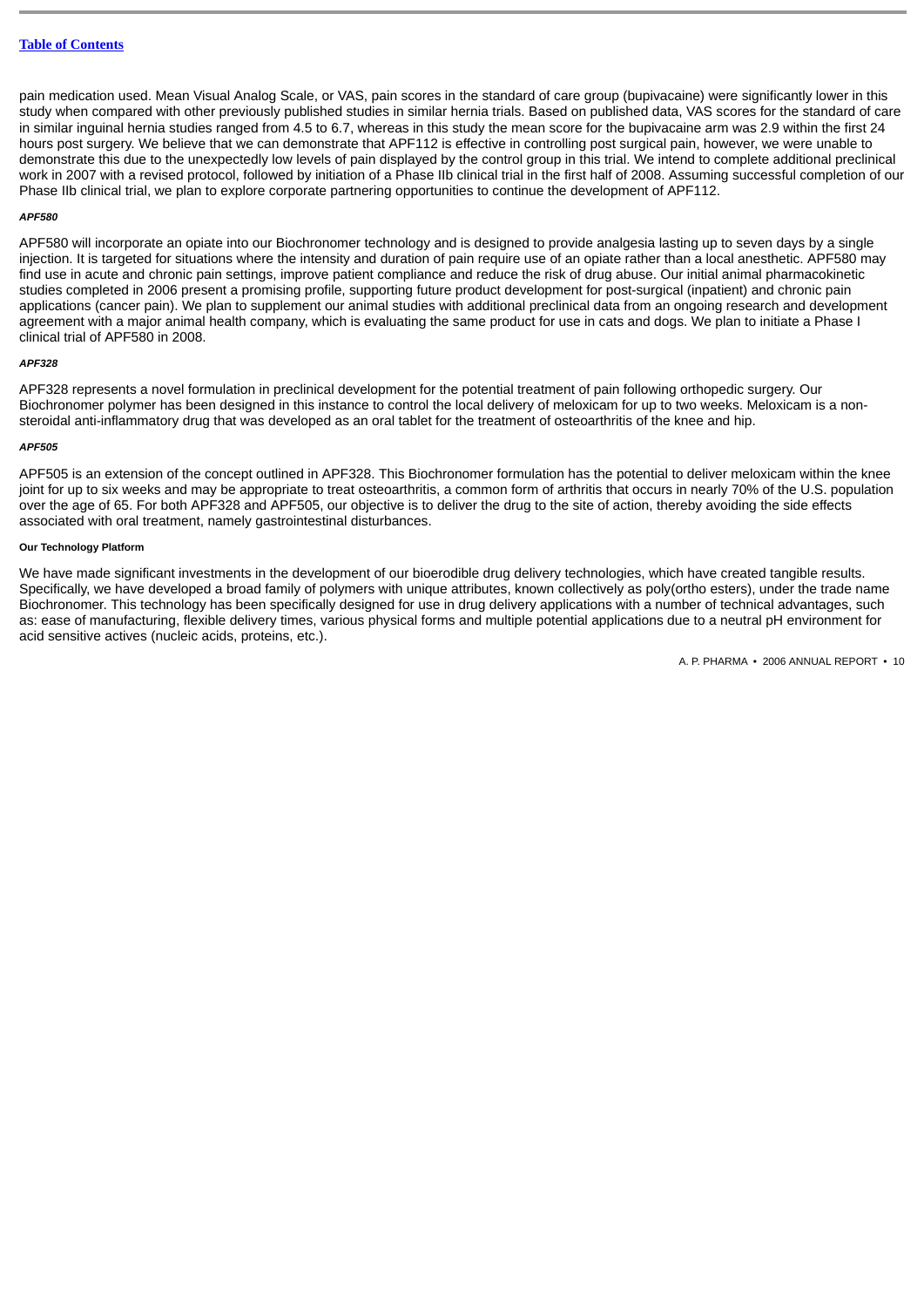Due to the inherent versatility of our Biochronomer technology, products can be designed to deliver drugs at a variety of implantation sites including, under the skin, at the site of a surgical procedure, in joints, in the eye, or in muscle tissue. Our Biochronomer technology can provide sustained levels of drugs in systemic circulation for prolonged efficacy.

*Ease of Manufacturing.* Our Biochronomer technology is formed by the coupling of various monomers into a polymer chain. Our process knowledge underlying the commercial manufacture of our Biochronomers is based on extensive, well-documented, development studies. Commercial manufacturing campaigns to date have demonstrated that our Biochronomers may be produced in a highly reproducible manner. By selecting suitable monomers the resulting polymers will melt at differing temperatures which will allow for different manufacturing techniques, e.g. injection molding, extrusion, compression molding, etc.

*Flexible Delivery Times.* The Biochronomer "links" or bonds are stable at neutral pH conditions. Upon coming into contact with water-containing media, such as internal body fluids, the water reacts with these bonds. This reaction is known as hydrolysis. During the hydrolysis of the Biochronomer links, acidic elements are produced in a local micro-environment, in a controlled manner, without impacting the overall neutrality of the drug delivery technology. These elements assist in the continued, controlled erosion of the polymer with a simultaneous, controlled release of the active drug contained within the Biochronomer. By varying the amount of the acidic elements in the Biochronomer, different rates of hydrolysis may be effectively realized. In this manner, delivery times ranging from days to weeks to several months can be achieved.

*Various Physical Forms.* Our Biochronomers can be prepared in a variety of physical forms, ranging from hard, glassy materials to semi-solids that are injectable at room temperature, by proper selection of monomers. A significant advantage of our Biochronomer technology is that drugs can be incorporated by simple mixing procedures allowing the production of formulations in the form of injectable gels, microspheres, coatings, and strands. All of these physical forms can be used in the controlled delivery of drugs without the undesirable incorporation of organic solvents in the final product. .

*Multiple Potential Applications.* We have completed over 100 *in vivo* and *in vitro* studies demonstrating that our Biochronomer technology is potentially applicable to a range of therapeutic areas, including pain management, prevention of nausea, control of inflammation and treatment of ophthalmic diseases. We have also completed comprehensive animal and human toxicology studies that have established that our Biochronomer polymers are safe and well tolerated.

All of our current development programs utilize the same semi-solid poly(ortho ester) delivery vehicle. Additional applications for the treatment of a number of indications are under development using the same vehicle. The present forms of these products are stored under refrigeration. We are actively developing products that can be stored at room temperature.

Through our experience and continued insight obtained during our research and development, Biochronomer polymers can be extended into novel technologies via the design of additional architectures containing poly(ortho esters). One example of such a technology is our family of polymers called Bioerodimers. These polymers are poly(ethylene glycol) products that have the ability to form micelles in water and can be delivered intravenously. We believe this family of polymers may be safer and better tolerated than more conventional intravenous formulations which employ solvents and surfactants. At least eight patents and patent applications cover this and other aspects of our Bioerodimer technologies. The materials resulting from these inventions have the potential to be exploited in the creation of new drug delivery technologies that can be used to treat more indications via additional delivery routes.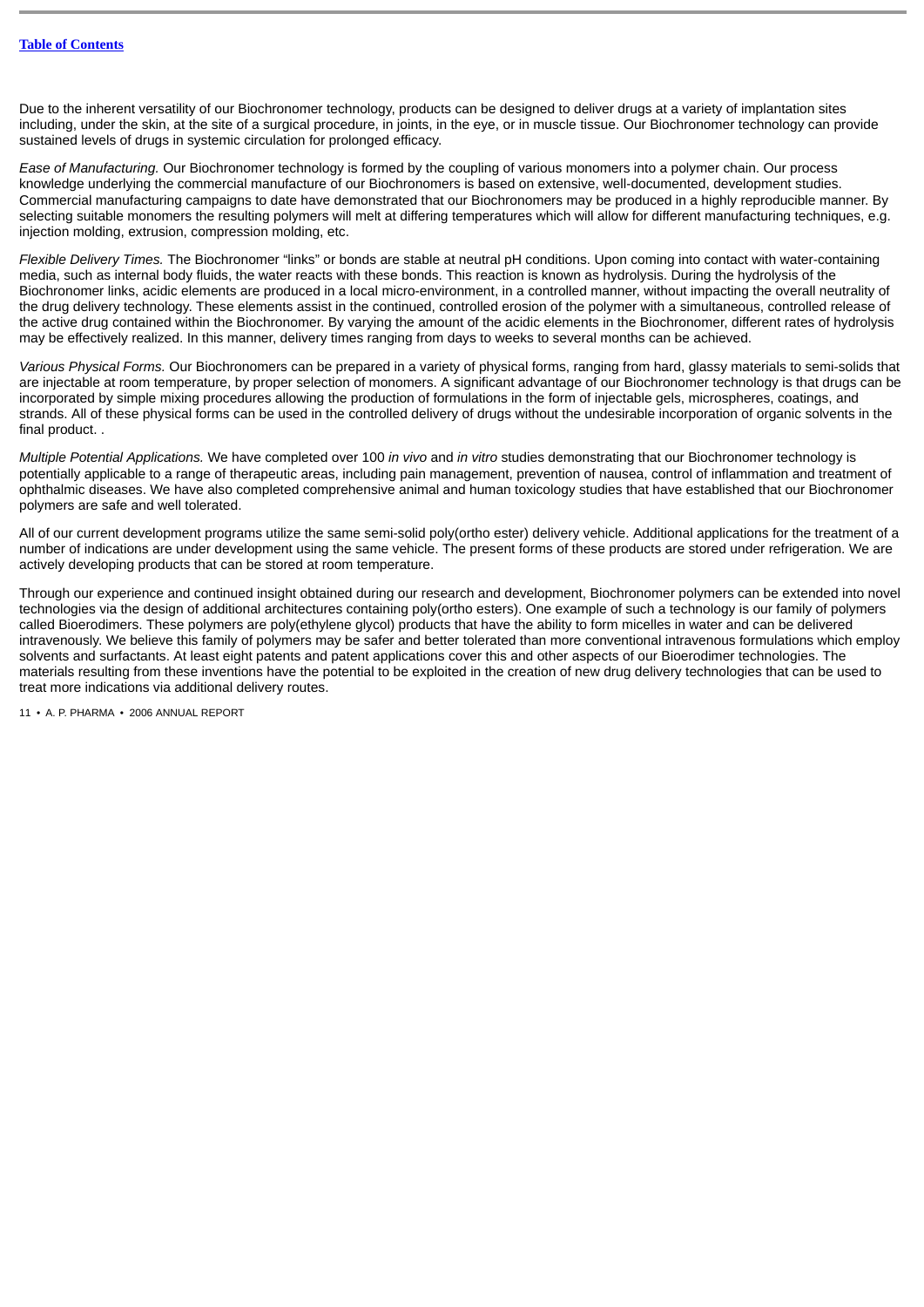#### **Our Strategy**

Our primary objective is to be a leading specialty pharmaceutical company focused on improving the effectiveness of existing pharmaceuticals using our proprietary drug delivery technologies. Key elements include:

*Expand product pipeline.* We plan to expand our product pipeline by leveraging our existing technology. We intend to develop new products based on our Biochronomer polymer-based drug delivery technology. Our research has indicated that our Biochronomer technology has potential applications across a range of therapeutic areas including pain management, prevention of nausea, control of inflammation and treatment of ophthalmic diseases. With further work on our technology platforms, we may be able to develop products that deliver proteins, peptides, sRNA (soluble RNA) and RNAi (RNA interference).

*Minimize product development risk and time-to-market.* We are applying our proprietary drug delivery technologies to improve the effectiveness of approved pharmaceutical products. By using our technologies to administer drugs for which clinical efficacy and safety data are available, we will reduce the cost and development risk inherent in traditional pharmaceutical product development.

*Maximize the value of our lead product, APF530.* We believe that partnering APF530 after successful results from our clinical trial will maximize the value of APF530 for our shareholders. We expect to secure significant upfront license fees, followed by milestone payments and royalties. We also plan to evaluate separate commercial partnerships for the United States and the rest of world.

*Enter into strategic partnerships.* We believe that selective partnering of our future product development programs can enhance the success of our product development and commercialization efforts, and enable diversification of our product portfolio by having partners fund the major portion of our late stage clinical trials. Additionally, such partnering will enable us to leverage the sales capabilities of our partners to commercialize our products.

#### **Manufacturing and Supply**

We do not currently own or operate manufacturing facilities for the production of clinical or commercial quantities of any of our product candidates. We currently rely on a small number of third-party manufacturers to produce our compounds and expect to continue to do so to meet the preclinical and clinical requirements of our potential products and for all of our commercial needs. We do not have long-term agreements with any of these third-parties.

We require in our manufacturing and processing agreements that all third-party contract manufacturers and processors produce APIs and finished products in accordance with cGMP and all other applicable laws and regulations. We maintain confidentiality agreements with potential and existing manufacturers in order to protect our proprietary rights related to our drug candidates.

With regard to our lead product candidate, APF530, we currently use Sigma Aldrich Fine Chemicals as our primary raw materials and polymer supplier. We currently source granisetron from one supplier and know of at least three other capable suppliers. We currently ship all of our formulation components directly to our contract manufacturer, Hyaluron. We continue to evaluate potential suppliers and manufacturers.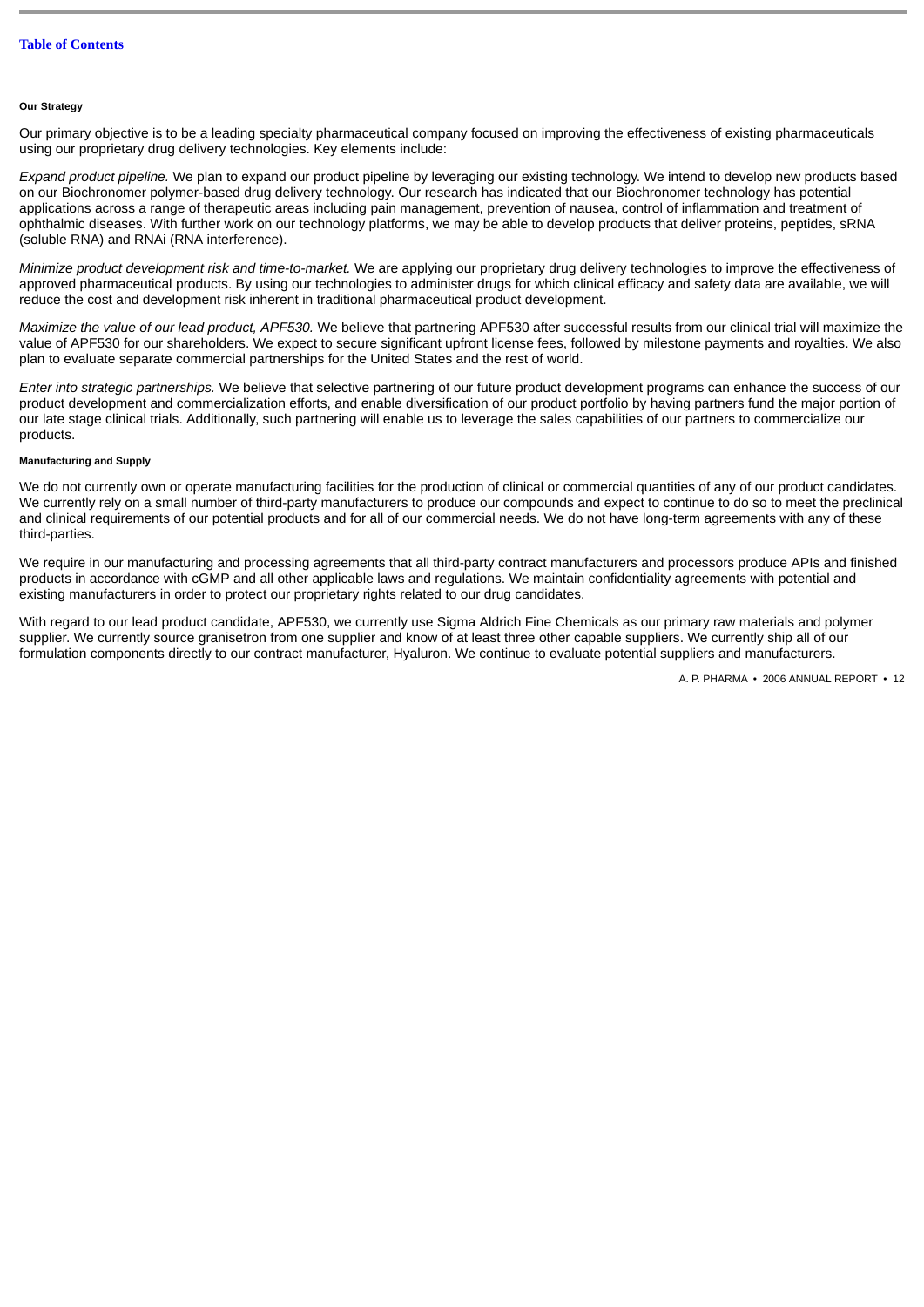#### **Marketing and Sales**

A key part of our business strategy is to form collaborations with pharmaceutical partners. In the past, we have successfully partnered our development stage programs with leading pharmaceutical companies. In general, we grant limited marketing exclusivity in defined markets for defined periods to our partners. However, after development is completed and a partner commercializes a formulated product utilizing our delivery technologies, we can exert only limited influence over the manner and extent of our partner's marketing efforts.

The status of our initial marketing relationships for APF530 are as follows:

• In October 2006, we announced that we had granted an exclusive license to RHEI Pharmaceuticals, Inc. to seek regulatory approval and sell APF530 in China, Taiwan, Hong Kong and Macau. The agreement included an upfront payment to us and includes provisions for milestone payments and royalties on future net sales.

• During the Phase III trial we will continue to seek additional domestic and international partners. Our current belief is that concluding a successful collaboration on mutually acceptable terms may not be possible until the availability of trial results, presently expected in the third quarter of 2008.

#### **Patents and Trade Secrets**

As part of our strategy to protect our current products and to provide a foundation for future products, we have filed a number of United States patent applications on inventions relating to the composition of a variety of polymers, specific products, product groups and processing technology. In addition to obtaining patents in a number of foreign countries, we have also filed the United States and foreign patent applications on our polymer technology with the Patent Cooperation Treaty (PCT), the European Patent Office, Australia, Canada, China, Hong Kong, Japan, South Korea, Singapore and Taiwan. We have a total of 21 issued United States patents and an additional 113 issued (or registered) foreign patents. The patents on the bioerodible technologies expire between January 2016 and November 2022.

Although we believe the bases for these patents and patent applications are sound, they are untested, and there is no assurance that they will not be successfully challenged. There can be no assurance that any patent previously issued will be of commercial value, that any patent applications will result in issued patents of commercial value, or that our technology will not be held to infringe patents held by others.

We also rely on unpatented trade secrets and know-how to protect certain aspects of our production technologies. Our employees, consultants, advisors and corporate partners have entered into confidentiality agreements with us. These agreements, however, may not necessarily provide meaningful protection for our trade secrets or proprietary know-how in the event of unauthorized use or disclosure. In addition, others may obtain access to, or independently develop, these trade secrets or know-how.

#### **Competition**

There are several companies that are developing new formulations of existing drugs using novel drug delivery technologies. Many of these companies have substantially greater financial, research and development,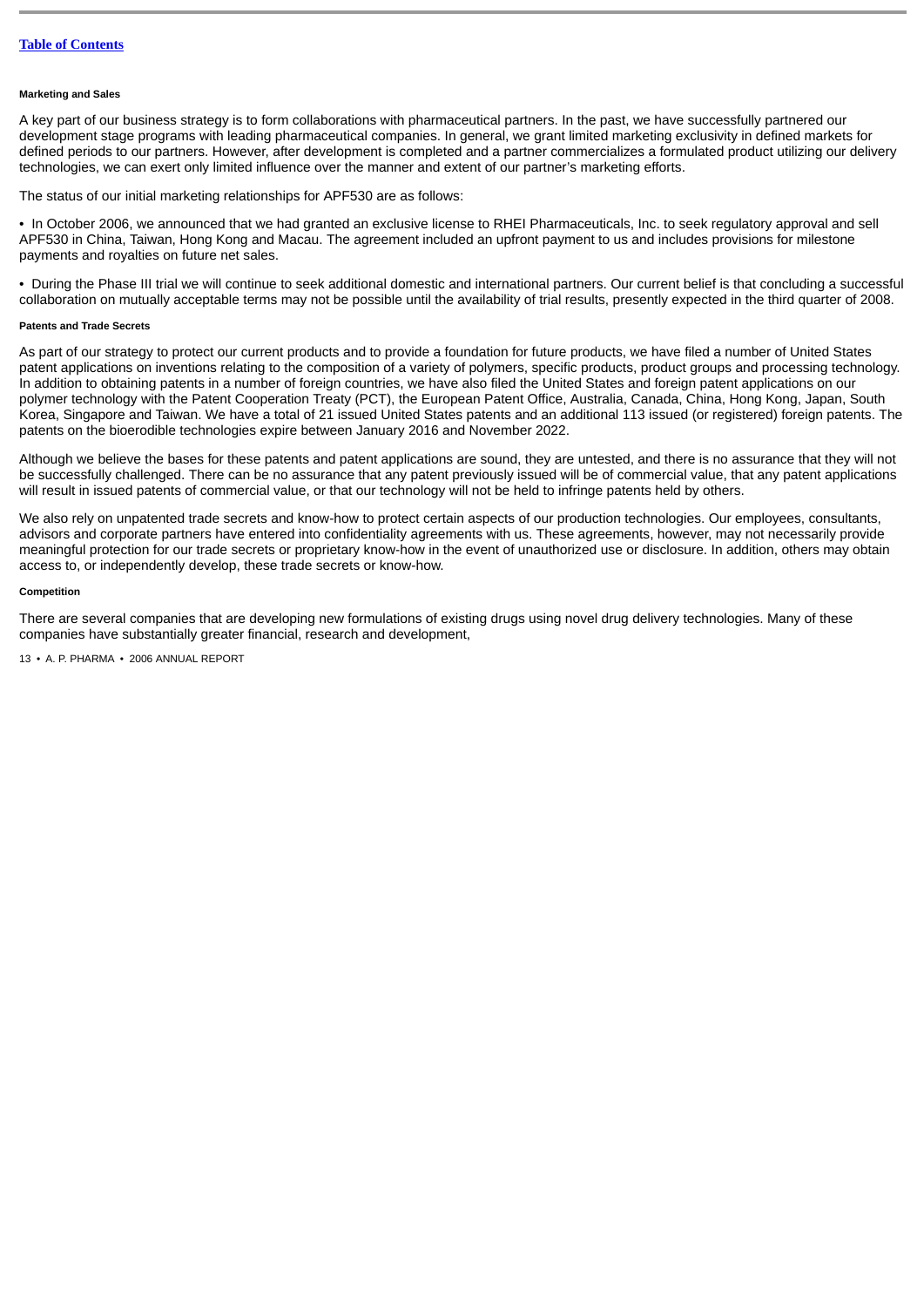manufacturing, sales and marketing and distribution resources and experience than we do. The following are our major competitors:

- Alkermes, Inc.
- Depomed, Inc.
- Durect Corporation
- ProStrakan Group PLC
- SkyePharma PLC

Additionally, APF530 is expected to face competition from MGI Pharma's Aloxi (palonosetron), Roche's Kytril (granisetron), GlaxoSmithKline's Zofran (ondansetron), and Aventis' Anzemet (dolasetron), as well as Hana Biosciences' Zensana (oral ondansetron). We are also aware of several companies developing both generic and new formulations of granisetron. APF112 is expected to face competition from Durect Corporation's Posidur (injectable controlled release bupivacaine) and SkyePharma PLC's recently divested DepoBupivacaine (injectable controlled release bupivacaine).

## **Government Regulation and Product Approvals**

The manufacturing and marketing of our potential products and our ongoing research and development activities are subject to extensive regulation by the FDA and comparable regulatory agencies in state and local jurisdictions and in foreign countries.

## *United States Regulation*

Before any of our products can be marketed in the United States, they must secure approval by the FDA. To secure approval, any drug we develop must undergo rigorous preclinical testing and clinical trials that demonstrate the product candidate's safety and effectiveness for each chosen indication for use. This extensive regulatory process controls, among other things, the development, testing, manufacture, safety, efficacy, record keeping, labeling, storage, approval, advertising, promotion, sale, and distribution of biopharmaceutical products.

In general, the process required by the FDA before investigational drugs may be marketed in the United States involves the following steps:

- preclinical laboratory and animal tests;
- submission of an investigational new drug application, or IND, which must become effective before human clinical trials may begin;
- adequate and well-controlled human clinical trials to establish the safety and efficacy of the proposed drug for its intended use;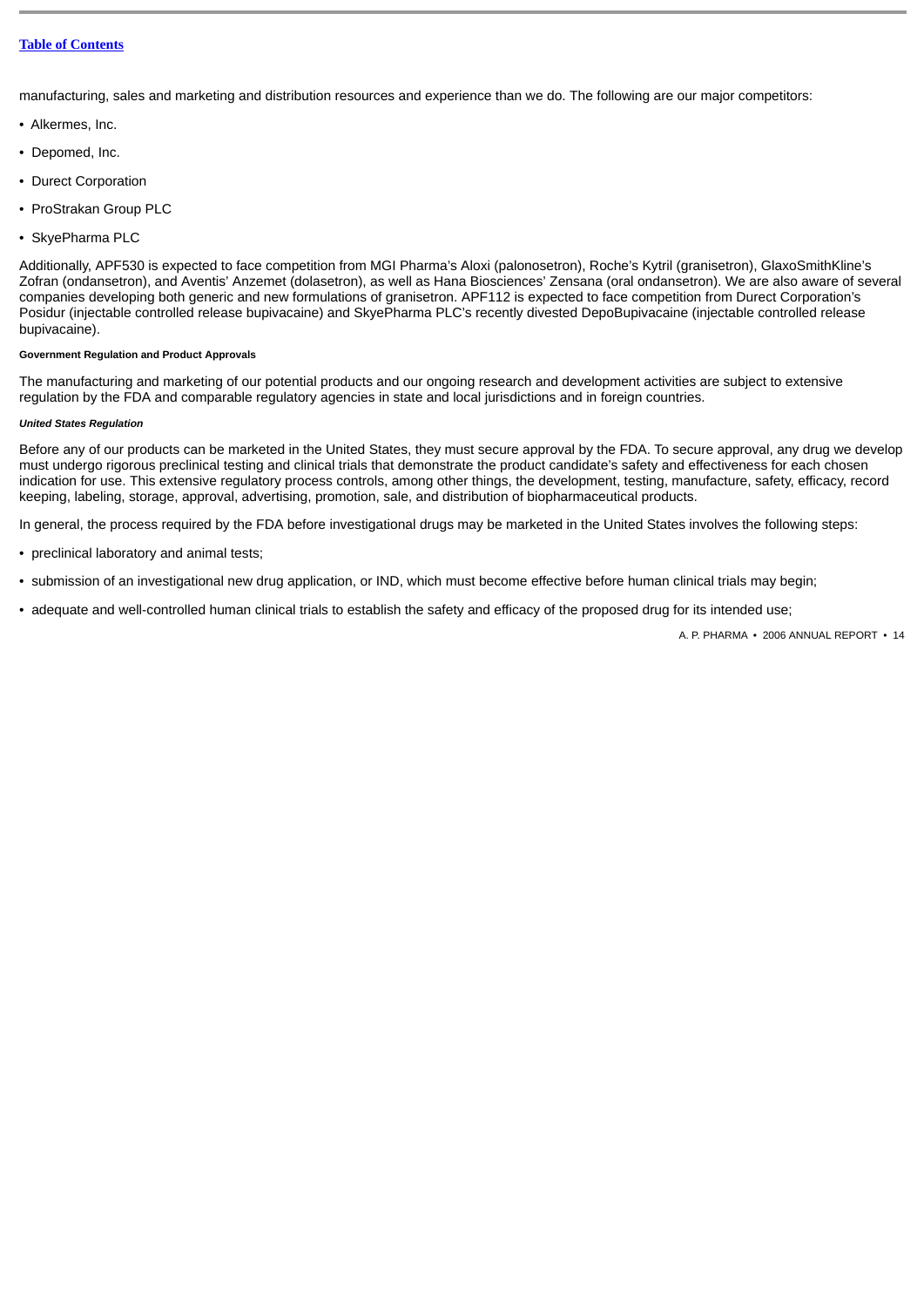- pre-approval inspection of manufacturing facilities and selected clinical investigators; and
- FDA approval of a new drug application, or NDA, or of a NDA supplement (for subsequent indications).

## *Preclinical Testing*

In the United States, drug candidates are tested in animals until adequate proof of safety is established. These preclinical studies generally evaluate the mechanism of action of the product and assess the potential safety and efficacy of the product. Tested compounds must be produced according to applicable current good manufacturing practice (cGMP) requirements and preclinical safety tests must be conducted in compliance with FDA and international regulations regarding good laboratory practices (GLP). The results of the preclinical tests, together with manufacturing information and analytical data, are generally submitted to the FDA as part of an investigational new drug application, or IND, which must become effective before human clinical trials may commence. The IND will automatically become effective 30 days after receipt by the FDA, unless before that time the FDA requests an extension or raises concerns about the conduct of the clinical trials as outlined in the application. If the FDA has any concerns, the sponsor of the application and the FDA must resolve the concerns before clinical trials can begin. Submission of an IND may not result in FDA authorization to commence a clinical trial. A separate submission to the existing IND must be made for each successive clinical trial conducted during product development, and the FDA must grant permission for each clinical trial to start and continue. Regulatory authorities may require additional data before allowing the clinical studies to commence or proceed from one Phase to another, and could demand that the studies be discontinued or suspended at any time if there are significant safety issues. Furthermore, an independent institutional review board, or IRB, for each medical center proposing to participate in the conduct of the clinical trial must review and approve the clinical protocol and patient informed consent before the center commences the study.

## *Clinical Trials*

Clinical trials for new drug candidates are typically conducted in three sequential phases that may overlap. In Phase I, the initial introduction of the drug candidate into human volunteers, the emphasis is on testing for safety or adverse effects, dosage, tolerance, metabolism, distribution, excretion, and clinical pharmacology. Phase II involves studies in a limited patient population to determine the initial efficacy of the drug candidate for specific targeted indications, to determine dosage tolerance and optimal dosage and to identify possible adverse side effects and safety risks. Once a compound shows evidence of effectiveness and is found to have an acceptable safety profile in Phase II evaluations, pivotal Phase III trials are undertaken to more fully evaluate clinical outcomes and to establish the overall risk/benefit profile of the drug, and to provide, if appropriate, an adequate basis for product labeling. During all clinical trials, physicians will monitor patients to determine effectiveness of the drug candidate and to observe and report any reactions or safety risks that may result from use of the drug candidate. The FDA, the IRB, or the sponsor may suspend a clinical trial at any time on various grounds, including a finding that the subjects are being exposed to an unacceptable health risk.

The data from the clinical trials, together with preclinical data and other supporting information that establishes a drug candidate's safety, are submitted to the FDA in the form of a new drug application, or NDA, or NDA supplement (for approval of a new indication if the product candidate is already approved for another indication). Under applicable laws and FDA regulations, each NDA submitted for FDA approval is usually given an internal administrative review within 45 to 60 days following submission of the NDA. If deemed complete, the FDA will "file" the NDA, thereby triggering substantive review of the application.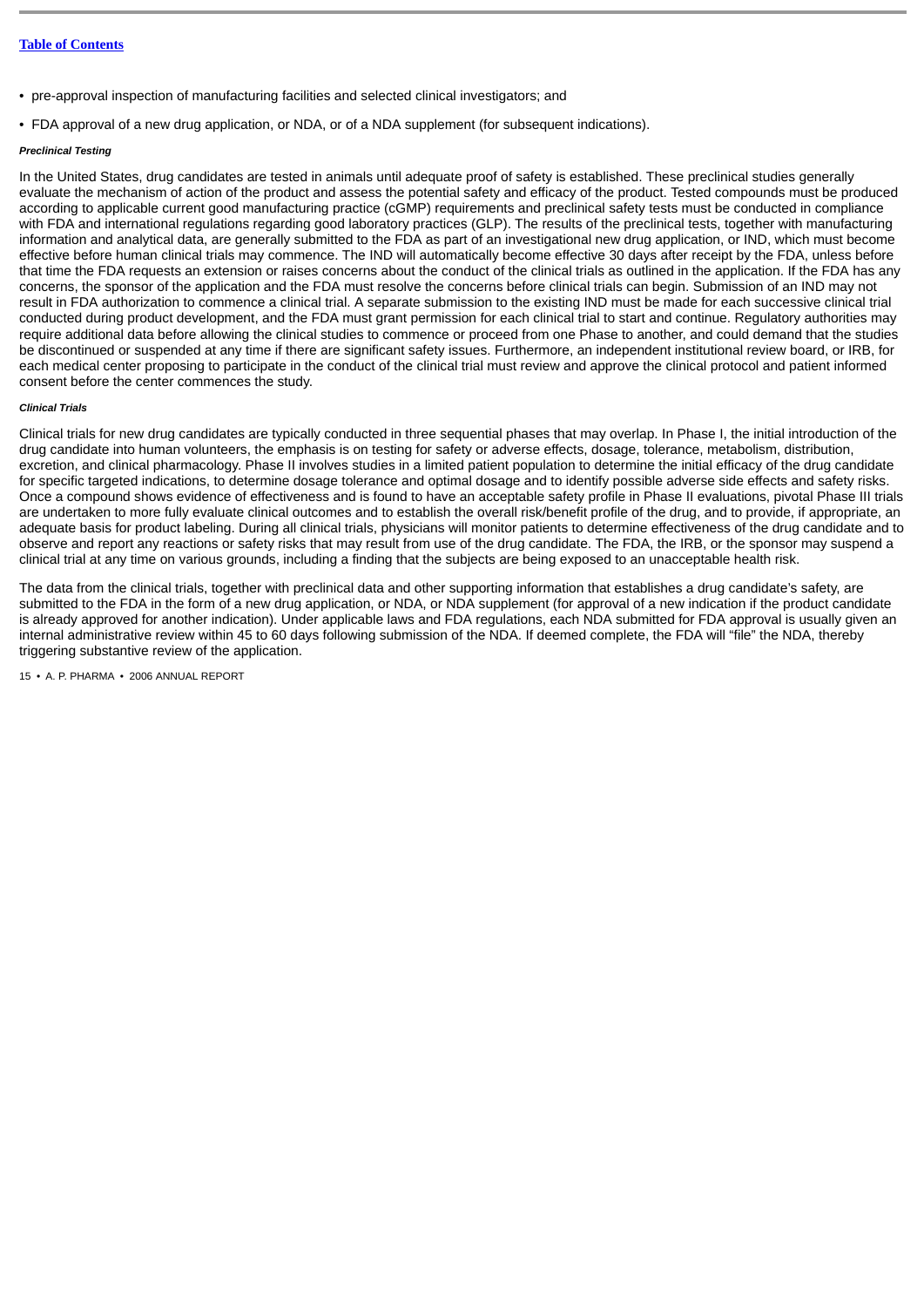The FDA can refuse to file any NDA that it deems incomplete or not properly reviewable. The FDA has established internal substantive review goals of six months for priority NDAs (for drugs addressing serious or life threatening conditions for which there is an unmet medical need) and ten months for regular NDAs. The FDA, however, is not legally required to complete its review within these periods, and these performance goals may change over time. Moreover, the outcome of the review, even if generally favorable, is not typically an actual approval, but an "action letter" that describes additional work that must be done before the NDA can be approved. The FDA's review of a NDA may involve review and recommendations by an independent FDA advisory committee. The FDA may deny approval of a NDA or NDA supplement if the applicable regulatory criteria are not satisfied, or it may require additional clinical data and/or an additional pivotal Phase III clinical trial. Even if such data are submitted, the FDA may ultimately decide that the NDA or NDA supplement does not satisfy the criteria for approval.

#### *Data Review and Approval*

Satisfaction of FDA requirements or similar requirements of state, local, and foreign requiatory agencies typically takes several years and requires the expenditure of substantial financial resources. Information generated in this process is susceptible to varying interpretations that could delay, limit, or prevent regulatory approval at any stage of the process. Accordingly, the actual time and expense required to bring a product to market may vary substantially. We cannot assure you that we will submit applications for required authorizations to manufacture and/or market potential products or that any such application will be reviewed and approved by the appropriate regulatory authorities in a timely manner, if at all. Data obtained from clinical activities is not always conclusive and may be susceptible to varying interpretations, which could delay, limit, or prevent regulatory approval. Success in early stage clinical trials does not ensure success in later stage clinical trials. Even if a product candidate receives regulatory approval, the approval may be significantly limited to specific disease states, patient populations, and dosages, or have conditions placed on them that restrict the commercial applications, advertising, promotion, or distribution of these products.

Once issued, the FDA may withdraw product approval if ongoing regulatory standards are not met or if safety problems occur after the product reaches the market. In addition, the FDA may require testing and surveillance programs to monitor the effect of approved products which have been commercialized, and the FDA has the power to prevent or limit further marketing of a product based on the results of these post-marketing programs. The FDA may also request additional clinical trials after a product is approved. These so-called Phase 4 studies may be made a condition to be satisfied after a drug receives approval. The results of Phase IV studies can confirm the effectiveness of a product candidate and can provide important safety information to augment the FDA's voluntary adverse drug reaction reporting system. Any products manufactured or distributed by us pursuant to FDA approvals would be subject to continuing regulation by the FDA, including record-keeping requirements and reporting of adverse experiences with the drug. Drug manufacturers and their subcontractors are required to register their establishments with the FDA and certain state agencies, and are subject to periodic unannounced inspections by the FDA and certain state agencies for compliance with good manufacturing practices, which impose certain procedural and documentation requirements upon us and our third-party manufacturers. We cannot be certain that we or our present or future suppliers will be able to comply with the good manufacturing practices regulations and other FDA regulatory requirements. If our present or future suppliers are not able to comply with these requirements, the FDA may halt our clinical trials, require us to recall a drug from distribution, or withdraw approval of the NDA for that drug. Furthermore, even after regulatory approval is obtained, later discovery of previously unknown problems with a product may result in restrictions on the product or even complete withdrawal of the product from the market.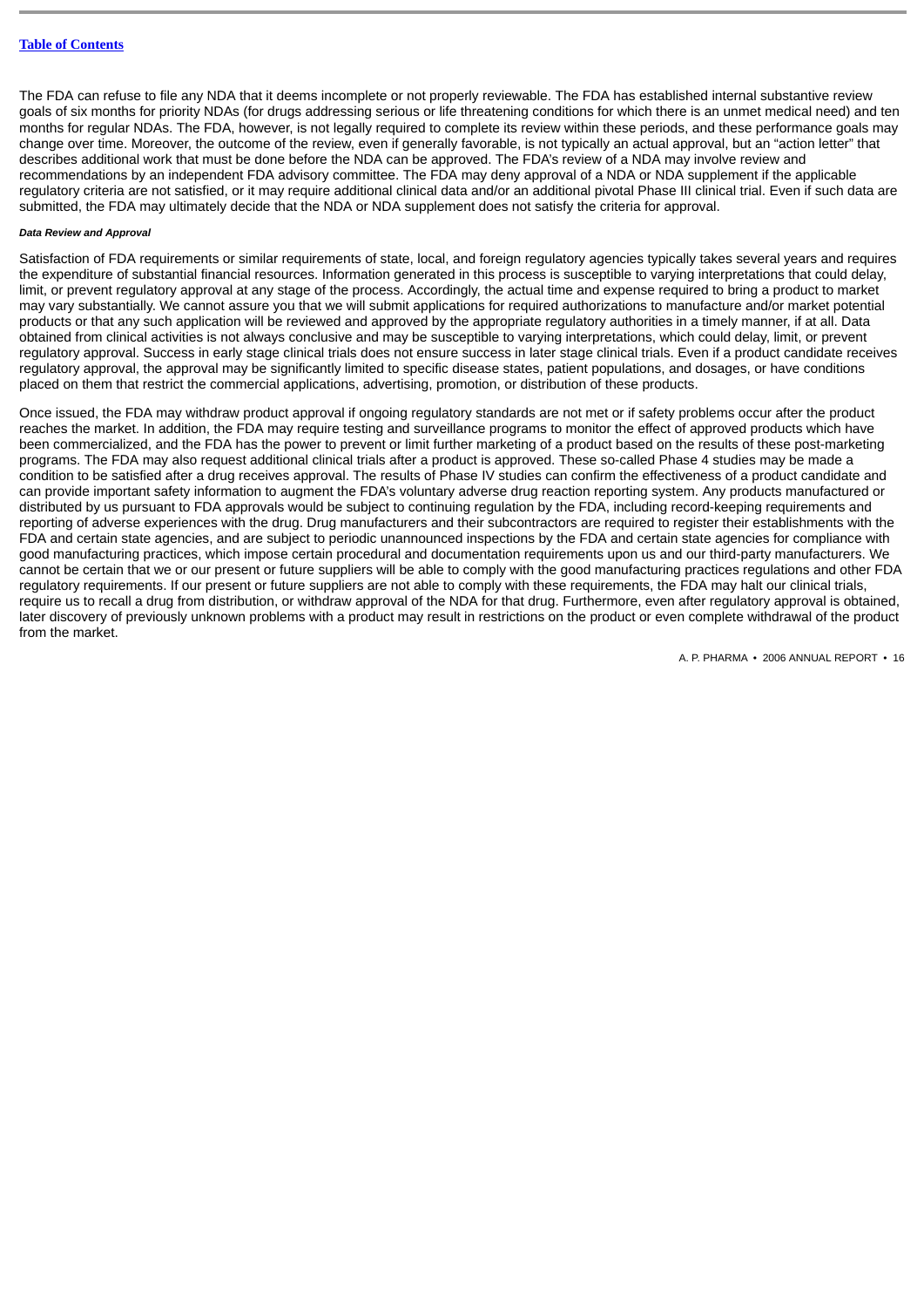The FDA closely regulates the marketing and promotion of drugs. Approval may be subject to post-marketing surveillance and other record keeping and reporting obligations, and involve ongoing requirements. Product approvals may be withdrawn if compliance with regulatory standards is not maintained or if problems occur following initial marketing. A company can make only those claims relating to safety and efficacy that are approved by the FDA. Failure to comply with these requirements can result in adverse publicity, warning letters, corrective advertising, and potential civil and criminal penalties. Physicians may prescribe legally available drugs for uses that are not described in the product's labeling and that differ from those tested by us and approved by the FDA. Such off-label uses are common across medical specialties. Physicians may believe that such off-label uses are the best treatment for many patients in varied circumstances. The FDA does not regulate the behavior of physicians in their choice of treatments. The FDA does, however, restrict manufacturers' communications on the subject of off-label use.

#### *Section 505(b)(2) Applications*

Some of our product candidates may be eligible for submission of applications for approval under the FDA's Section 505(b)(2) approval process. which requires less information than the NDAs described above. Section 505(b)(2) applications may be submitted for drug products that represent a modification (e.g., a new indication or new dosage form) of an eligible approved drug and for which investigations other than bioavailability or bioequivalence studies are essential to the drug's approval. Section 505(b)(2) applications may rely on the FDA's previous findings for the safety and effectiveness of the listed drug, scientific literature, and information obtained by the 505(b)(2) applicant needed to support the modification of the listed drug. For this reason, preparing Section 505(b)(2) applications is generally less costly and time-consuming than preparing an NDA based entirely on new data and information from a full set of clinical trials. The law governing Section 505(b)(2) or FDA's current policies may change in such a way as to adversely affect our applications for approval that seek to utilize the Section 505(b)(2) approach. Such changes could result in additional costs associated with additional studies or clinical trials and delays.

The FDCA provides that reviews and/or approvals of applications submitted under Section 505(b)(2) will be delayed in various circumstances. For example, the holder of the NDA for the listed drug may be entitled to a period of market exclusivity, during which the FDA will not approve, and may not even review a Section 505(b)(2) application from other sponsors. If the listed drug is claimed by patent that the NDA holder has listed with the FDA, the Section 505(b)(2) applicant must submit a patent certification. If the 505(b)(2) applicant certifies that the patent is invalid, unenforceable, or not infringed by the product that is the subject of the Section 505(b)(2), and the 505(b)(2) applicant is sued within 45 days of its notice to the entity that holds the approval for the listed drug and the patent holder, the FDA will not approve the Section 505(b)(2) application until the earlier of a court decision favorable to the Section 505(b)(2) applicant or the expiration of 30 months. The regulations governing marketing exclusivity and patent protection are complex, and it is often unclear how they will be applied in particular circumstances.

In addition, both before and after approval is sought, we and our collaborators are required to comply with a number of FDA requirements. For example, we are required to report certain adverse reactions and production problems, if any, to the FDA, and to comply with certain limitations and other requirements concerning advertising and promotion for our products. Also, quality control and manufacturing procedures must continue to conform to continuing GMP after approval, and the FDA periodically inspects manufacturing facilities to assess compliance with continuing GMP. In addition, discovery of problems such as safety problems may result in changes in labeling or restrictions on a product manufacturer or NDA holder, including removal of the product from the market.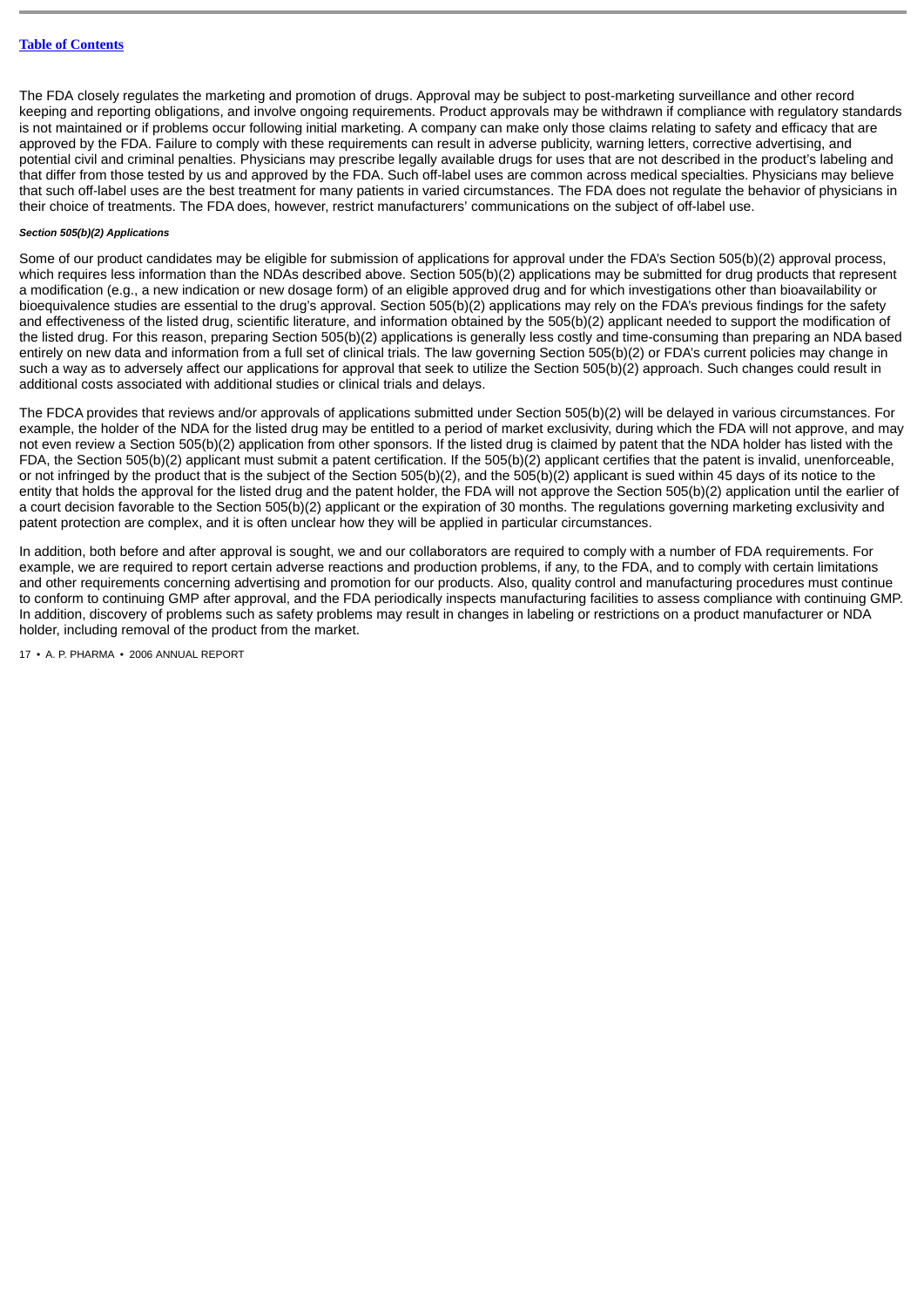#### *Foreign Approvals*

In addition to regulations in the United States, we will be subject to a variety of foreign regulations governing clinical trials and commercial sales and distribution of our products. Whether or not we obtain FDA approval for a product, we must obtain approval of a product by the comparable regulatory authorities of foreign countries before we can commence clinical trials or marketing of the product in those countries. The approval process varies from country to country, and the time may be longer or shorter than that required for FDA approval. The requirements governing the conduct of clinical trials, product licensing, pricing and reimbursement vary greatly from country to country.

Under European Union regulatory systems, we may submit marketing authorizations either under a centralized or decentralized procedure. The centralized procedure provides for the grant of a single marketing authorization that is valid for all European Union member states. The decentralized procedure provides for mutual recognition of national approval decisions. Under this procedure, the holder of a national marketing authorization may submit an application to the remaining member states. Within 90 days of receiving the applications and assessment report, each member state must decide whether to recognize approval.

The policies of the FDA and foreign regulatory authorities may change and additional government regulations may be enacted which could prevent or delay regulatory approval of our investigational drugs or approval of new diseases for our existing products. We cannot predict the likelihood, nature or extent of adverse governmental regulation that might arise from future legislative or administrative action, either in the United States or abroad.

#### **Legal Proceedings**

While the Company is not currently a party to any material pending legal proceedings, from time to time the Company is named as a party to lawsuits in the normal course of its business. Litigation, in general, and intellectual property litigation in particular, can be expensive and disruptive to normal business operations. Moreover, the results of legal proceedings are difficult to predict.

#### **Properties**

We lease 26,067 square feet of laboratory, office and warehouse space in Redwood City, California under leases expiring in 2011. The annual rent expense for the Redwood City facility is approximately \$463,000.

We believe our facilities are adequate and suitable for current and anticipated needs.

## **Employees**

As of February 28, 2007, we had 41 full-time employees, six of whom hold Ph.D. degrees. There were 33 employees engaged in research and development and quality control, and eight working in finance, business development, human resources and administration.

We consider our relations with employees to be good. None of our employees is covered by a collective bargaining agreement.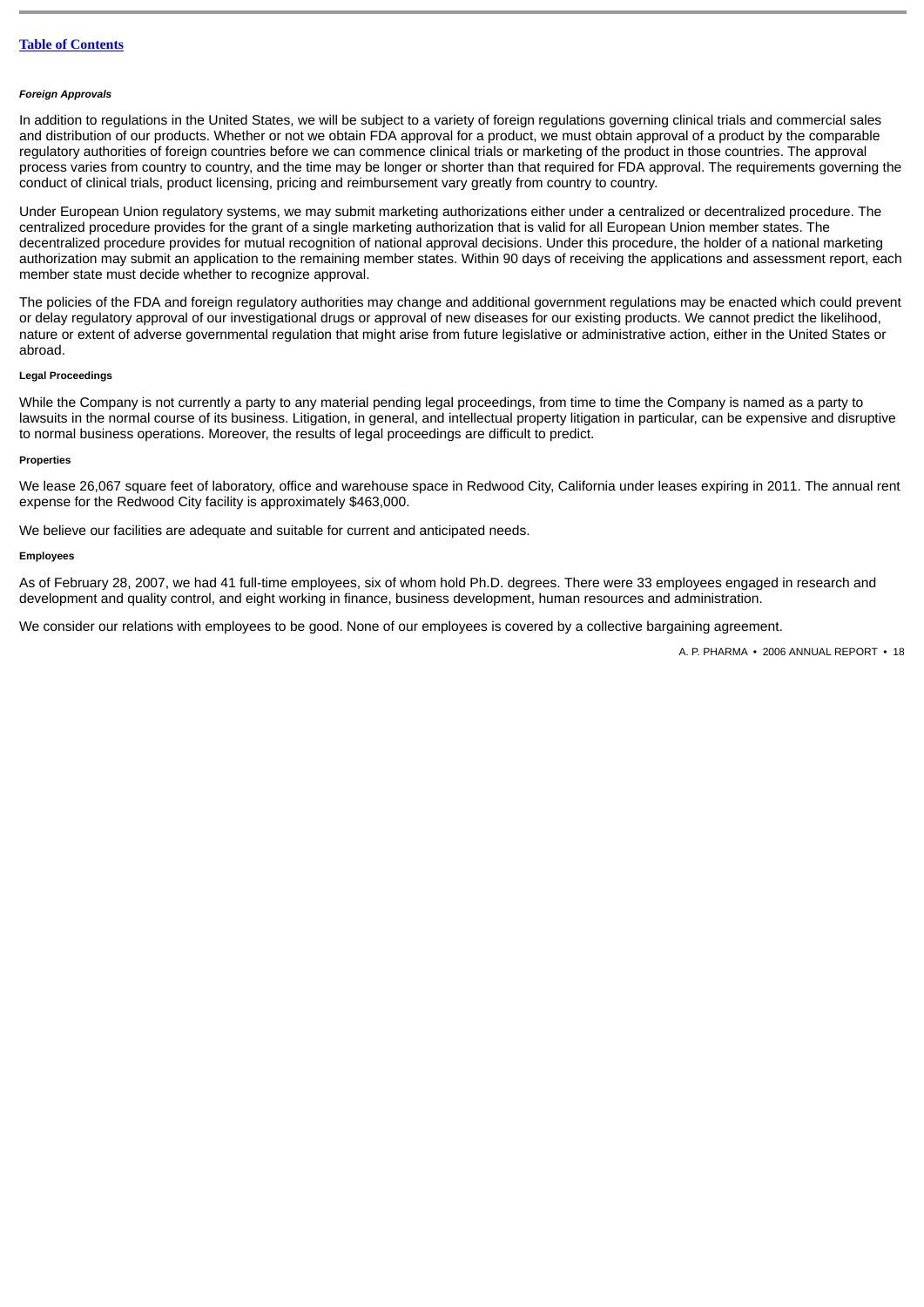#### <span id="page-18-0"></span>**ITEM 1A. RISK FACTORS**

**Risk Factors**

Our business is subject to various risks, including those described below. You should consider carefully these risk factors and all of the other information included in this Form 10-K. Any of these risk factors could materially adversely affect our business, operating results and financial condition.

Going Concern—See "Going Concern" in Note 1 of Notes to Financial Statements, in which we discuss the need to obtain additional financing in 2007.

#### **Risks Related To Our Business**

**We have a history of losses, we expect to generate losses in the near future, and we may never achieve or maintain profitability.**

We have suffered recurring losses and had an accumulated deficit of \$87.8 million as of December 31, 2006. We expect to continue to generate substantial losses over at least the next several years as we:

- expand drug product development efforts;
- conduct preclinical testing and clinical trials; and
- pursue additional applications for our existing delivery technologies.

To achieve and sustain profitability, we must, alone or with others, successfully develop, obtain regulatory approval for, manufacture, market and sell our products. We will incur substantial expenses in our efforts to develop and commercialize products and we may never generate sufficient revenue to become profitable or to sustain profitability.

**We may require additional capital to conduct our operations and to develop our products. Such funding may not be available on commercially favorable terms and may cause dilution to our existing stockholders.**

We may require additional capital resources in order to conduct our operations and develop our products. We may not be able to obtain required funding on favorable terms and required funding may cause dilution to our existing stockholders. The timing and degree of any future capital requirements will depend on many factors, including:

- the number of product development programs we pursue and the pace of each program;
- the scope, rate of progress, results and costs of preclinical testing and clinical trials;
- the time and costs involved in seeking regulatory approvals:
- scientific progress in our research and development programs;
- the magnitude and scope of our research and development programs;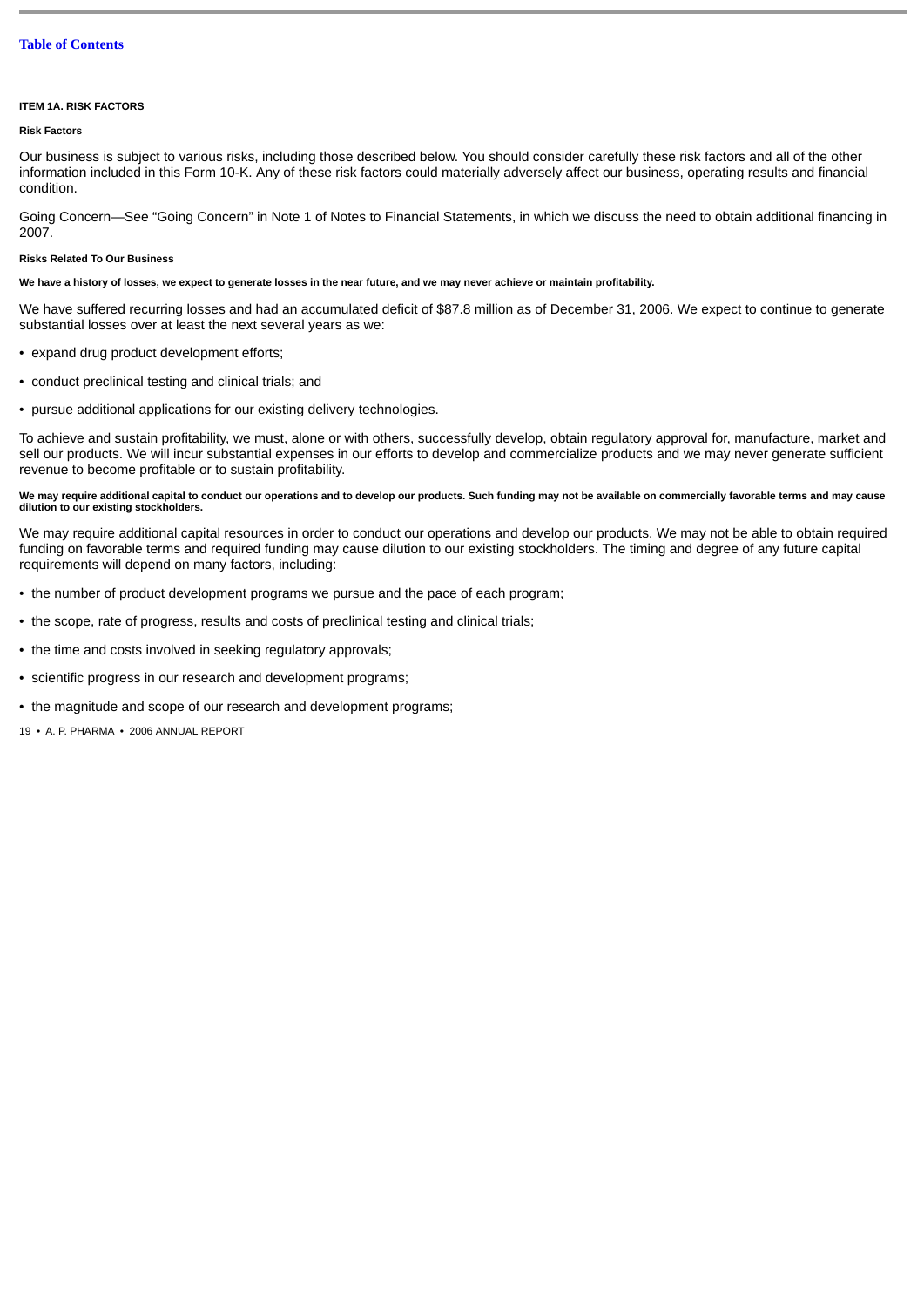• our ability to establish and maintain strategic collaborations or partnerships for research, development, clinical testing, manufacturing and marketing; and

• market conditions and other factors.

We intend to acquire additional funding through sales of our common stock or other company securities, and/or strategic collaborations, in the form of license fees, research and development fees and milestone payments. If we issue additional equity securities or securities convertible into equity securities to raise funds, our stockholders will suffer dilution of their investment and it may adversely affect the market price of our common stock. In the event that additional funds are obtained through arrangements with collaborative partners, these arrangements may require us to relinquish rights to some of our technologies, product candidates or products that we would otherwise seek to develop and commercialize ourselves. If adequate funds are not available, we will be required to delay, reduce the scope of, or eliminate one or more of our product development programs and reduce personnel-related and other costs, which will have a material adverse effect on our business. See "Going Concern" in Note 1 of Notes to Financial Statements, in which we discuss the need to obtain additional financing in 2007.

## We are substantially dependent upon the success of our APF530 product candidate. Clinical trials for this product may not demonstrate efficacy or lead to regulatory approval.

We will not be able to commercialize our lead product candidate, APF530, until we obtain regulatory approval in the United States or foreign countries. To satisfy FDA or foreign regulatory approval standards for the commercial sale of our product candidates, we must demonstrate in adequate and controlled clinical trials that our product candidates are safe and effective. Success in preclinical testing and early clinical trials does not ensure that later clinical trials will be successful. A number of companies in the pharmaceutical industry, including us, have suffered significant setbacks in advanced clinical trials, even after obtaining promising results in earlier clinical trials.

Our lead product candidate, APF530, is designed to provide at least five days prevention of CINV. In September 2005, we completed a Phase II human clinical trial of APF530 that achieved all of its primary and secondary endpoints. In May 2006, we initiated our pivotal Phase III clinical trial of AFP530.

Although, we believe that this clinical trial will lead to regulatory approval of APF530 for the prevention of acute and delayed onset CINV for patients undergoing both moderately and highly emetogenic, or vomit-inducing, chemotherapy, the results of initial preclinical testing and clinical trials to date do not necessarily predict the results that we will get from subsequent or more extensive preclinical testing and clinical trials. Clinical trials of APF530 and our other product candidates may not demonstrate that they are safe and effective to the extent necessary to obtain regulatory approvals. If we cannot adequately demonstrate through the clinical trial process that the product we are developing is safe and effective, regulatory approval of that product would be delayed or prevented, which would impair our reputation, increase our costs and prevent us from earning revenue.

## **We may not obtain regulatory approval for our products. Regulatory approval may also be delayed or cancelled or may entail limitations on the indicated uses of a proposed product.**

The regulatory process, particularly for biopharmaceutical products like ours, is uncertain, can take many years and requires the expenditure of substantial resources. Any product that we or our collaborative partners develop must receive all relevant regulatory agency approvals or clearances, if any, before it may be marketed in the United States or other countries. In partic - -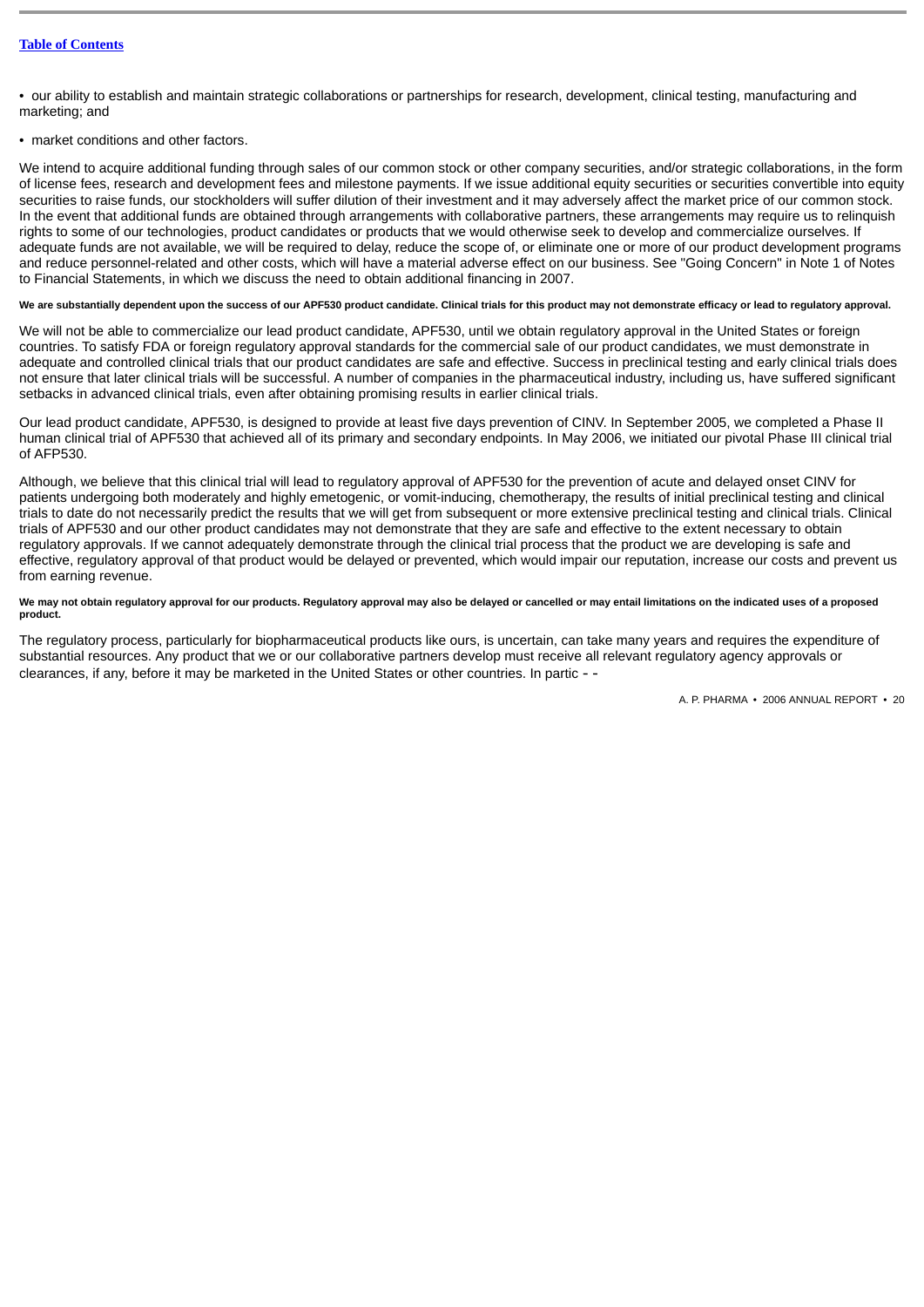ular, human pharmaceutical therapeutic products are subject to rigorous preclinical and clinical testing and other requirements by the Food and Drug Administration, or FDA, in the United States and similar health authorities in foreign countries. We may not receive necessary regulatory approvals or clearances to market APF530 or any other product candidate.

Data obtained from preclinical and clinical activities is susceptible to varying interpretations that could delay, limit or prevent regulatory agency approvals or clearances. For example, the FDA may require additional clinical data to support approval, such as confirmatory studies, carcinogenicity studies and other data or studies to address questions or concerns that may arise during the FDA review process. Delays or rejections also may be encountered as a result of changes in regulatory agency policy during the period of product development and/or the period of review of any application for regulatory agency approval or clearance for a product. Delays in obtaining regulatory agency approvals or clearances could:

- significantly harm the marketing of any products that we or our collaborators develop;
- impose costly procedures upon our activities or the activities of our collaborators:
- diminish any competitive advantages that we or our collaborative partners may attain; or
- adversely affect our ability to receive royalties and generate revenue and profits.

Even though we intend to apply for approval of most of our products in the United States under Section 505(b)(2) of the United States Food, Drug and Cosmetic Act, or FDCA, which applies to reformulations of approved drugs and that may require smaller and shorter safety and efficacy testing than that for entirely new drugs, the approval process will still be costly, time-consuming and uncertain. We plan to file the NDA for APF530 under Section 505(b)(2) of the FDCA, to rely on previous FDA findings of safety and efficacy of the active ingredient in APF530, granisetron. While we believe that Section 505(b)(2) is applicable to APF530, it is possible that the FDA may disagree and require us to submit a "stand-alone" or "full" Section 505(b)(1) NDA, which would require significantly more clinical studies and or other data collection or analysis.

We or our collaborators may not be able to obtain necessary regulatory approvals on a timely basis, if at all, for any of our potential products. Even if granted, regulatory approvals may include significant limitations on the uses for which products may be marketed. Failure to comply with applicable regulatory requirements can, among other things, result in warning letters, imposition of civil penalties or other monetary payments, delay in approving or refusal to approve a product candidate, suspension or withdrawal of regulatory approval, product recall or seizure, operating restrictions, interruption of clinical trials or manufacturing, injunctions and criminal prosecution.

In addition, the marketing and manufacturing of drugs and biological products are subject to continuing FDA review, and later discovery of previously unknown problems with a product, its manufacture or its marketing may result in the FDA requiring further clinical research or restrictions on the product or the manufacturer, including withdrawal of the product from the market.

## **Clinical trials are expensive and may not result in commercially viable products.**

Conducting clinical trials is a lengthy, time-consuming and expensive process. For example, we are incurring significant expenses in developing APF530, and even if approved, it may not result in a commercially viable product. Before obtaining regulatory approvals for the commercial sale of any products, we or our partners must demonstrate through preclinical testing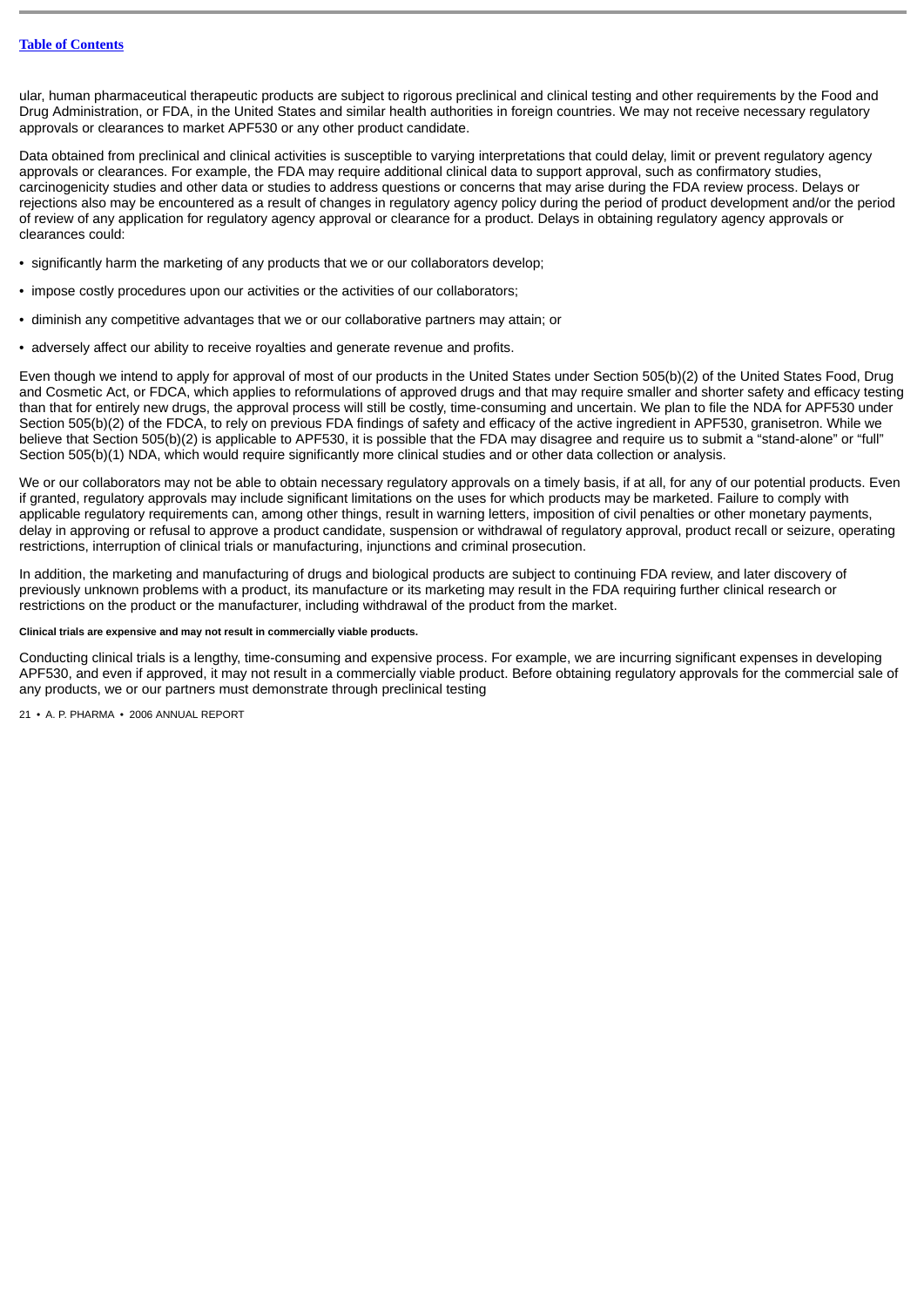and clinical trials that our product candidates are safe and effective for use in humans. We have incurred, and we will continue to incur, substantial expense for, and devote a significant amount of time to, preclinical testing and clinical trials.

Our business, results of operations and financial condition may be materially adversely affected by any delays in, or termination of, our clinical trials. Factors impacting our ability to generate revenue or become profitable include:

- insufficient funds to continue necessary clinical trials;
- inability to find partners willing to fund some or all of our clinical trial expenditures;
- failure of clinical trials to demonstrate the safety and efficacy of our products to the extent necessary to obtain regulatory approvals;
- failure of preclinical testing and early clinical trials to predict results of later clinical trials:
- delay in completion of clinical trials, resulting in increased costs; and
- inability to obtain regulatory approval of our products following completion of clinical trials, or delays in obtaining such approvals.

**Delays in clinical testing could increase our costs and delay our ability to obtain regulatory approval and commercialize our product candidates.**

Before we or our collaborators can file for regulatory approval for the commercial sale of our potential products, the FDA will require extensive preclinical safety testing and clinical trials to demonstrate their safety and efficacy. Significant delays in preclinical and clinical testing could materially impact our product development costs and delay regulatory approval of our product candidates. For example, enrollment in the Phase III trial for APF530 has been slower than we expected, resulting in delays in our development timeline and increased costs. Completing clinical trials in a timely manner depends on, among other factors:

- obtaining regulatory approval to commence a trial;
- obtaining clinical materials;
- reaching agreement on acceptable clinical study terms with prospective sites and clinical research organizations;
- obtaining institutional review board approval to conduct a study at a prospective site; and
- recruiting patients to participate in a study.

**We rely on third parties to conduct our clinical trials, and their failure to perform their obligations in a timely and competent manner may delay development and commercialization of our product candidates.**

We are using a clinical research organization to oversee our ongoing clinical trial of APF530 and we expect to use the same or similar organizations for our future clinical trials. There are numerous alternative sources to provide these services; however, we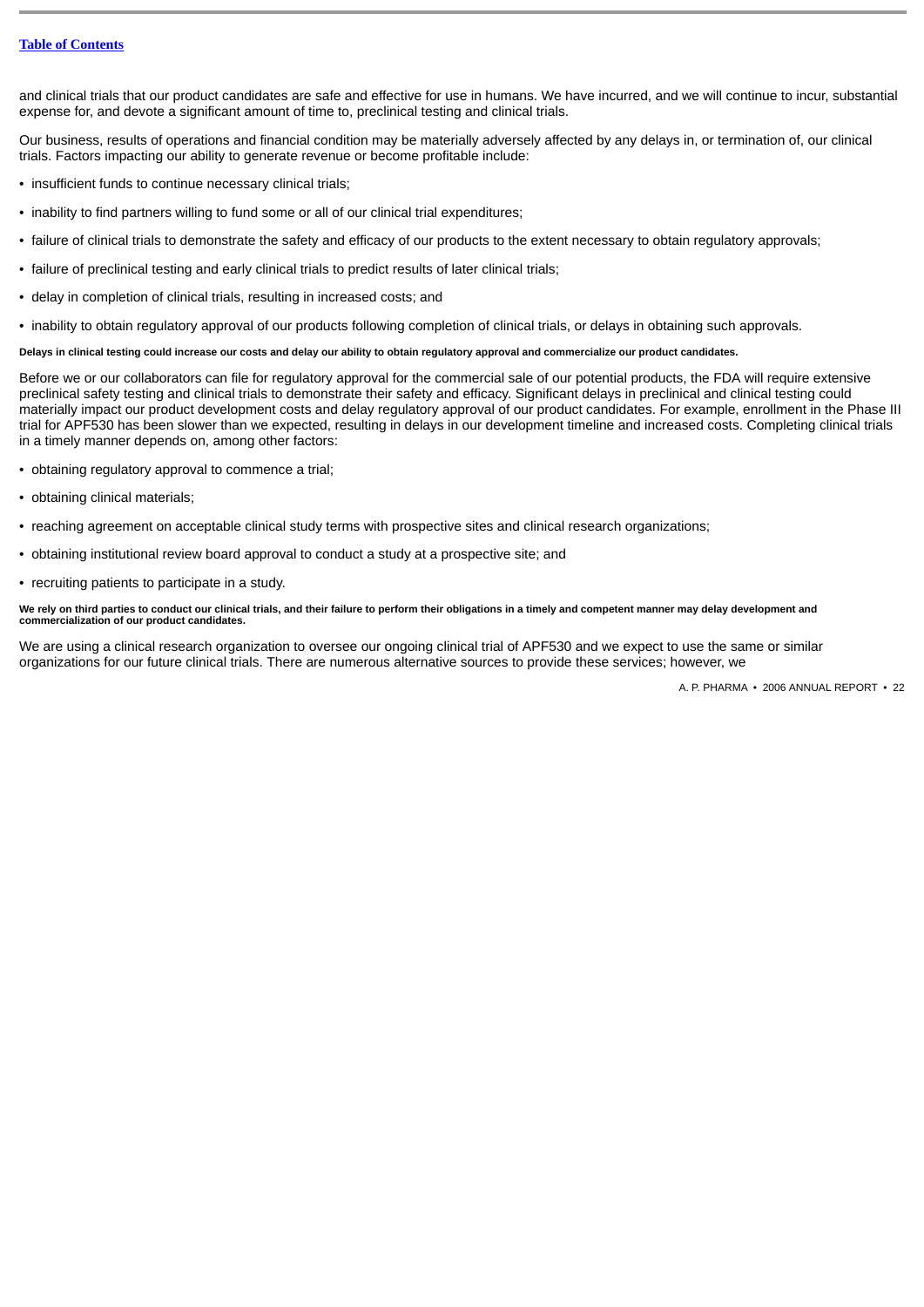may face delays outside of our control if these parties do not perform their obligations in a timely or competent fashion, or if we are forced to change service providers. If we experience significant delays in the progress of our clinical trials and in our plans to file NDAs, the commercial prospects for product candidates could decrease.

#### **Our polymer-based drug delivery technology is at an early stage of development, and we cannot be certain that such development will be successful.**

Our bioerodible drug delivery technology is at an early stage of development. We may not be able to substantiate the capability of our drug delivery technology for a variety of reasons:

- selection of inappropriate therapeutic compound for delivery;
- selection of inappropriate application for the particular product candidate;
- failure to receive regulatory approval on a timely basis or at all; or
- difficulties with manufacturing in commercial quantities at an acceptable cost.

Successful development of delivery technologies will require significant preclinical and clinical testing prior to regulatory approval, if any. Because of these scientific, regulatory and commercial hurdles, any program could be abandoned or otherwise fail, even after significant resources have been expended.

## **Recent changes in management may be disruptive.**

We had significant changes in management during 2006. On October 9, 2006, Michael O'Connell, our President and Chief Executive Officer began a temporary leave of absence for medical reasons. Effective that same date, Gregory Turnbull, formerly an independent director of the Company, began to serve as President and Chief Executive Officer until Mr. O'Connell's return. Effective September 27, 2006, Stephen Whiteford was appointed the Company's Vice President, Finance and Chief Financial Officer to replace our former Chief Financial Officer who left the Company on September 12, 2006 to pursue another opportunity. Additions of new personnel and departures of existing personnel, particularly in key positions, can be disruptive, might lead to additional departures of existing personnel and could have a material adverse effect on our business, operating results and financial condition.

#### **If any products that we or our collaborators may develop do not attain adequate market acceptance by healthcare professionals and patients, our business prospects and results of operations will suffer.**

Even if a product candidate receives regulatory approval for commercial sale, the revenue received or to be received from the sale of the product may not be significant and will depend on many factors that are outside of our control. Factors that may affect revenue from our product candidates, if and when approved, include:

• perception of physicians and other members of the health care community of their safety and efficacy relative to that of competing products;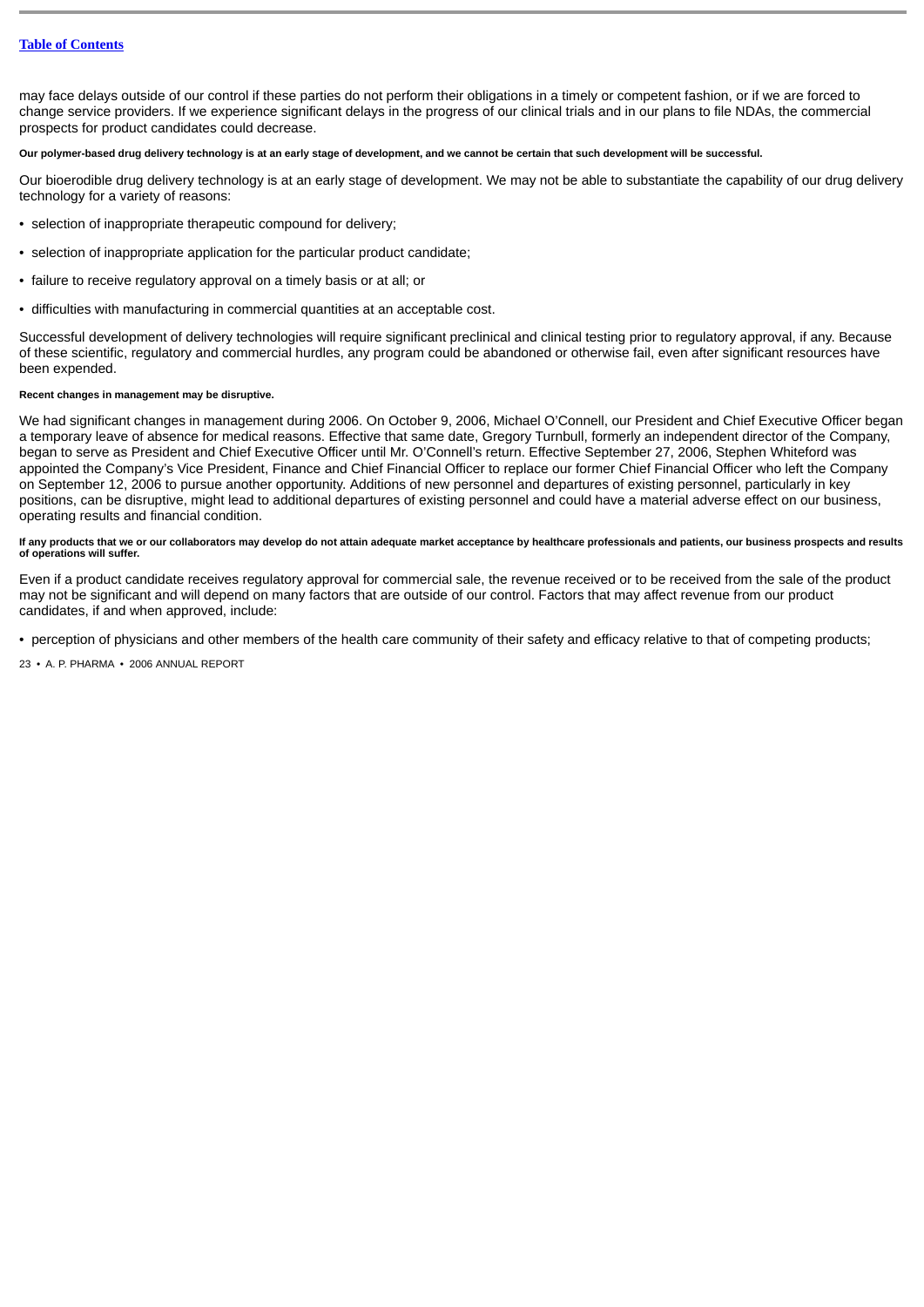- cost-effectiveness;
- patient and physician satisfaction with these products;
- ability to manufacture commercial products successfully and on a timely basis:
- cost and availability of raw materials;
- size of the markets for these products;
- reimbursement policies of government and third-party payors;
- unfavorable publicity concerning these products or similar drugs:
- the introduction, availability and acceptance of competing treatments, including those of our collaborators;
- adverse event information relating to these products;
- product labeling or product insert required by the FDA or regulatory authorities in other countries;
- regulatory developments related to the manufacture or continued use of these products;
- extent and effectiveness of sales and marketing and distribution support for the products; and
- our collaborators' decisions as to the timing of product launches, pricing and discounting.

Our product revenue will be adversely affected if, due to these or other factors, the products we or our collaborators are able to commercialize do not gain significant market acceptance.

## **We depend on contract manufacturers and collaborators for manufacturing our products; if they do not perform as expected, our revenue and customer relations will suffer.**

We do not own or operate manufacturing facilities for the production of clinical or commercial quantities of any product. We rely on a small number of third-party manufacturers to produce our compounds and expect to continue to do so to meet the preclinical and clinical requirements of our potential products and for all of our commercial needs. We have no long-term agreements with any of these third parties. We may not be able to extend these agreements at satisfactory terms, or at all, and we may not be able to find a replacement contract manufacturer at satisfactory terms or on a timely basis.

Further, our contract manufacturers and our collaborators are required to comply with FDA requirements related to product testing, quality assurance, manufacturing and records and documentation. Our contract manufacturers or our collaborators may not be able to comply with the applicable FDA regulatory requirements, which could result in an enforcement or other action, prevent commercialization of our product candidates and impair our reputation and results of operations.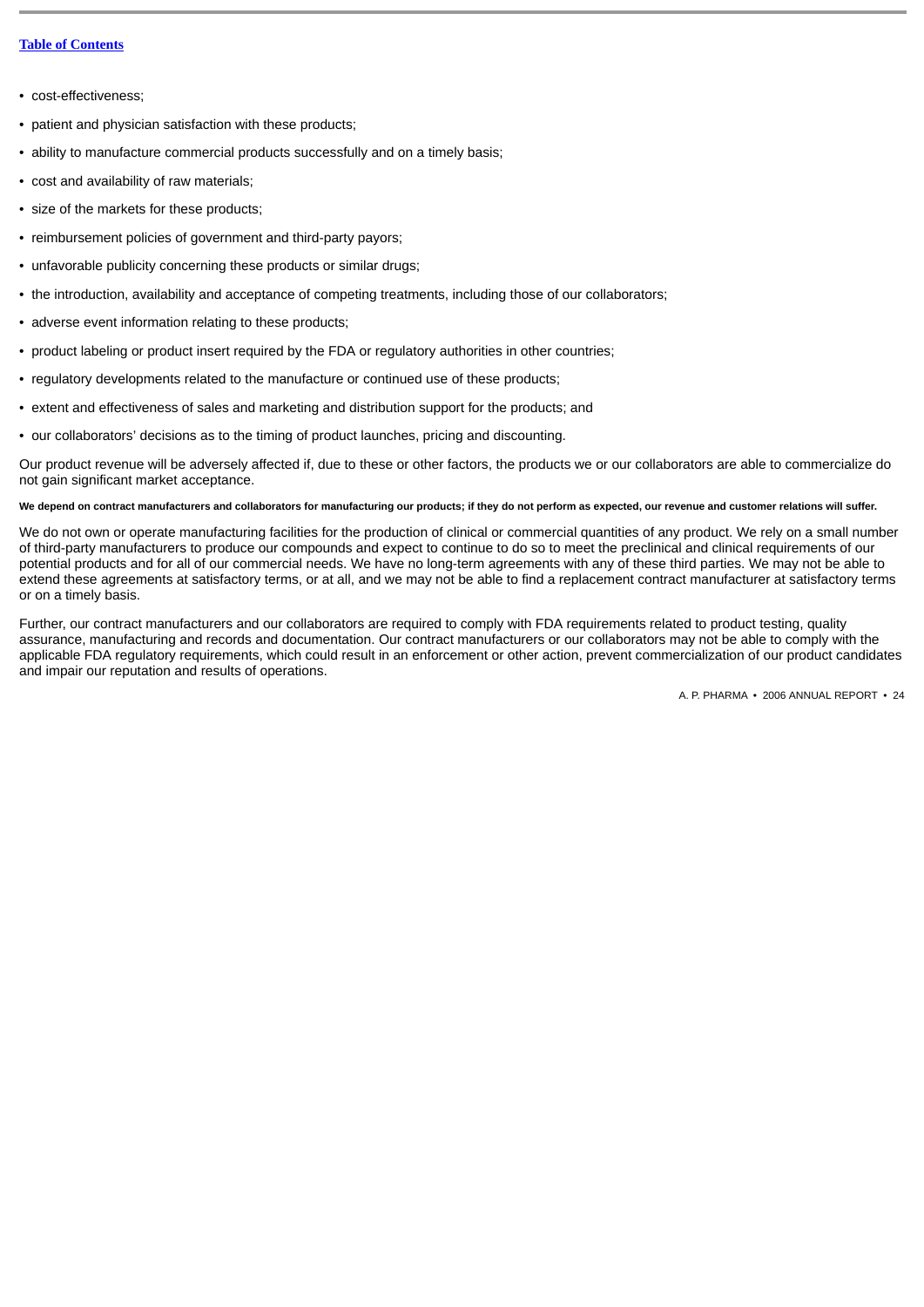#### **If we fail to comply with continuing federal, state and foreign regulations, we could lose our approvals to market drugs and our business would be seriously harmed.**

Following initial regulatory approval of any drugs we may develop, we will be subject to continuing regulatory review, including review of adverse drug experiences and clinical results that are reported after our drug products become commercially available. This would include results from any post-marketing tests or continued actions required as a condition of approval. The manufacturer and manufacturing facilities we use to make any of our drug candidates will be subject to periodic review and inspection by the FDA. If a previously unknown problem or problems with a product or a manufacturing and laboratory facility used by us is discovered, the FDA or foreign regulatory agency may impose restrictions on that product or on the manufacturing facility, including requiring us to withdraw the product from the market. Any changes to an approved product, including the way it is manufactured or promoted, often require FDA approval before the product, as modified, can be marketed. We and our contract manufacturers will be subject to ongoing FDA requirements for submission of safety and other post-market information. If we and our contract manufacturers fail to comply with applicable regulatory requirements, a regulatory agency may:

- issue warning letters;
- impose civil or criminal penalties;
- suspend or withdraw our regulatory approval;
- suspend or terminate any of our ongoing clinical trials;
- refuse to approve pending applications or supplements to approved applications filed by us;
- impose restrictions on our operations;
- close the facilities of our contract manufacturers; or
- seize or detain products or require a product recall.

Additionally, such regulatory review covers a company's activities in the promotion of its drugs, with significant potential penalties and restrictions for promotion of drugs for an unapproved use. Sales and marketing programs are under scrutiny for compliance with various mandated requirements, such as illegal promotions to healthcare professionals. We are also required to submit information on our open and completed clinical trials to public registries and databases; failure to comply with these requirements could expose us to negative publicity, fines and penalties that could harm our business.

## **If we are unable to recruit and retain skilled employees, we may not be able to achieve our objectives.**

We depend on a small number of key management and technical personnel. Retaining our current employees and recruiting qualified scientific personnel to perform future research and development work will be critical to our success. There is a shortage of skilled personnel in our industry, competition is intense for experienced scientists, and an inability to recruit or retain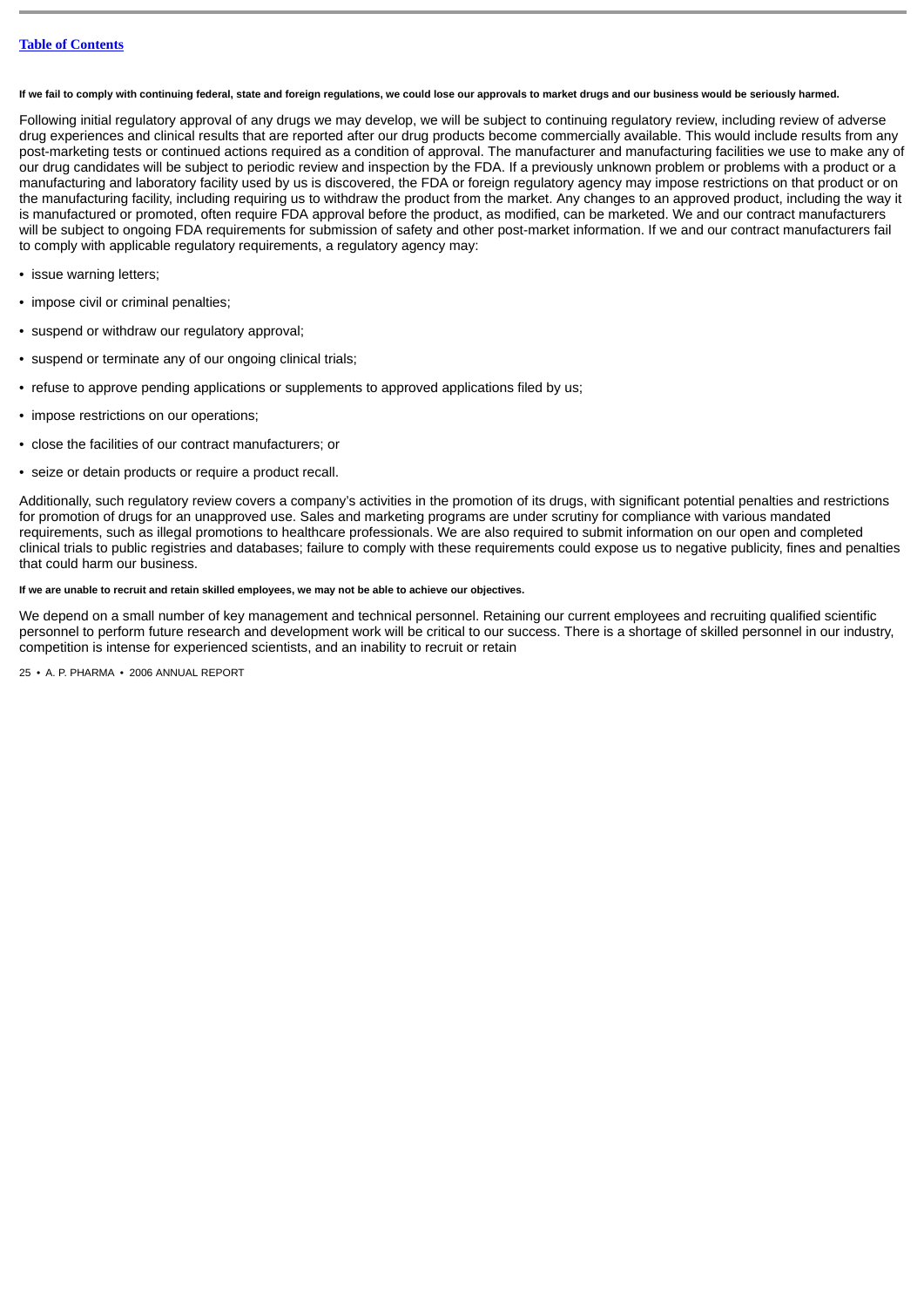sufficient skilled personnel could result in delays to product development or approval, loss of sales and diversion of management resources.

## **We face intense competition from other companies.**

We face intense competition from companies that are developing new formulations of existing drugs using novel drug delivery technologies. Many of our competitors have much greater financial, research and development, manufacturing, marketing, sales, distribution and managerial resources and experience than we do. Many of them also have much more experience than we do in preclinical testing and clinical trials of new drugs and in obtaining FDA and foreign regulatory approvals.

The following are our major competitors:

- Alkermes, Inc.
- Depomed, Inc.
- Durect Corporation
- ProStrakan Group PLC
- SkyePharma PLC

Additionally, APF530 is expected to face competition from MGI Pharma's Aloxi, Roche's Kytril, GlaxoSmithKline's Zofran, and Aventis' Anzemet, each of which is currently on the market, as well as Hana Biosciences' Zensana. We are also aware of several companies developing both generic and new formulations of granisetron. APF112 is expected to face competition from Durect's Posidur and SkyePharma's recently divested DepoBupivacaine. Most or all of the products we could develop or commercialize will face competition from different therapeutic agents intended for treatment of the same indications or from other products incorporating drug delivery technologies. The competition potentially includes all of the pharmaceutical and drug delivery companies in the world. To the extent that we develop or market products incorporating drugs that are off-patent, or are being developed by multiple companies, we will face competition from other companies developing and marketing similar products.

Major technological changes can happen quickly in the biotechnology and pharmaceutical industries, and the development of technologically improved or different products or drug delivery technologies may make our product candidates or platform technologies obsolete or noncompetitive.

**Because we or our collaborators must obtain regulatory approval to market our products in the United States and foreign jurisdictions, we cannot predict whether or when we will be permitted to commercialize our products.**

Federal, state and local governments in the United States and governments in other countries have significant regulations in place that govern many of our activities. The preclinical testing and clinical trials of the products that we develop ourselves or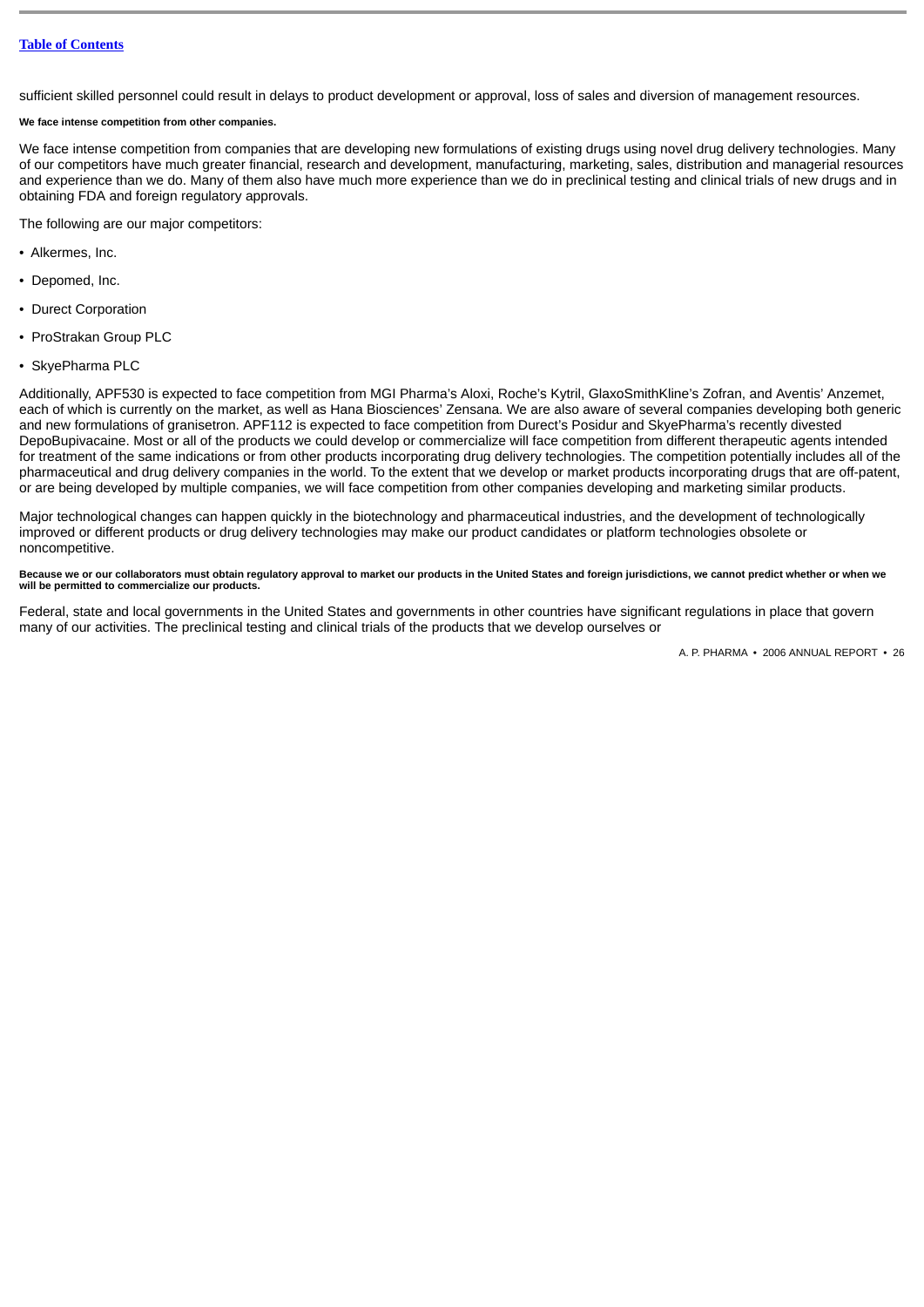that our collaborators develop are subject to government regulation and may prevent us from creating commercially viable products from our discoveries. These regulations and their application may change making it more difficult or prohibitive to develop our products. In addition, the sale by us or our collaborators of any commercially viable product will be subject to government regulation from several standpoints, including the processes of:

- manufacturing;
- labeling;
- distributing;
- advertising and promoting; and
- selling and marketing.

**We depend on our collaborators to help us complete the process of developing and testing our products.**

Our strategy for the development, clinical testing and commercialization of our products requires entering into collaborations with corporate partners, licensors, licensees and others. These collaborations are critical to our success in bringing our products and product candidates to the market and promoting such marketed products profitably. We are dependent upon the subsequent success of these other parties in performing their respective responsibilities and the cooperation of our partners. Our collaborators may not cooperate with us or perform their obligations under our agreements with them. We cannot control the amount and timing of our collaborators' resources that will be devoted to our research activities related to our collaborative agreements with them. Our collaborators may choose to pursue existing or alternative technologies in preference to those being developed in collaboration with us. Failure to make or maintain these arrangements or a delay in a collaborative partner's performance or factors that may affect our partner's sales may materially adversely affect our business, results of operations and financial condition.

Under agreements with collaborators, we may rely significantly on them, among other activities, to:

- fund research and development activities with us;
- pay us fees upon the achievement of milestones; and
- market with us any commercial products that result from our collaborations.

Our business strategy includes the entry into additional collaborative agreements. We may not be able to enter into additional collaborative agreements or may not be able to<br>negotiate commercially acceptable terms for thes

Our current business strategy includes the entry into additional collaborative agreements for the development and commercialization of our delivery technologies. The negotiation and consummation of these types of agreements typically involve simulta - -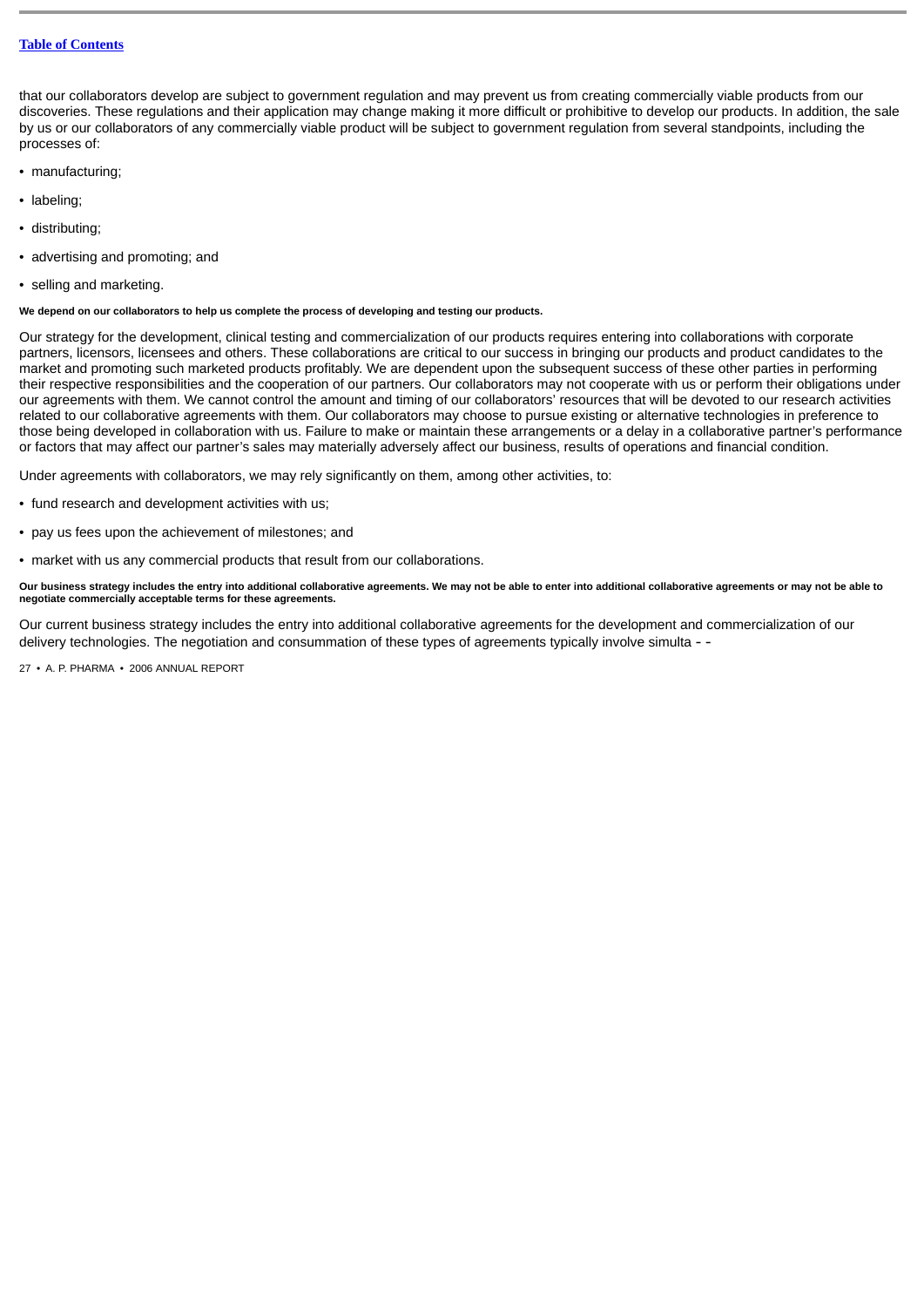neous discussions with multiple potential collaborators and require significant time and resources from our officers, business development, legal and research and development staff. In addition, in attracting the attention of pharmaceutical and biotechnology company collaborators, we compete with numerous other third parties with product opportunities as well the collaborators' own internal product opportunities. We may not be able to consummate additional collaborative agreements, or we may not be able to negotiate commercially acceptable terms for these agreements. If we do not consummate additional collaborative agreements, we may have to consume money more rapidly on our product development efforts, defer development activities or forego the exploitation of certain geographic territories, any of which could have a material adverse effect on our business.

#### **If we or our collaborators cannot arrange for adequate third-party reimbursement for our products, our revenue will suffer.**

In both domestic and foreign markets, sales of our potential products will depend in substantial part on the availability of adequate reimbursement from third-party payors such as government health administration authorities, private health insurers and other organizations. Third-party payors often challenge the price and cost-effectiveness of medical products and services and such pressure may increase in the future. Significant uncertainty exists as to the adequate reimbursement status of newly approved health care products. Any products we are able to successfully develop may not be reimbursable by third-party payors. In addition, our products may not be considered cost-effective and adequate third-party reimbursement may not be available to enable us to maintain price levels sufficient to realize a profit. Legislation and regulations affecting the pricing of pharmaceuticals may change before our products are approved for marketing and any such changes could further limit reimbursement. If any products we develop do not receive adequate reimbursement, our revenue will be severely limited.

#### **Our inability to obtain specialized materials could slow down our research and development process.**

Some of the critical materials and components used in our products in development are sourced from a single supplier. An interruption in supply of a key material could significantly delay our research and development process or increase our expenses.

Specialized materials must often be manufactured for the first time for use in drug delivery technologies, or materials may be used in the technologies in a manner different from their customary commercial uses. The quality of materials can be critical to the performance of a drug delivery technology, so a reliable source of a consistent supply of materials is important. Materials or components needed for our drug delivery technologies may be difficult to obtain on commercially reasonable terms, particularly when relatively small quantities are required, or if the materials traditionally have not been used in pharmaceutical products.

If we are unable to adequately protect or enforce our intellectual property rights or secure rights to third-party patents, we may lose valuable assets, experience reduced market<br>share or incur costly litigation to protect

Our success will depend in part on our ability to obtain patents, maintain trade secret protection and operate without infringing the proprietary rights of others. We have filed a number of U. S. patent applications on inventions relating to the composition of a variety of polymers, specific products, product groups and processing technology. In addition to obtaining patents in a number of foreign countries, we have also filed U.S. and foreign patent applications on our polymer technology with the Patent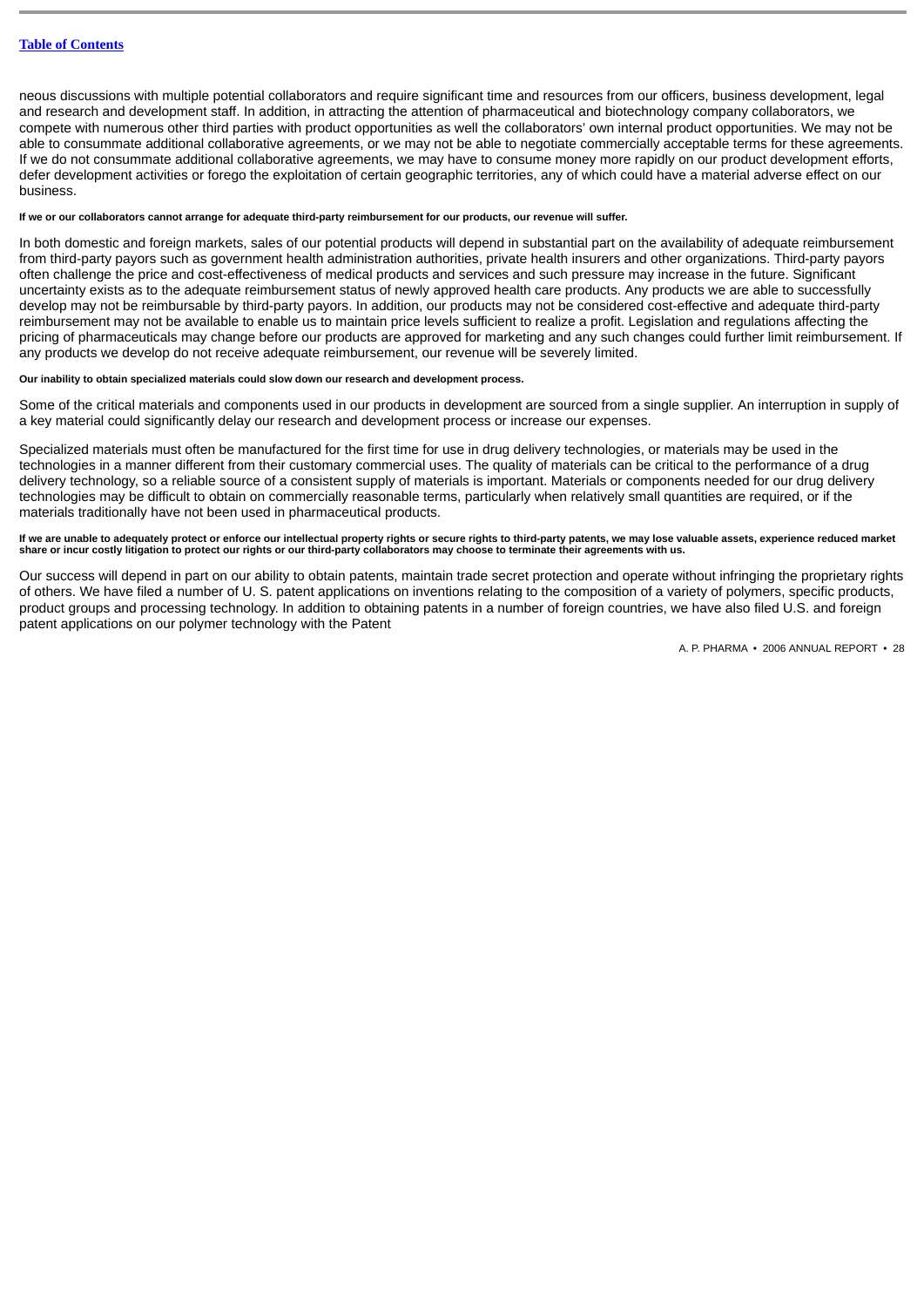Cooperation Treaty (PCT), the European Patent Office, Australia, Canada, China, Hong Kong, Japan, South Korea, Singapore and Taiwan. We have a total of 21 issued United States patents and an additional 113 issued (or registered) foreign patents. The patents on the bioerodible technologies expire between January 2016 and November 2022. Our existing patents may not cover future products, additional patents may not be issued, and current patents or patents issued in the future may not provide meaningful protection or prove to be of commercial benefit.

The patent positions of pharmaceutical companies, including ours, are uncertain and involve complex legal and factual questions. In addition, the coverage claimed in a patent application can be significantly reduced before the patent is issued. Consequently, our patent applications or those that are licensed to us may not issue into patents, and any issued patents may not provide protection against competitive technologies or may be held invalid if challenged or circumvented. Our competitors may also independently develop products similar to ours or design around or otherwise circumvent patents issued to us or licensed by us. In addition, the laws of some foreign countries may not protect our proprietary rights to the same extent as the U. S. law.

We are party to several collaborative agreements. These agreements subject us to obligations which must be fulfilled and require us to manage complex relationships with third parties. If we are unable to meet our obligations or manage our relationships with our collaborators under these agreements or enter into additional collaboration agreements or if our existing collaborations are terminated, our revenue may decrease. Our thirdparty collaborators have entered into these agreements based on the exclusivity that our intellectual property rights confer on the products being developed. The loss or diminution of our intellectual property rights could result in a decision by our third-party collaborators to terminate their agreements with us. In addition, these agreements are generally complex and contain provisions that could give rise to legal disputes, including potential disputes concerning ownership of intellectual property and data under collaborations. Such disputes can lead to lengthy, expensive litigation or arbitration requiring us to devote management time and resources to such dispute which we would otherwise spend on our business.

We also rely upon trade secrets, technical know-how and continuing technological innovation to develop and maintain our competitive position. We require our employees, consultants, advisors and collaborators to execute appropriate confidentiality and assignment-of-inventions agreements with us. These agreements typically provide that all materials and confidential information developed or made known to the individual during the course of the individual's relationship with us is to be kept confidential and not disclosed to third parties except in specific circumstances, and that all inventions arising out of the individual's relationship with us shall be our exclusive property. These agreements may be breached, and in some instances, we may not have an appropriate remedy available for breach of the agreements. Furthermore, our competitors may independently develop substantially equivalent proprietary information and techniques, reverse engineer our information and techniques, or otherwise gain access to our proprietary technology.

We may be unable to meaningfully protect our rights in trade secrets, technical know-how and other non-patented technology. We may have to resort to litigation to protect our intellectual property rights, or to determine their scope, validity or enforceability. In addition, interference proceedings declared by the United States Patent and Trademark Office may be necessary to determine the priority of inventions with respect to our patent applications. Enforcing or defending our proprietary rights is expensive, could cause diversion of our resources and may not prove successful. Any failure to enforce or protect our rights could cause us to lose the ability to exclude others from using our technology to develop or sell competing products.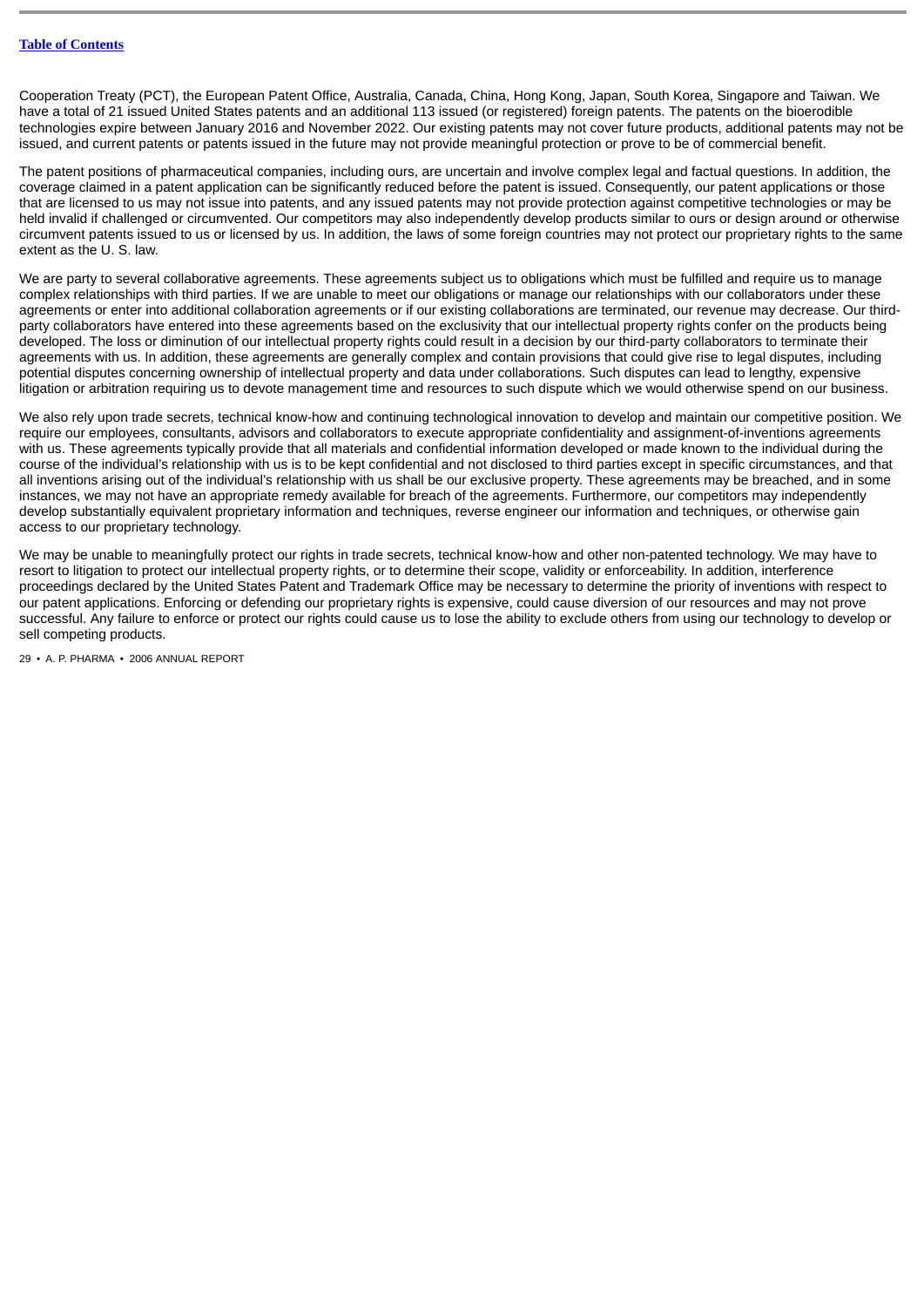We may infringe on the intellectual property rights of others, and any litigation could force us to stop developing or selling potential products and could be costly, divert **management attention and harm our business.**

We must be able to develop products without infringing the proprietary rights of other parties. Because the markets in which we operate involve established competitors with significant patent portfolios, including patents relating to the composition of a variety of polymers, specific products, product groups and processing technology, it could be difficult for us to use our technologies or develop products without infringing the proprietary rights of others. We may not be able to design around the patented technologies or inventions of others and we may not be able to obtain licenses to use patented technologies on acceptable terms, or at all. If we cannot operate without infringing the proprietary rights of others, we will not earn product revenue.

If we are required to defend ourselves in a lawsuit, we could incur substantial costs and the lawsuit could divert management attention, regardless of the lawsuit's merit or outcome. These legal actions could seek damages and seek to enjoin testing, manufacturing and marketing of the accused product or process. In addition to potential liability for significant damages, we could be required to obtain a license to continue to manufacture or market the accused product or process and any license required under any such patent may not be made available to us on acceptable terms, if at all.

Periodically, we review publicly available information regarding the development efforts of others in order to determine whether these efforts may violate our proprietary rights. We may determine that litigation is necessary to enforce our proprietary rights against others. Such litigation could result in substantial expense, regardless of its outcome, and may not be resolved in our favor.

Furthermore, patents already issued to us or our pending patent applications may become subject to dispute, and any disputes could be resolved against us. In addition, because patent applications in the United States are currently maintained in secrecy for a period of time prior to issuance, and patent applications in certain other countries generally are not published until more than 18 months after they are first filed, and because publication of discoveries in scientific or patent literature often lags behind actual discoveries, we cannot be certain that we were the first creator of inventions covered by our pending patent applications or that we were the first to file patent applications on such inventions.

## **We are exposed to risks and increased expenses as a result of laws requiring non-accelerated filers to evaluate internal controls over financial reporting.**

Section 404 of the Sarbanes-Oxley Act of 2002 requires our management to evaluate the effectiveness of our internal controls over financial reporting as of the end of each fiscal year beginning with the year ending December 31, 2007, and to include a management report assessing the effectiveness of our internal controls over financing reporting in our annual report on Form 10-K for each fiscal year. Section 404 also requires our independent auditors to attest to, and report on, management's assessment of our internal controls over financial reporting beginning with the year ending December 31, 2008. We have implemented an ongoing program to perform the system and process evaluation and testing we believe to be necessary to comply with these requirements. However, we cannot assure you that we will be successful in our efforts. We expect to incur increased expense and to devote additional management resources to Section 404 compliance. Any failure to implement required new or improved controls, or difficulties encountered in the implementation or operation of these controls, could harm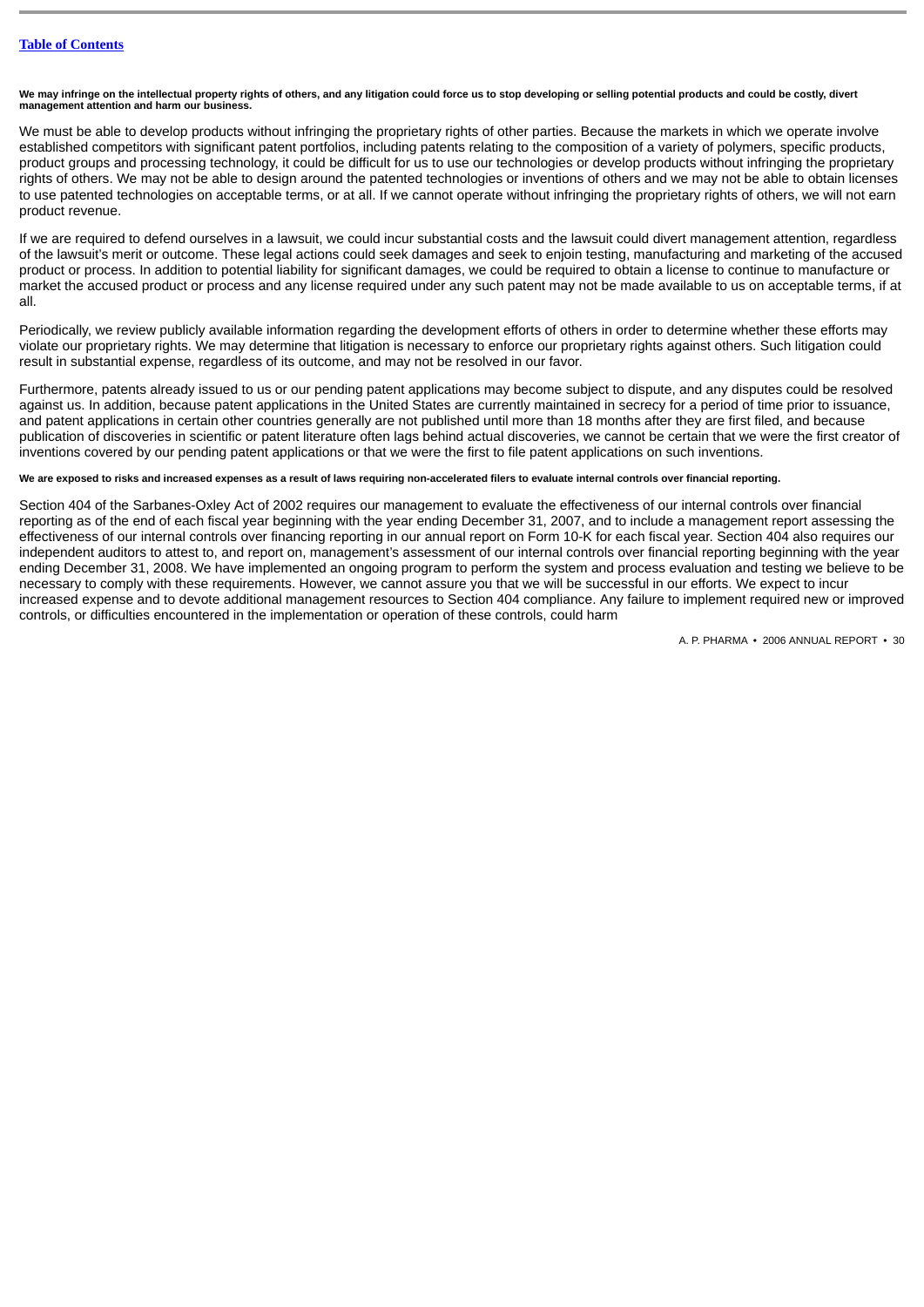our operating results and cause us to fail to meet our financial reporting obligations, which could adversely affect our business and reduce our stock price.

#### **Legislative actions, potential new accounting pronouncements and higher insurance costs are likely to impact our future financial position or results of operations.**

Future changes in financial accounting standards may cause adverse, unexpected fluctuations in the timing of the recognition of revenue or expenses and may affect our financial position or results of operations. New pronouncements and varying interpretations of pronouncements have occurred with frequency and may occur in the future and we may make changes in our accounting policies in the future. Compliance with changing regulation of corporate governance and public disclosure may result in additional expenses. Changing laws, regulations and standards relating to corporate governance and public disclosure, including the Sarbanes-Oxley Act of 2002, new SEC regulations, the Public Company Accounting Oversight Board, pronouncements and The NASDAQ Global Market rules, are creating uncertainty for companies such as ours and insurance, accounting and auditing costs are increasing as a result of this uncertainty and other factors. We are committed to maintaining high standards of corporate governance and public disclosure. As a result, we intend to invest all reasonably necessary resources to comply with evolving standards, and this investment may result in increased general and administrative expenses and a diversion of management time and attention from revenuegenerating activities to compliance activities.

#### **We could be exposed to significant product liability claims that could be time consuming and costly to defend, divert management attention and adversely impact our ability to obtain and maintain insurance coverage**

The testing, manufacture, marketing and sale of our products involve an inherent risk that product liability claims will be asserted against us. Although we are insured against such risks up to an annual aggregate limit in connection with clinical trials and commercial sales of our products, our present product liability insurance may be inadequate and may not fully cover the costs of any claim or any ultimate damages we might be required to pay. Product liability claims or other claims related to our products, regardless of their outcome, could require us to spend significant time and money in litigation or to pay significant damages. Any successful product liability claim may prevent us from obtaining adequate product liability insurance in the future on commercially desirable or reasonable terms. In addition, product liability coverage may cease to be available in sufficient amounts or at an acceptable cost. An inability to obtain sufficient insurance coverage at an acceptable cost or otherwise to protect against potential product liability claims could prevent or inhibit the commercialization of our products. A product liability claim could also significantly harm our reputation and delay market acceptance of our products.

## **Our use of hazardous materials could subject us to liabilities, fines and sanctions.**

Our laboratory and clinical testing sometimes involve use of hazardous and toxic materials. We are subject to federal, state and local laws and regulations governing how we use, manufacture, handle, store and dispose of these materials. Although we believe that our safety procedures for handling and disposing of such materials comply in all material respects with all federal, state and local regulations and standards, there is always the risk of accidental contamination or injury from these materials. In the event of an accident, we could be held liable for any damages that result and such liability could exceed our financial resources. Compliance with environmental and other laws may be expensive and current or future regulations may impair our development or commercialization efforts.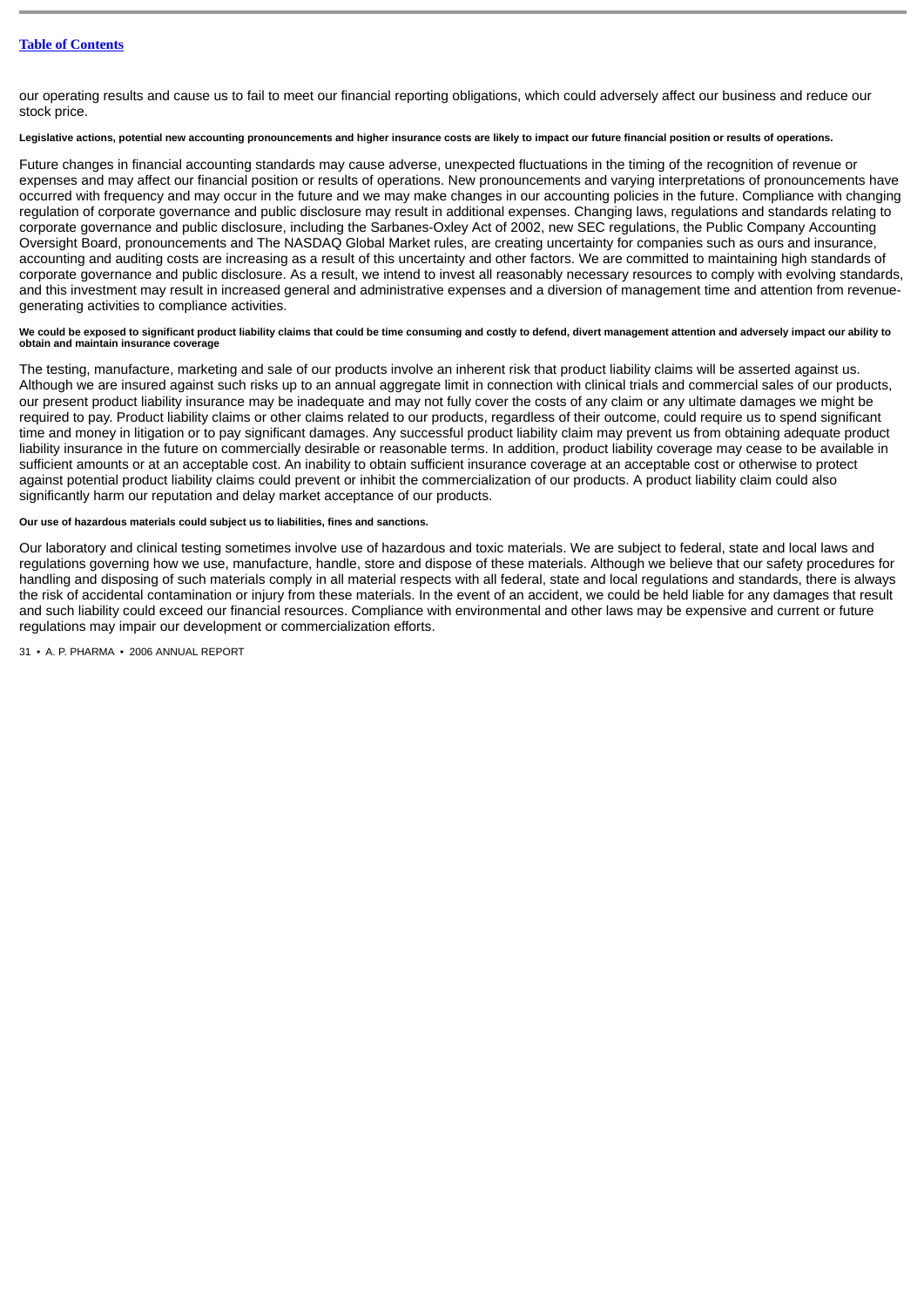#### **Risks Related To Our Common Stock**

**The price of our common stock may be volatile.**

The stock markets in general, and the markets for biotechnology stocks in particular, have experienced extreme volatility that has often been unrelated to the operating performance of particular companies. These broad market fluctuations may adversely affect the trading price of our common stock. In addition, the limited trading volume of our stock may contribute to its volatility.

Price declines in our common stock could result from general market and economic conditions and a variety of other factors, including:

- continuing losses and failure to achieve or maintain profitability;
- lack of availability of additional capital funding on commercial favorable terms to conduct operations and develop products;
- adverse results, lack of success or delays in our clinical trials of our product candidates, including APF530;
- announcements of FDA non-approval of our product candidates, or delays in the FDA review process;

• adverse actions taken by regulatory agencies with respect to our product candidates, clinical trials, manufacturing processes or sales and marketing activities;

- delays in preclinical and clinical testing;
- failure of third parties to perform their clinical trial obligations in a timely or competent manner;
- failure to substantiate the capability of our drug delivery technology;
- failure to attain adequate market acceptance by healthcare professionals and patients;
- failure of our contract manufacturers and collaborators to perform as expected;
- failure to comply with continuing federal, state and foreign regulations;
- announcements of technological innovations or new products by our competitors;
- any lawsuit involving us or our product candidates;
- announcements concerning our competitors, or the biotechnology or pharmaceutical industries in general;
- changes in accounting principles; and
- loss of any of our key scientific or management personnel.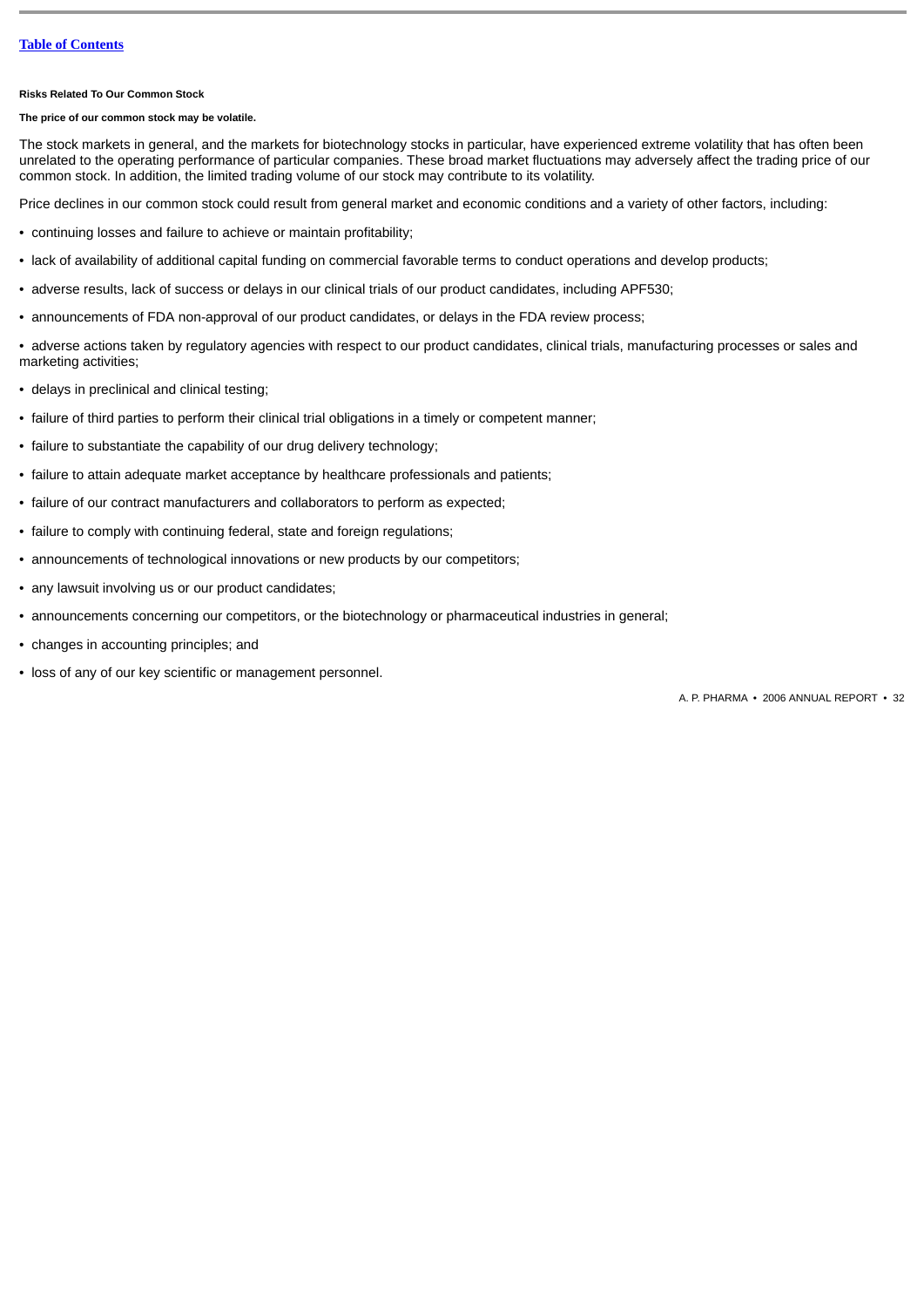In the past, following periods of volatility in the market price of a particular company's securities, litigation has often been brought against that company. If litigation of this type is brought against us, it could be extremely expensive and divert management's attention and our company's resources.

## **Our common stock may be delisted from The NASDAQ Global Market, which could negatively impact the price of our common stock and our ability to access the capital markets.**

Our common stock is listed on The NASDAQ Global Market. The listing standards of The NASDAQ Global Market provide that a company may be delisted if the bid price of its stock drops below \$1.00 for a period of 30 consecutive business days. Additionally, issuers must maintain either (i) stockholders' equity of at least \$10 million or (ii) total assets and total revenue of at least \$50 million, or total market value of listed securities of at least \$50 million. As of the end of the third fiscal quarter of 2005, we failed to meet the \$10 million stockholders' equity requirement, although we regained compliance with that requirement in January 2006. If we fail to comply with all listing standards applicable to issuers listed on The NASDAQ Global Market, our common stock may be delisted from The NASDAQ Global Market. If our common stock is delisted, it could reduce the price of our common stock and the levels of liquidity available to our stockholders. In addition, the delisting of our common stock could materially adversely affect our access to the capital markets, and any limitation on liquidity or reduction in the price of our common stock could materially adversely affect our ability to raise capital on terms acceptable to us or at all. Delisting from The NASDAQ Global Market could also result in other negative implications, including the potential loss of confidence by suppliers, customers and employees, the loss of institutional investor interest and fewer business development opportunities.

# Our certificate of incorporation, our bylaws, Delaware law and our stockholder rights plan contain provisions that could discourage another company from acquiring us and may<br>prevent attempts by our stockholders to replace

Provisions of Delaware law, our certificate of incorporation and bylaws may discourage, delay or prevent a merger or acquisition that stockholders may consider favorable, including transactions in which you might otherwise receive a premium for your shares. In addition, these provisions may frustrate or prevent any attempts by our stockholders to replace or remove our current management by making it more difficult for stockholders to replace or remove our board of directors. These provisions include:

• authorizing the issuance of "blank check" preferred stock without any need for action by stockholders; and

• providing for dilutive issuance of preferred stock, commonly referred to as a "poison pill", which can be triggered after a person or a group acquires 20% or more of our common stock.

In addition, Section 203 of Delaware General Corporation Law may discourage, delay or prevent a change in control of our company by prohibiting stockholders owning in excess of 15% of our outstanding voting stock from merging or combining with us, unless certain approvals are obtained.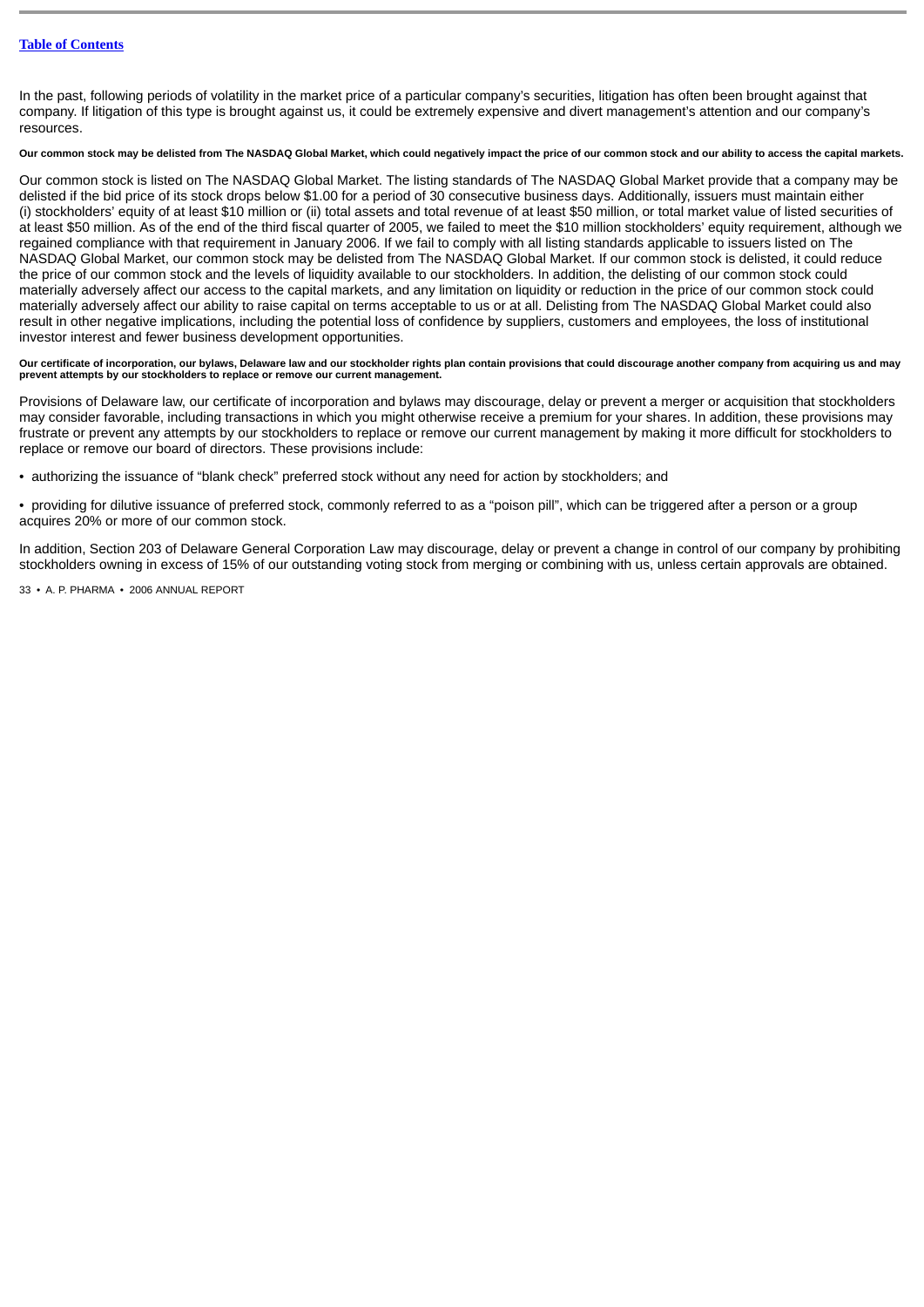#### <span id="page-33-0"></span>**ITEM 1B. UNRESOLVED STAFF COMMENTS**

None.

#### **Available Information**

We make available free of charge on or through our Internet website our annual reports on Form 10-K, quarterly reports on Form 10-Q, current reports on Form 8-K and all amendments to those reports as soon as reasonably practicable after they are electronically filed with, or furnished to, the Securities and Exchange Commission. Our Internet website address is "www.appharma.com." The reference to our Internet website does not constitute incorporation by reference of the information contained on or hyperlinked from our Internet website. We file electronically with the Securities and Exchange commission, or SEC, our annual reports on Form 10-K, quarterly reports on Form 10-Q and current reports on Form 8-K pursuant to Section 13(a) or 15(d) of the Securities and Exchange Act of 1934. The SEC maintains an Internet site that contains reports, proxy information and information statements, and other information regarding issuers that file electronically with the SEC. The address of that website is http://www.sec.gov. The materials are also available at the SEC's Public Reference Room, located at 100 F Street, Washington, D.C. 20549. The public may obtain information through the public reference room by calling the SEC at 1-800-SEC-0330.

## <span id="page-33-1"></span>**ITEM 2. PROPERTIES**

We lease 26,067 square feet of laboratory, office and warehouse space in Redwood City, California under leases expiring in 2011. The annual rent expense for the Redwood City facility is approximately \$463,000.

We believe our facilities are adequate and suitable for current and anticipated needs.

<span id="page-33-2"></span>**ITEM 3. LEGAL PROCEEDINGS**

None.

<span id="page-33-3"></span>**ITEM 4. SUBMISSION OF MATTERS TO A VOTE OF SECURITY HOLDERS**

None.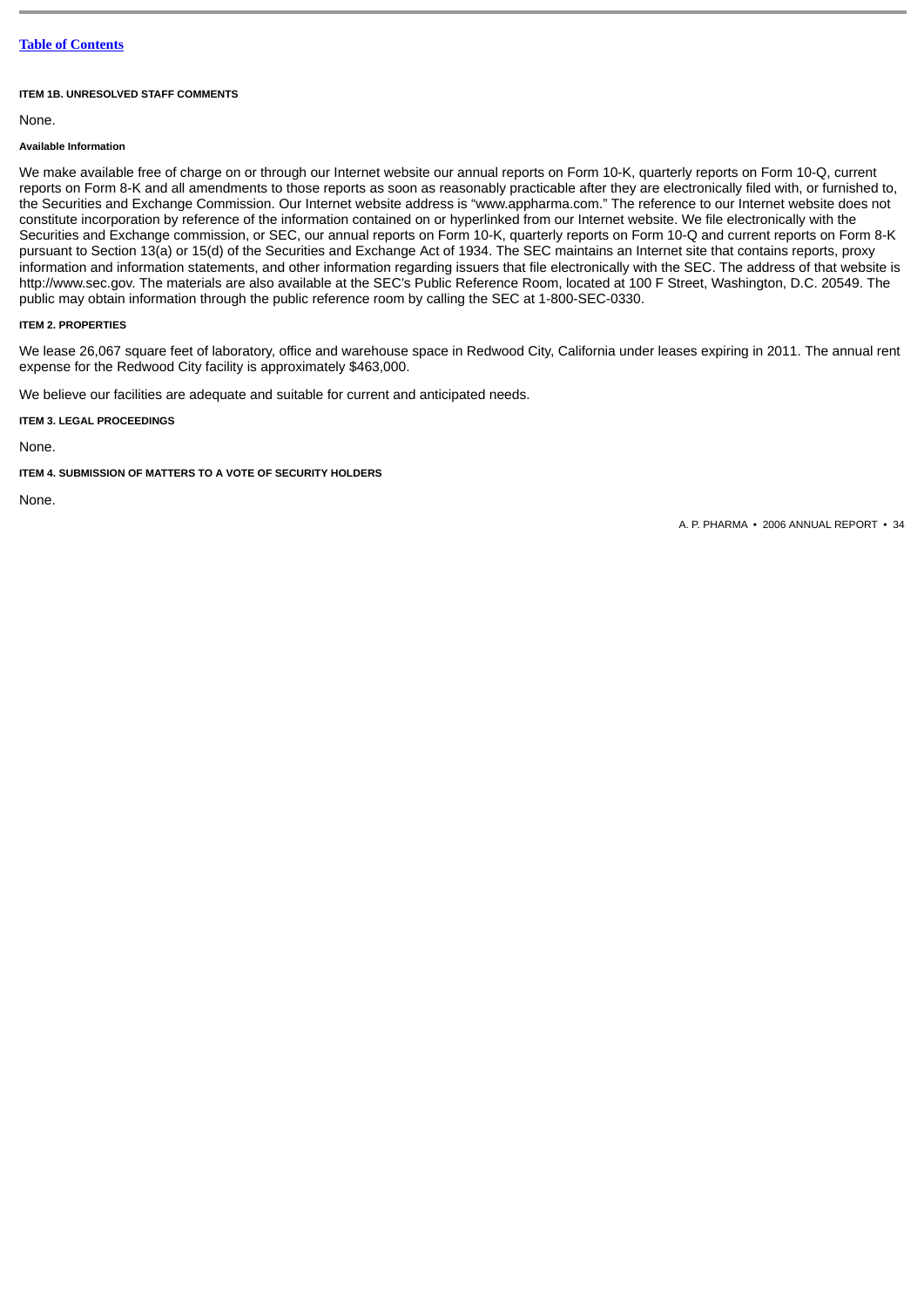<span id="page-34-0"></span>PART II

<span id="page-34-1"></span>**ITEM 5. MARKET FOR REGISTRANT'S COMMON STOCK RELATED STOCKHOLDER MATTERS AND ISSUER PURCHASES OF EQUITY SECURITIES**

Shares of the Company's common stock trade on the NASDAQ Global Market, under the symbol APPA. As of February 28, 2007, there were 423 holders of record of the Company's common stock.

The Company has never paid cash dividends and does not anticipate paying cash dividends in the foreseeable future. The following table sets forth for the fiscal periods indicated, the range of high and low sales prices for the Company's common stock on the NASDAQ Global Market (formerly the NASDAQ National Market).

| 2006                  | High<br>Low |        | 2005                  | High   | LOW    |
|-----------------------|-------------|--------|-----------------------|--------|--------|
| <b>First Ouarter</b>  | \$2.32      | \$1.44 | <b>First Quarter</b>  | \$2.73 | \$1.41 |
| Second Quarter        | 2.19        | 1.33   | Second Quarter        | 1.80   | 1.37   |
| <b>Third Ouarter</b>  | 1.62        | 0.84   | <b>Third Quarter</b>  | 2.25   | 1.47   |
| <b>Fourth Quarter</b> | 1.56        | 1.00   | <b>Fourth Quarter</b> | 1.88   | 1.30   |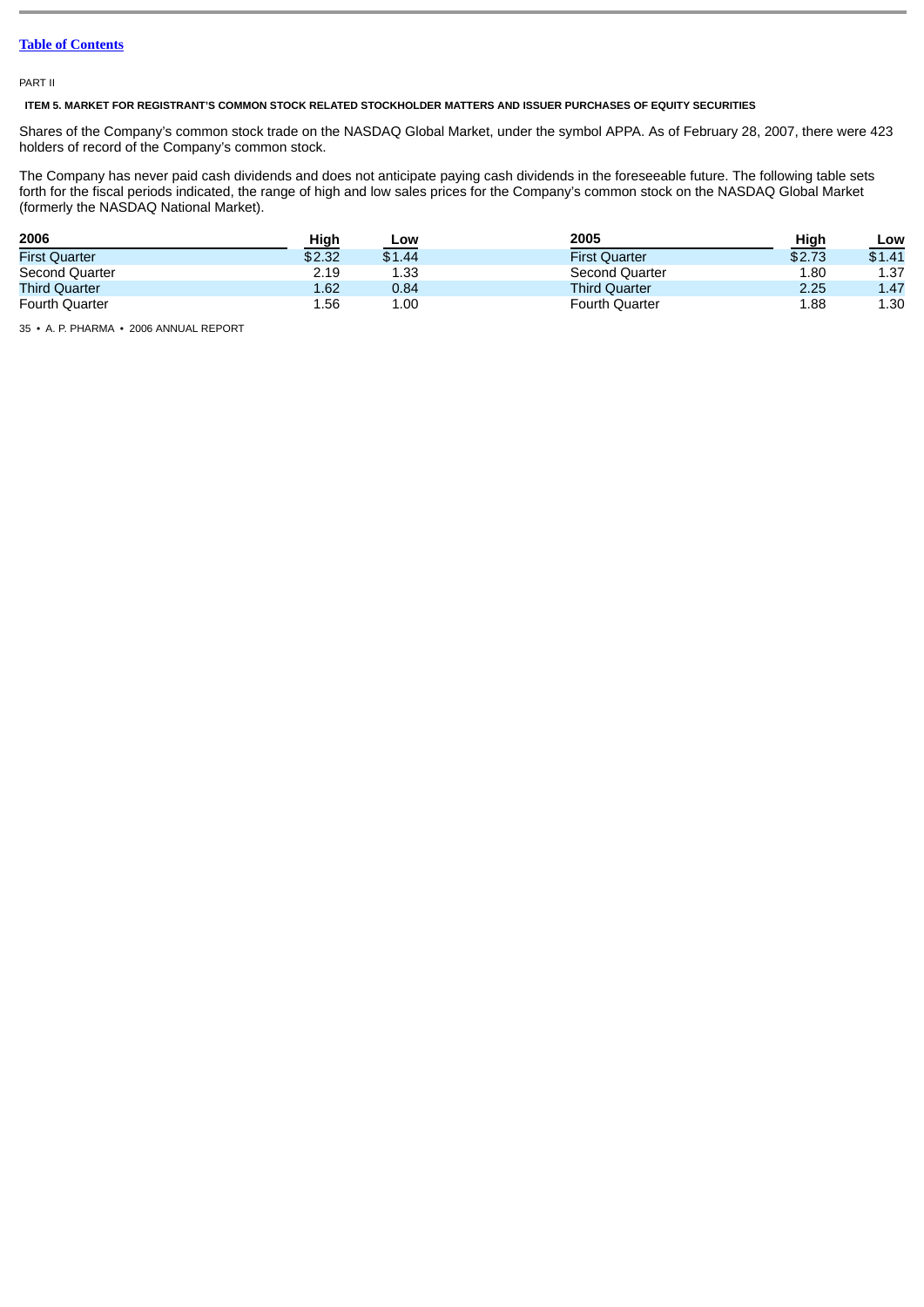#### **Performance Graph**

The rules of the SEC require APP to include in this annual report on form 10K a line graph presentation comparing cumulative five year stockholder returns, on a dividend reinvested basis, with a broad based equity index and a published industry index. The Company selected the S&P 500 Stock Index and Russell 2000 for purposes of the comparison which appears below. The graph assumes that \$100 was invested in APP stock and each index on December 31, 2001, with all dividends reinvested. Past stock performance is not necessarily indicative of future results.



**COMPARISON OF 5 YEAR CUMULATIVE TOTAL RETURN\*** 

Among AP Pharma Inc., The S & P 500 Index And The Russell 2000 Index

\* \$100 invested on 12/31/01 in stock or index-including reinvestment of dividends. Fiscal year ending December 31. Copyright © 2007, Standard & Poor's, a division of The McGraw-Hill Companies, Inc. All rights reserved. www.researchdatagroup.com/S&P.htm

|                         | 12/01 | 12/02 | 12/03 | 12/04 | 12/05 | 12/06 |
|-------------------------|-------|-------|-------|-------|-------|-------|
| A.P. PHARMA, INC.       | 100   | 36    | 88    | 59    | 55    | 49    |
| S&P 500                 | 100   | 78    | 100   | 111   | 117   | 135   |
| .2000<br><b>RUSSELL</b> | 100   | 80    | 117   | 139   | 145   | 171   |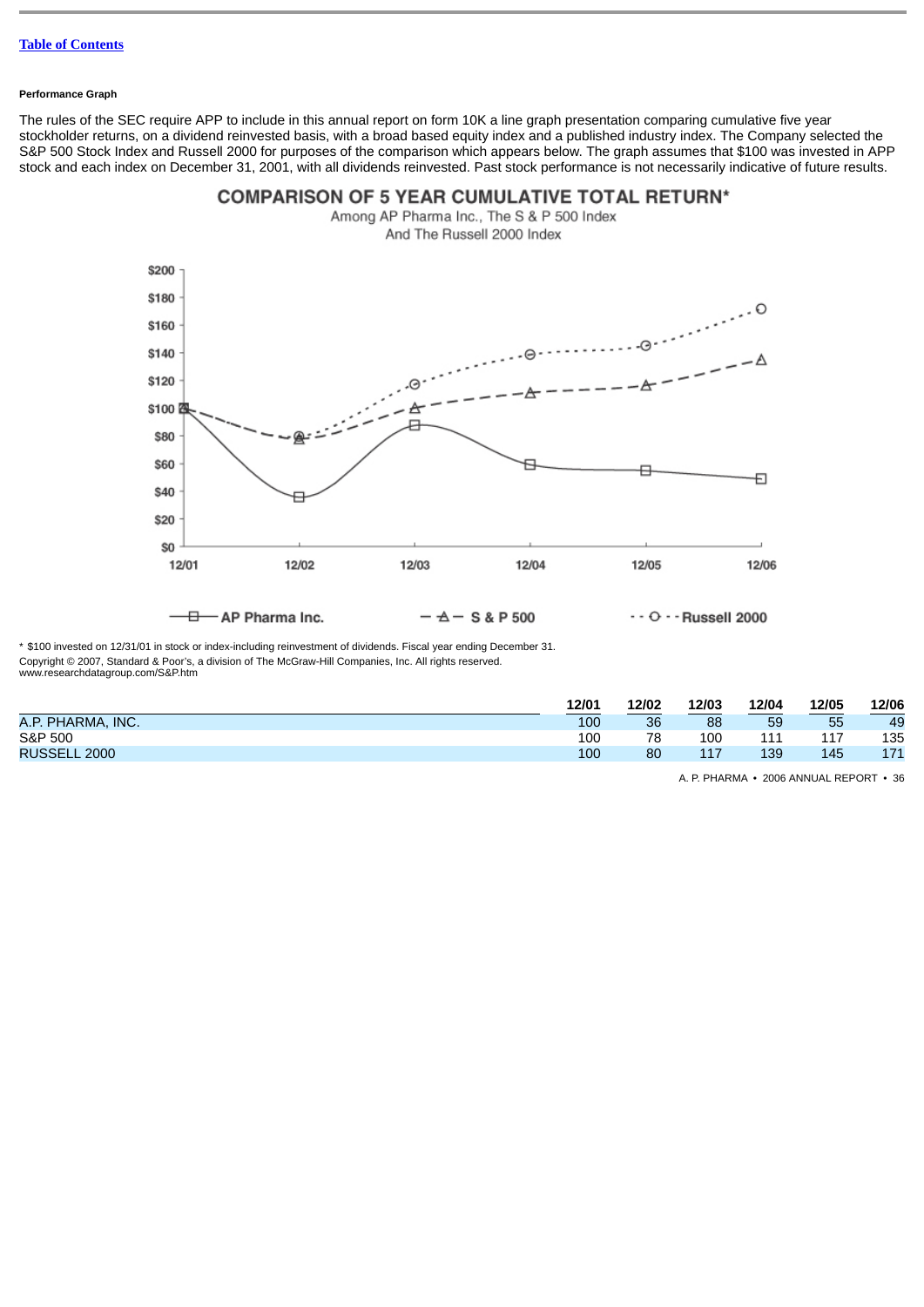# **ITEM 6. SELECTED FINANCIAL DATA (IN THOUSANDS, EXCEPT PER SHARE DATA)**

| For the Years Ended and as of December 31.                           | 2006        | 2005         | 2004         | 2003         | 2002         |
|----------------------------------------------------------------------|-------------|--------------|--------------|--------------|--------------|
| <b>STATEMENTS OF OPERATIONS DATA</b>                                 |             |              |              |              |              |
| Royalties                                                            | \$<br>—     | 5,247<br>\$  | \$4,972      | \$4,502      | \$4,026      |
| Contract revenue                                                     |             | 144          | 432          | 346          | 407          |
| License fees                                                         |             |              |              |              | 237          |
| <b>Total revenue</b>                                                 |             | 5,391        | 5,404        | 4,848        | 4,670        |
| Expenses:                                                            |             |              |              |              |              |
| Research and development                                             | 15,236      | 10,299       | 11,495       | 8,421        | 6,414        |
| General and administrative                                           | 3,628       | 3,565        | 3,225        | 3,039        | 3,309        |
| <b>Operating loss</b>                                                | (18, 864)   | (8, 473)     | (9,316)      | (6,612)      | (5,053)      |
| Gain on sale of interest in royalties                                | 23,429      |              |              |              |              |
| Interest and other income, net                                       | 952         | 290          | 224          | 404          | 658          |
| Income (loss) from continuing operations                             | 5,517       | (8, 183)     | (9,092)      | (6, 208)     | (4, 395)     |
| Income (loss) from discontinued operations <sup>(1)</sup>            | (188)       | (89)         | (133)        | (57)         | 401          |
| Gain on disposition of discontinued operations <sup>(2)</sup>        | 56          | 62           | 4            | 1,902        | 216          |
| Income (loss) before income taxes                                    | 5,385       | (8,210)      | (9, 221)     | (4, 363)     | (3,778)      |
| Income tax expense                                                   | 119         |              |              |              |              |
| Net income (loss)                                                    | \$<br>5,266 | \$ (8,210)   | \$ (9,221)   | \$(4,363)    | \$ (3,778)   |
| Diluted income (loss) per common share:                              |             |              |              |              |              |
| Income (loss) from continuing operations                             | \$<br>0.22  | (0.33)<br>\$ | (0.40)<br>\$ | (0.30)<br>\$ | (0.22)<br>\$ |
| Net income (loss)                                                    | \$<br>0.21  | \$<br>(0.33) | \$<br>(0.40) | \$<br>(0.21) | \$<br>(0.19) |
| Weighted average common shares outstanding used to calculate diluted |             |              |              |              |              |
| earnings (loss) per common share                                     | 25,434      | 25,118       | 22,909       | 20,553       | 20,409       |

(1) Income (loss) from discontinued operations represents the income (loss) attributable to our Analytical Standards division that was sold to GFS Chemicals on February 13, 2003, and the income (loss) attributable to our cosmeceutical and toiletries business that was sold to RP Scherer on July 25, 2000. See Note 10 "Discontinued Operations" in the Notes to Financial Statements of Part II, Item 8 of this Form 10-K.

(2) The gain on disposition of discontinued operations in 2003 represents the gain on sale of our Analytical Standards division to GFS Chemicals on February 13, 2003. See Note 10 "Discontinued Operations" in the Notes to Financial Statements of Part II, Item 8 of this Form 10-K.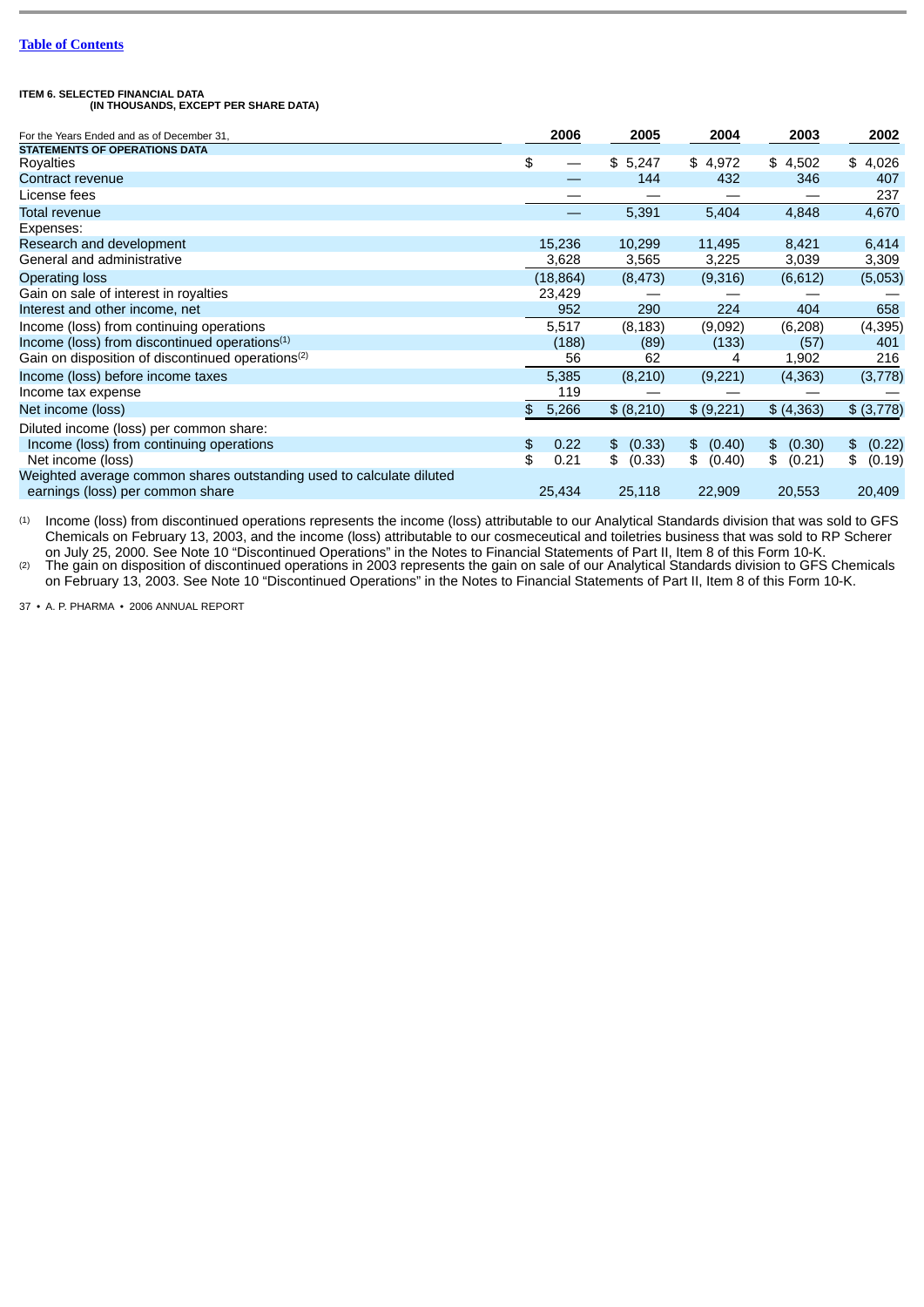| 2006     | 2005    | 2004     | 2003    | 2002     |
|----------|---------|----------|---------|----------|
|          |         |          |         |          |
| \$15.522 | \$5,809 | \$13.596 | \$9.484 | \$14,121 |
| 12.014   | 4,882   | 12,636   | 9.366   | 13,989   |
| 17,521   | 8.969   | 17.014   | 13.155  | 17,781   |
| 1,000    |         |          |         | 345      |
| 12,059   | 6.203   | 14.154   | 11.263  | 15,459   |
|          |         |          |         |          |

#### **ITEM 7. MANAGEMENT'S DISCUSSION AND ANALYSIS OF FINANCIAL CONDITION AND RESULTS OF OPERATIONS**

#### **Overview**

We are a specialty pharmaceutical company focused on developing pharmaceutical products using our proprietary Biochronomer polymer-based drug delivery technology. Our product development philosophy is based on incorporating approved therapeutics into our proprietary bioerodible drug delivery technology to create controlled release pharmaceuticals to improve treatments for diseases or conditions. Our lead product candidate, APF530, is currently in a pivotal Phase III clinical trial for the prevention of acute and delayed onset chemotherapy-induced nausea and vomiting, or CINV. We expect to complete enrollment of our pivotal Phase III clinical trial in the first half of 2008 and to announce results of that trial in the third quarter of 2008. We expect to file our new drug application, or NDA, for approval of APF530 in the fourth quarter of 2008.

Our primary focus is to advance our proprietary Biochronomer technology, consisting of bioerodible polymers designed to release drugs over a defined period. We have completed over 100 in *vivo* and in *vitro* studies demonstrating that our Biochronomer technology is potentially applicable to a range of therapeutic areas, including pain management, prevention of nausea and vomiting, control of inflammation and treatment of ophthalmic diseases. We have also completed comprehensive animal and human toxicology studies that have established that our Biochronomer polymers are safe and well tolerated. Furthermore, our Biochronomer technology can be designed to deliver drugs over periods varying from days to several months.

Our lead product candidate using our proprietary Biochronomer technology is APF530, which contains granisetron, a drug approved for the prevention of CINV. We selected granisetron because it is a potent drug which blocks a specific receptor found in the gut that is responsible for triggering CINV. Additionally, the applicable granisetron patent will expire in the United States on December 29, 2007. APF530 is designed to provide at least five days prevention of CINV. In September 2005, we completed a Phase II human clinical trial of APF530 that achieved all of its primary and secondary endpoints. In May 2006, we initiated our pivotal Phase III clinical trial of AFP530. We believe that this clinical trial will lead to regulatory approval of APF530 for the prevention of acute and delayed onset CINV for patients undergoing both moderately and highly emetogenic, or vomit-inducing, chemotherapy.

This Annual Report on Form 10-K contains "forward-looking statements" as defined by the Private Securities Litigation Reform Act of 1995. These forward-looking statements involve risks and uncertainties including uncertainties associated with timely development, approval, launch and acceptance of new products, satisfactory completion of clinical studies, establishment of new corporate alliances, progress in research and development programs and other risks and uncertainties identified below and in Item 1A "Risk Factors," herein. We caution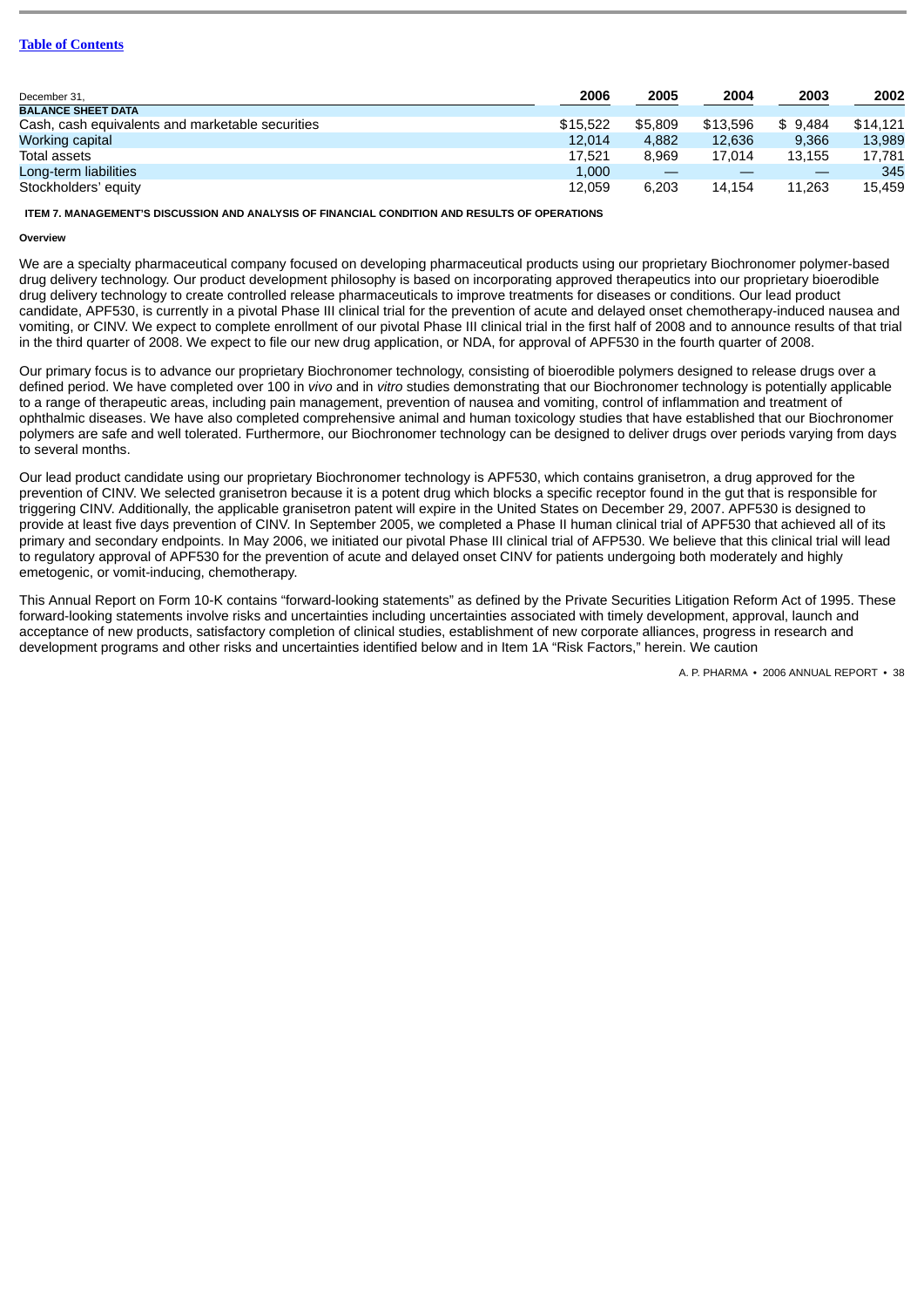investors that forward-looking statements reflect our analysis only on their stated date. We do not intend to update them except as required by law.

# **Critical Accounting Policies and Estimates**

Our accounting policies are more fully described in Note 2 of the Financial Statements. The preparation of financial statements in conformity with U.S. generally accepted accounting principles requires our management to make estimates and assumptions about future events that affect the amounts reported in the financial statements and accompanying notes. Actual results could differ significantly from those estimates. We believe that the following addresses our most critical accounting policies for fair statement of the financial statements and require our management's subjective and complex judgment in 2006.

## *• Revenue Recognition*

Our revenue arrangements with multiple deliverables are divided into separate units of accounting if certain criteria are met, including whether the delivered item has stand-alone value to the customer and whether there is objective and reliable evidence of the fair value of the undelivered items. The consideration we receive is allocated among the separate units based on their respective fair values, and the applicable revenue recognition criteria are considered separately for each of the separate units. Advance payments received in excess of amounts earned are classified as deferred revenue until earned.

#### *• Royalties*

Contractually required minimum royalties are recorded ratably throughout the contractual period. Royalties in excess of minimum royalties are recognized as earned when the related product is shipped to the end customer by our licensees based on information provided to us by our **licensees** 

#### *• Contract Revenue*

Generally, contract revenue relates to research and development arrangements that generally provide for our Company to invoice research and development fees based on full-time equivalent hours for each project. Revenue from these arrangements are recognized as the related development services are rendered. These revenue approximate the costs incurred.

#### *• License Fees*

Licensing agreements generally provide for us to receive periodic minimum payments, royalties, and/or non-refundable license fees. These licensing agreements typically require a non-refundable license fee and allow our partners to sell our proprietary products in a defined field or territory for a defined period. The license agreements provide for us to earn future revenue through royalty payments. These non-refundable license fees are initially reported as deferred revenue and recognized as revenue over the estimated life of the product to which they relate as we have continuing involvement with licensees until the related product is discontinued or the related patents expire, whichever is earlier. Revenue recognized from deferred license fees is classified as license fees in the accompanying statements of operations. License fees received in connection with arrangements where we have no continuing involvement are recognized when the amounts are received or when collectibility is reasonably assured, whichever is earlier.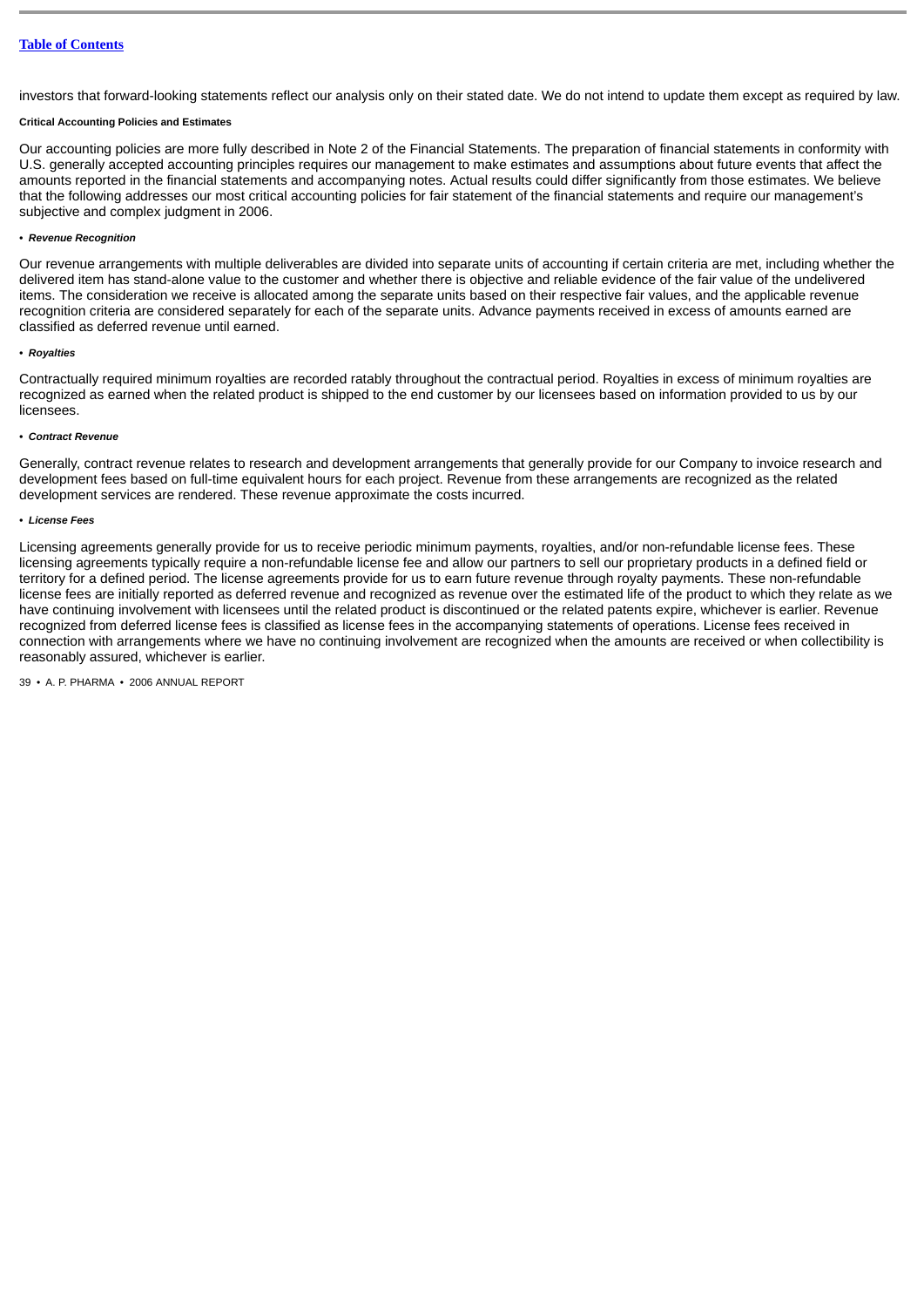A milestone payment is a payment made by a third party or corporate partner to us upon the achievement of a predetermined milestone as defined in a legally binding contract. Milestone payments are recognized as license fees when the milestone event has occurred and we have completed all milestone related services such that the milestone payment is currently due and is non-refundable.

## **• Clinical Trial Accruals**

Our expenses related to clinical trials are based on estimates of the services received and efforts expended pursuant to contracts with multiple research institutions and clinical research organizations that conduct and manage clinical trials on our behalf. Since the invoicing related to these services does not always coincide with our financial statement close process, we must estimate the level of services performed and fees incurred in determining the accrued clinical trial costs. The financial terms of these agreements are subject to negotiation and variation from contract to contract and may result in uneven payment flows. Payments under the contracts depend on factors such as the successful enrollment of patients or achievement of certain events or the completion of portions of the clinical trial or similar conditions. The Phase 3 clinical trials of APF530 will have a significant effect on the Company's research and development expenses. Expenses related to clinical trials generally are accrued based on the level of patient enrollment and services performed by the clinical research organization or related service provider according to the protocol. We monitor patient enrollment levels and related activity to the extent possible and adjust our estimates accordingly. Historically these estimates have been accurate and no material adjustments have had to be made.

#### **• Stock-Based Compensation**

On January 1, 2006, we adopted the provisions of Statement of Financial Accounting Standards No. 123R, "Share-Based Payment" (SFAS 123R). SFAS 123R revised SFAS 123, "Accounting for Stock-Based Compensation" and supersedes APB Opinion No. 25, "Accounting for Stock Issued to Employees." SFAS 123R requires companies to measure and recognize compensation expense for all employee share-based payments at fair value over the service period underlying the arrangement. Accordingly, we are required to record the grant-date fair value of stock options issued to employees and purchase-date fair value of employee stock purchases. We adopted SFAS 123R using the "modified prospective" method, whereby fair value of all previously-granted employee share-based arrangements remaining unvested at January 1, 2006, based on the grant-date value estimated in accordance with the pro forma provisions of SFAS 123, and all grants made on or after January 1, 2006, based on fair value estimated in accordance with SFAS 123(R), have been included in our determination of share-based compensation expense in 2006. We have not restated our operating results in prior periods to reflect changes for the fair value of share-based arrangements.

Prior to January 1, 2006 we elected to account for stock-based compensation related to employees using the intrinsic value method. Accordingly, except for stock options issued to non-employees and restricted stock awards to employees and directors, no compensation cost was recognized for our stock option plans and stock purchase plan because stock option exercise prices historically equalled the per share fair values of the underlying common stock. Compensation related to options granted to non-employees was periodically remeasured as earned.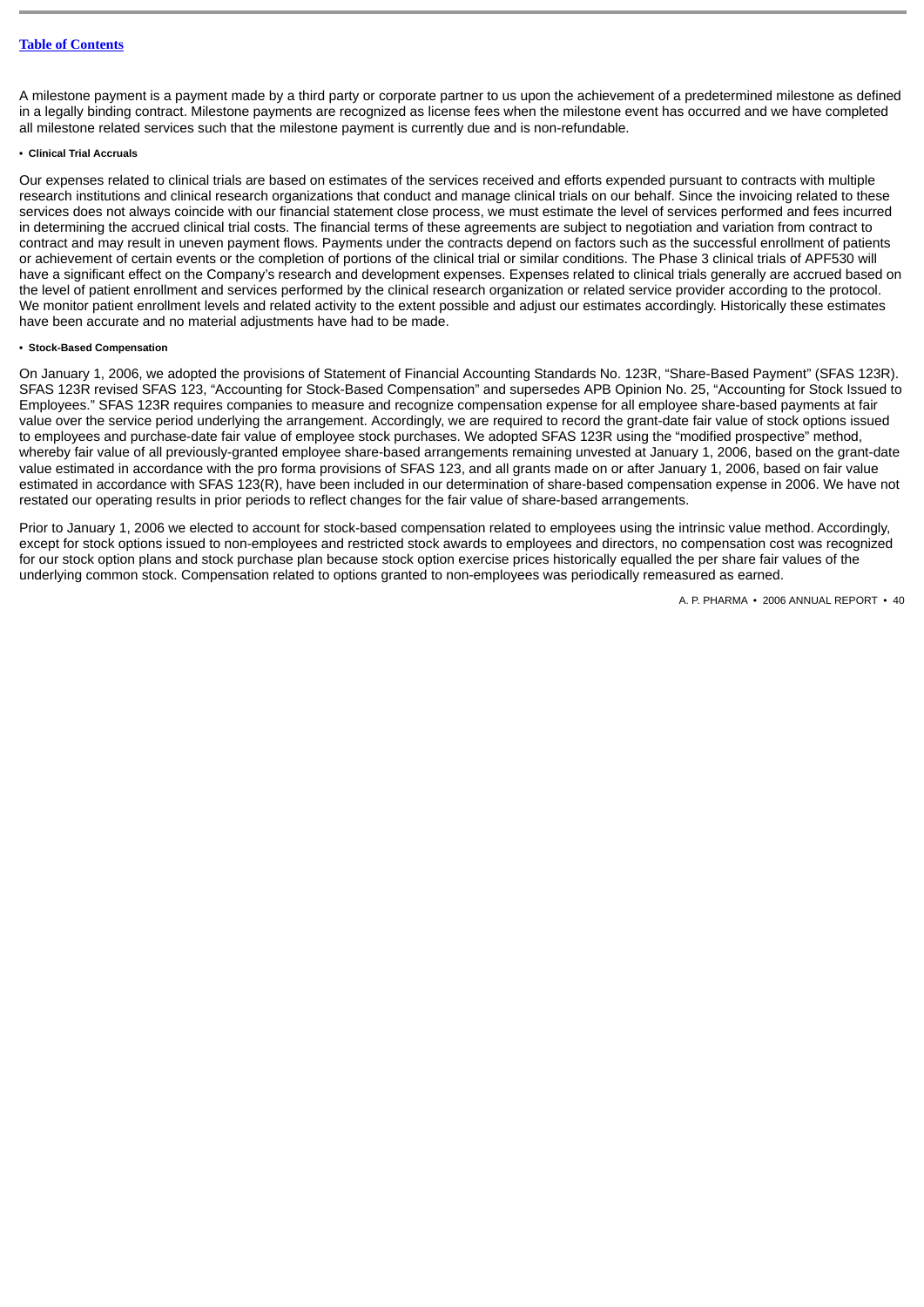**Results of Operations for the years ended December 31, 2006, 2005 and 2004 (References to Notes herein refer to Notes to Financial Statements, in Item 8, herein)**

The following sets forth the statement of operations data and percentage changes as compared to the prior year (dollar amounts are presented in thousands):

|                                                              |                                 | <b>For the Years Ended</b><br>December 31. |         | <b>Annual % Change</b> |           |
|--------------------------------------------------------------|---------------------------------|--------------------------------------------|---------|------------------------|-----------|
|                                                              | 2006                            | 2005                                       | 2004    | 2006/2005              | 2005/2004 |
| <b>Rovalties</b>                                             | \$.<br>$\overline{\phantom{m}}$ | \$5,247                                    | \$4,972 | $(100)\%$              | 6 %       |
| Contract revenue                                             |                                 | 144                                        | 432     | (100)%                 | (67)%     |
| Total revenue                                                |                                 | 5,391                                      | 5.404   | $(100)\%$              | $0\%$     |
| Research and development                                     | 15,236                          | 10.299                                     | 11,495  | 48 %                   | $(10)\%$  |
| General and administrative                                   | 3.628                           | 3.565                                      | 3.225   | 2%                     | (11)%     |
| Interest income                                              | 1.006                           | 287                                        | 202     | $\star$                | 42 %      |
| Gain on sale of royalty Interests                            | 23,400                          |                                            |         | $\star$                | $\star$   |
| Loss from discontinued operations                            | (188)                           | (89)                                       | (133)   | $\star$                | (33)%     |
| Gain on disposition of discontinued operations, net of taxes | 56                              | 62                                         | 4       | $(10)\%$               |           |

\* Calculation not meaningful.

We had no revenue in 2006, reflecting the sale of our rights to royalties on sales of Retin-A Micro and Carac on January 18, 2006, on which we recorded a gain of \$23.4 million (see Note 13). Royalties increased in 2005 by \$275,000 or 6% to \$5,247,000 from \$4,972,000 in 2004. This increase was due mainly to a 20% increase in royalties on sales of Carac, a topical prescription treatment for actinic keratoses which was sold by our marketing partner, Dermik Laboratories, a sanofi-aventis company. Royalties on sales of Retin-A Micro, a topical prescription treatment for acne which is marketed by Ortho Neutrogena, a Johnson & Johnson company, were essentially flat with the prior year.

Contract revenue decreased in 2006 by \$144,000 or 100% from \$144,000 in 2005 as a result of no collaborative research and development programs as we focused our efforts on the development of APF530 for the prevention of both acute and delayed chemotherapy-induced nausea and vomiting. Contract revenue decreased in 2005 by \$288,000 or 67% to \$144,000 from \$432,000 in 2004 as a result of fewer collaborative research and development programs and our focus on APF530.

Research and development expense in 2006 increased by \$4,937,000 or 48% to \$15,236,000 from \$10,299,000 in 2005 due mainly to our Phase 3 clinical trial for APF530. Research and development expense in 2005 decreased by \$1,196,000 or 10% to \$10,299,000 from \$11,495,000 in 2004. During 2005, we successfully completed a Phase 2 clinical trial in the U.S. involving 45 patients, using APF530 for the prevention of both acute and delayed chemotherapy-induced nausea and vomiting, and began preparations for a Phase 3 study. The decrease in expense from 2004 to 2005 is due to the fact that in 2004 we incurred higher expenses on toxicology studies and performed a Phase 2 study using APF112, our product candidate for post-surgical pain management, as well as a Phase 1 study using APF530. Research and development expenses in 2007 are expected to increase over those incurred in 2006, reflecting the increased number of patients enrolled in our Phase 3 study for APF530.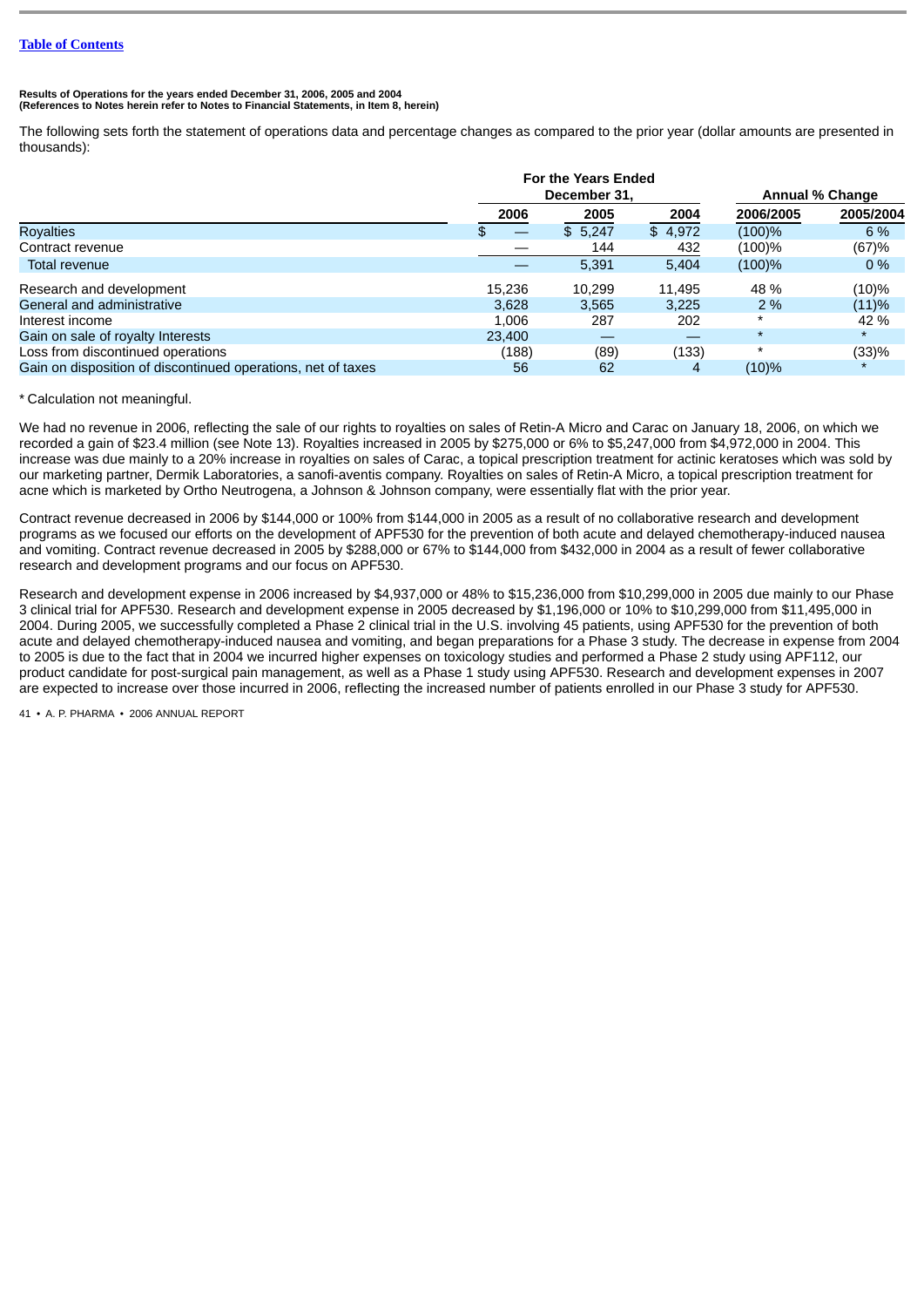The scope and magnitude of future research and development expenses are difficult to predict given the number of studies that will need to be conducted for any of our potential products. In general, biopharmaceutical development involves a series of steps, beginning with identification of a potential target, and includes proof of concept in animals and Phase 1, 2 and 3 clinical studies in humans. Each step of this process is typically more expensive than the previous one, so success in development results in increasing expenditures. Our research and development expenses currently include costs for scientific personnel, animal studies, human clinical trials, supplies, equipment, consultants, overhead allocation and sponsored research at academic and research institutions.

#### **Products in Development**

We have a number of product candidates in various stages of development. The following table sets forth the current opportunities for our own portfolio of product candidates, the compound selected, the delivery time and the status.

#### **Current Opportunities**

|                                                |                    | <b>Delivery</b> |               |
|------------------------------------------------|--------------------|-----------------|---------------|
| <b>Product Portfolio</b>                       | Drug               | <b>Duration</b> | <b>Status</b> |
| APF530-Anti-nausea (chemo-therapy)             | Granisetron        | Short-term      | Phase III     |
| APF112—Acute pain relief (surgical/orthopedic) | Mepivacaine        | Medium-term     | Phase II      |
| APF328-Anti-inflammatory (surgical/orthopedic) | Meloxicam          | Medium-term     | Preclinical   |
| APF505-Anti-inflammatory (osteoarthritis)      | Meloxicam          | Long-term       | Preclinical   |
| APF580-Pain relief                             | Undisclosed opiate | At least 7 days | Preclinical   |

The major components of research and development expenses for 2006, 2005 and 2004 were as follows (in thousands):

|                                                                                             | 2006     | 2005     | 2004     |
|---------------------------------------------------------------------------------------------|----------|----------|----------|
| Internal research and development costs                                                     | \$6.455  | \$5.197  | \$5.315  |
| External Development Costs:                                                                 |          |          |          |
| APF530                                                                                      | 7.305    | 3.551    | 2,739    |
| APF112                                                                                      |          |          | 2.422    |
| External raw material supplies, polymer manufacturing and scale-up, and miscellaneous costs | 1.476    | 1.551    | 1,019    |
|                                                                                             | \$15,236 | \$10.299 | \$11.495 |

Internal research and development costs consist of employee salaries and benefits, laboratory supplies, depreciation, and allocation of overhead. External polymer development on clinical and preclinical programs includes expenditures on technology and product development, preclinical and clinical evaluations, regulatory and toxicology consultants, and polymer manufacturing, all of which are performed on our behalf by third parties.

General and administrative expense increased by \$63,000 or 2% in 2006 to \$3,628,000 from \$3,565,000 in 2005. General and administrative expense increased by \$340,000 or 11% in 2005 to \$3,565,000 from \$3,225,000 in 2004 due primarily to expenses associated with the financing activities which we completed in January 2006. General and administrative expense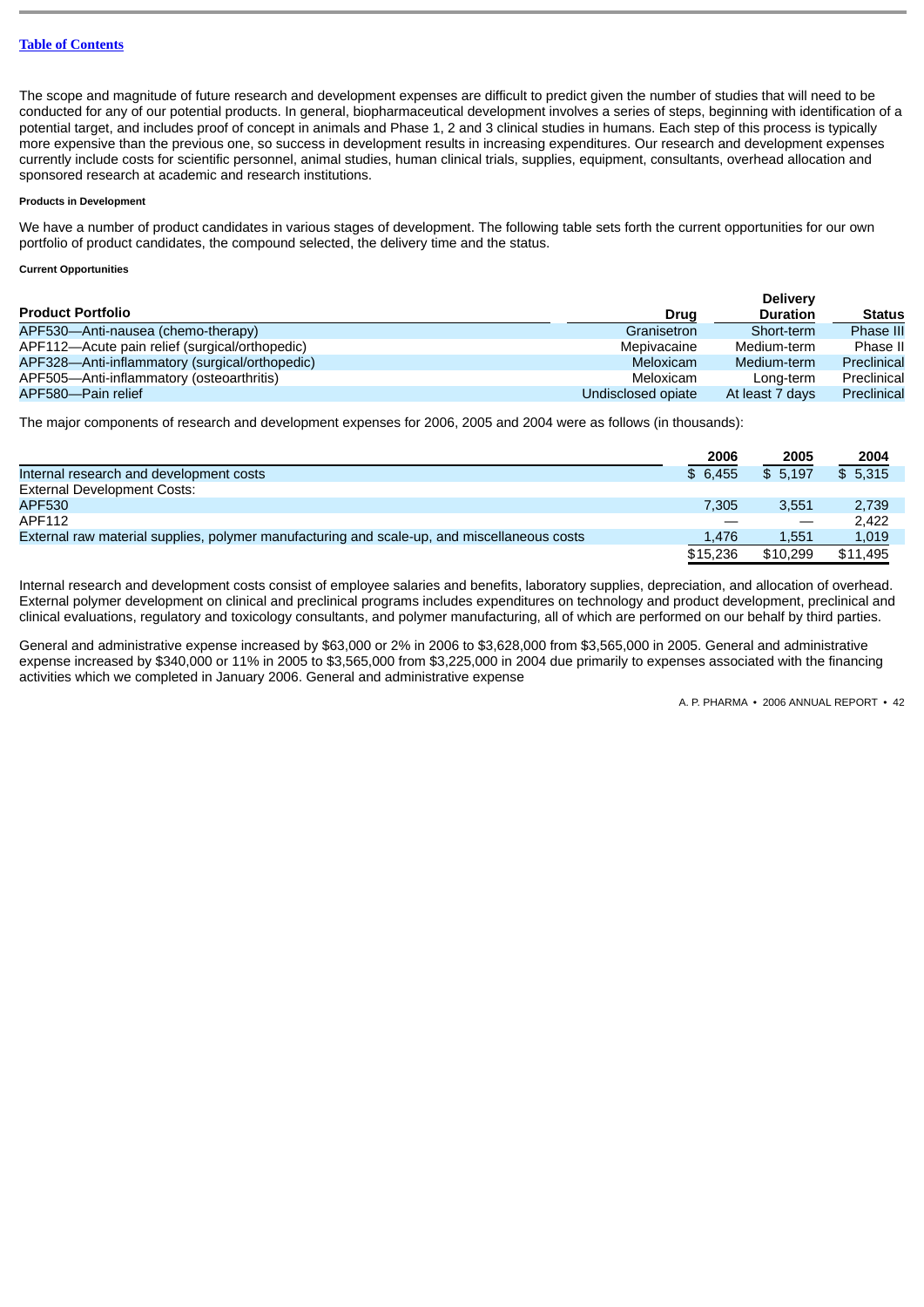consists of salaries and related expenses, professional fees, directors' fees, investor relations costs, insurance expense and the related overhead cost allocation. General and administrative expense for 2007 is expected to remain consistent with 2006.

Interest income consists primarily of income earned on our invested cash, cash equivalents and marketable securities. Interest income increased by \$719,000 in 2006 to \$1,006,000 compared to \$287,000 in 2005 due to a higher level of invested assets and higher interest rates. Interest income increased by \$85,000 or 42% in 2005 to \$287,000 compared with \$202,000 in 2004 due to higher interest rates.

On February 13, 2003, we completed the sale of certain assets of our Analytical Standards division to GFS Chemicals, Inc. ("GFS"), a privately held company based in Columbus, Ohio. In this transaction, we received \$2.1 million on closing, and are entitled to receive royalties on sales of Analytical Standards products for a period of five years following the sale at rates ranging from 15% to 5%. The net present value of the guaranteed minimum royalties is included in the gain on disposition of these assets.

On July 25, 2000, we completed the sale of certain technology rights for our topical pharmaceutical and cosmeceutical product lines and associated assets ("cosmeceutical and toiletry business") to RP Scherer Corporation, a subsidiary of Cardinal Health, Inc. We received \$25 million on closing and were entitled to receive further earnout amounts for the subsequent three years, the amounts of which were dependent on the performance of the business sold.

Under the terms of the agreement with RP Scherer, we guaranteed a minimum gross profit percentage on RP Scherer's combined sales of products to Ortho Neutrogena and Dermik ("Gross Profit Guaranty"). The guaranty period commenced on July 1, 2000 and ends on the earlier of July 1, 2010 or the end of two consecutive guaranty periods where the combined gross profit on sales to Ortho and Dermik equals or exceeds the guaranteed gross profit.

Income (loss) from discontinued operations represents the income (loss) attributable to our Analytical Standards division through the date of sale and the income (loss) attributable to our Analytical Standards division and our cosmeceutical and toiletries business. For the year 2006, the net loss from discontinued operations of \$188,000 primarily related to the gross profit guarantee owed under the RP Scherer agreement compared to \$89,000 in 2005 and \$133,000 in 2004.

The gain on disposition of discontinued operations recorded in 2006 of \$56,000 compared to \$62,000 in 2005 and \$4,000 in 2004 relates to the gain on the sale of our Analytical Standards division.

## **Liquidity and Capital Resources**

Cash, cash equivalents and marketable securities increased by \$9,713,000 to \$15,522,000 at December 31, 2006 from \$5,809,000 at December 31, 2005.

Net cash provided by continuing operating activities for the year ended December 31, 2006 was \$9,157,000. Net cash used in continuing operating activities for the years ended December 31, 2005 and 2004 was \$7,652,000 and \$7,526,000, respectively. Net cash provided by continuing operating activities relates primarily to income from operations, depreciation and changes in accrued expenses and deferred revenue. Net cash used in continuing operating activities relates primarily to funding operations and changes in deferred revenue offset by depreciation. The increase in net cash provided by continuing operating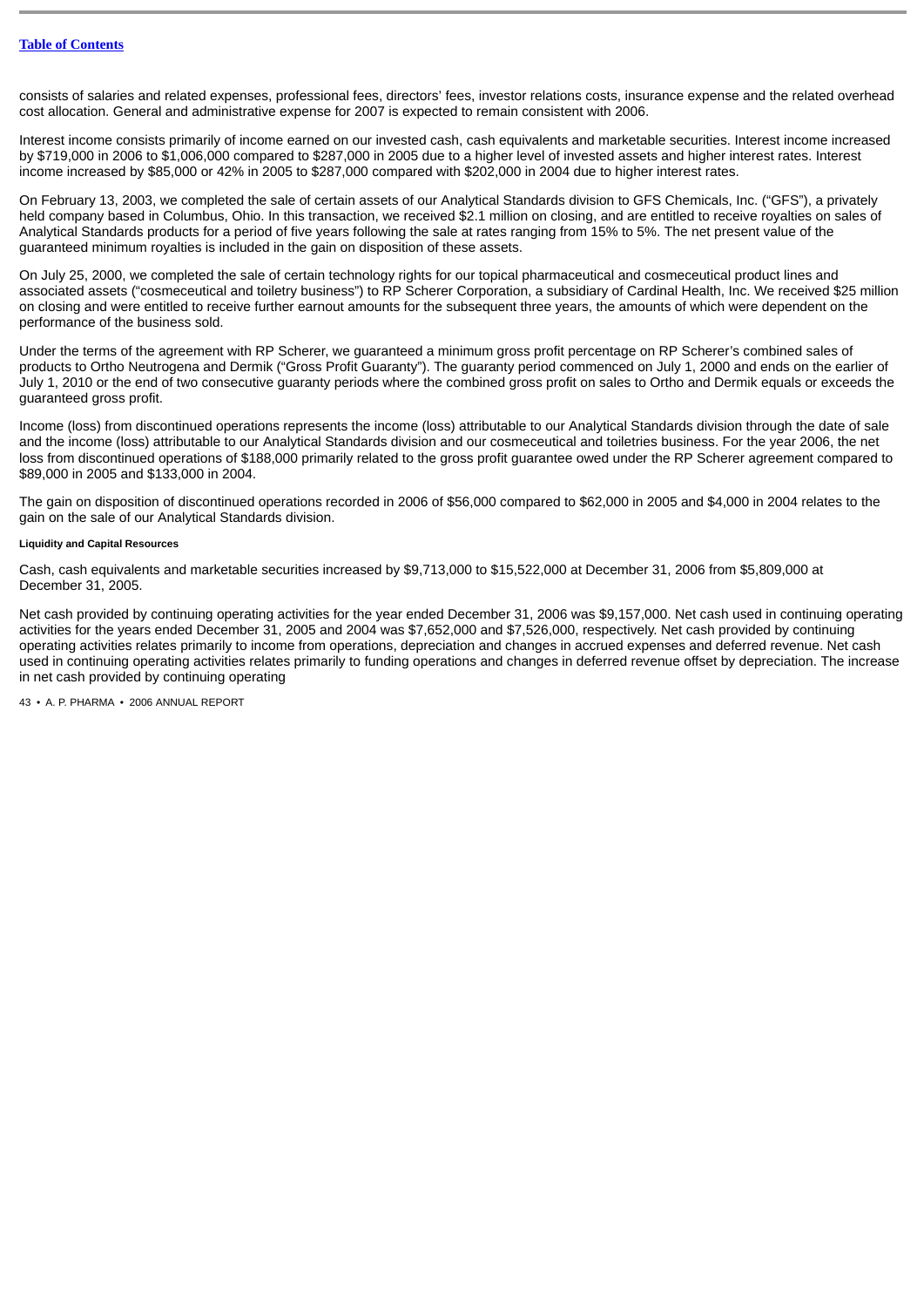activities in 2006 was primarily due to proceeds of \$25 million received from the sale of our rights to royalties on sales of Retin-A Micro and Carac, partially offset by funding in operations. The increase in net cash used in continuing operating activities in 2005 was primarily due to the timing of payments on toxicology studies and research and development expenses associated with the Phase 2 study on APF530 compared with payments for the cost of the Phase 2 study in 2004 on APF112 for the treatment of post-surgical pain and the Phase 1 clinical trial on APF530.

The cash provided by discontinued operations of \$24,000, \$125,000 and \$99,000 in 2006, 2005 and 2004, respectively, relates to the royalties received from GFS for sales of Analytical Standards products, partially offset by severance payments and payments of the gross profit guarantee to RP Scherer.

Net cash used in investing activities for the year ended December 31, 2006 was \$7,717,000 compared with net cash provided by investing activities for the year ended December 31, 2005 of \$5,088,000 and net cash used in investing activities of \$1,572,000 in the year ended December 31, 2004. The increase in net cash used in investing activities in 2006 compared with net cash provided by investing activities in 2005 was primarily due to increased purchases of marketable securities and decreased maturities of marketable securities. The increase in net cash provided by investing activities in 2005 compared with net cash used in investing activities in 2004 was primarily due to decreased purchases of marketable securities and increased sales of marketable securities.

Our financing activities provided us with \$79,000, \$119,000 and \$12,012,000 for the years ended December 31, 2006, 2005 and 2004, respectively. The net cash provided by financing activities in 2004 primarily relates to the issuance of 4,153,335 shares of common stock at \$3.00 per share in June 2004. The net cash provided by financing activities in 2006 and 2005 was primarily related to proceeds from issuances of shares under the Employee Stock Purchase Plan and stock option plans.

To date, we have financed our operations including technology and product research and development, primarily through royalties received on sales of Retin-A Micro and Carac, income from collaborative research and development fees, the proceeds received from the sales of our Analytical Standards division and our cosmeceutical and toiletry business, the sale of common stock in June 2004, and interest earned on shortterm investments. In January 2006, we sold the rights to our interest in the royalty income from Retin-A Micro and Carac for \$25 million plus additional payments totaling \$5 million which we expect will be made based on the satisfaction of certain pre-determined milestones over the next four years. Our existing cash and cash equivalents, marketable securities, together with interest income will not be sufficient to meet our cash needs for the year ending December 31, 2007. We are currently seeking additional financing within this timeline through convertible debt and/or equity financing.

At December 31, 2006, we had federal net operating loss carryforwards of \$67.1 million. Section 382 of the Internal Revenue Code imposes an annual limitation on the utilization of net operating loss carryforwards following a "change of ownership." The amount of the limitation is based on a statutory rate of return and the value of the corporation at the time of the change of ownership. Private placements and other sales of equity securities by the Company could cause a change of ownership either individually or in the aggregate. If a change of ownership occurs and an annual limitation is imposed, a portion of the carryforwards may expire before we could utilize them.

Our capital requirements going forward from 2007 will depend on numerous factors including, among others, our ability to enter into collaborative research and development and licensing agreements; progress of product candidates in preclinical and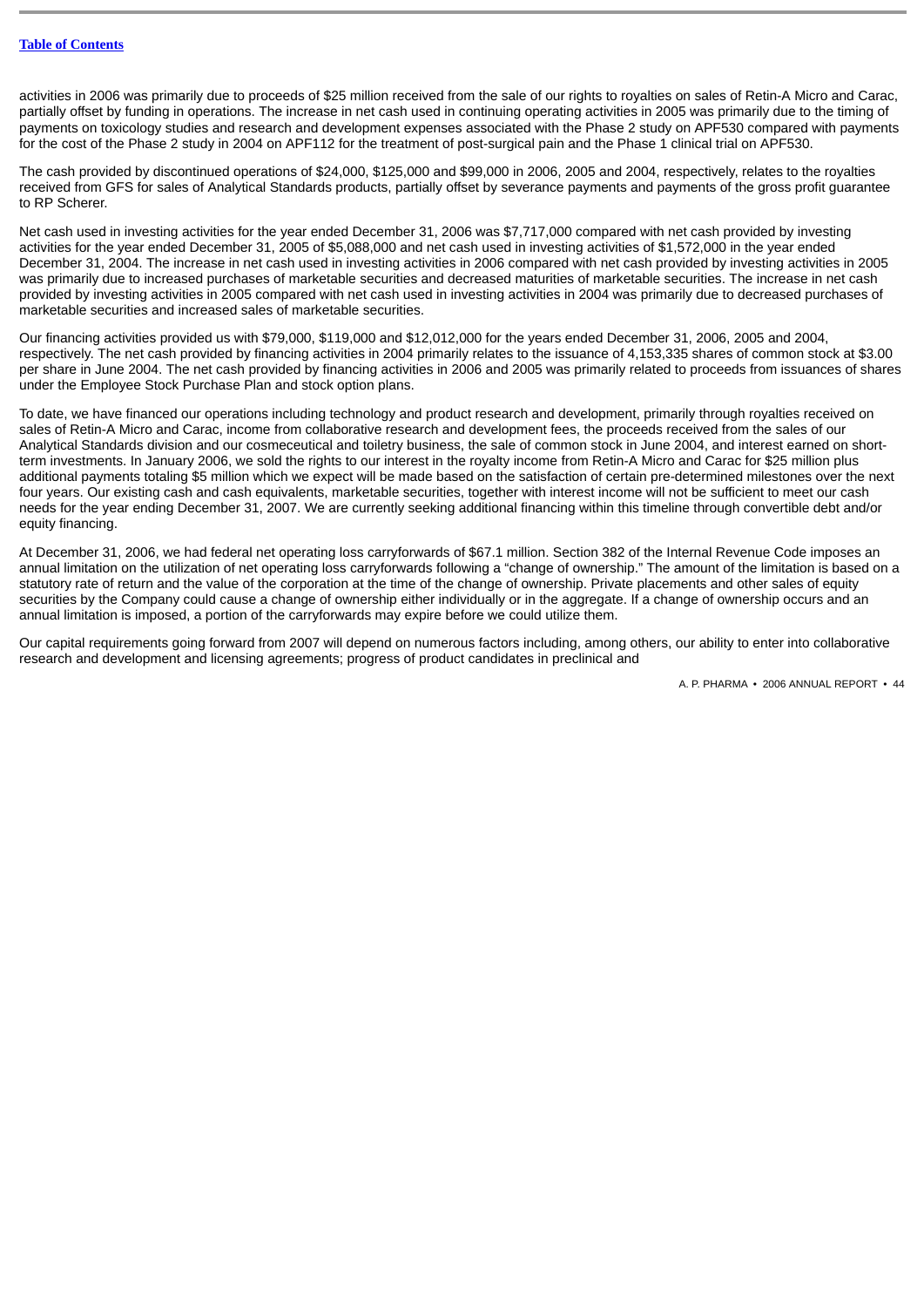clinical trials; investment in new research and development programs; time required to gain regulatory approvals; resources that we devote to selffunded products; potential acquisitions of technology, product candidates or businesses; and the costs of defending or prosecuting any patent opposition or litigation necessary to protect our proprietary technology.

There can be no assurance that we will be able to raise sufficient additional capital when we need it or to raise capital on favorable terms. The sale of additional equity or convertible debt securities in the future may be dilutive to our stockholders, and debt financing arrangements may require us to pledge certain assets and enter into covenants that could restrict certain business activities or our ability to incur further indebtedness and may contain other terms that are not favorable to us or our stockholders. If we are unable to obtain adequate funds on reasonable terms, we may be required to curtail operations significantly or to obtain funds by entering into financing, supply or collaboration agreements on unattractive terms.

Below is a summary of fixed payments related to certain contractual obligations (in thousands). This table excludes amounts already recorded on our balance sheet as current liabilities at December 31, 2006.

|                                 |              | Less      |         |         | More    |
|---------------------------------|--------------|-----------|---------|---------|---------|
|                                 |              | Than      | 1-3     | $3 - 5$ | Than    |
|                                 | <b>Total</b> | year      | years   | years   | 5 years |
| Operating Leases <sup>(1)</sup> | \$2,243      | 511<br>\$ | \$1.061 | \$671   |         |
| Total                           | \$2,243      | 511<br>\$ | \$1.061 | \$671   |         |

(1) See Note 7 "Commitments and Contingencies."

Under the terms of the agreement with RP Scherer, we guaranteed a minimum gross profit percentage on RP Scherer's combined sales of products to Ortho Neutrogena and Dermik ("Gross Profit Guaranty"). The guaranty period commenced on July 1, 2000 and ends on the earlier of July 1, 2010 or the end of two consecutive guaranty periods where the combined gross profit on sales to Ortho and Dermik equals or exceeds the guaranteed gross profit. The Gross Profit Guaranty expense totaled \$729,000 for the first six guaranty years and in those years did not include two consecutive periods where the combined gross profit on sales to Ortho and Dermik equaled or exceeded the guaranteed gross profit. Therefore, we expect the Gross Profit Guaranty payments to range from approximately \$100,000 to \$150,000 per year for the remainder of the guaranty period.

# **Off-Balance-Sheet Arrangements**

As of December 31, 2006, we did not have any off-balance-sheet arrangements, as defined in Item 303(a)(4)(ii) of Regulation S-K.

## **Recent Accounting Pronouncements**

Recent accounting pronouncements are disclosed in Note 2.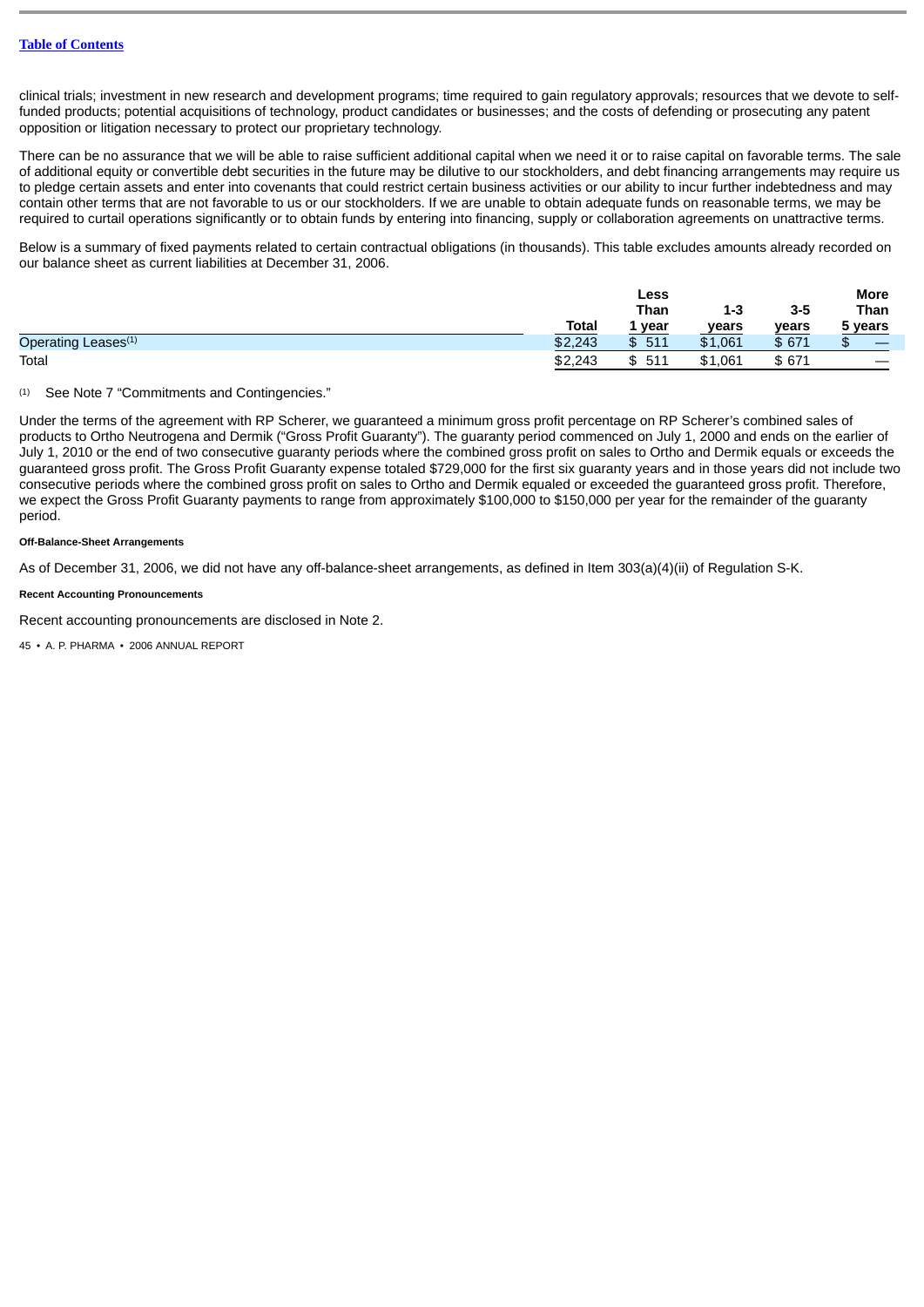# **ITEM 7A. QUANTITATIVE AND QUALITATIVE DISCLOSURE ABOUT MARKET RISK**

Our exposure to market rate risk for changes in interest rates relates primarily to our investment portfolio. We do not use derivative financial instruments. We manage our interest rate risk by maintaining an investment portfolio primarily consisting of debt instruments of high credit quality and relatively short average maturities. The interest rates as of December 31, 2006 and 2005 were 5.1% and 3.78%, respectively. At December 31, 2006 and 2005, respectively, our cash equivalents and marketable securities include corporate and other debt securities as follows: (in thousands)

| December 31,                           | 2006     | 2005    |
|----------------------------------------|----------|---------|
| Available-for-sale:                    |          |         |
| Due in less than 1 year                | 14.665   | 3,997   |
| Due after 1 year but less than 5 years | 400      | 1.478   |
| Total available-for-sale               | \$15,065 | \$5.475 |

Notwithstanding our efforts to manage interest rate risks, there can be no assurance that we will be adequately protected against the risks associated with interest rate fluctuations.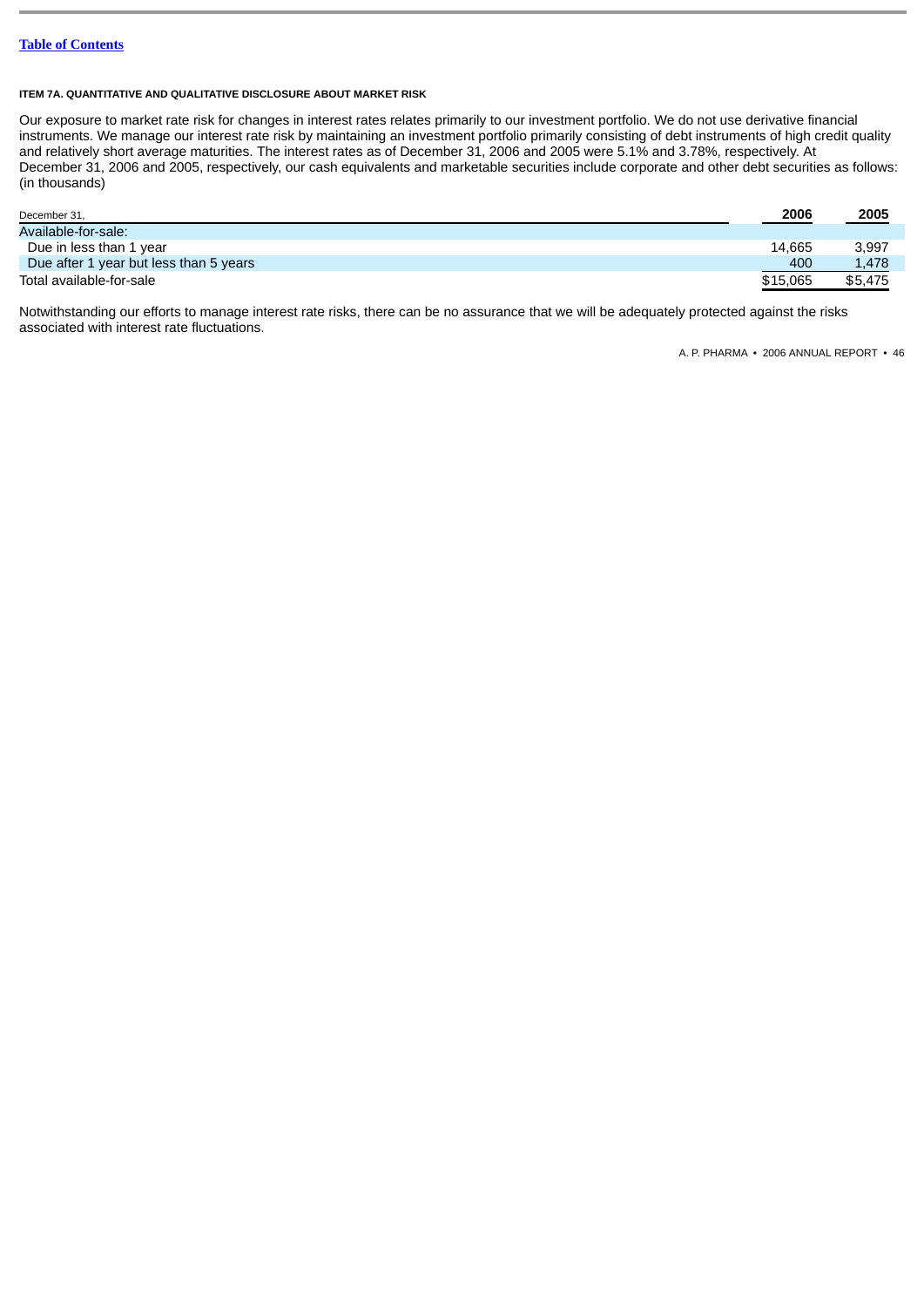# **ITEM 8. FINANCIAL STATEMENTS AND SUPPLEMENTARY DATA**

# **Report of Independent Registered Public Accounting Firm**

The Board of Directors and Stockholders A.P. Pharma, Inc.

We have audited the accompanying balance sheet of A.P. Pharma, Inc. as of December 31, 2006 and the related statements of operations, stockholders' equity and cash flows for the year then ended. Our audit also included the 2006 financial data in the financial statement schedule listed in the Index at Item 15(a)2. These financial statements and schedule are the responsibility of the Company's management. Our responsibility is to express an opinion on these financial statements and schedule based on our audit.

We conducted our audit in accordance with standards of the Public Company Accounting Oversight Board (United States). Those standards require that we plan and perform the audit to obtain reasonable assurance about whether the financial statements are free of material misstatement. We were not engaged to perform an audit of the Company's internal control over financial reporting. Our audit included consideration of internal control over financial reporting as a basis for designing audit procedures that are appropriate in the circumstances, but not for the purpose of expressing an opinion on the effectiveness of the Company's internal control over financial reporting. Accordingly, we express no such opinion. An audit also includes examining, on a test basis, evidence supporting the amounts and disclosures in the financial statements, assessing the accounting principles used and significant estimates made by management, and evaluating the overall financial statement presentation. We believe that our audit provides a reasonable basis for our opinion.

In our opinion, the financial statements audited by us present fairly, in all material respects, the financial position of A.P. Pharma, Inc. at December 31, 2006, and the results of its operations and its cash flows for the year then ended, in conformity with U.S. generally accepted accounting principles. Also, in our opinion, the related financial statement schedule for the year ended December 31, 2006, when considered in relation to the basic financial statements taken as a whole, presents fairly, in all material respects, the information set forth therein.

As discussed in Note 2, the Company adopted SFAS No. 123(R) (Revised 2004), Share-Based Payment, applying the modified prospective method effective January 1, 2006.

The accompanying financial statements at December 31, 2006 have been prepared assuming that the Company will continue as a going concern. As discussed in Note 1 to the financial statements, the Company has suffered recurring losses from operations and may not have adequate working capital to sustain its future operations. These conditions raise substantial doubt about its ability to continue as a going concern. Management's plan in regard to these matters is also described in Note 1 to the financial statements. The financial statements do not include any adjustments that might result from the outcome of this uncertainty.

/s/ ODENBERG, ULLAKKO, MURANISHI & CO. LLP

San Francisco, California March 26, 2007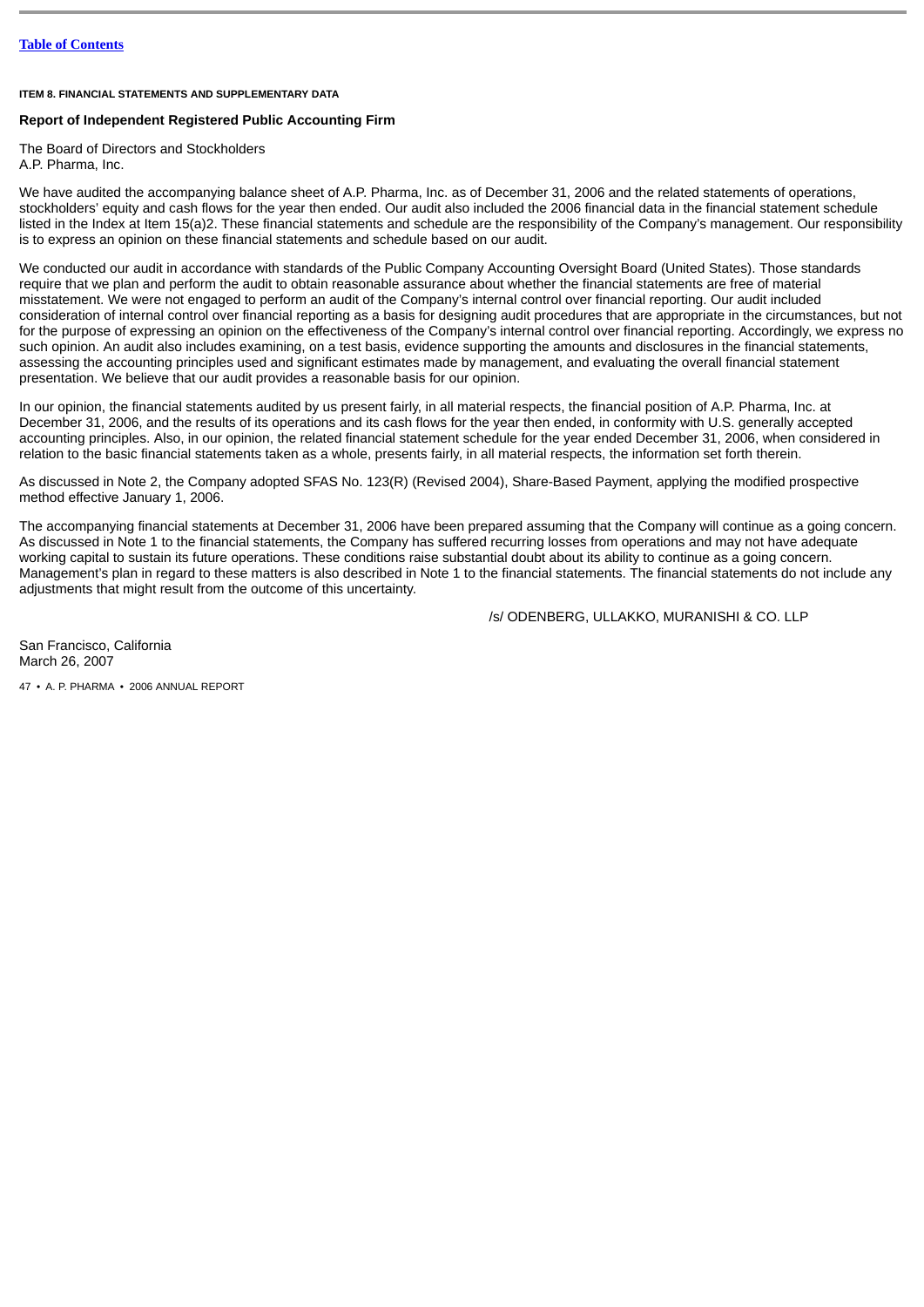# **Report of Independent Registered Public Accounting Firm**

The Board of Directors and Stockholders A.P. Pharma, Inc.

We have audited the accompanying balance sheet of A.P. Pharma, Inc. as of December 31, 2005, and the related statements of operations, stockholders' equity, and cash flows for each of the two years in the period ended December 31, 2005. Our audits also included the financial statement schedule listed in the Index at Item 15(a)2. These financial statements and schedule are the responsibility of the Company's management. Our responsibility is to express an opinion on these financial statements and schedule based on our audits.

We conducted our audits in accordance with the standards of the Public Company Accounting Oversight Board (United States). Those standards require that we plan and perform the audit to obtain reasonable assurance about whether the financial statements are free of material misstatement. We were not engaged to perform an audit of the Company's internal control over financial reporting. Our audit included consideration of internal control over financial reporting as a basis for designing audit procedures that are appropriate in the circumstances, but not for the purpose of expressing an opinion on the effectiveness of the Company's internal control over financial reporting. Accordingly, we express no such opinion. An audit also includes examining, on a test basis, evidence supporting the amounts and disclosures in the financial statements, assessing the accounting principles used and significant estimates made by management, and evaluating the overall financial statement presentation. We believe that our audits provide a reasonable basis for our opinion.

In our opinion, the financial statements referred to above present fairly, in all material respects, the financial position of A.P. Pharma, Inc. at December 31, 2005, and the results of its operations and its cash flows for each of the two years in the period ended December 31, 2005, in conformity with U.S. generally accepted accounting principles. Also, in our opinion, the related financial statement schedule, when considered in relation to the basic financial statements taken as a whole, presents fairly in all material respects the information set forth therein.

/s/ ERNST & YOUNG LLP

Palo Alto, California February 24, 2006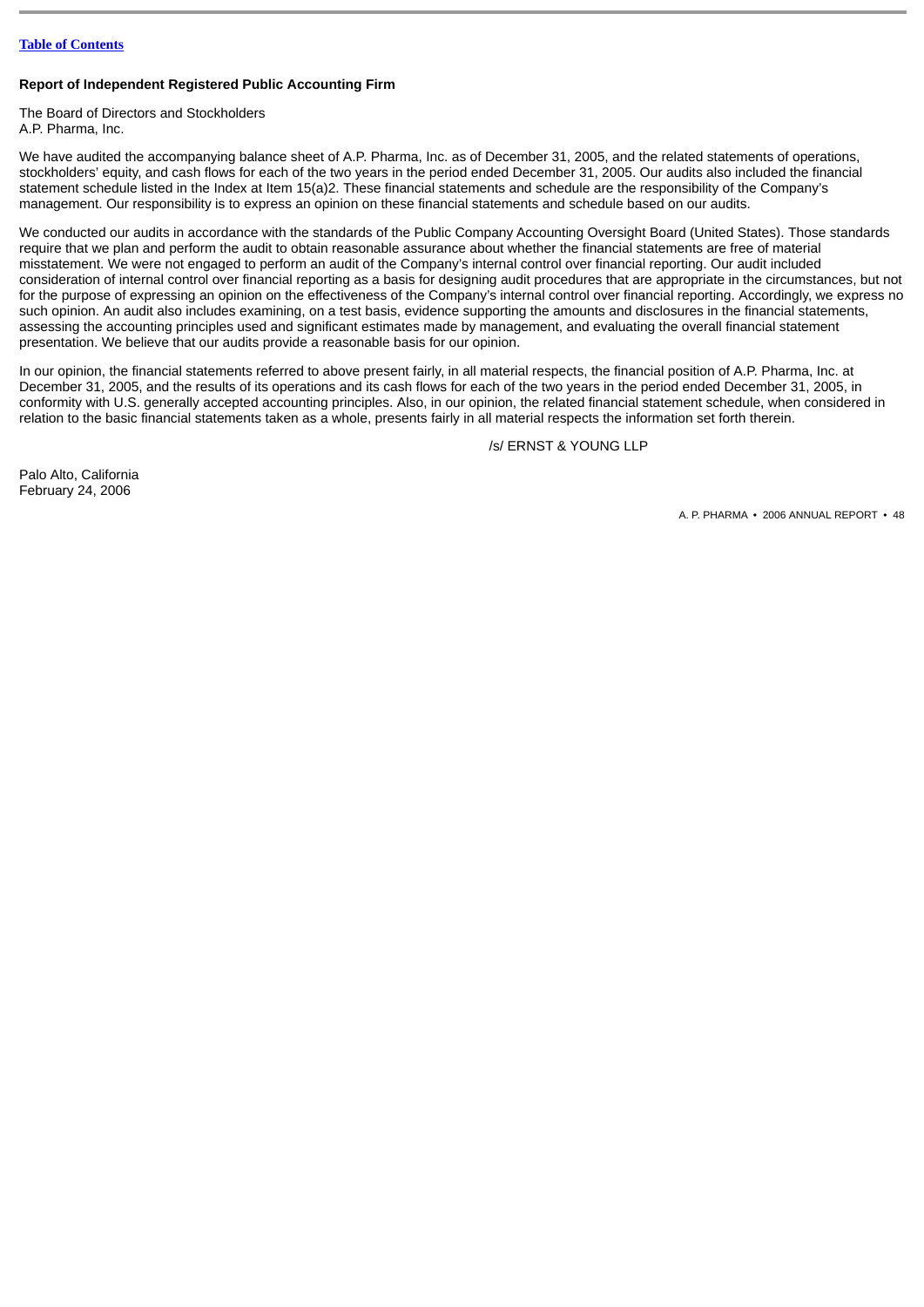A.P. PHARMA, INC. BALANCE SHEETS (in thousands except par value and shares)

| December 31,                                                                                           | 2006                  | 2005      |
|--------------------------------------------------------------------------------------------------------|-----------------------|-----------|
| <b>ASSETS</b>                                                                                          |                       |           |
| <b>Current Assets:</b>                                                                                 |                       |           |
| Cash and cash equivalents                                                                              | \$2,333               | \$<br>790 |
| Marketable securities                                                                                  | 13,189                | 5,019     |
| Accounts receivable                                                                                    | 75                    | 1,519     |
| Prepaid expenses and other current assets                                                              | 609                   | 320       |
| <b>Total current assets</b>                                                                            | 16,206                | 7,648     |
| Property and equipment, net                                                                            | 958                   | 1,164     |
| Other long-term assets                                                                                 | 87                    | 157       |
| <b>Total Assets</b>                                                                                    | \$17,251              | \$8,969   |
| <b>LIABILITIES AND STOCKHOLDERS' EQUITY</b>                                                            |                       |           |
| <b>Current Liabilities:</b>                                                                            |                       |           |
| Accounts payable                                                                                       | $\mathfrak{L}$<br>772 | \$<br>614 |
| Accrued expenses                                                                                       | 3,085                 | 1,904     |
| Accrued disposition costs                                                                              | 335                   | 248       |
| <b>Total current liabilities</b>                                                                       | 4,192                 | 2,766     |
| Deferred revenue                                                                                       | 1,000                 |           |
| <b>Total Liabilities</b>                                                                               | 5,192                 | 2,766     |
| Commitments and Contingencies (Note 7)                                                                 |                       |           |
| Stockholders' Equity:                                                                                  |                       |           |
| Preferred stock, 2,500,000 shares authorized; none issued or outstanding at December 31, 2006 and 2005 |                       |           |
| Common stock, \$.01 par value, 50,000,000 shares authorized; 25,438,663 and 25,279,970 issued and      |                       |           |
| outstanding at December 31, 2006 and 2005, respectively                                                | 254                   | 253       |
| Additional paid-in capital                                                                             | 99,581                | 98,995    |
| Accumulated other comprehensive loss                                                                   | (13)                  | (16)      |
| Accumulated deficit                                                                                    | (87, 763)             | (93,029)  |
| <b>Total Stockholders' Equity</b>                                                                      | 12.059                | 6.203     |

Total Liabilities and Stockholders' Equity **3.17,251** \$ 8,969

See accompanying notes to financial statements.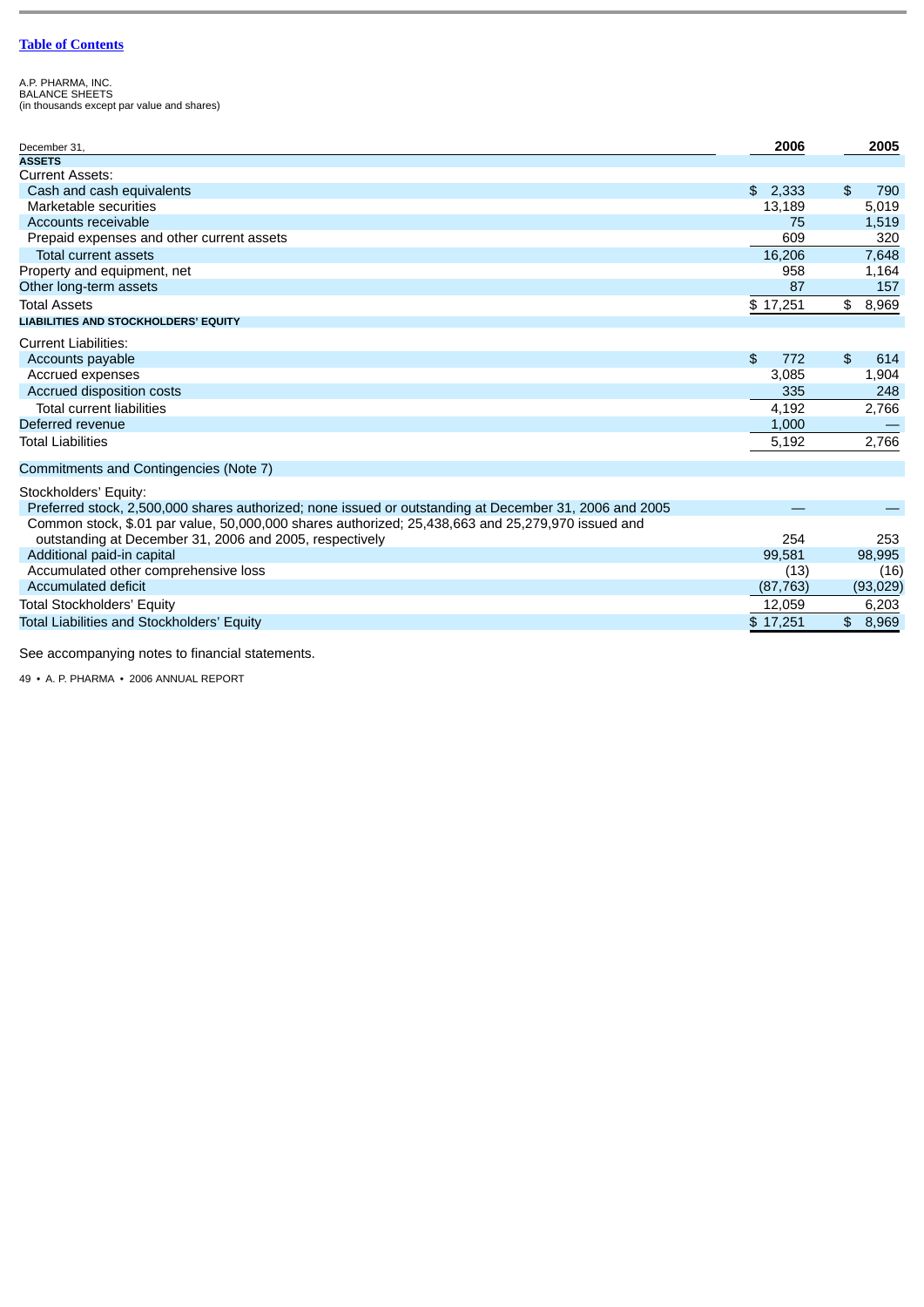A.P. PHARMA, INC. STATEMENTS OF OPERATIONS (in thousands except per share amounts)

| For the Years Ended December 31.                             | 2006        | 2005                     | 2004                    |
|--------------------------------------------------------------|-------------|--------------------------|-------------------------|
| <b>REVENUE</b>                                               |             |                          |                         |
| Royalties                                                    | \$          | \$5,247                  | \$4,972                 |
| Contract revenue                                             |             | 144                      | 432                     |
| <b>Total revenue</b>                                         |             | 5,391                    | 5,404                   |
| <b>OPERATING EXPENSES</b>                                    |             |                          |                         |
| Research and development                                     | 15,236      | 10,299                   | 11,495                  |
| General and administrative                                   | 3,628       | 3,565                    | 3,225                   |
| Total operating expenses                                     | 18,864      | 13,864                   | 14,721                  |
| <b>Operating loss</b>                                        | (18, 864)   | (8, 473)                 | (9,316)                 |
| Interest income                                              | 1,006       | 287                      | 202                     |
| Gain on sale of interest in royalties                        | 23.429      |                          |                         |
| Other income (loss), net                                     | (54)        | 3                        | 22                      |
| Income (loss) from continuing operations                     | 5,517       | (8, 183)                 | (9,092)                 |
| Loss from discontinued operations                            | (188)       | (89)                     | (133)                   |
| Gain on disposition of discontinued operations, net of taxes | 56          | 62                       |                         |
| Income (loss) before income taxes                            | 5,385       | (8, 210)                 | (9, 221)                |
| Tax provision                                                | (119)       |                          |                         |
| Net income (loss)                                            | \$<br>5,266 | \$ (8,210)               | \$ (9,221)              |
| Basic income (loss) per share                                |             |                          |                         |
| Income (loss) from continuing operations                     | 0.22<br>\$  | (0.33)<br>\$             | \$<br>(0.40)            |
| Net income (loss)                                            | \$<br>0.21  | $\mathfrak{S}$<br>(0.33) | \$ (0.40)               |
| Diluted income (loss) per share                              |             |                          |                         |
| Income (loss) from continuing operations                     | \$<br>0.22  | \$ (0.33)                | (0.40)<br>$\frac{1}{2}$ |
| Net income (loss)                                            | \$<br>0.21  | \$ (0.33)                | \$ (0.40)               |
| Weighted average common shares outstanding-basic             | 25,262      | 25,118                   | 22,909                  |
| Weighted average common shares outstanding-diluted           | 25,434      | 25,118                   | 22,909                  |

See accompanying notes to financial statements.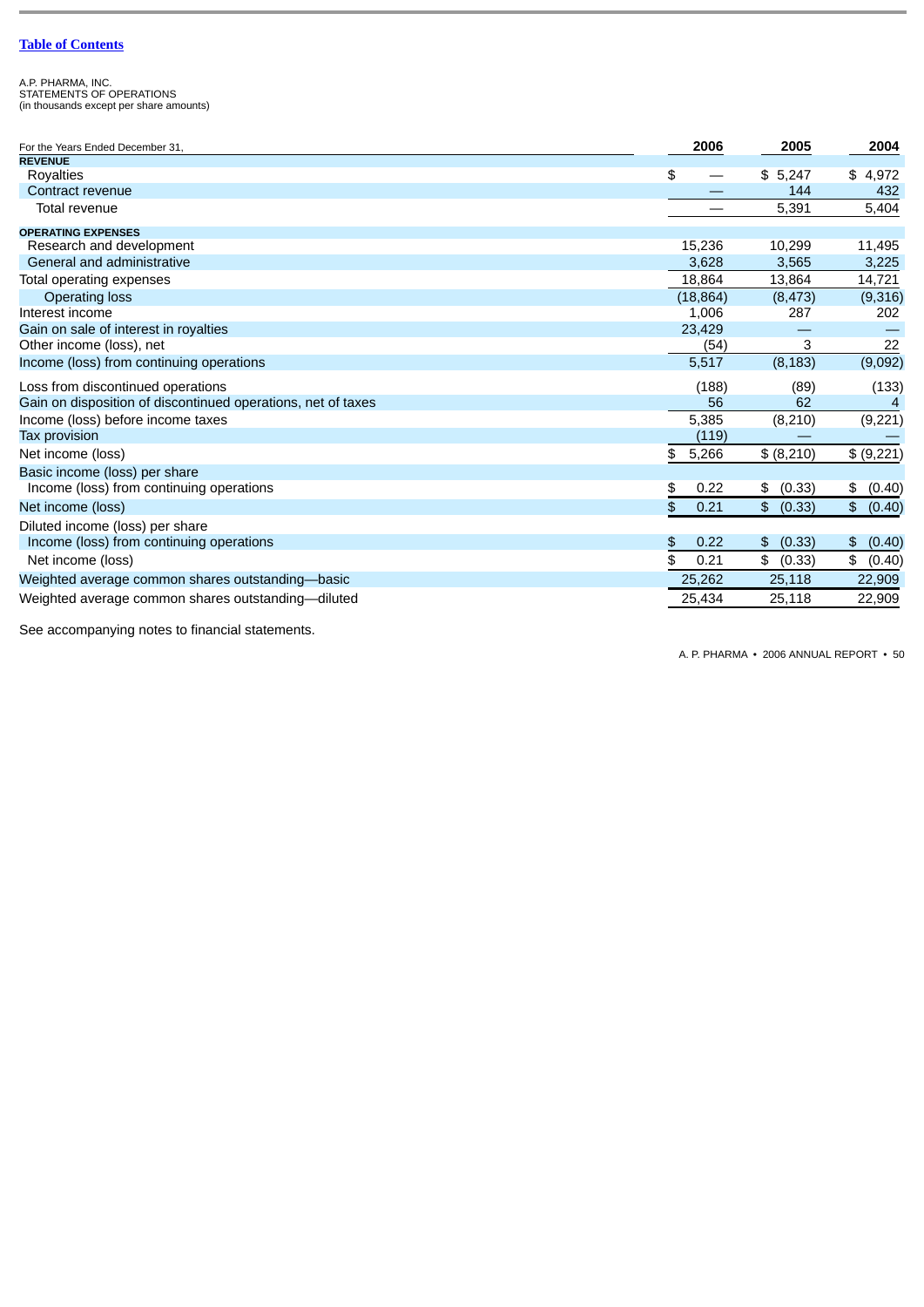A.P. PHARMA, INC. STATEMENTS OF STOCKHOLDERS' EQUITY (in thousands)

| For the Years Ended December 31, 2006, 2005 and 2004                                                                    |                   | <b>Common Stock</b>      | Addi-<br>tional<br>Paid-In<br>Capital | Accu-<br>mulated<br><b>Deficit</b> | Accu-<br>mulated<br>Other<br>Compre-<br>hensive<br>Income | Stock-<br>holders' |
|-------------------------------------------------------------------------------------------------------------------------|-------------------|--------------------------|---------------------------------------|------------------------------------|-----------------------------------------------------------|--------------------|
|                                                                                                                         | <b>Shares</b>     | Amount                   |                                       |                                    | (Loss)                                                    | <b>Equity</b>      |
| BALANCE, DECEMBER 31, 2003                                                                                              | 20.642            | \$<br>206                | \$86,638                              | \$(75,598)                         | 17<br>\$                                                  | \$11.263           |
| Comprehensive loss:<br>Net loss                                                                                         |                   |                          |                                       | (9,221)                            |                                                           | (9,221)            |
| Net unrealized loss on marketable securities                                                                            |                   |                          |                                       |                                    | $\overline{\phantom{0}}$<br>(33)                          | (33)               |
| <b>Comprehensive Loss</b>                                                                                               |                   |                          |                                       |                                    |                                                           | (9, 254)           |
| Common stock issuance, net of issuance costs                                                                            |                   |                          |                                       |                                    |                                                           |                    |
| Common stock issued upon exercise of stock options                                                                      | 4,153<br>69       | 41<br>$\mathbf{1}$       | 11,715<br>150                         |                                    | $\overline{\phantom{0}}$                                  | 11,756<br>151      |
| Fair value of stock based compensation issued to directors for services and to employees for restricted stock           |                   |                          |                                       |                                    | —                                                         |                    |
| awards                                                                                                                  | 52                | 1                        | 116                                   |                                    | —                                                         | 117                |
| Expenses associated with stock options granted to non-employees                                                         |                   | $\overline{\phantom{0}}$ | 16                                    |                                    |                                                           | 16                 |
| Common stock issued to employees under the Employee Stock Purchase Plan                                                 | 118               | $\mathbf{1}$             | 104                                   |                                    | —                                                         | 105                |
| BALANCE, DECEMBER 31, 2004                                                                                              | 25,034            | 250                      | 98,739                                | (84, 819)                          | (16)                                                      | 14,154             |
| Net loss and comprehensive loss                                                                                         |                   |                          |                                       | (8, 210)                           | $\overline{\phantom{0}}$                                  | (8,210)            |
| Common stock issued upon exercise of stock options                                                                      | 15                |                          | 22                                    |                                    |                                                           | 22                 |
| Fair value of stock based compensation issued to directors for services and to employees for restricted stock<br>awards | 145               | 2                        | 135                                   |                                    |                                                           | 137                |
| Stock based compensation related to stock options granted to non-employees                                              | $\qquad \qquad -$ | $\qquad \qquad -$        | $\overline{4}$                        |                                    | --                                                        | $\overline{4}$     |
| Common stock issued to employees under the Employee Stock Purchase Plan                                                 | 86                | 1                        | 95                                    | ÷.                                 | $\overline{\phantom{0}}$                                  | 96                 |
| BALANCE, DECEMBER 31, 2005                                                                                              | 25,280            | 253                      | 98,995                                | (93,029)                           | (16)                                                      | 6,203              |
| Comprehensive income:                                                                                                   |                   |                          |                                       |                                    |                                                           |                    |
| Net income                                                                                                              |                   |                          |                                       | 5,266                              |                                                           | 5,266              |
| Net unrealized income on marketable securities                                                                          |                   |                          |                                       |                                    | 3                                                         | 3                  |
| Comprehensive income                                                                                                    |                   |                          |                                       |                                    |                                                           | 5,269              |
| Common stock issued upon exercise of stock options                                                                      | 10                |                          | 11                                    |                                    |                                                           | 11                 |
| Fair value of stock based compensation issued to directors for services and to employees for restricted stock<br>Awards | 84                | $\mathbf{1}$             | 134                                   |                                    |                                                           | 135                |
| Stock based compensation related to stock options granted to non-employees                                              |                   |                          | $\overline{2}$                        |                                    |                                                           | 2                  |
| Common stock issued to employees under the Employee Stock Purchase Plan                                                 | 65                | --                       | 67                                    |                                    |                                                           | 67                 |
| SFAS123R stock-based compensation related to stock options and ESPP                                                     |                   |                          | 372                                   |                                    | —                                                         | 372                |
| <b>BALANCE, DECEMBER 31, 2006</b>                                                                                       | 25,439            | 254<br>\$                | \$99,581                              | \$ (87.763)                        | (13)<br>\$                                                | \$12.059           |

See accompanying notes to financial statements.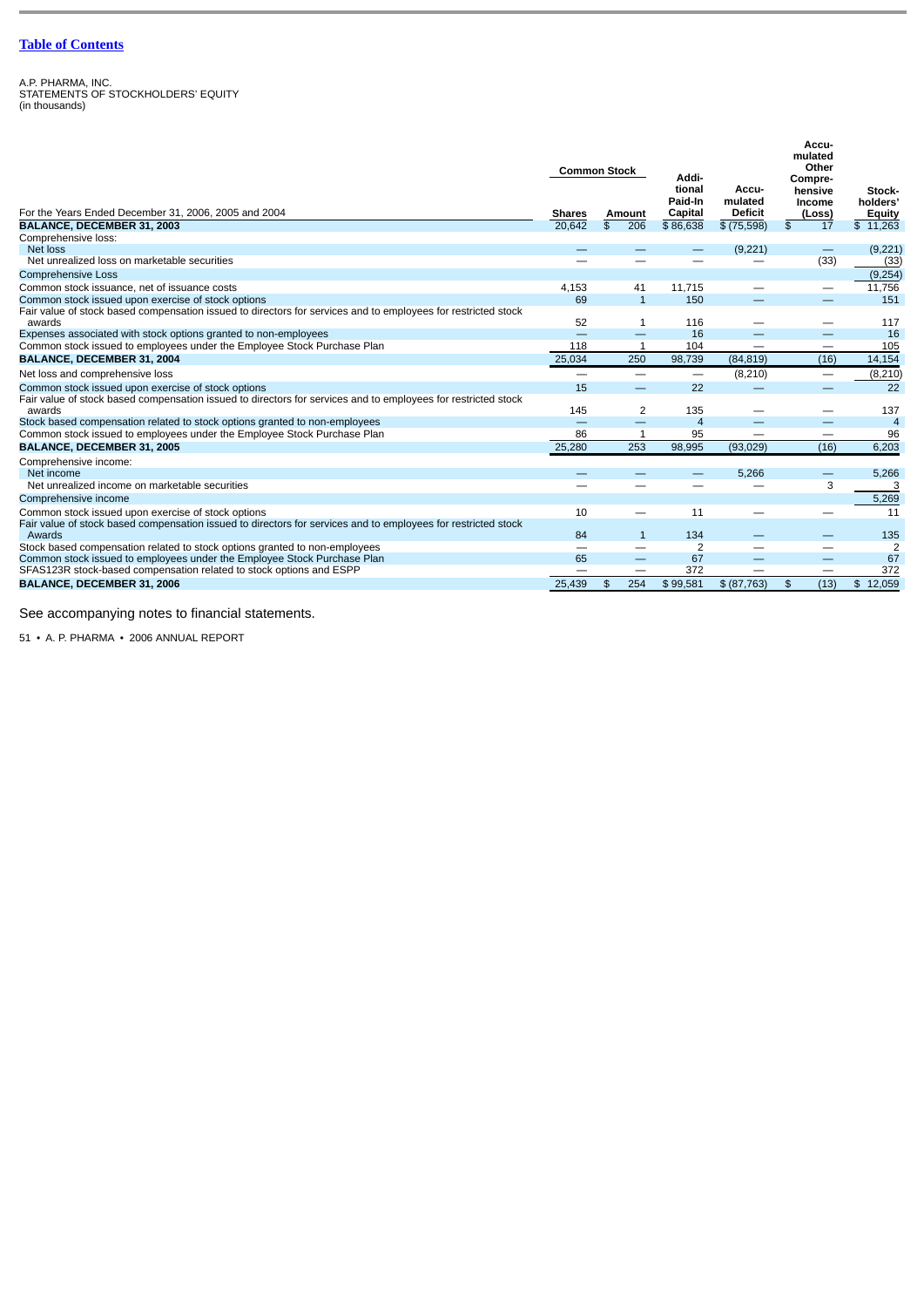A.P. PHARMA, INC. STATEMENTS OF CASH FLOWS (in thousands)

| For the Years Ended December 31.                                                                   | 2006              | 2005                  | 2004           |
|----------------------------------------------------------------------------------------------------|-------------------|-----------------------|----------------|
| <b>CASH FLOWS FROM OPERATING ACTIVITIES:</b>                                                       |                   |                       |                |
| Net income (loss)                                                                                  | 5,266<br>\$       | \$(8,210)             | \$ (9,221)     |
| Adjustments to reconcile net income (loss) to net cash provided by (used in) operating activities: |                   |                       |                |
| Loss from discontinued operations                                                                  | 188               | 89                    | 133            |
| Gain on disposition of discontinued operations                                                     | (56)              | (62)                  | (4)            |
| Loss (gain) on sale of marketable securities                                                       | 1                 | $\boldsymbol{\Delta}$ | (2)            |
| Depreciation and amortization                                                                      | 394               | 387                   | 381            |
| Recovery of note receivable                                                                        |                   |                       | (18)           |
| Stock-based compensation                                                                           | 508               | 140                   | 133            |
| Amortization of premium/discount and accretion of marketable securities                            | (638)             | 59                    | 249            |
| Loss on retirements and disposals of fixed assets                                                  |                   |                       | $\overline{7}$ |
| Changes in operating assets and liabilities:                                                       |                   |                       |                |
| Accounts receivable                                                                                | 1,369             | (83)                  | (287)          |
| Prepaid expenses and other current assets                                                          | (289)             | 74                    | 58             |
| Other long-term assets                                                                             | 75                | 132                   | 184            |
| Accounts payable                                                                                   | 158               | (83)                  | 221            |
| Accrued expenses                                                                                   | 1,167             | (99)                  | 830            |
| Deferred revenue                                                                                   | 1,014             |                       | (190)          |
| Net cash provided by (used in) continuing operating activities                                     | 9,157             | (7,652)               | (7, 526)       |
| Cash provided by discontinued operations                                                           | 24                | 125                   | 99             |
| Net cash provided by (used in) operating activities                                                | 9,181             | (7, 527)              | (7, 427)       |
| <b>CASH FLOWS FROM INVESTING ACTIVITIES:</b>                                                       |                   |                       |                |
| Purchases of property and equipment                                                                | (187)             | (316)                 | (193)          |
| Purchases of marketable securities                                                                 | (14, 701)         | (8, 126)              | (12, 838)      |
| Maturities of marketable securities                                                                | 1,800             | 7,935                 | 9,577          |
| Sales of marketable securities                                                                     | 5,371             | 5,595                 | 1,882          |
| Net cash provided by (used in) investing activities                                                | (7, 717)          | 5,088                 | (1,572)        |
| <b>CASH FLOWS FROM FINANCING ACTIVITIES:</b>                                                       |                   |                       |                |
| Proceeds from the issuance of common stock, net of issuance costs                                  | $\qquad \qquad -$ | $\qquad \qquad -$     | 11,756         |
| Proceeds from the exercise of common stock options                                                 | 11                | 22                    | 151            |
| Proceeds from issuance of shares under the Employee Stock Purchase Plan                            | 68                | 97                    | 105            |
| Net cash provided by financing activities                                                          | 79                | 119                   | 12,012         |
| Net increase (decrease) in cash and cash equivalents                                               | 1.543             | (2,320)               | 3,013          |
| Cash and cash equivalents at the beginning of the year                                             | 790               | 3,110                 | 97             |
| Cash and cash equivalents at the end of the year                                                   | 2,333             | \$<br>790             | \$3,110        |
| Supplemental Cash Flow Data:                                                                       |                   |                       |                |
| Cash paid for interest                                                                             | \$<br>15          | \$<br>4               | 5<br>\$        |

See accompanying notes to financial statements.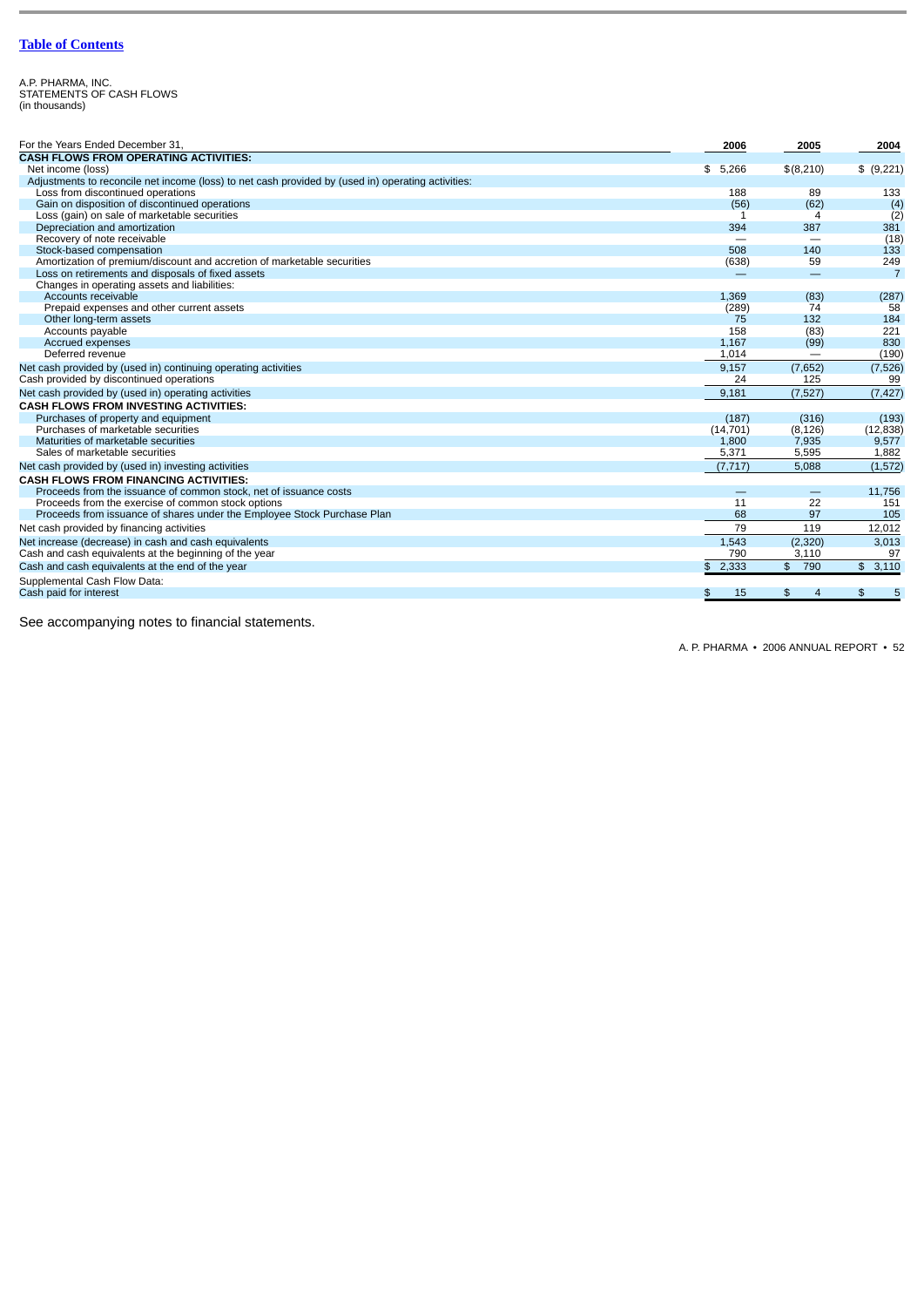NOTES TO FINANCIAL STATEMENTS DECEMBER 31, 2006, 2005 AND 2004

#### **NOTE 1 BUSINESS**

We are a specialty pharmaceutical company focused on developing pharmaceutical products using our proprietary Biochronomer polymer-based drug delivery technology. Our product development philosophy is based on incorporating approved therapeutics into our proprietary bioerodible drug delivery technology to create controlled release pharmaceuticals to improve treatments for diseases or conditions. Our lead product candidate, APF530, is currently in a pivotal Phase III clinical trial for the prevention of acute onset and delayed onset chemotherapy-induced nausea and vomiting, or CINV. We expect to complete enrollment of our pivotal Phase III clinical trial in the first half of 2008 and to announce results of that trial in the third quarter of 2008. We expect to file our new drug application, or NDA, for approval of APF530 in the fourth quarter of 2008.

Our primary focus is to advance our proprietary Biochronomer technology, consisting of bioerodible polymers designed to release drugs over a defined period. We have completed over 100 in vivo and in vitro studies demonstrating that our Biochronomer technology is potentially applicable to a range of therapeutic areas, including pain management, prevention of nausea, control of inflammation and treatment of ophthalmic diseases. We have also completed comprehensive animal and human toxicology studies that have established that our Biochronomer polymers are safe and well tolerated. Furthermore, our Biochronomer technology can be designed to deliver drugs over periods varying from days to several months.

On July 25, 2000, we completed the sale of certain technology rights for our topical pharmaceutical and cosmeceutical product lines and other assets ("cosmeceutical and toiletry business") to RP Scherer Corporation, a subsidiary of Cardinal Health, Inc. As a result of this transaction, our Statements of Operations reflect the receipt of certain earnout payments and the payment of certain contractual obligations in the gain from disposition of discontinued operations (see Note 10).

On February 13, 2003, we completed the sale of our Analytical Standard division to GFS Chemicals, Inc. ("GFS"), a privately held company based in Columbus, Ohio. In this transaction, we received \$2.1 million and are entitled to receive royalties on sales of Analytical Standards products of 15% for the first year, 10% for the second through fourth years, and 5% for the fifth year. The net present value of the guaranteed minimum royalties is included in the gain on disposition of discontinued operations (see Note 10).

On January 18, 2006 we sold our rights to royalties on sales of Retin-A Micro(R) and Carac (R), effective October 1, 2005, for up to \$30 million. We received \$25 million at closing, and will receive the remaining balance upon the achievement of certain milestones over the next four years. In 2006, we recognized a gain on the sale of the royalty interest of \$23.4 million, net of \$1.6 million related to royalties recognized as revenue in 2005 (see Note 13).

On October 1, 2006, we entered into an agreement with RHEI Pharmaceuticals, Inc. ("RHEI") in which we granted RHEI exclusive license to develop and market APF530 in Greater China. See Note 13.

#### **Going Concern**

The accompanying financial statements have been prepared assuming we will continue as a going concern. We have suffered recurring losses and had an accumulated deficit of \$87.8 million as of December 31, 2006.

At December 31, 2006, we had \$15.5 million cash, cash equivalents and marketable securities that we believe will not enable us to fund our operations through fiscal year 2007. We are seeking additional financing to continue our research and development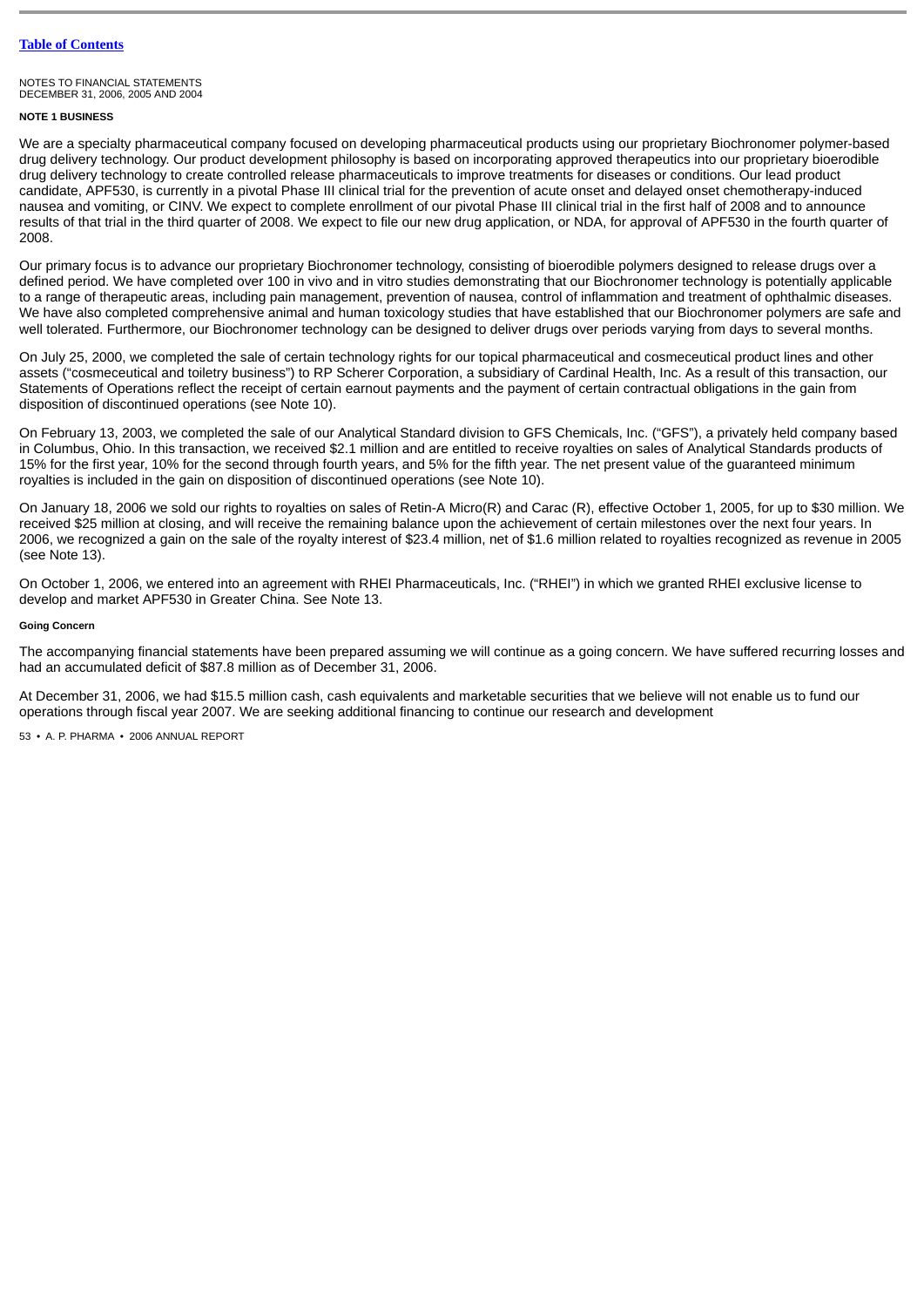activities. We anticipate that our cash expenditures during fiscal year 2007 will be approximately \$30 million. We expect to meet our cash needs and fund our working capital requirements from additional capital sources, which may include an equity offering. If we are unable to complete an equity offering, or otherwise obtain sufficient financing, we may be required to reduce, defer, or discontinue our research and development activities or may not be able to continue as a going concern entity.

## **NOTE 2 SUMMARY OF SIGNIFICANT ACCOUNTING POLICIES**

## **Cash Equivalents and Marketable Securities**

We consider all debt securities that have original maturities, from the date of purchase, of less than three months to be cash equivalents. Investments with maturities of three months and longer from the date of purchase are classified as marketable securities. Investments consist primarily of government obligations, mortgage backed securities, municipal bonds and corporate debt securities. We have classified all our investments in certain debt securities as "available-for-sale", and, therefore, they are recorded at fair value with unrealized gains and losses reported as a separate component of stockholders' equity. If the estimated fair value of a security is below its carrying value, we evaluate whether we have the intent and ability to retain our investment for a period of time sufficient to allow for any anticipated recovery in market value and whether evidence indicating that the cost of the investment is recoverable within a reasonable period of time outweighs evidence to the contrary. If the impairment is considered to be other-than-temporary, the security is written down to its estimated fair value. Other-than-temporary declines in estimated fair value of all marketable securities are charged to "other income (loss), net." The cost of all securities sold is based on the specific identification method.

#### **Financial Instruments**

The carrying values of the Company's financial instruments, including marketable securities, accounts receivable and accrued liabilities, approximate their respective fair values due to their short maturities.

#### **Allowance for Note Receivable**

A 100% allowance of \$394,000 was recorded for a note receivable at such time as management determined that collection was not reasonably assured. Interest income under the terms of note receivable agreement is recorded when cash is received or collectibility is reasonably assured. The note receivable, net of the related allowance, is included in prepaid expenses and other current assets in the accompanying balance sheets.

#### **Property and Equipment**

Property and equipment is stated at cost less accumulated depreciation. Depreciation is computed using the straight-line method over the estimated useful lives of the assets as follows: equipment and machinery, 3 to 5 years; furniture and fixtures, 5 years; and leasehold improvements, over the shorter of the respective lease terms or the respective useful lives of the leasehold improvements.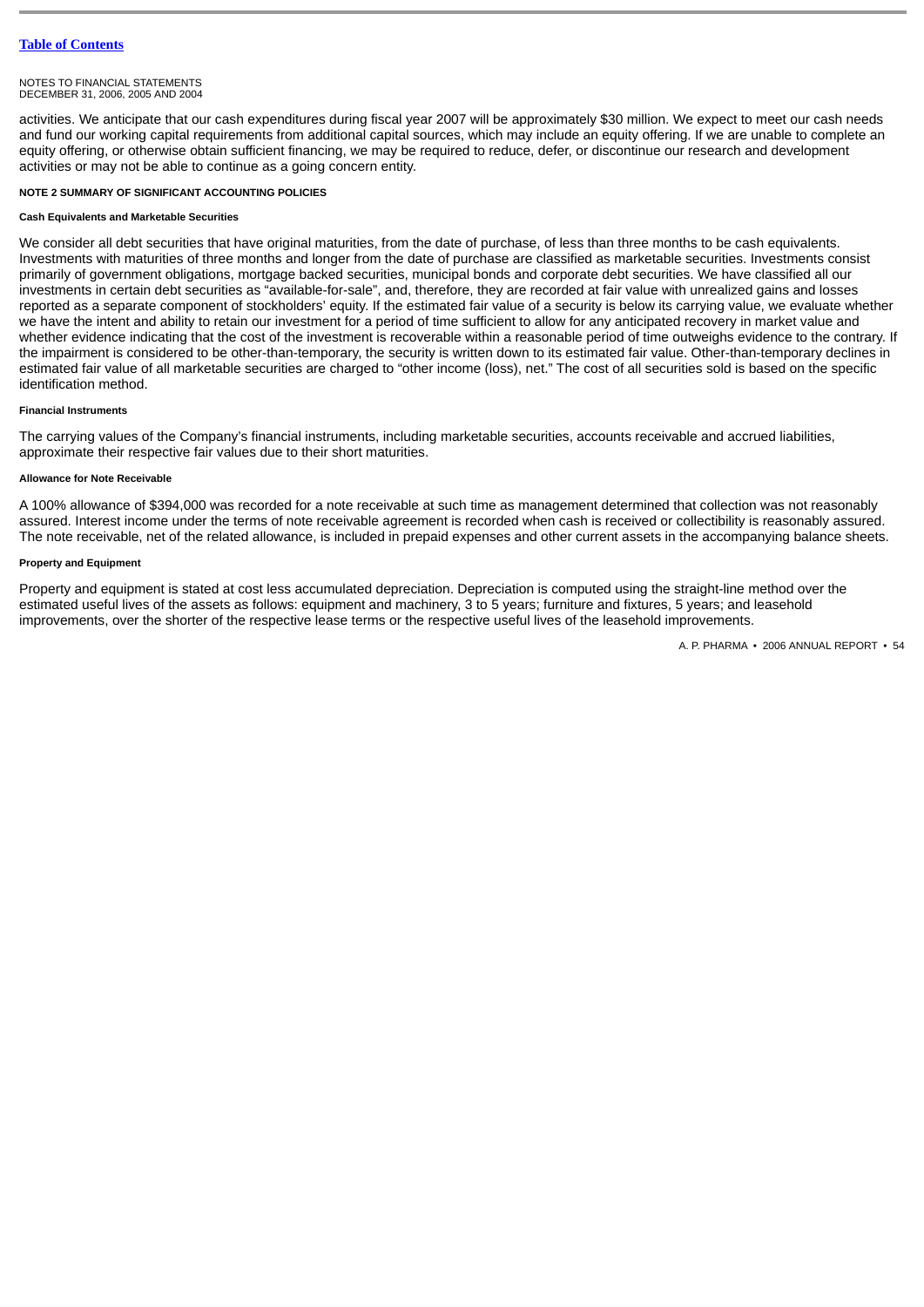#### NOTES TO FINANCIAL STATEMENTS DECEMBER 31, 2006, 2005 AND 2004

#### **Long-Lived Assets**

As circumstances dictate, we evaluate whether changes have occurred that would require us to consider whether those assets have been impaired. Recoverability of assets to be held and used is determined by comparing the undiscounted net cash flows of long-lived assets to their respective carrying values. If such assets are considered to be impaired, the amount of impairment to be recognized is measured based on the projected discounted cash flows using an appropriate discount rate.

#### **Stock-Based Compensation**

On January 1, 2006, we adopted the provisions of Statement of Financial Accounting Standards No. 123R, "Share-Based Payment" (SFAS 123R). SFAS 123R revised SFAS 123, "Accounting for Stock-Based Compensation" and supersedes APB Opinion No. 25, "Accounting for Stock Issued to Employees." SFAS 123R requires companies to measure and recognize compensation expense for all employee share-based payments at fair value over the service period underlying the arrangement. Accordingly, we are required to record the grant-date fair value of stock options issued to employees and purchase-date fair value of employee stock purchases. We adopted SFAS 123R using the "modified prospective" method, whereby fair value of all previously-granted employee share-based arrangements remaining unvested at January 1, 2006, based on the grant-date value estimated in accordance with the pro forma provisions of SFAS 123, and all grants made on or after January 1, 2006, based on fair value estimated in accordance with SFAS 123(R), have been included in our determination of share-based compensation expense in 2006. We have not restated our operating results in prior periods to reflect changes for the fair value of share-based arrangements.

In November 2005, the FASB issued FASB Staff Position No. SFAS 123(R)-3 "Transition Election Related to Accounting for Tax Effects of Share-Based Payment Awards" (FSP 123(R)-3). The Company adopted the alternative transition method provided in the FASB Staff Position for calculating the tax effects of stock-based compensation pursuant to SFAS 123(R) in the fourth quarter of fiscal 2006. The alternative transition method includes simplified methods to establish the beginning balance of the additional paid-in capital pool (APIC pool) related to the tax effects for employee stock-based compensation, and to determine the subsequent impact on the APIC pool and Consolidated Statements of Cash Flows of the tax effects of employee stock-based compensation awards that are outstanding upon adoption of SFAS 123(R). The adoption did not have a material impact on our results of operations and financial condition.

Prior to January 1, 2006 we elected to account for stock-based compensation related to employees using the intrinsic value method. Accordingly, except for stock options issued to non-employees and restricted stock awards to employees and directors, no compensation cost was recognized for our stock option plans and stock purchase plan because stock option exercise prices historically equalled the per share fair values of the underlying common stock. Compensation related to options granted to non-employees was periodically remeasured as earned.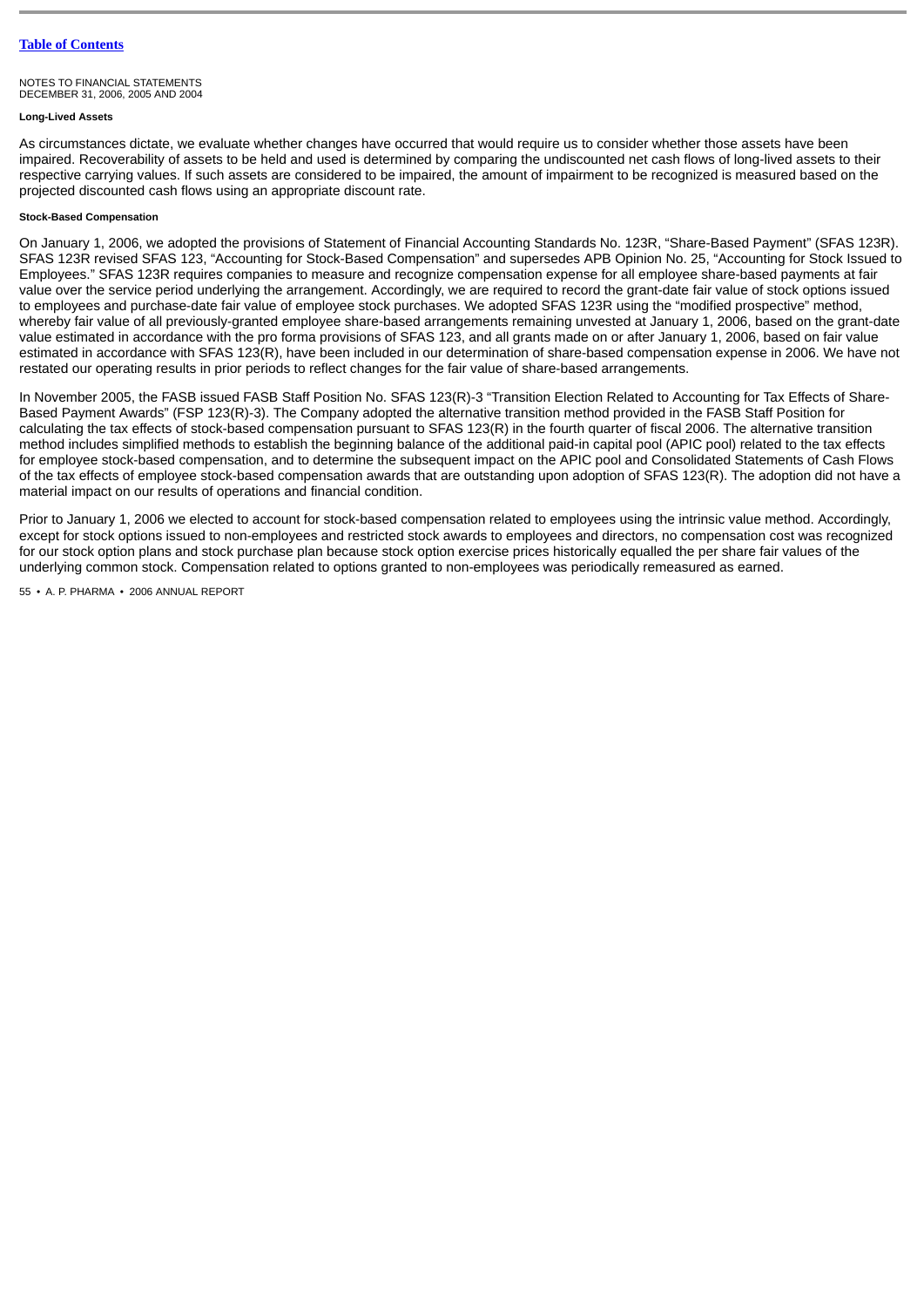#### NOTES TO FINANCIAL STATEMENTS DECEMBER 31, 2006, 2005 AND 2004

In accordance with SFAS No. 123, "Accounting for Stock-Based Compensation," as amended by SFAS No. 148, "Accounting for Stock-Based Compensation-Transition and Disclosure," we have provided, below, the pro forma disclosures of the effect on net loss and net loss per share as if SFAS No. 123 had been applied in measuring compensation expense for the years ended December 31, 2005 and 2004 (in thousands, except for per share amounts) (see Note 8 "Stockholders' Equity"):

|                                                                       | 2005      | 2004      |
|-----------------------------------------------------------------------|-----------|-----------|
| Net loss-as reported                                                  | \$(8,210) | \$(9,221) |
| Add:                                                                  |           |           |
| Stock-based employee compensation expense for restricted stock awards | 24        |           |
| Deduct:                                                               |           |           |
| Stock-based employee compensation expense determined under SFAS 123   | (360)     | (400)     |
| Net loss-pro-forma                                                    | \$(8,546) | \$(9,621) |
| Basic and diluted net loss per common share—as reported               | \$ (0.33) | \$ (0.40) |
| Basic and diluted net loss per common share-pro-forma                 | \$ (0.34) | \$ (0.42) |

#### **Use of Estimates**

The preparation of financial statements in conformity with accounting principles generally accepted in the United States of America requires management to make estimates and assumptions that affect the amounts reported in the financial statements and accompanying notes. Estimates were made relating to useful lives of fixed assets, valuation allowances, impairment of assets accruals, and share-based costs. Actual results could differ materially from those estimates.

#### **Revenue Recognition**

Our revenue arrangements with multiple deliverables are divided into separate units of accounting if certain criteria are met, including whether the delivered item has stand-alone value to the customer and whether there is objective and reliable evidence of the fair value of the undelivered items. The consideration we receive is allocated among the separate units based on their respective fair values, and the applicable revenue recognition criteria are considered separately for each of the separate units. Advance payments received in excess of amounts earned are classified as deferred revenue until earned.

#### **Royalties**

Royalties from licenses are based on third-party sales of licensed products or technologies and recorded as earned in accordance with contract terms when third-party results can be reliably determined and collectibility is reasonably assured.

Generally, contractually required minimum royalties are recorded ratably throughout the contractual period. Royalties in excess of minimum royalties are recognized as earned when the related product is shipped to the end customer by our licensees based on information provided to us by our licensees.

# **Contract Revenue**

Contract revenue also relate to research and development arrangements that generally provide for the company to invoice research and development fees based on full-time equivalent hours for each project. Revenue from these arrangements are recognized as the related development services are rendered. These revenue approximate the costs incurred.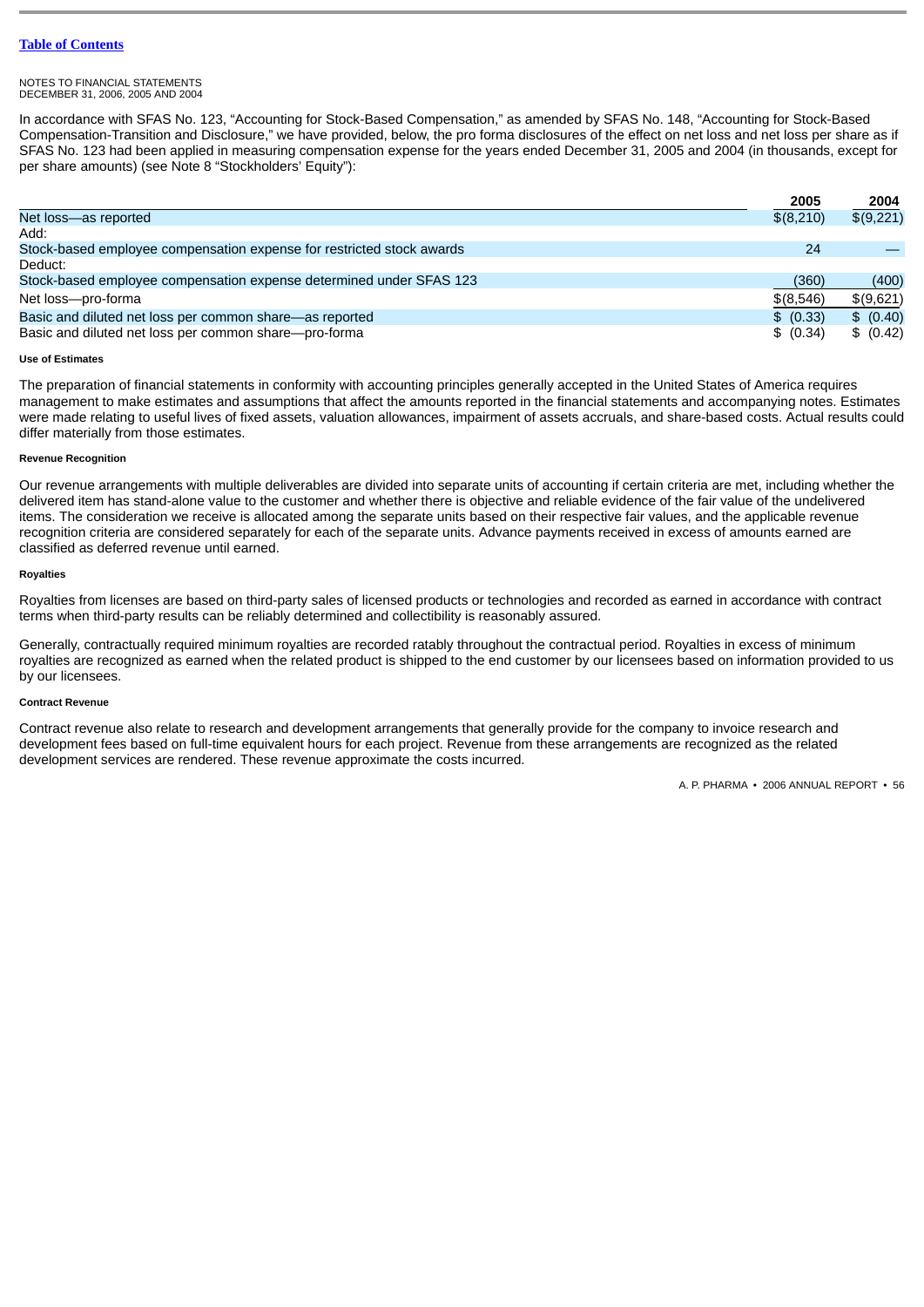#### **License Fees**

We have licensing agreements that generally provide for periodic minimum payments, royalties, and/or non-refundable license fees. These licensing agreements typically require a non-refundable license fee and allow our partners to sell our proprietary products in a defined field or territory for a defined period. The license agreements provide for us to earn future revenue through royalty payments. These non-refundable license fees are initially reported as deferred revenue and recognized as revenue over the estimated life of the product to which they relate as we have continuing involvement with licensees until the related product is discontinued or the related patents expire, whichever is earlier. Revenue recognized from deferred license fees is classified as license fees in the accompanying statements of operations. License fees received in connection with arrangements where we have no continuing involvement are recognized as license fees when the amounts are received or when collectibility is reasonably assured, whichever is earlier.

A milestone payment is a payment made by a third party or corporate partner to us upon the achievement of a predetermined milestone as defined in a legally binding contract. Milestone payments are recognized as license fees when the milestone event has occurred and we have completed all milestone related services such that the milestone payment is currently due and is non-refundable. No such fees were recorded during the years ended December 31, 2006, 2005 and 2004.

#### **Research and Development**

Research and development consists of costs incurred for Company-sponsored and collaborative research and development expenses. These costs consist primarily of employee salaries and other personnel-related expenses, facility-related expenses, lab consumables, polymer development manufacturing, clinical and pre-clinical related services performed by clinical research organizations, research institutions and other outside service providers.

Expenses related to clinical trials generally are accrued based on the level of patient enrollment and services performed by the clinical research organization or related service provider according to the protocol. The Company monitors patient enrollment levels and related activity to the extent possible and adjusts estimates accordingly.

Research and development expenses under collaborative agreements approximate the revenue recognized, excluding milestone and up-front payments received under such arrangements.

#### **Net Income (Loss) Per Share**

Basic income (loss) per share is estimated based on the weighted-average number of common shares outstanding. Diluted earnings per share is calculated using the weighted-average number of common shares outstanding and other dilutive securities. See Note 9.

#### **Concentrations of Credit Risk**

Financial instruments that potentially subject us to concentrations of credit risk consist primarily of cash equivalents, short-term investments and trade accounts receivable. We invest excess cash in a variety of high grade short-term, interest-bearing securities. This diversification of risk is consistent with our policy to ensure safety of principal and maintain liquidity.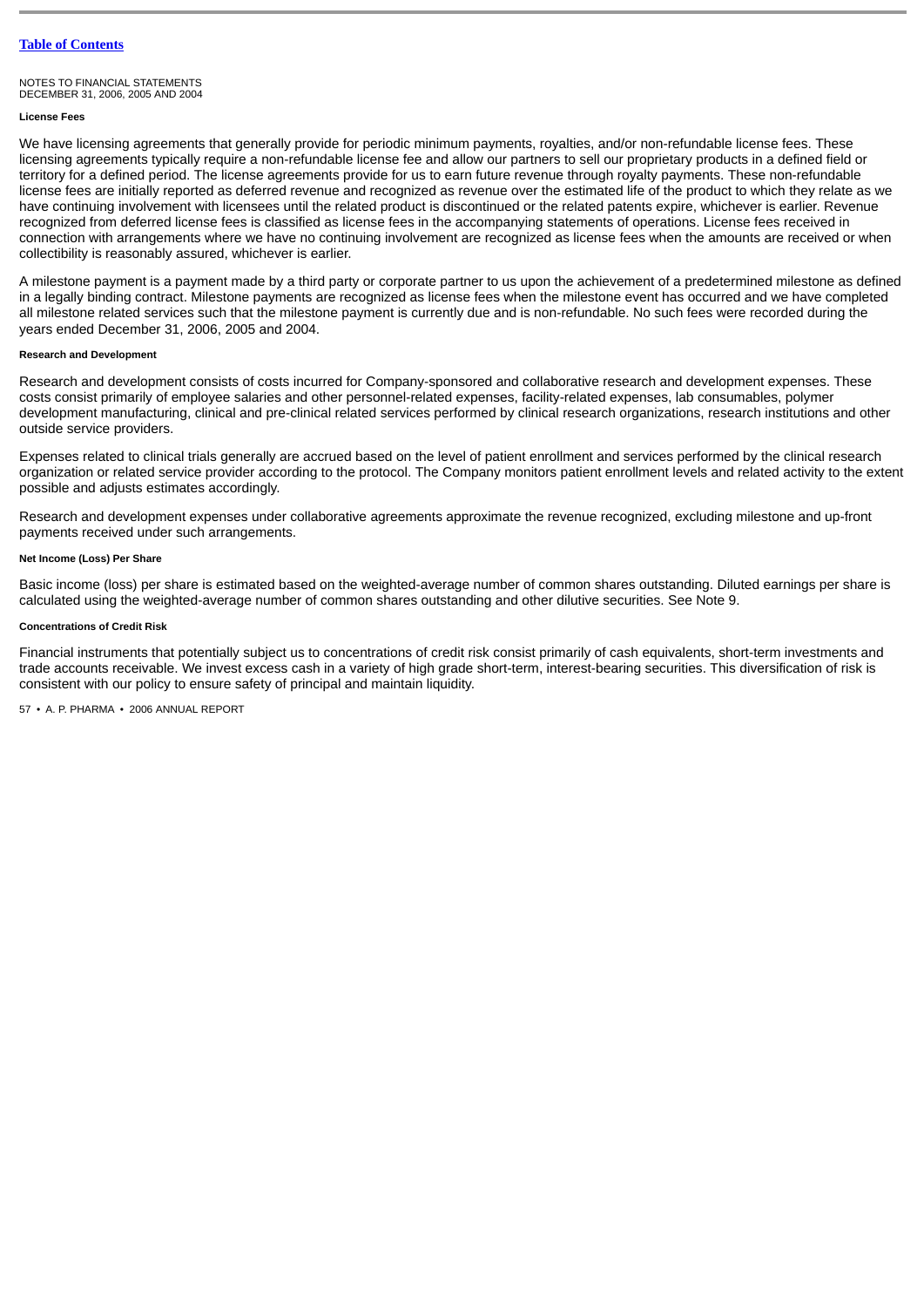Approximately 95% of the accounts receivable were concentrated with two customers in the pharmaceutical industry as of December 31, 2005. As we sold our rights to royalties on sales of Retin-A Micro and Carac on January 18, 2006 (see Note 13), we did not have royalty revenue receivables at December 31, 2006. Approximately 97% and 92% of total revenue were concentrated with two customers for the years ended December 31, 2005 and 2004. To reduce credit risk, we performed ongoing credit evaluations of our customers' financial condition. We do not generally require collateral for customers with accounts receivable balances.

## **Segment and Geographic Information**

Our operations are confined to a single business segment, the design and commercialization of polymer technologies for pharmaceutical and other applications. Substantially all of our revenue are derived from customers within the United States.

#### **Recent Accounting Pronouncements**

In June 2006, the FASB issued Interpretation No. 48, "Accounting for Uncertainty in Income Taxes—an interpretation of FASB Statement No. 109" ("FIN 48"). This Interpretation clarifies the accounting for uncertainty in income taxes recognized in a company's financial statements in accordance with FASB Statement No. 109, Accounting for Income Taxes. FIN 48 prescribes a recognition threshold and measurement attribute for the financial statement recognition and measurement of a tax position taken or expected to be taken in a tax return. This Interpretation also provides guidance on derecognition, classification, interest and penalties, accounting in interim periods, disclosure, and transition. The evaluation of a tax position in accordance with FIN 48 is a two-step process. The first step is recognition: The Company determines whether it is "more-likely-than-not" that a tax position will be sustained upon examination, including resolution of any related appeals or litigation processes, based on the technical merits of the position. In evaluating whether a tax position has met the "more-likely-than-not" recognition threshold, the company presumes that the position will be examined by the appropriate taxing authority that would have full knowledge of all relevant information. The second step is measurement: A tax position that meets the "more-likely-than-not" recognition threshold is measured to determine the amount of benefit to recognize in the financial statements. The tax position is measured at the largest amount of benefit that is greater than 50 percent likely to be realized upon ultimate settlement. FIN 48 is effective for fiscal years beginning after December 15, 2006. The Company has not yet determined what effect, if any, adoption of FIN 48 will have on its results of operations or financial position.

In September 2006, the Financial Accounting Standards Board ("FASB") issued Statement No. 157, "Fair Value Measurements" ("SFAS 157"). SFAS 157 defines fair value, establishes a framework for measuring fair value in generally accepted accounting principles, and expands disclosures about fair value measurements. SFAS 157 is intended to be applied in conjunction with other accounting pronouncements that require or permit fair value measurements. Although SFAS 157 does not require any new fair value measurements, its application may change current practice for some entities. The definition of fair value contained in SFAS 157 retains the exchange price notion inherent in earlier definitions of fair value. SFAS 157 clarifies that the exchange price is the price in an orderly transaction between market participants to sell an asset or transfer a liability in the principal (or most advantageous) market for the asset or liability. Accordingly, the definition focuses on the price that would be received to sell the asset or paid to transfer the liability at the measurement date (an exit price), not the price that would be paid to acquire the asset or received to assume the liability at the measurement date (an entry price). SFAS 157 emphasizes that fair value is a market-based measurement, not an entity-specific measurement. Therefore, SFAS 157 prescribes that a fair value measurement be determined based on the assumptions that market participants would use in pricing the asset or liability.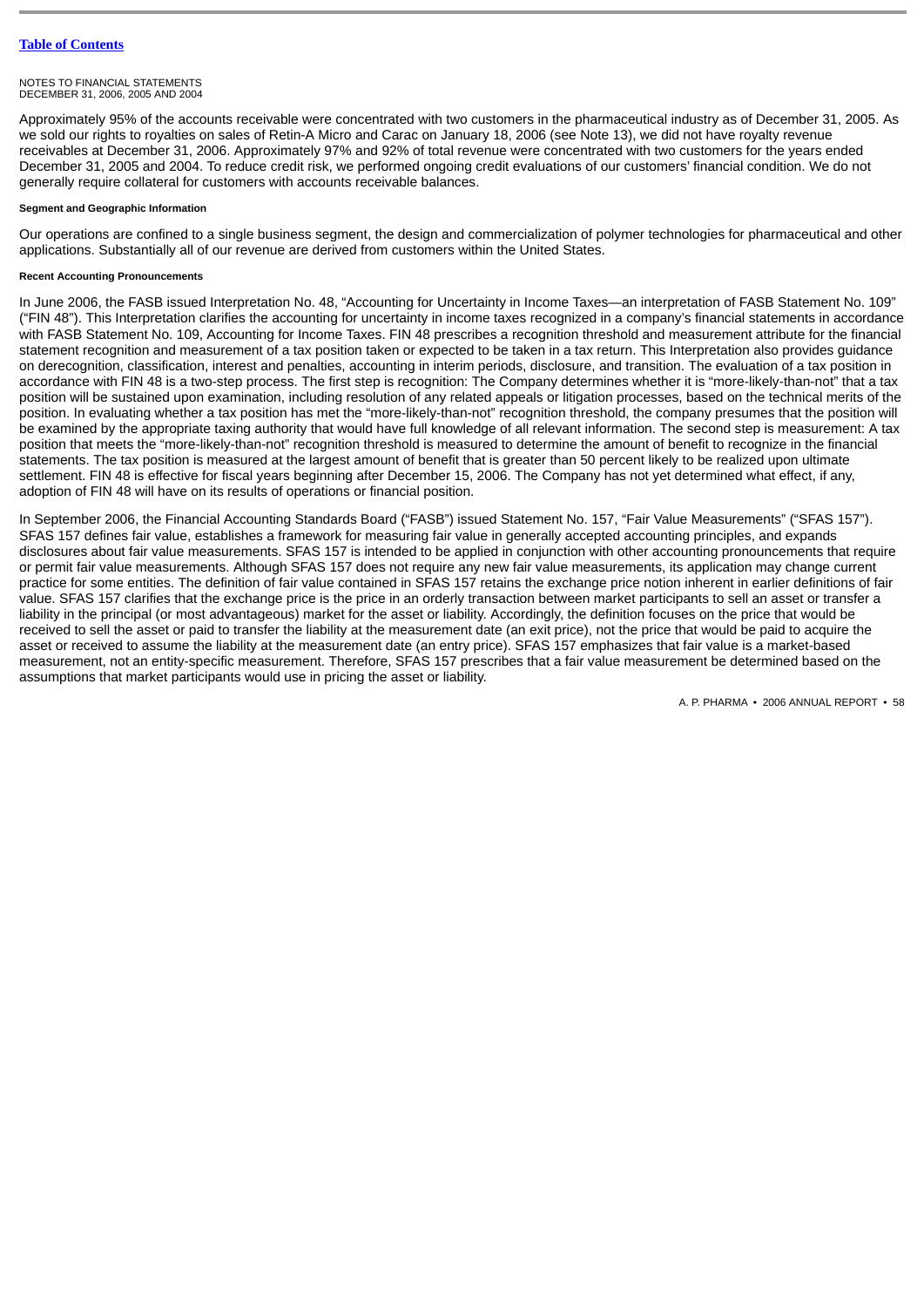As a basis for considering market participant assumptions in fair value measurements, SFAS 157 establishes a fair value hierarchy that distinguishes between (1) market assumptions developed based on market data obtained from sources independent of the reporting entity (observable inputs) and (2) the reporting entity's own assumptions about market participant assumptions developed based on the best information available in the circumstances (unobservable inputs). SFAS 157 clarifies that market participant assumptions include, among other considerations, assumptions about risk, about the effect of a restriction on the sale or use of an asset and about the effect of credit risk (credit standing) on the fair value of a liability. SFAS 157 expands disclosures about the use of fair value to measure assets and liabilities, and particularly the inputs used to measure fair value, in interim and annual periods subsequent to initial recognition. This statement is effective for fiscal years beginning after November 15, 2007. The Company has not yet determined what impact this statement will have on its results of operations or financial position.

## **NOTE 3 CASH EQUIVALENTS AND MARKETABLE SECURITIES**

We consider our investments in debt securities as available-for-sale and, accordingly, we have recorded these investments at fair value. Realized losses totaled \$1,000 and \$4,000 for the years ended December 31, 2006 and 2005, respectively. Realized gains totaled \$2,000 for the year ended December 31, 2004.

At December 31, 2006 and 2005, the amortized cost and estimated market value of investments in debt securities and cash equivalents are set forth in the tables below:

| December 31, 2006<br>(in thousands) | Cost     | <b>Unrealized</b><br>Gains | <b>Unrealized</b><br><b>Losses</b> |   | <b>Estimated</b><br><b>Market Value</b> |
|-------------------------------------|----------|----------------------------|------------------------------------|---|-----------------------------------------|
| Available-for-sale:                 |          |                            |                                    |   |                                         |
| Corporate debt securities           | \$4.293  | \$                         | (4)                                | ◡ | 4,290                                   |
| Asset-backed securities             | 3,992    |                            |                                    |   | 3,992                                   |
| Government debt securities          | 4.813    |                            | (10)                               |   | 4,803                                   |
| Other debt securities               | 1,980    |                            |                                    |   | 1,980                                   |
| Total available-for-sale            | \$15,078 |                            | (14)                               |   | 15,065                                  |

| December 31, 2005<br>(in thousands) | Cost    | <b>Unrealized</b><br>Gains | <b>Unrealized</b><br><b>Losses</b> | <b>Estimated</b><br><b>Market Value</b> |
|-------------------------------------|---------|----------------------------|------------------------------------|-----------------------------------------|
| Available-for-sale:                 |         |                            |                                    |                                         |
| Corporate debt securities           | \$1,809 |                            | \$<br>(6)                          | 1,803                                   |
| Asset-backed securities             | 1,484   |                            | (5)                                | 1,479                                   |
| Government debt securities          | 996     |                            | (4)                                | 992                                     |
| Other debt securities               | 1,202   |                            |                                    | 1,201                                   |
| Total available-for-sale            | \$5,491 |                            | (16)                               | 5,475                                   |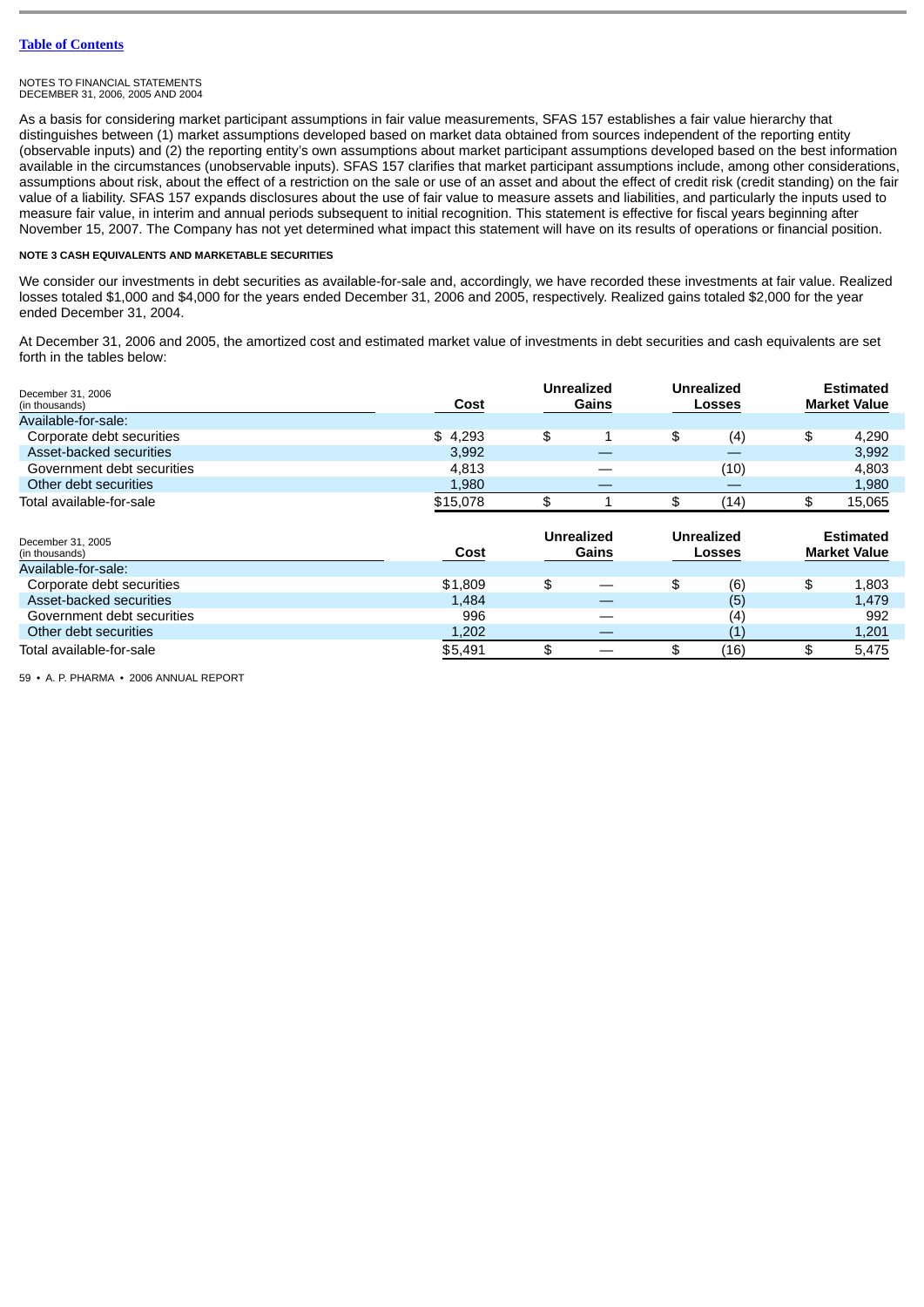NOTES TO FINANCIAL STATEMENTS DECEMBER 31, 2006, 2005 AND 2004

The table below summarizes fair value disclosures at December 31 (in thousands):

|                       |          | 2006                    | 2005      |            |
|-----------------------|----------|-------------------------|-----------|------------|
|                       |          | Fair                    |           | Fair       |
|                       | Cost     | Value                   | Cost      | Value      |
| Cash equivalents      | \$1,875  | 1.876<br>$\mathfrak{L}$ | 456<br>\$ | 456<br>\$. |
| Marketable securities | 13,203   | 13.189                  | 5,035     | 5,019      |
| <b>Totals</b>         | \$15,078 | \$15,065                | \$5.491   | \$5,475    |

The cost and estimated fair value of available-for-sale debt securities as of December 31, 2006, by contractual maturity, consisted of the following (in thousands):

|                                                 | Cost     | <b>Estimated</b><br><b>Market Value</b> |
|-------------------------------------------------|----------|-----------------------------------------|
| Available-for-sale:                             |          |                                         |
| Due in one year or less                         | \$14,678 | 14,665                                  |
| Due in more than one year but less than 5 years | 400      | 400                                     |
| Total available-for sale                        | \$15,078 | 15.065                                  |

## **NOTE 4 PROPERTY AND EQUIPMENT**

Property and equipment consist of the following:

| December 31,<br>(in thousands)            | 2006     | 2005    |
|-------------------------------------------|----------|---------|
| Leasehold improvements                    | \$1.359  | \$1,359 |
| Furniture and equipment                   | 2,771    | 2,641   |
| Total property and equipment              | 4.130    | 4.000   |
| Accumulated depreciation and amortization | (3, 172) | (2,836) |
| Property and equipment, net               | 958      | \$1.164 |

Depreciation expense amounted to \$394,000, \$387,000 and \$381,000 for the years ended December 31, 2006, 2005 and 2004, respectively.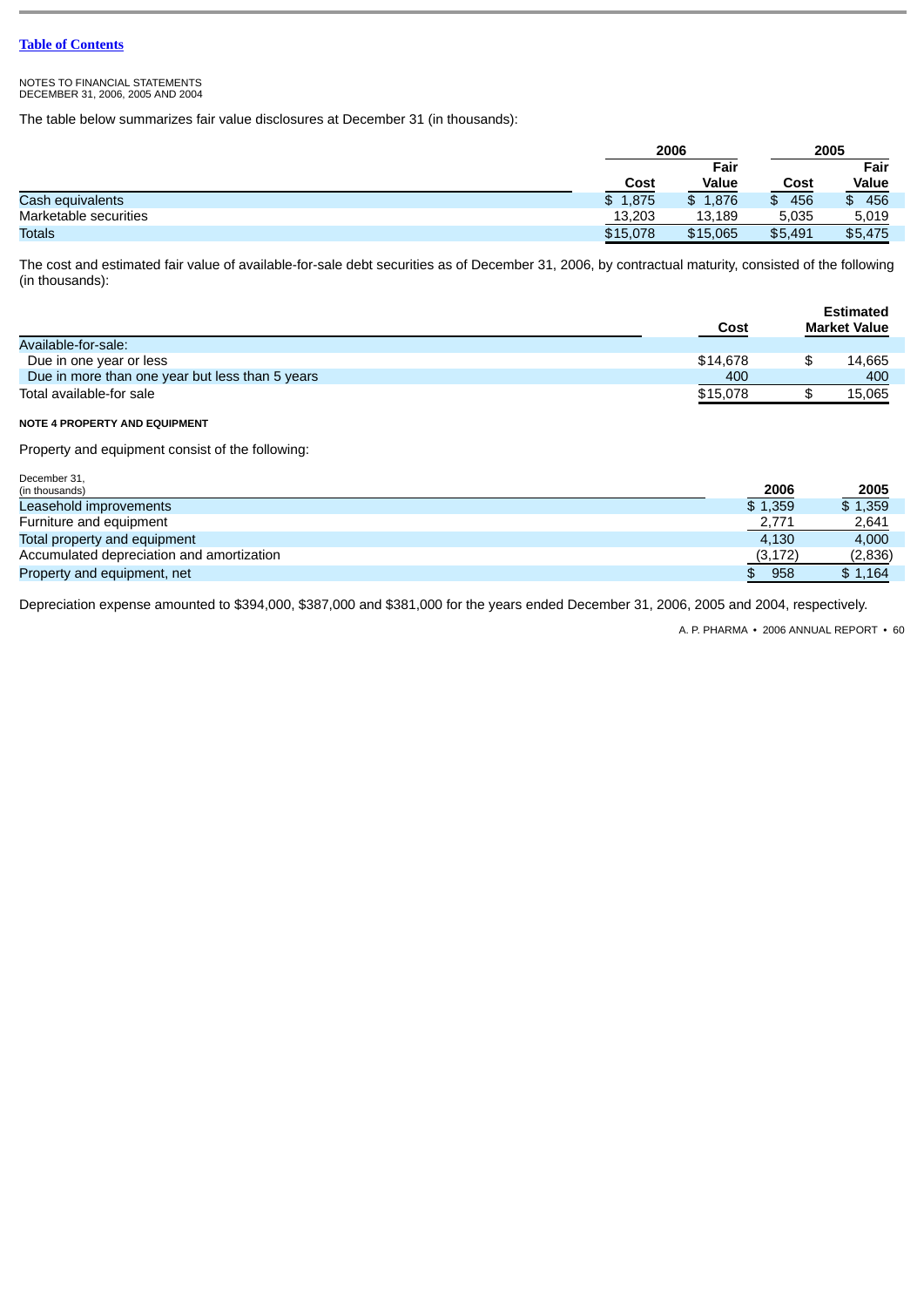#### **NOTE 5 ACCRUED EXPENSES**

Accrued expenses consist of the following:

| December 31,<br>(in thousands) | 2006      | 2005      |
|--------------------------------|-----------|-----------|
| <b>Professional fees</b>       | 228<br>\$ | 230<br>\$ |
| Accrued salaries               | 294       | 226       |
| <b>Accrued bonus</b>           | 250       | 378       |
| Clinical studies               | 1,987     | 892       |
| Deferred Revenue               | 14        |           |
| Other                          | 312       | 178       |
| <b>Total</b>                   | \$3,085   | \$1.904   |

#### **NOTE 6 LONG-TERM DEBT**

In September 1995, we extinguished \$2.5 million of Industrial Revenue Bonds through an "in-substance defeasance" transaction by placing approximately \$2.5 million of United States government securities in an irrevocable trust to fund all future interest and principal payments. In accordance with the agreement, the investments held in the irrevocable trust shall be the exclusive source of all principal and interest payments and we have no liability for any shortfall in payments due. In addition, we have relinquished all rights with respect to the amounts held in the trust. The defeased debt balance outstanding of \$2.5 million as of December 31, 2004 was repaid on January 15, 2005 using the proceeds from the maturities of the United States government securities held in the irrevocable trust. The bond liability and related assets held in trust are not reflected in the accompanying balance sheets.

## **NOTE 7 COMMITMENTS AND CONTINGENCIES**

We lease office, warehouse and laboratory space and certain office equipment under operating lease arrangements which expire in 2011. Our future minimum lease payments under these noncancelable operating leases for facilities and equipment are as follows (in thousands):

| Year Ending December 31, | Minimum<br><b>Payments</b> |
|--------------------------|----------------------------|
| 2007                     | 511<br>╺                   |
| 2008                     | 523                        |
| 2009                     | 538                        |
| 2010                     | 551                        |
| 2011                     | 120                        |
|                          | 2,243                      |

Total rental expense for facilities and equipment was \$500,000, \$492,000 and \$501,000 for 2006, 2005 and 2004, respectively.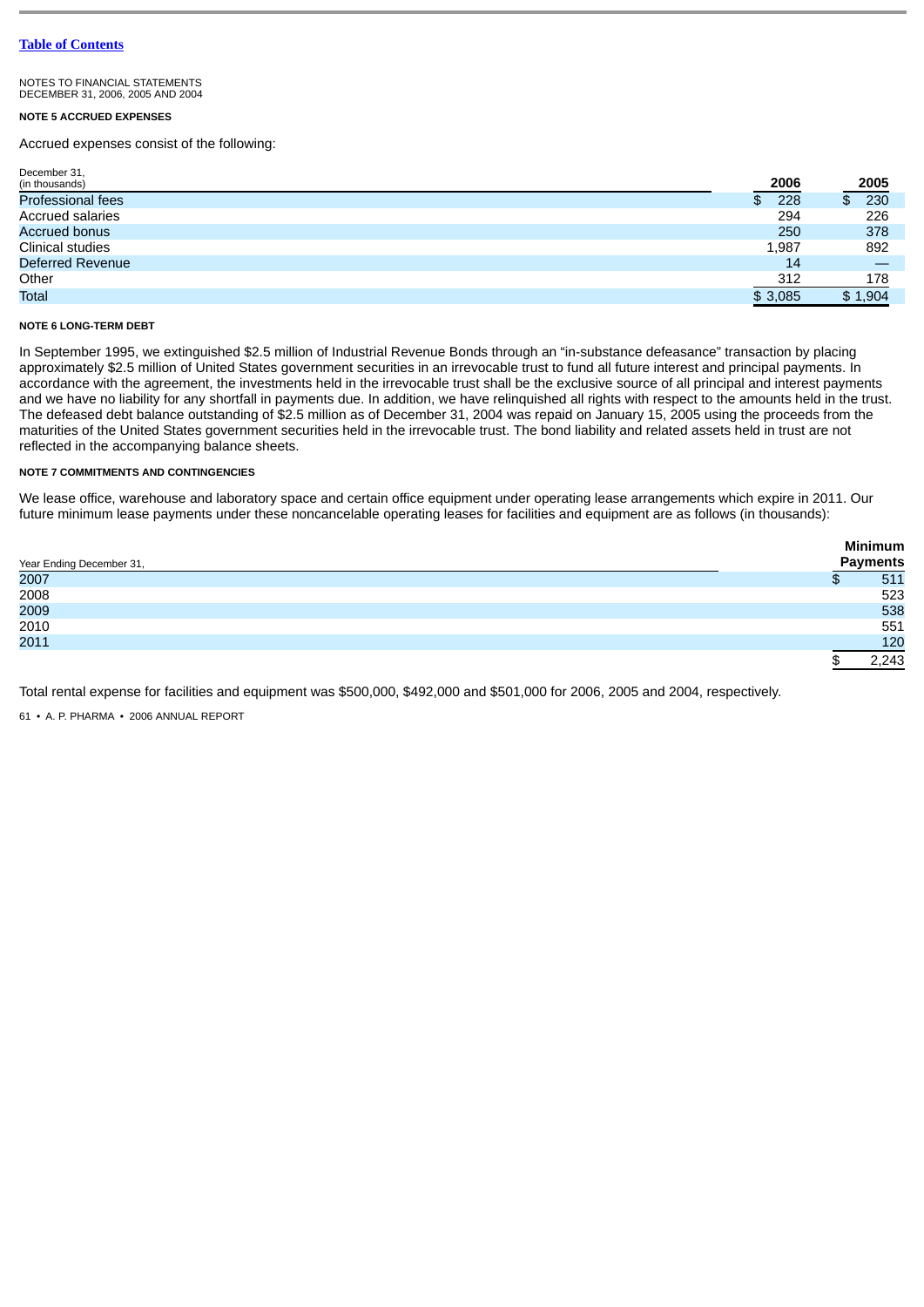As part of the sale of our cosmeceutical and toiletry business to RP Scherer Corporation in July 2000, we guaranteed a minimum gross profit percentage on RP Scherer's sales of products to Ortho Neutrogena and Dermik (See Note 10 "Discontinued Operations").

As permitted under Delaware law and in accordance with our bylaws, we indemnify our officers and directors for certain events or occurrences while the officer or director is or was serving at the Company's request in such capacity. The term of the indemnification period is for the officer's or director's lifetime. The maximum amount of potential future indemnification is unlimited; however, we have a director or officer insurance policy that limits our exposure and may enable us to recover a portion of any future amounts paid. We believe the fair value of these indemnification agreements is minimal. Accordingly, we have not recorded any liabilities for these agreements as of December 31, 2006.

In the normal course of business, we provide indemnifications of varying scope under our agreements with other companies, typically our clinical research organizations, investigators, clinical sites, suppliers and others. Pursuant to these agreements, we generally indemnify, hold harmless, and agree to reimburse the indemnified parties for losses suffered or incurred by the indemnified parties in connection with use or testing of our products or product candidates or with any U.S. patent or any copyright or other intellectual property infringement claims by any third party with respect to our products. The term of these indemnification agreements is generally perpetual. The potential future payments we could be required to make under these indemnification agreements is unlimited. Historically, costs related to these indemnification provisions have been immaterial. We also maintain various liability insurance policies that limit our exposure. As a result, we believe the fair value of these indemnification agreements is minimal. Accordingly, we have not recorded any liabilities for these agreements as of December 31, 2006.

#### **NOTE 8 STOCKHOLDERS' EQUITY**

## **Shareholders' Rights Plan**

On December 18, 2006, we entered into a Preferred Shares Rights Agreement. As part of this agreement, preferred stock purchase rights ("the rights") were distributed to stockholders of record as of January 2, 2007, at the rate of one right for each share of common stock held. The rights become exercisable only upon the acquisition, or the acquisition of the right to acquire, by a person or group of affiliated or associated persons, 20% or more of the outstanding shares of the Company's common stock. Once exercisable, each right entitles the holder to purchase, at a price of \$11.00, one one-thousandth of a share of Series A Participating Preferred Stock. For a limited period of time following the announcement of any such acquisition or offer, the rights are redeemable by the Company at a price of \$0.01 per right. If the rights are not redeemed or exchanged, each right will then entitle the holder to receive, upon exercise of such right, a number of shares of the Company's common stock having a then current value equal to two times the purchase price of such right. Similarly, if the rights are not redeemed or exchanged and following the acquisition of 20% or more of the outstanding shares of the Company's common stock by a person or group of affiliated or associated persons, (i) the Company consolidates with or merges into another entity, (ii) another entity consolidates with or merges into the Company or (iii) the Company sells or otherwise transfers 50% or more of its consolidated assets or earning power, each right will then entitle the holder to receive, upon exercise of such right, a number of shares of common stock of the acquiring company having a then current value equal to two times the purchase price. For a limited period of time after the exercisability of the rights, each right, at the discretion of the board of directors, may be exchanged for one share of common stock per right. The Company has initially reserved 200,000 shares of preferred stock pursuant to the exercise of these rights. These rights expire on December 31, 2016.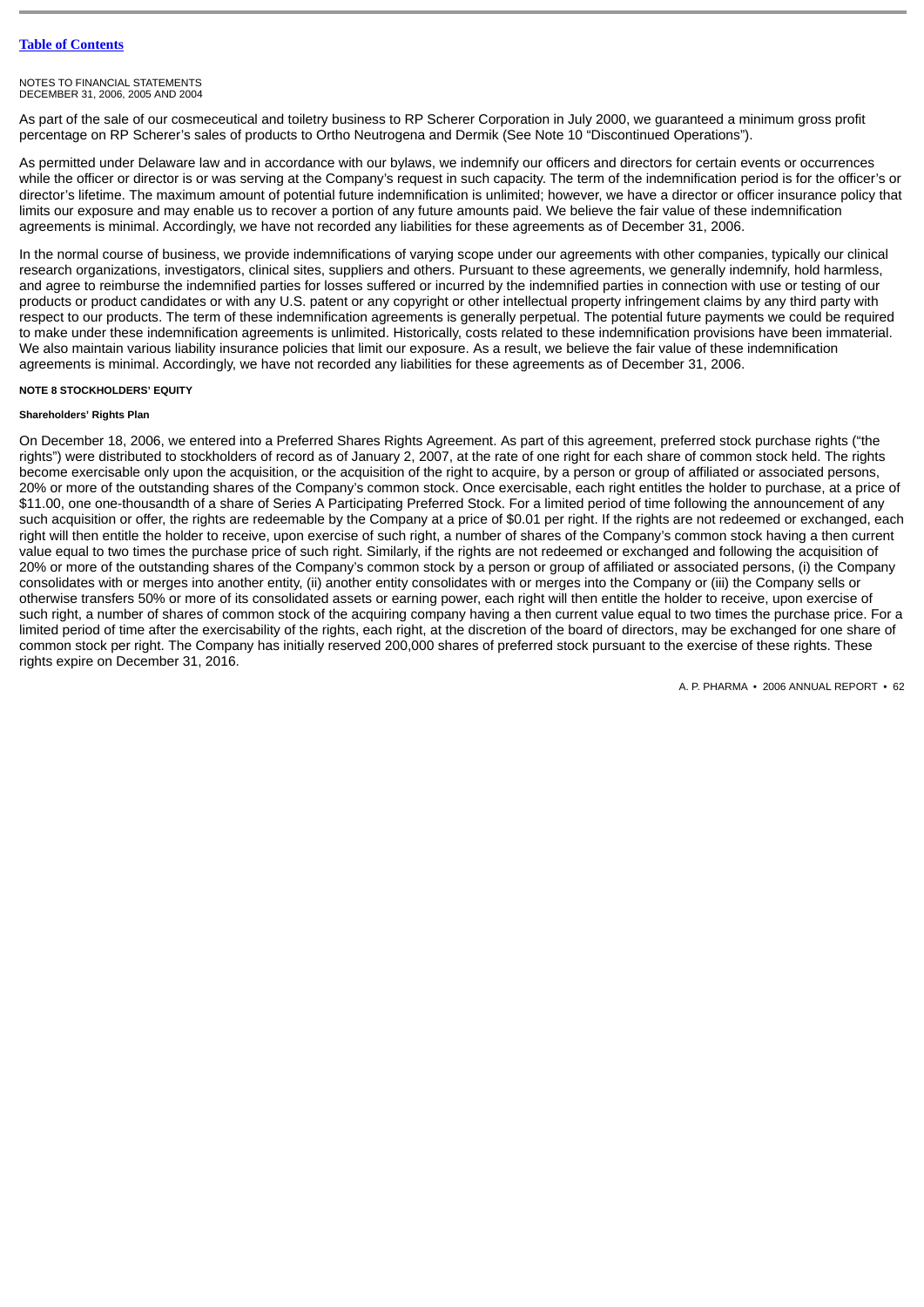#### **Stock-Based Compensation Plans**

We have two types of stock-based compensation plans, which consist of a stock purchase plan and two stock option plans.

In 1997, our stockholders approved our 1997 Employee Stock Purchase Plan (the "Plan"). In May 2006 the stockholders authorized the increase in shares reserved for issuance under the Plan by 150,000 to 800,000 to our employees, nearly all of whom are eligible to participate. Under the terms of the Plan, employees can elect to have up to a maximum of 10 percent of their base earnings withheld to purchase our common stock. The purchase price of the stock is 85 percent of the lower of the closing prices for our common stock on: (i) the first trading day in the enrollment period, as defined in the Plan, in which the purchase is made, or (ii) the purchase date. The length of the enrollment period may not exceed a maximum of 24 months. Enrollment dates are the first business day of May and November and the first enrollment date was April 30, 1997. Approximately 40 percent of eligible employees participated in the Plan in 2006. Under the Plan, we issued 64,699 shares in 2006, 86,449 shares in 2005 and 118,062 shares in 2004. The weighted average fair value of purchase rights granted during 2006, 2005 and 2004 was \$0.65, \$0.70 and \$0.51, respectively. The weighted average exercise price of the purchase rights exercised during 2006, 2005 and 2004 was \$1.05, \$1.11 and \$0.89, respectively. We had 223,383, 138,082, and 74,531 shares reserved for issuance under the Plan at December 31, 2006, 2005 and 2004, respectively.

We have two current stock option plans for employees, officers, directors and consultants. We grant stock options under the 2002 Stock Incentive Plan ("2002 Plan") and the Non-Qualified Stock Plan. The Company is authorized to issue up to 1,700,000 shares under the 2002 Plan, 400,000 of which were approved in May 2006, and 250,000 shares under the Non-Qualified Stock Plan. The options to purchase our common stock are granted with an exercise price which equals fair market value of the underlying common stock on the grant dates, and expire no later than ten years from the date of grant. The options are exercisable in accordance with vesting schedules that generally provide for them to be fully vested and exercisable four years after the date of grant. Any shares that are issuable upon exercise of options granted under the 2002 Plan and the Non-Qualified Stock Plan that expire or become unexercisable for any reason without having been exercised in full are available for future grant and issuance under the same stock option plan.

We adopted SFAS 123R "Share-Based Payment" on January 1, 2006. Accordingly, we recorded the grant-date or purchase-date fair value of stock options issued to employees and employee stock purchases. We have also recorded the compensation expense for stock options issued to nonemployees and restricted stock awards to employees and directors. The fair value of each employee and director grant of options to purchase common stock is estimated on the date of the grant using the Black-Scholes option-pricing model with the following weighted-average assumptions used for grants for the year ended December 31, 2006: 1) risk-free interest rate of 4.8% for stock options and 4.90% for employee stock purchase plan; 2) expected dividend yield of 0% for both stock options and employee stock purchase plan; 3) expected holding period of 6.25 years based on the simplified method provided in Staff Accounting Bulletin No. 107 for "plain vanilla options" and expected term of 1.25 years for employee stock purchase plan based on weighted-average purchase period of the plan; 4) expected volatility of 240% for stock options and 82% for employee stock purchase plan based on the Company's historical stock prices; and 5) an estimated forfeiture rate of 3.62% of the options granted based on historical data.

The SFAS 123R share-based compensation expenses recorded for awards granted under the stock option plans and employee stock purchase plan were approximately \$372,000, net of estimated forfeitures, for the year ended December 31, 2006. The share-based compensation expense of \$134,000 and \$238,000 was recorded in research and development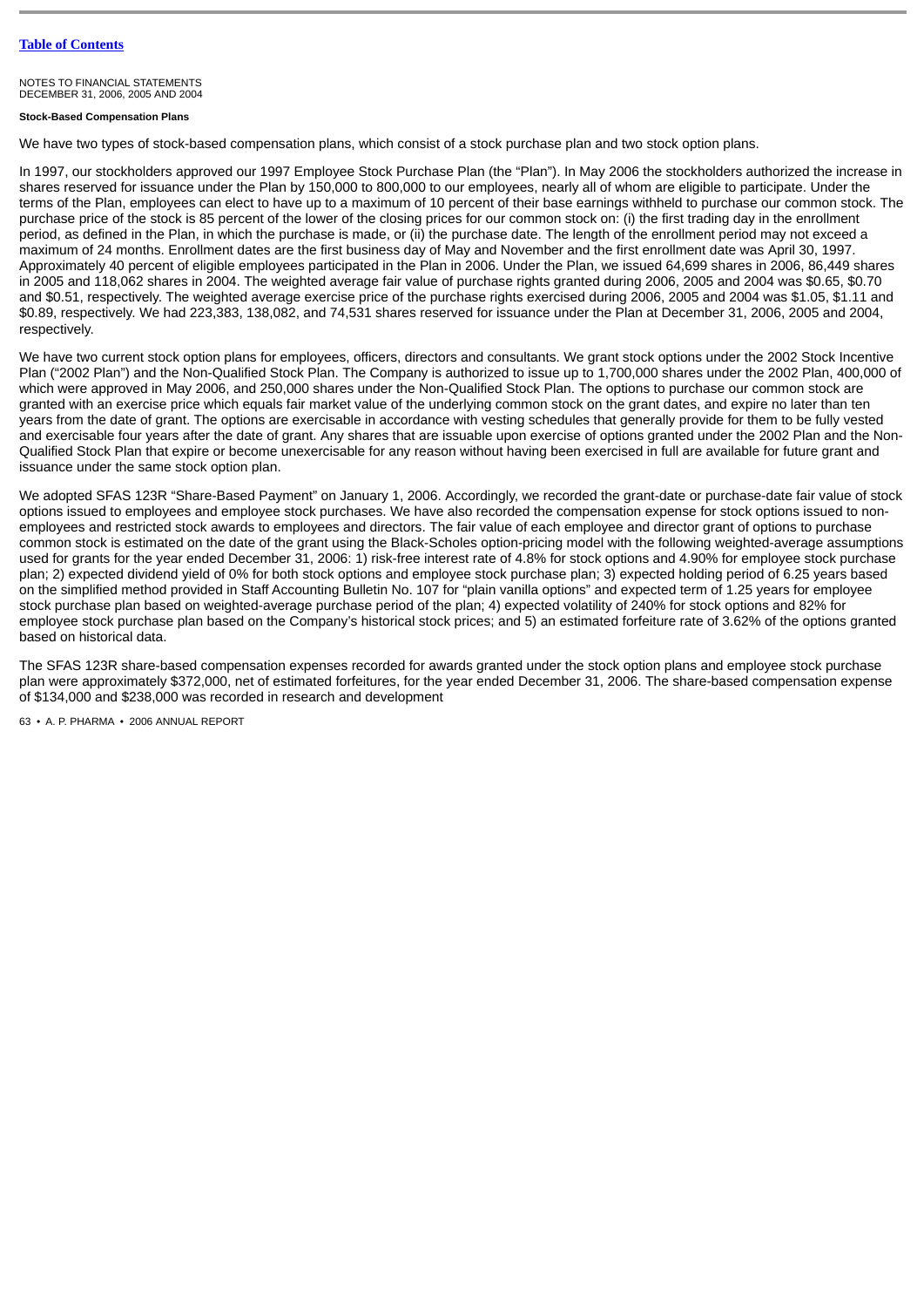expense and general and administrative expense for the year ended December 31, 2006, respectively. No tax benefit was recognized related to share-based compensation expense since we have incurred operating losses and we have established a full valuation allowance to offset all the potential tax benefits associated with our deferred tax assets.

We granted options to purchase common stock to consultants from time to time in exchange for services rendered and these options vest over a period of two to four years. No options were granted to consultants in 2006 or 2005. We recorded compensation expense related to option grants to consultants of approximately \$2,000, \$4,000, and \$16,000 in 2006, 2005 and 2004, respectively, which represents the fair market value of the portion of the awards that vested during 2006, 2005 and 2004. The unvested shares held by consultants have been revalued using the Black-Scholes option pricing model at the end of each accounting period. As of December 31, 2006, all shares held by consultants have been vested.

The following table summarizes option activity for 2006, 2005 and 2004:

|                                                                            |               |                                          | 2006                                                    |                                                              |      | 2005          |                                          | 2004          |                                          |
|----------------------------------------------------------------------------|---------------|------------------------------------------|---------------------------------------------------------|--------------------------------------------------------------|------|---------------|------------------------------------------|---------------|------------------------------------------|
|                                                                            | <b>Shares</b> | Weighted<br>Average<br>Exercise<br>Price | Weighted<br>Average<br>Remaining<br>Contractual<br>Term | Aggregate<br>Intrinsic<br><b>Value as of</b><br>December 31, | 2006 | <b>Shares</b> | Weighted<br>Average<br>Exercise<br>Price | <b>Shares</b> | Weighted<br>Average<br>Exercise<br>Price |
| Outstanding at beginning of                                                |               |                                          |                                                         |                                                              |      |               |                                          |               |                                          |
| year                                                                       | 2,165,966     | \$<br>3.40                               |                                                         |                                                              |      | 2,205,636     | \$<br>3.60                               | 2,108,605     | 3.97<br>\$                               |
| Granted                                                                    | 439.940       | 1.43                                     |                                                         |                                                              |      | 182.000       | 1.61                                     | 383,500       | 2.04                                     |
| Exercised                                                                  | (9,606)       | 1.16                                     |                                                         |                                                              |      | (15,057)      | 1.45                                     | (68, 448)     | 2.20                                     |
| <b>Expired or Forfeited</b>                                                | (407, 079)    | 5.23                                     |                                                         |                                                              |      | (206, 613)    | 4.08                                     | (218, 021)    | 4.93                                     |
| Outstanding at end of year                                                 | 2,189,221     | 2.67                                     | 5.71                                                    | 97,240                                                       |      | 2,165,966     | 3.40                                     | 2,205,636     | 3.60                                     |
| Options exercisable at year<br>end                                         | 1,662,884     |                                          | 4.68                                                    | 43,949<br>\$                                                 |      | 1,828,833     |                                          | 1,712,166     |                                          |
| Shares available for future<br>grant at year end                           | 539,338       |                                          |                                                         |                                                              |      | 538.741       |                                          | 320.961       |                                          |
| Weighted-average fair<br>value of stock options<br>granted during the year | 1.43<br>\$    |                                          |                                                         |                                                              |      | 1.05<br>\$    |                                          | \$<br>1.12    |                                          |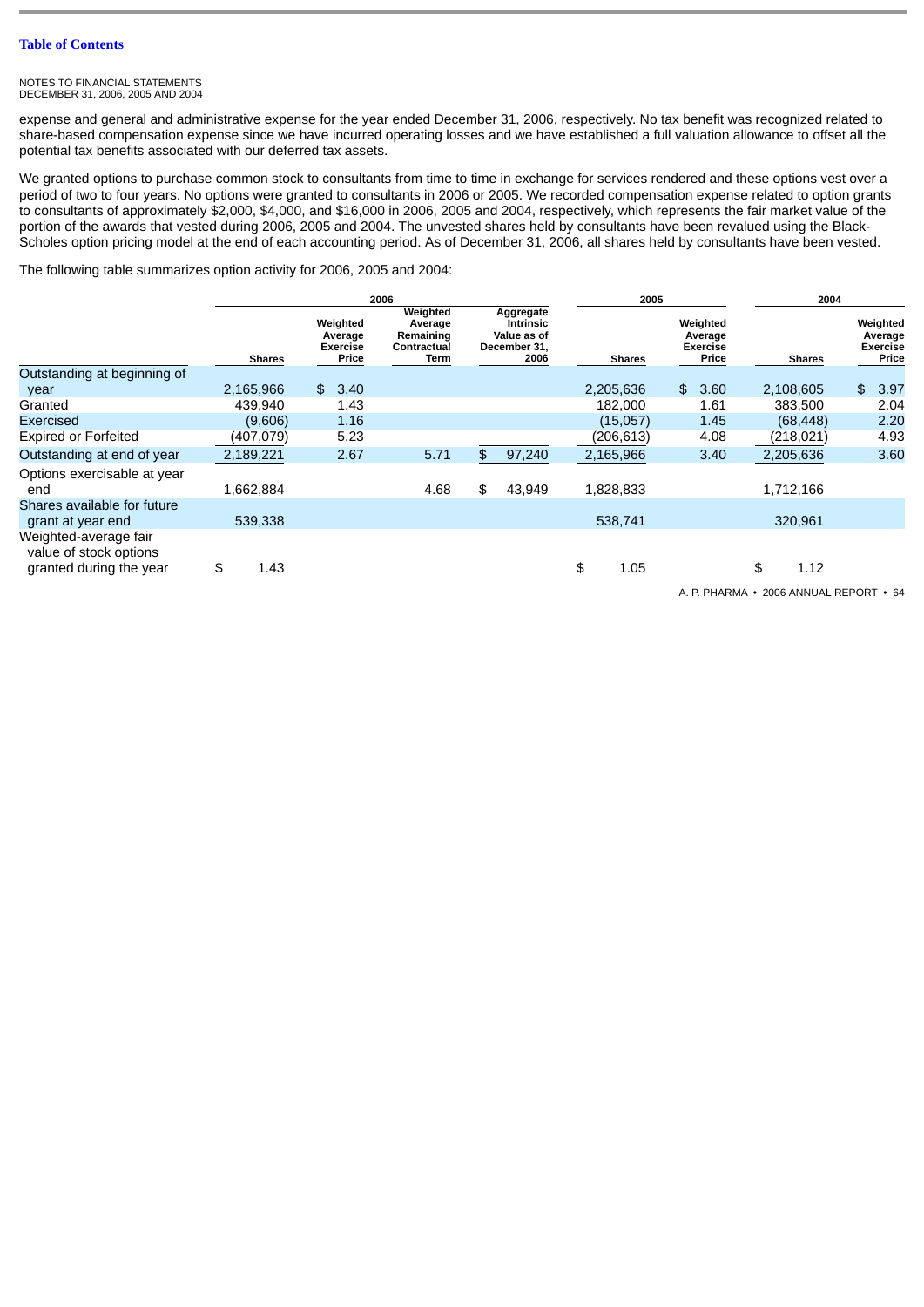As of December 31, 2006 there was approximately \$558,046 of total unrecognized compensation expense related to nonvested stock options. This expense is expected to be recognized over a weighted-average period of 1.2 years.

The following table summarizes information about stock options outstanding at December 31, 2006:

|                                 |                              | <b>OPTIONS OUTSTANDING</b>                                     |                |                                                        |                                     |     | <b>OPTIONS EXERCISABLE</b>                             |  |  |  |
|---------------------------------|------------------------------|----------------------------------------------------------------|----------------|--------------------------------------------------------|-------------------------------------|-----|--------------------------------------------------------|--|--|--|
| <b>Range of Exercise Prices</b> | <b>Number</b><br>Outstanding | Weighted<br>Average<br>Remaining<br><b>Contractual</b><br>Life |                | Weighted<br>Average<br><b>Exercise</b><br><b>Price</b> | <b>Number</b><br><b>Exercisable</b> |     | Weighted<br>Average<br><b>Exercise</b><br><b>Price</b> |  |  |  |
| \$0.89-\$1.44                   | 503.697                      | 7.8 years                                                      | $\mathfrak{p}$ | 1.19                                                   | 277,306                             | \$. | 1.23                                                   |  |  |  |
| \$1.49-\$2.00                   | 528,239                      | 7.8                                                            |                | 1.70                                                   | 274.315                             |     | 1.77                                                   |  |  |  |
| \$2.05-\$2.88                   | 471.785                      | 5.4                                                            |                | 2.50                                                   | 425.763                             |     | 2.51                                                   |  |  |  |
| \$2.94-\$4.63                   | 450.500                      | 3.7                                                            |                | 3.46                                                   | 450.500                             |     | 3.46                                                   |  |  |  |
| \$5.88-\$8.00                   | 235,000                      | 1.2                                                            | $\mathfrak{p}$ | 6.87                                                   | 235,000                             |     | 6.87                                                   |  |  |  |
| \$0.89-\$8.00                   | 2,189,221                    | 5.7                                                            | \$             | 2.67                                                   | 1.662.884                           | \$  | 3.05                                                   |  |  |  |

In 2006, we granted 40,000 shares of restricted stock awards under the 2002 Plan to employees and directors. As of December 31, 2006, we had a total of 250,000 shares of restricted stock awards granted to employees and directors. The compensation cost that has been expensed in the statements of operations for the restricted stock awards issued to employees and directors was \$57,000 for 2006. Also in 2006, we granted our non-employee directors 44,000 shares representing directors' fees, and recorded \$77,000 of expense in our statement of operations.

The following table summarizes restricted stock awards activity for the twelve months ended December 31, 2006.

|                                  |               | <b>Weighted Average</b><br><b>Grant Date</b> |
|----------------------------------|---------------|----------------------------------------------|
|                                  | <b>Shares</b> | <b>Fair Value</b>                            |
| Outstanding at beginning of year | 210,000       | 3.77                                         |
| Awarded                          | 40,000        | 1.64                                         |
| Outstanding at end of year       | 250,000       | 3.43                                         |

The table regarding the net loss and net loss per share included in Note 2, "Summary of Significant Accounting Policies," prepared in accordance with SFAS 123 has been determined as if we had accounted for our employee stock options and employee stock purchase plan under the fair value method prescribed by SFAS 123.

Fair values of awards granted under the stock option plans and employee stock purchase plan prior to January 1, 2006 were estimated at grant or purchase dates using a Black-Scholes option pricing model. For pro forma disclosure, the estimated fair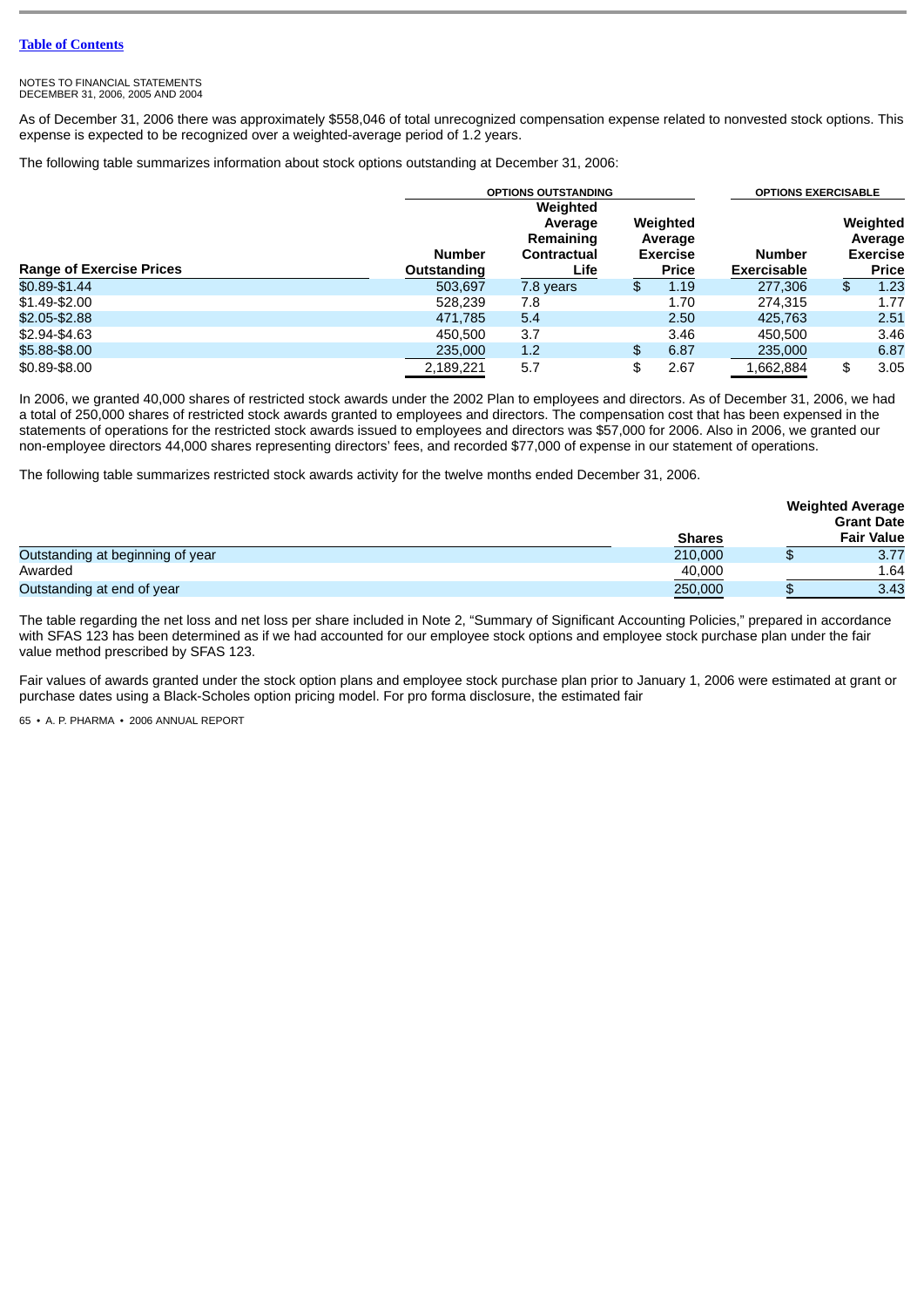#### NOTES TO FINANCIAL STATEMENTS DECEMBER 31, 2006, 2005 AND 2004

value of the options is amortized to expense over the vesting period of the options using the straight line method. The multiple option approach is used to value the purchase rights granted under the employee stock purchase plan. We used the following assumptions:

| Year Ended December 31,                     | 2005              | 2004          |
|---------------------------------------------|-------------------|---------------|
| Expected life in years (from vesting date): |                   |               |
| Stock options                               | 5                 | 5             |
| Employee Stock Purchase Plan                | $0.5 - 2$         | $1.5 - 2$     |
| Risk free rate:                             |                   |               |
| Stock options                               | 4.0%              | 3.2%          |
| Employee Stock Purchase Plan                | $3.15\% - 3.63\%$ | 1.47% - 2.55% |
| Volatility                                  |                   |               |
| Stock options                               | 78%               | 69%           |
| Employee Stock Purchase Plan                | 94% - 105%        | 65% - 147%    |
| Expected dividend yield                     | $0\%$             | $0\%$         |

## **NOTE 9 NET INCOME (LOSS) PER SHARE**

The following is a reconciliation of the numerators and denominators of the basic and diluted earnings per share computations (in thousands).

|                                                                                                        | 2006    |
|--------------------------------------------------------------------------------------------------------|---------|
| Numerator:                                                                                             |         |
| Net income                                                                                             | \$5,266 |
| Denominator:                                                                                           |         |
| Weighted-average shares outstanding used to compute basic earnings per share                           | 25.262  |
| Effect of dilutive stock options, employee stock purchase and restricted stock awards.                 | 172     |
| Weighted-average shares outstanding and dilutive securities used to compute diluted earnings per share | 25,434  |

The following options and restricted stock awards were outstanding as of December 31, 2005 and 2004, but were not included in the computation of diluted net loss per share since inclusion of these potentially dilutive securities would have been anti-dilutive for the periods presented (in thousands):

|                                               | 2005  | 2004  |
|-----------------------------------------------|-------|-------|
| Number of options outstanding                 | 2.166 | 2,206 |
| Number of restricted stock awards outstanding |       |       |

## **NOTE 10 DISCONTINUED OPERATIONS**

We completed the sale of certain assets of our Analytical Standards division as well as certain technology rights for our topical pharmaceutical and cosmeceutical product lines and other assets ("cosmeceutical and toiletry business") in February 2003 and July 2000, respectively.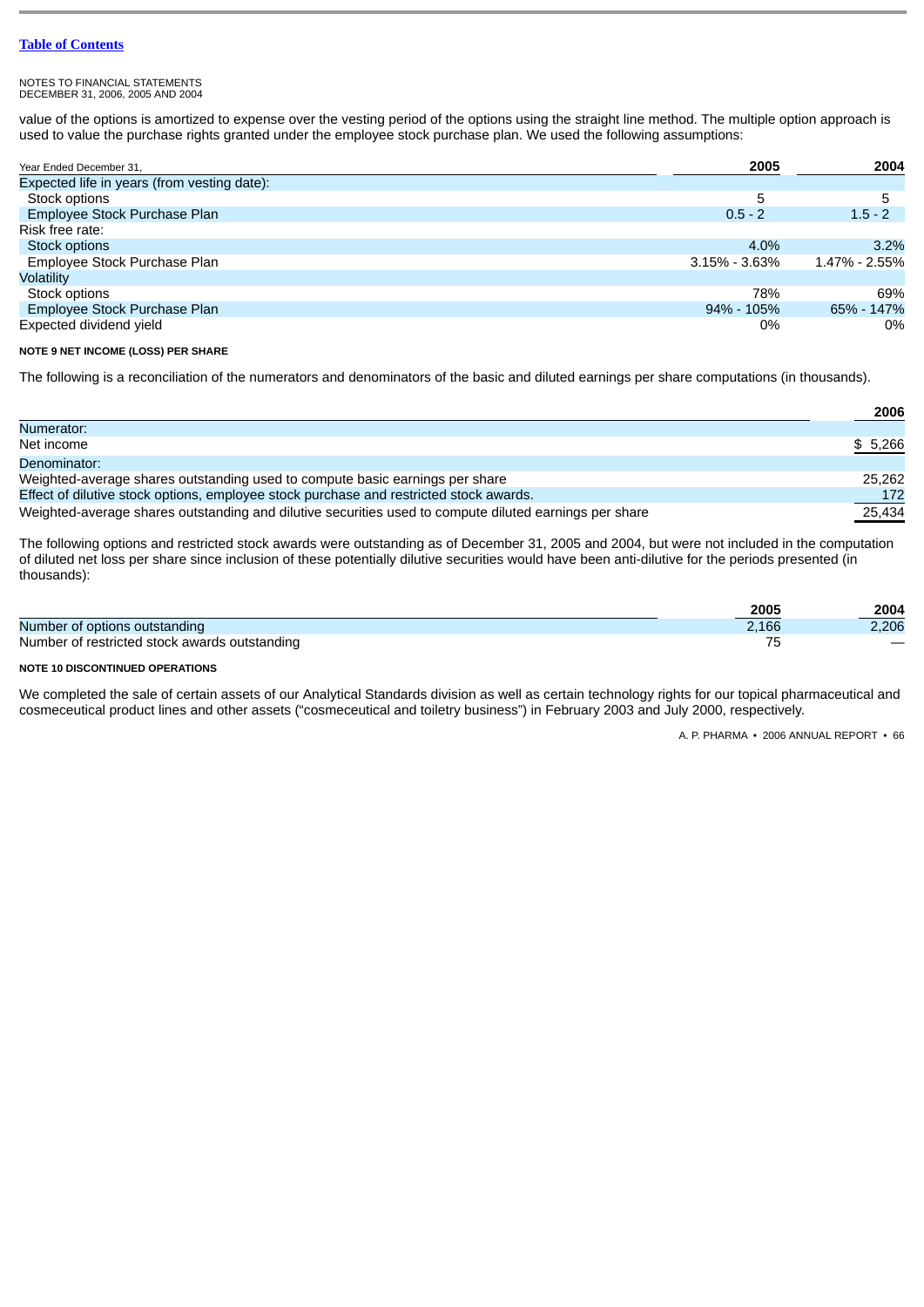#### NOTES TO FINANCIAL STATEMENTS DECEMBER 31, 2006, 2005 AND 2004

The Analytical Standards division and cosmeceutical and toiletry business are reported as discontinued operations for all periods presented in the accompanying Statements of Operations.

Loss from discontinued operations represents the loss attributable to changes in estimates of our cosmeceutical and toiletry business that was sold to RP Scherer on July 25, 2000, as follows (in thousands):

| For the years ended December 31,                       | 2006  | 2005 | 2004  |
|--------------------------------------------------------|-------|------|-------|
| <b>Cosmeceutical and Toiletry Business</b>             |       |      |       |
| Change in estimates for severance costs and quarantees | (188) | (89) | (133) |

Revenue relating to the discontinued operations totaled \$0 for the years ended December 31, 2006, 2005 and 2004.

The following table sets forth the Company's basic and diluted income (loss) per common share from discontinued operations excluding the gain on sale for the years ended December 31, 2006, 2005 and 2004:

| For the years ended December 31,                                    | 2006 | 2005 | 2004      |
|---------------------------------------------------------------------|------|------|-----------|
| Basic income (loss) per common share from discontinued operations   |      |      | \$ (0.01) |
| Diluted income (loss) per common share from discontinued operations |      |      | \$ (0.01) |

\* Less than (\$0.00) per share

As of December 31, 2006, liabilities related to the discontinued operations in the amount of \$335,000 include severance costs and accruals for gross profit guarantees. These liabilities are reported as accrued disposition costs in the accompanying balance sheets.

The cash provided by discontinued operations of \$24,000, \$125,000, and \$99,000 in 2006, 2005 and 2004, respectively, relates to the royalties received from GFS from sales of Analytical Standards products, partially offset by severance payments made to former employees who were terminated as a result of the sale of the Analytical Standards division and a payment relating to the Gross Profit Guaranty.

## **Analytical Standards Division**

On February 13, 2003, we completed the sale of our Analytical Standards division to GFS Chemicals, Inc. ("GFS"), a privately held company based in Columbus, Ohio. In this transaction, we received \$2.1 million on closing and are entitled to receive royalties on sales of Analytical Standards products for a period of five years following the sale at rates ranging from 5% to 15%. The net present value of the guaranteed minimum royalties is included in the gain on disposition of discontinued operations.

As a result of the sale of the Analytical Standards division, we recorded severance charges of \$210,000 in the year ended December 31, 2003 as a partial offset to the gain on disposition of the Analytical Standards division. An increase to the estimated severance charges of \$2,000 was recorded in 2006. Approximately \$227,000 of these severance charges has been paid through December 31, 2006.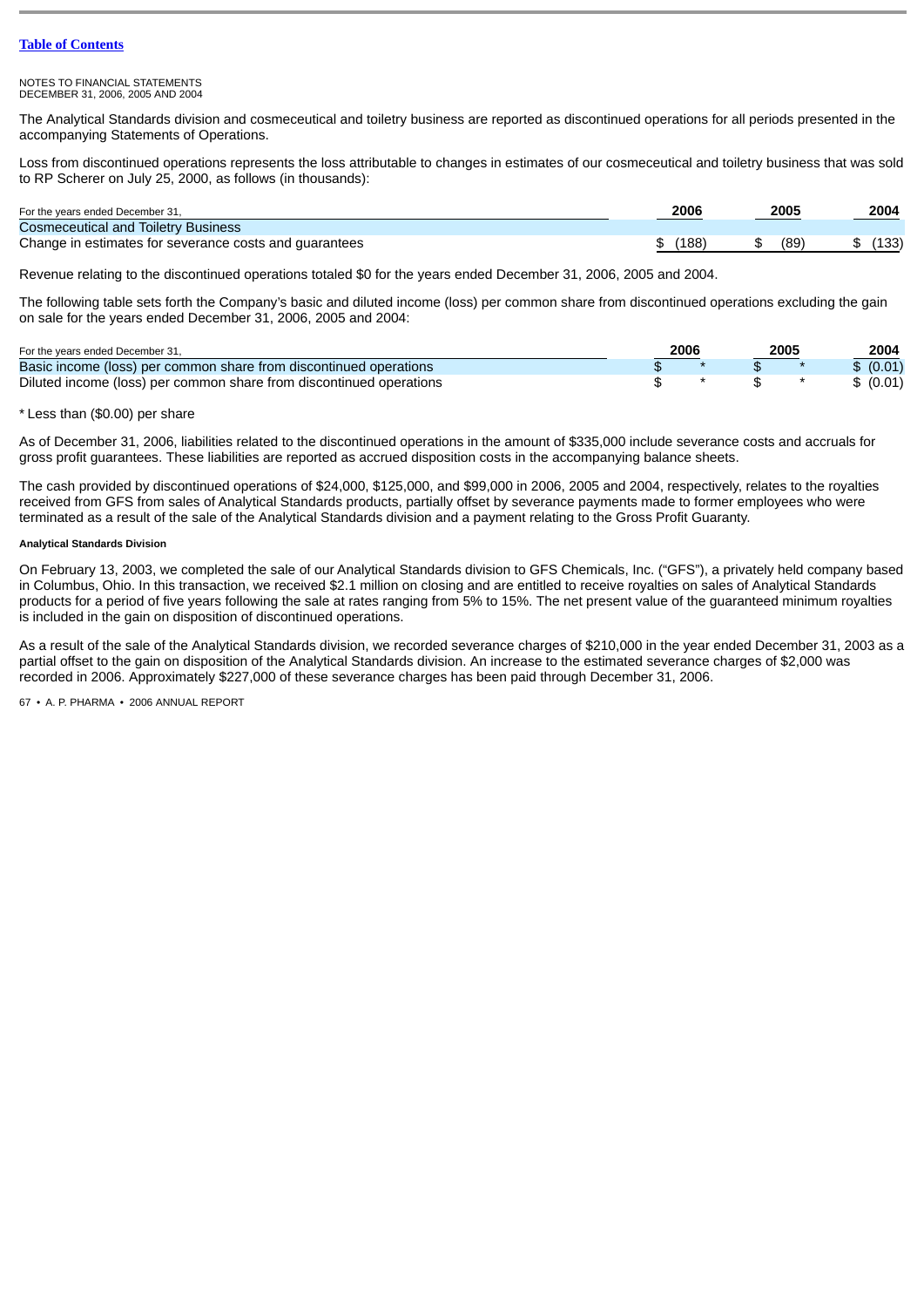## **Cosmeceutical and Toiletry Business**

On July 25, 2000, we completed the sale of certain technology rights for our topical pharmaceutical and cosmeceutical product lines and other assets ("cosmeceutical and toiletry business") to RP Scherer Corporation, a subsidiary of Cardinal Health, Inc.

Under the terms of the agreement with RP Scherer, we guaranteed a minimum gross profit percentage on RP Scherer's combined sales of products to Ortho Neutrogena and Dermik ("Gross Profit Guaranty"). The guaranty period commenced on July 1, 2000 and ends on the earlier of July 1, 2010 or the end of two consecutive guaranty periods where the combined gross profit on sales to Ortho and Dermik equals or exceeds the guaranteed gross profit. The Gross Profit Guaranty expense totaled \$729,000 for the first six guaranty years. We expect the annual Gross Profit Guaranty payments to range from approximately \$100,000 to \$150,000 for the remainder of the guaranty period. As there is no minimum amount of Gross Profit Guaranty due, no accrual for the guaranty is estimable for future years. A liability of \$330,000 related to the current amount due under the gross profit guarantees is included in accrued disposition costs as of December 31, 2006.

#### **NOTE 11 DEFINED CONTRIBUTION PLAN**

We have a defined contribution plan covering substantially all of our employees. In the past three calendar years, we made matching cash contributions equal to 50% of each participant's contribution during the plan year up to a maximum amount equal to the lesser of 3% of each participant's annual compensation or \$6,600, \$6,300 and \$6,150 for 2006, 2005 and 2004, respectively, and such amounts were recorded as expense in the corresponding years. We may also contribute additional discretionary amounts to the defined contribution plan as we may determine. For the years ended December 31, 2006, 2005 and 2004, we contributed to the plan approximately \$85,000, \$73,000 and \$86,000, respectively. No discretionary contributions have been made to the plan since its inception.

# **NOTE 12 INCOME TAXES**

In 2006, we had a provision of \$119,000 reflecting alternative minimum tax on the gain on the sale of our right to receive royalties on the sales of Retin A Micro and Carac. See Note 13. There was no provision for income taxes in 2005 or 2004 because we have incurred operating losses. Deferred income taxes reflect the net tax effects of net operating loss and tax credit carryovers and temporary differences between the carrying amounts of assets and liabilities for financial reporting purposes and the amounts used for income tax purposes. Significant components of our deferred tax assets are as follows (in thousands):

| December 31,                     | 2006      | 2005      |
|----------------------------------|-----------|-----------|
| Deferred Tax Assets:             |           |           |
| Net operating loss carryforwards | \$24.000  | \$26.500  |
| <b>Research credits</b>          | 2.700     | 2,300     |
| Capitalized research expenses    | 100       | 100       |
| Other                            | 600       | 400       |
| Total deferred tax assets        | 27.400    | 29,300    |
| <b>Valuation allowance</b>       | (27, 400) | (29, 300) |
| Net deferred tax assets          |           |           |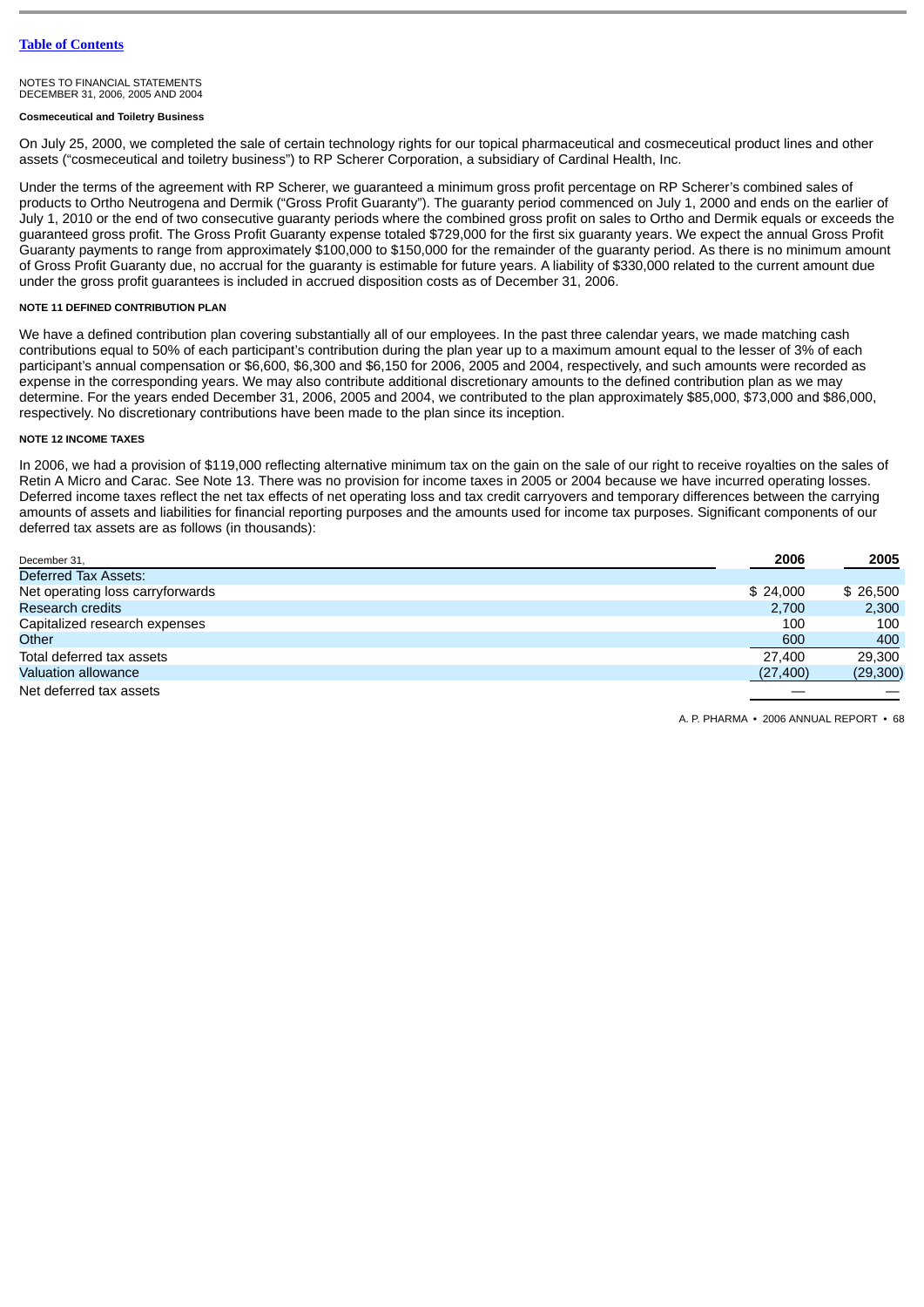Realization of deferred tax assets is dependent upon future earnings, if any, the timing and amount of which are uncertain. Accordingly, the net deferred tax assets have been fully offset by a valuation allowance. The valuation allowance decreased by \$1,900,000 and increased by \$600,000 and \$1,500,000 during 2006, 2005 and 2004, respectively.

Deferred tax assets related to carryforwards at December 31, 2006 include approximately \$2,900,000 associated with stock option activity related to nonqualified stock options for which any subsequently recognized tax benefits will be credited directly to stockholders' equity.

As of December 31, 2006, we had net operating loss carryforwards for federal income tax purposes of approximately \$67,100,000 which expire in the years 2007 through 2026 and federal research and development tax credits of approximately \$1,500,000 which expire in the years 2007 through 2026.

As of December 31, 2006, we had net operating loss carryforwards for state income tax purposes of approximately \$20,300,000 which expire in the years 2012 through 2015 and state research and development tax credits of approximately \$1,800,000 which do not expire.

Utilization of our net operating loss and credit carryforwards may be subject to substantial annual limitation due to the ownership change limitations provided by the Internal Revenue Code and similar state provisions. Such an annual limitation could result in the expiration of the net operating loss and credits before utilization.

# **NOTE 13 SIGNIFICANT AGREEMENTS**

#### **Paul Royalty Fund**

On January 18, 2006 we sold our rights to royalties on sales of Retin-A Micro and Carac effective October 1, 2005 to an affiliate of the Paul Royalty Fund for up to \$30 million. Proceeds of \$25 million were received upon the closing of the transaction and used primarily to fund pivotal clinical development of APF530, our drug candidate for the prevention of both acute and delayed chemotherapy-induced nausea and vomiting. The remaining \$5 million will be paid based on the satisfaction of certain predetermined milestones over the next three years.

#### **RHEI Pharmaceuticals, Inc.**

On October 1, 2006, we entered into an agreement with RHEI in which we granted RHEI exclusive license to develop and market APF530 in Greater China. We received a license fee on the signing of the contract, which has been recorded as deferred revenue on the Balance Sheet, and will receive additional milestone payments upon the achievement of certain regulatory approvals. Furthermore, we will receive royalties on future sales of APF530 in Greater China.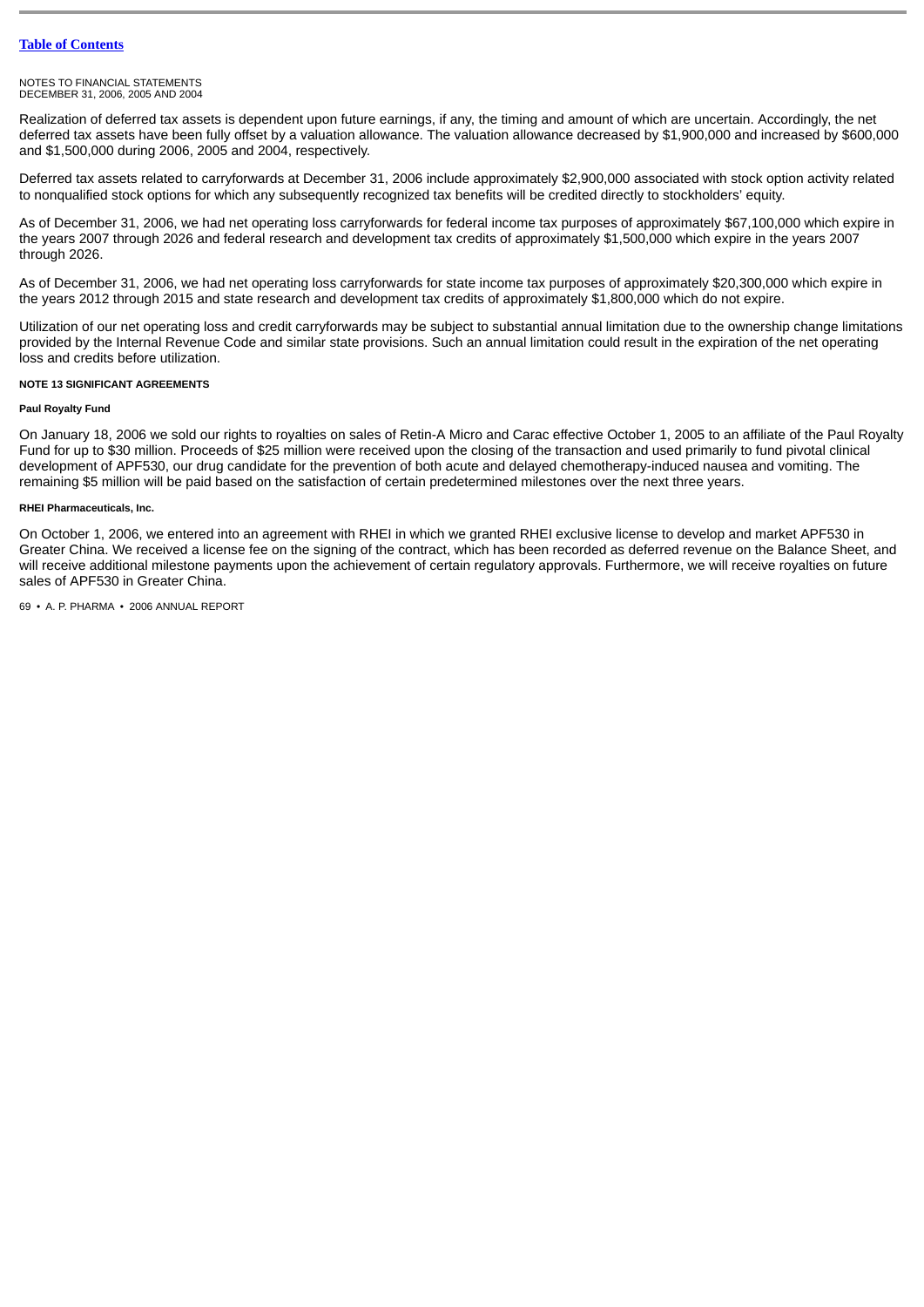# **NOTE 14 QUARTERLY RESULTS OF OPERATIONS (UNAUDITED)**

The following table presents summarized unaudited results of operations for each of our quarters in the years ended December 31, 2006 and 2005.

**Quarterly Results of Operations (in thousands, except per share data) (unaudited)**

|                                          | First   | <b>Second</b> | Third        | <b>Fourth</b> |
|------------------------------------------|---------|---------------|--------------|---------------|
| Year Ended December 31, 2006             | Quarter | Quarter       | Quarter      | Quarter       |
| <b>Total revenue</b>                     | \$      | \$            | \$           | \$            |
| Operating expenses                       | 4,401   | 4,790         | 3,948        | 5,725         |
| Interest and other, net                  | 23,693  | 274           | 195          | 219           |
| Income (loss) from continuing operations | 19,292  | (4, 516)      | (3,753)      | (5,506)       |
| Discontinued operations                  |         | (34)          | (64)         | (41)          |
| Net income (loss) before income taxes    | 19,299  | (4,550)       | (3, 817)     | (5, 547)      |
| Income tax expenses                      |         |               |              | (119)         |
| Net income (loss)                        | 19,299  | (4,550)       | (3, 817)     | (5,666)       |
| Basic income (loss) per common share:    |         |               |              |               |
| Income (loss) from continuing operations | 0.77    | (0.18)        | (0.18)       | (0.22)        |
| Net income (loss)                        | 0.77    | (0.18)        | (0.18)       | (0.22)        |
| Diluted income (loss) per common share:  |         |               |              |               |
| Income (loss) from continuing operations | 0.76    | (0.18)        | (0.18)       | (0.22)        |
| Net income (loss)                        | 0.76    | (0.18)        | (0.18)       | (0.22)        |
|                                          |         |               |              |               |
|                                          | First   | Second        | <b>Third</b> | <b>Fourth</b> |
| Year Ended December 31, 2005             | Quarter | Quarter       | Quarter      | Quarter       |
| Total revenue                            | \$1,360 | \$1,250       | \$1,337      | \$1,444       |
| Operating expenses                       | 2,671   | 3,901         | 3,174        | 4,118         |
| Interest income and other income, net    | 61      | 87            | 73           | 69            |
| Loss from continuing operations          | (1,250) | (2, 564)      | (1,764)      | (2,605)       |
| Discontinued operations                  | (6)     | (44)          | 20           |               |
| Net loss                                 | (1,256) | (2,608)       | (1,744)      | (2,602)       |
| Basic and diluted loss per common share: |         |               |              |               |
| Loss from continuing operations          | (0.05)  | (0.10)        | (0.07)       | (0.10)        |
| Net loss                                 | (0.05)  | (0.10)        | (0.07)       | (0.10)        |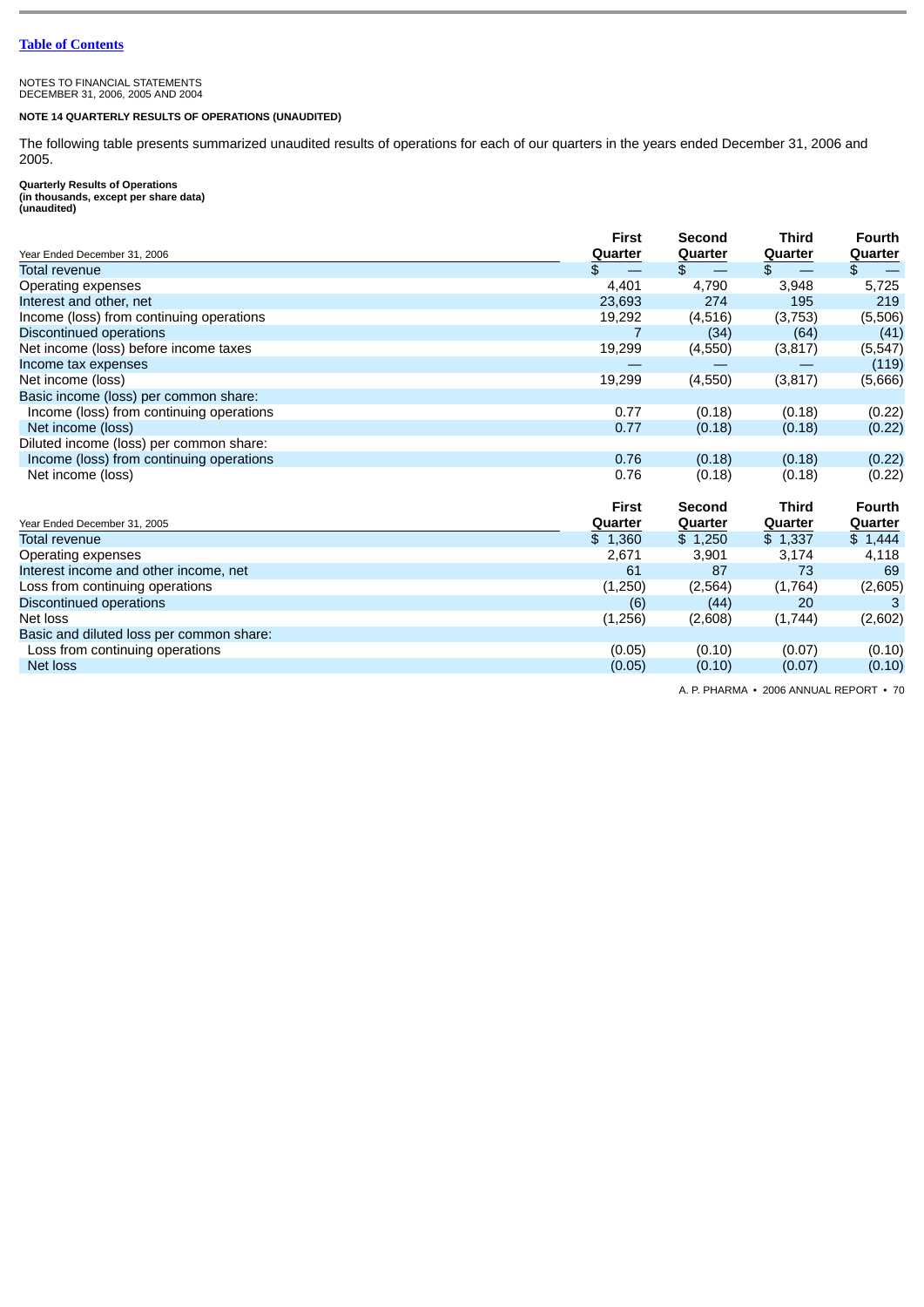## **ITEM 9. CHANGES IN AND DISAGREEMENTS WITH ACCOUNTANTS ON ACCOUNTING AND FINANCIAL DISCLOSURE**

None.

## **ITEM 9A. CONTROLS AND PROCEDURES**

(a) Evaluation of disclosure controls and procedures: We carried out an evaluation, under the supervision and with the participation of our management, including the Chief Executive Officer and Chief Financial Officer, of the effectiveness of the design and operations of our disclosure controls and procedures pursuant to Rule 13a-15(e) and 15(d)-15(e) of the Exchange Act. Based upon that evaluation, the Chief Executive Officer and Chief Financial Officer concluded that as of December 31, 2006 the end of the period covered by this report, our disclosure controls and procedures were effective at the reasonable assurance level in ensuring that information required to be disclosed in the reports we are required to file with the SEC is accumulated and communicated to members of management, including the CEO and the CFO, as appropriate, to allow timely decisions regarding required disclosure.

(b) Changes in internal controls: During the quarter ended December 31, 2006 there have been no significant changes in our internal control over financial reporting that materially affected, or are reasonable likely to materially affect, our internal control over financial reporting.

#### **ITEM 9B. OTHER INFORMATION**

None.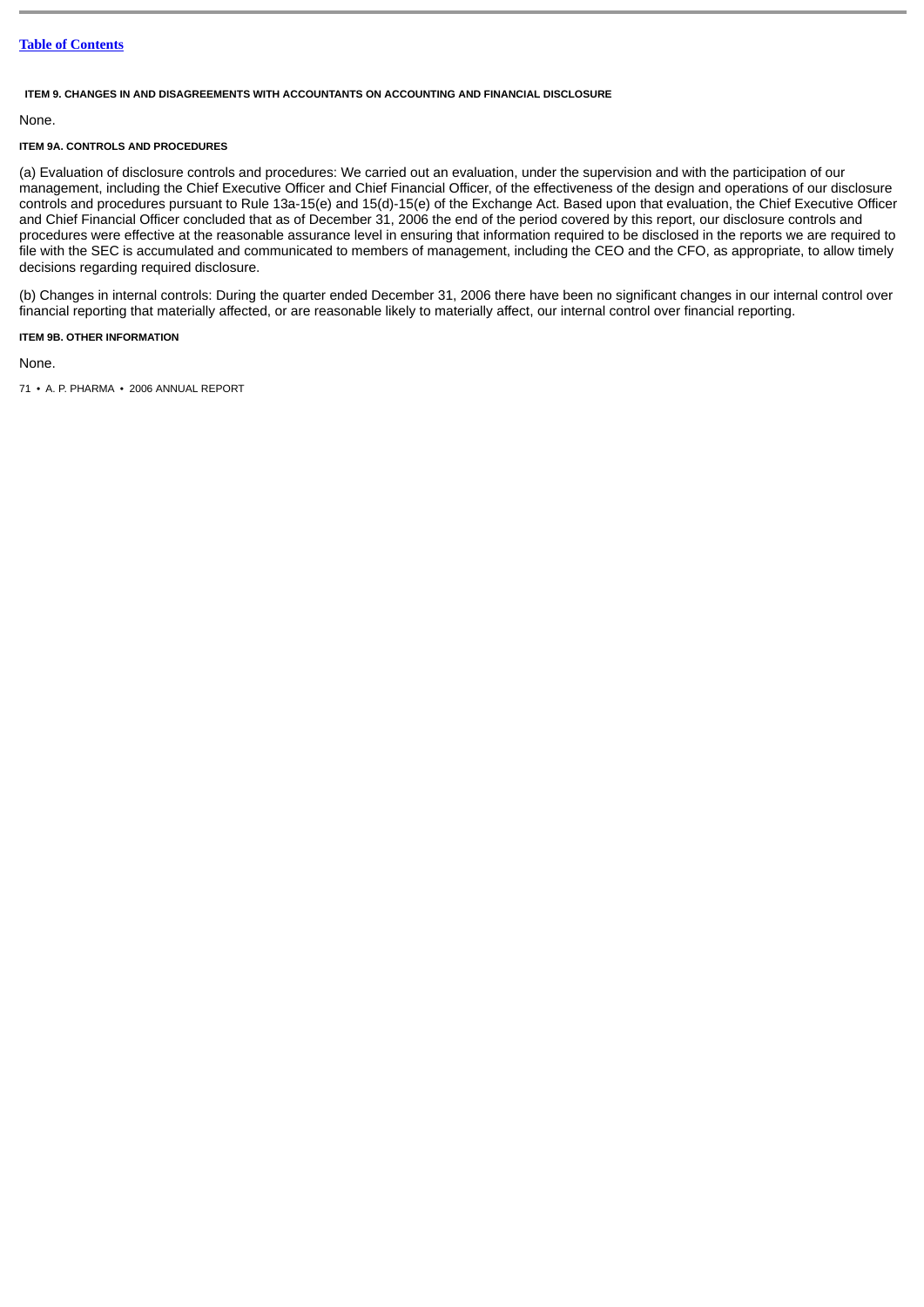#### PART III

#### **ITEM 10. DIRECTORS, EXECUTIVE OFFICERS, AND CORPORATE GOVERNANCE**

We have incorporated by reference the information set forth under the captions "Election of Directors", "Executive Officers", "Corporate Governance" and "Compliance with Section 16(a) of the Securities Exchange Act" of the Company's Proxy Statement (the "Proxy Statement") for the 2007 annual meeting of shareholders.

# **Code of Ethics**

We have adopted a Code of Ethics that applies to all of our directors, officers and employees. The Code of Ethics is posted on our website at http://www.appharma.com under the caption Investor Relations.

# **ITEM 11. EXECUTIVE COMPENSATION**

We have incorporated by reference the information set forth under the captions "Executive Compensation" and "Director Compensation" of the Proxy Statement.

#### **ITEM 12. SECURITY OWNERSHIP OF CERTAIN BENEFICIAL OWNERS AND MANAGEMENT AND RELATED STOCKHOLDER MATTERS**

We have incorporated by reference the information set forth under the captions "Common Stock Ownership of Certain Beneficial Owners and Management" and "Equity Compensation Plan Information" of the Proxy Statement.

# **ITEM 13. CERTAIN RELATIONSHIPS AND RELATED TRANSACTIONS AND DIRECTOR INDEPENDENCE**

We have incorporated by reference the information set forth under the captions "Related Party Transactions" and "Corporate Governance" of the Proxy Statement.

## **ITEM 14. PRINCIPAL ACCOUNTANT FEES AND SERVICES**

We have incorporated by reference the information set forth under the captions "Report of the Audit Committee," "Ratification of Independent Registered Public Accountants" and "Auditors Fees & Services" of the Proxy Statement.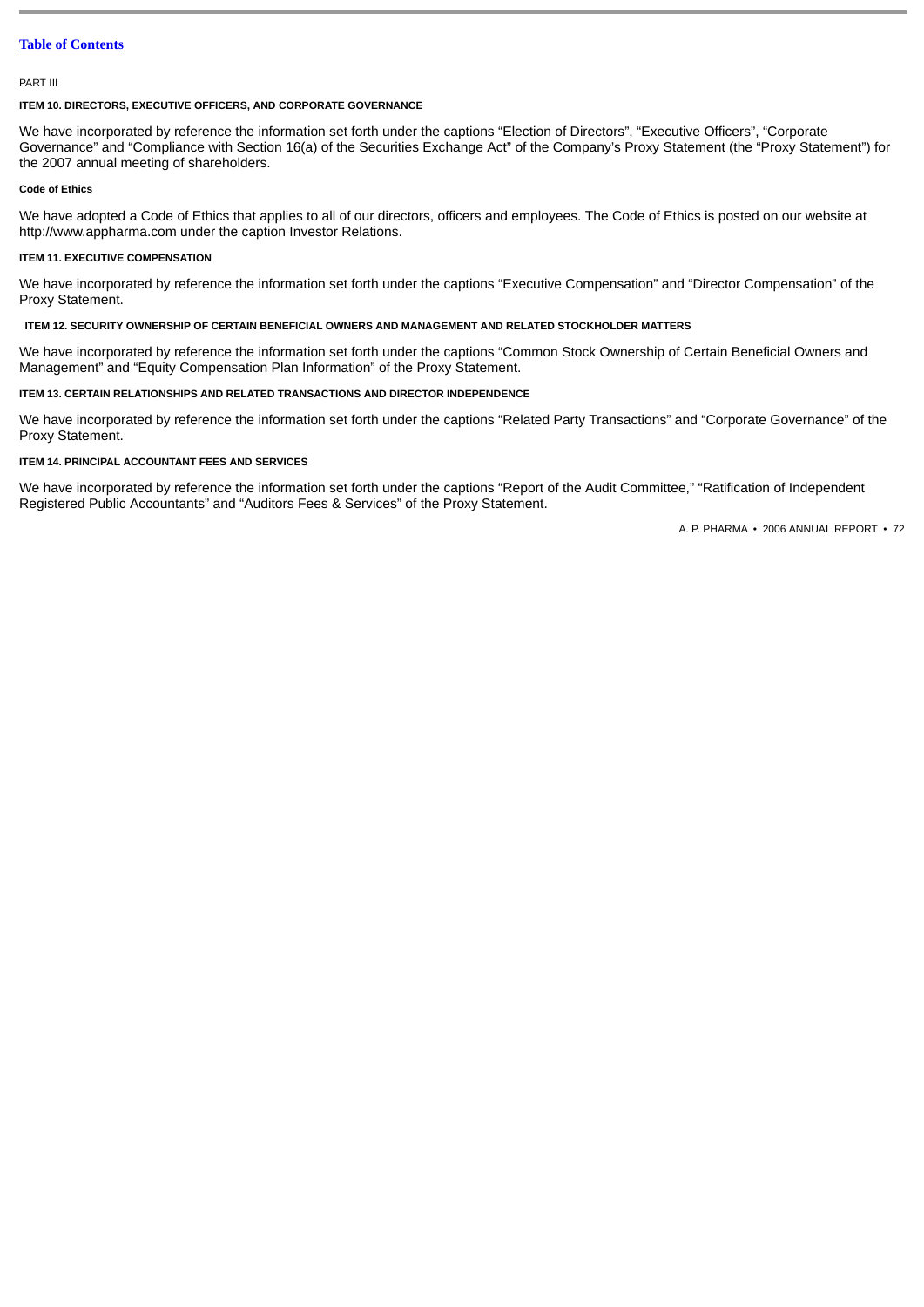### PART IV

### **ITEM 15. EXHIBITS AND FINANCIAL STATEMENT SCHEDULES**

(a) 1. Financial Statements

The financial statements and supplementary data set forth in Part II of the 10-K Annual Report are included herein.

2. Financial Statement Schedules

Schedule II Valuation Accounts

All other schedules have been omitted because the information is not required or is not so material as to require submission of the schedule, or because the information is included in the financial statements or the notes thereto.

3. Exhibits

2.1-Copy of Asset Purchase Agreement between Registrant and RP Scherer South, Inc. dated June 21, 2000.(1)

- 3-A-Copy of Registrant's Certificate of Incorporation.(2)
- 3-B-Copy of Registrant's Bylaws.(2)
- 3-C-Copy of Registrant's Certificate of Designation.(3)
- 4-A-Copy of Registrant's Preferred Shares Rights Agreement.<sup>(4)</sup>
- 4-B-Copy of Registrant's Form of Rights Certificate(5)
- 10-C-Registrant's 1992 Stock Plan dated August 11, 1992.<sup>(6)\*</sup>
- 10-D-Registrant's 1997 Employee Stock Purchase Plan dated March 5, 1997.(7)\*
- 10-E-Lease Agreement between Registrant and Metropolitan Life Insurance Company for lease of Registrant's executive offices in Redwood City dated as of November 17, 1997.(8)
- 10-F-Registrant's 2002 Equity Incentive Plan dated June 13, 2002.(9)\*
- 10-G-Agreement between Registrant and RHEI Pharmaceuticals, Inc. (RHEI) granting exclusive license to RHEI to develop and sell APF530 in Greater China dated October 1, 2006.(10)
- 10-H-Royalty Interest Agreement between Registrant and Paul Royalty Fund dated January 18, 2006.(11)
- 10-N-Agreement with Johnson & Johnson dated April 14, 1992.(12)
- 10-X-Registrant's Non-Qualified Plan dated June 13, 2002.(13)\*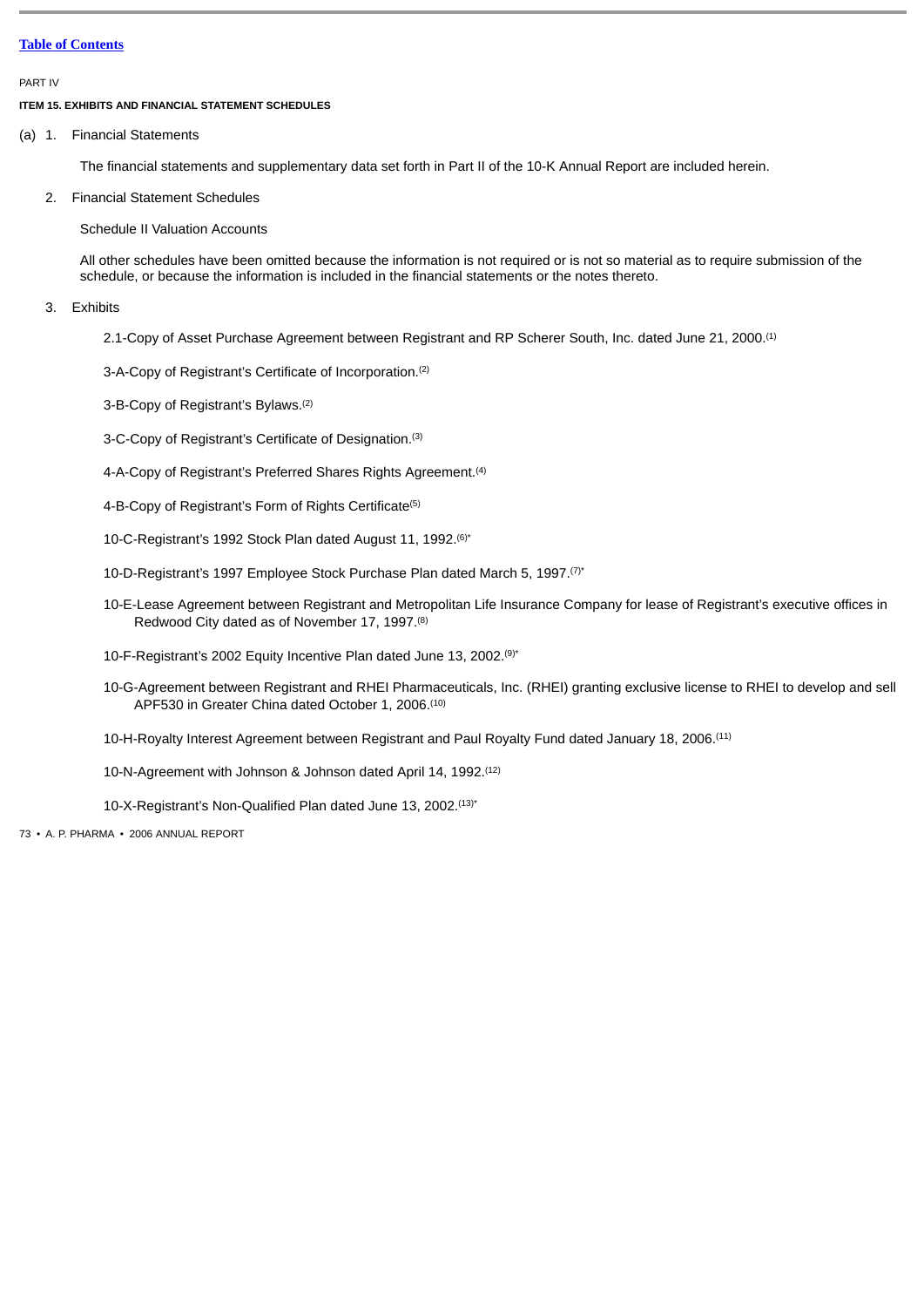- 23.1-Consent of Independent Registered Public Accounting Firm.
- 23.2-Consent of Independent Registered Public Accounting Firm.
- 31.1-Certification of Chief Executive Officer pursuant to Rules 13A-15(e) Promulgated under the Securities Exchange Act of 1934 as amended.
- 31.2-Certification of Chief Financial Officer pursuant to Rules 13A-15(e) Promulgated under the Securities Exchange Act of 1934 as amended.
- 32-Certifications of Chief Executive Officer and Chief Financial Officer pursuant to 18 U.S.C. Section 1350, as adopted pursuant to Section 906 of the Sarbanes-Oxley Act of 2002.

## (c) Exhibits

The Company hereby files as part of this Form 10-K the exhibits listed in Item 15(a)3 as set forth above.

- (1) Filed as an Exhibit with corresponding Exhibit No. to Registrant's Form 8-K dated July 25, 2000, and incorporated herein by reference.
- (2) Filed as an Exhibit with corresponding Exhibit No. to Registrant's Registration Statement on Form S-1 (Registration No. 33-15429) and incorporated herein by reference.
- (3) Filed as an Exhibit with corresponding Exhibit No. to Registrant's Form 8-K dated December 19, 2006, and incorporated herein by reference.
- (4) Filed as an Exhibit with corresponding Exhibit No. to Registrant's Form 8-K dated December 19, 2006, and incorporated herein by reference.
- (5) Filed as an Exhibit with corresponding Exhibit No. to Registrant's Form 8-K dated December 19, 2006, and incorporated herein by reference.
- (6) Filed as Exhibit No. 28.1 to Registrant's Registration Statement on Form S-8 (Registration No. 33-50640), and incorporated herein by reference.
- (7) Filed as Exhibit No. 99.1 to Registrant's Registration Statement on Form S-8 (Registration No. 333-35151), and incorporated herein by reference.
- (8) Filed as an Exhibit with corresponding Exhibit No. to Registrant's Annual Report on Form 10-K for the year ended December 31, 1997, and incorporated herein by reference.
- (9) Filed as Exhibit No. 99.1 to Registrant's Registration Statement on Form S-8 (Registration No. 333-90428), and incorporated herein by reference.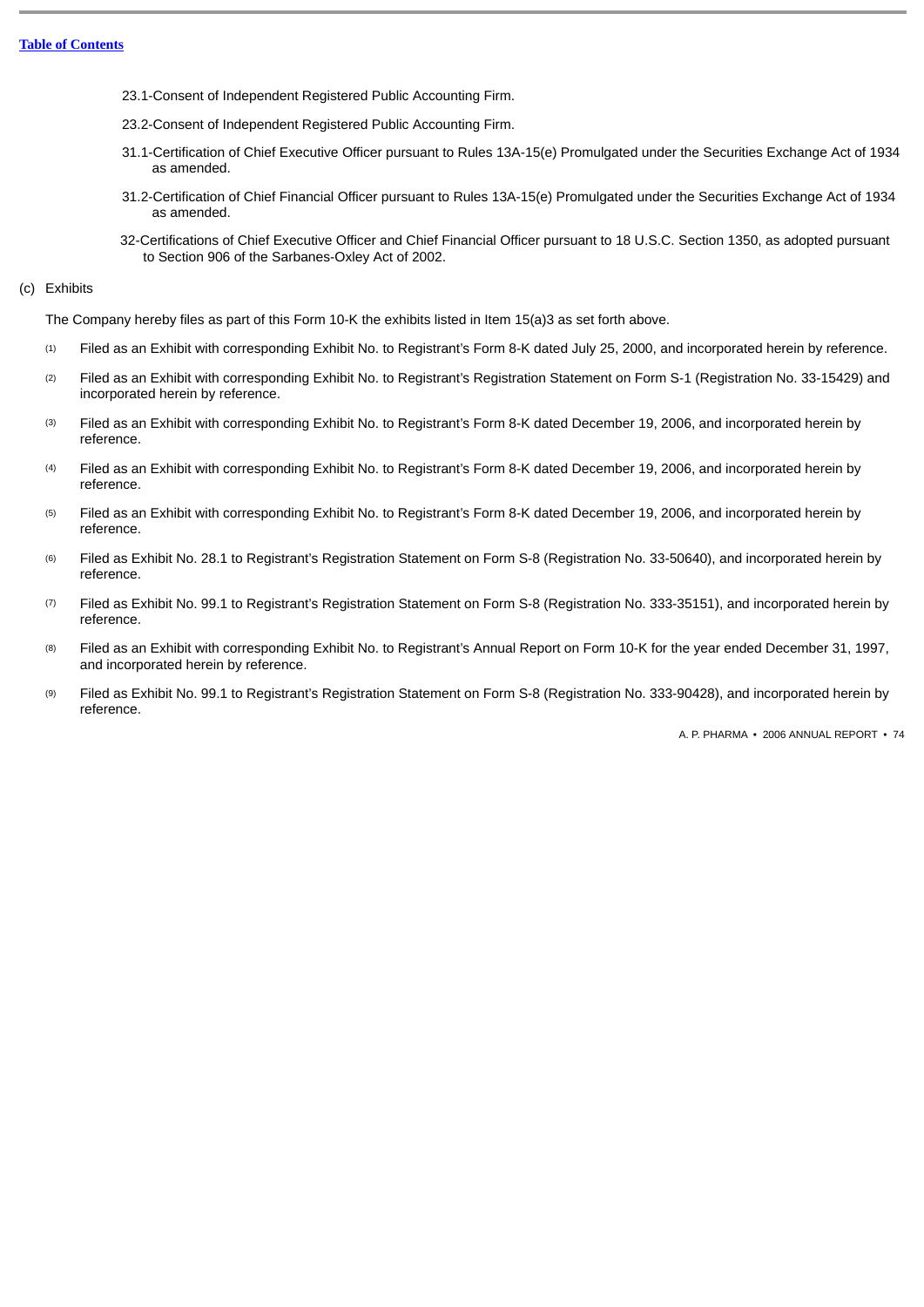- (10) Filed as Exhibit 99.1 to Registrant's Form 8-K dated December 19, 2006, and incorporated herein by reference.
- (11) Filed on Form 8K dated January 18, 2006.
- (12) Filed as an Exhibit with corresponding Exhibit No. to Registrant's Annual Report on Form 10-K for the year ended December 31, 1992, and incorporated herein by reference.
- (13) Filed as Exhibit No. 99.2 to Registrant's Registration Statement on Form S-8 (Registration No. 333-90428), and incorporated herein by reference.
- (d) Financial Statement Schedules

See Item 15(a)2 of this Form 10-K.

- \* Management contract or compensatory plans.
- 75 A. P. PHARMA 2006 ANNUAL REPORT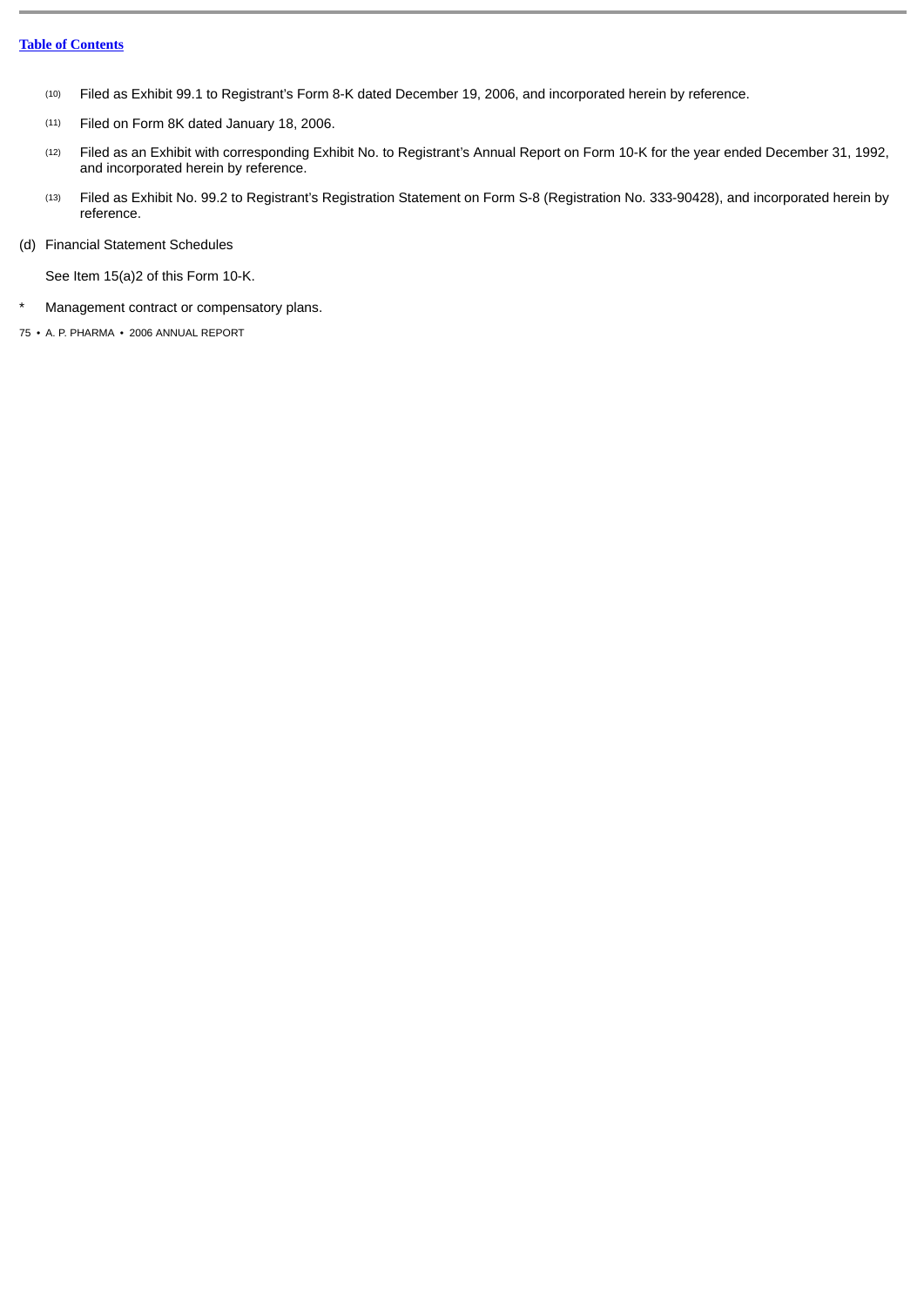### **SIGNATURES**

Pursuant to the requirement of Section 13 or 15 (d) of the Securities Exchange Act of 1934, the registrant has duly caused this report to be signed on its behalf by the undersigned, thereunto duly authorized.

**A.P. PHARMA, INC.**

By: /s/ Gregory Turnbull Gregory Turnbull President and Chief Executive Officer

#### **POWER OF ATTORNEY**

KNOW ALL PERSONS BY THESE PRESENT, that each person whose signature appears below constitutes and appoints Gregory Turnbull and Stephen C. Whiteford, jointly and severally, his or her attorneys-in-fact, each with the power of substitution, for him or her in any and all capacities, to sign any amendments to this Annual Report on Form 10-K and to file the same, with exhibits thereto and other documents in connection therewith, with the Securities and Exchange Commission, hereby ratifying and confirming all that each of said attorneys-in-fact, or his substitute or substitutes, may do or cause to be done by virtue hereof.

Pursuant to the requirements of the Securities Exchange Act of 1934, this report has been signed by the following persons in the capacities and on the dates indicated.

| <b>Signature</b>                                 | <b>Title</b>                                                                   |                |  |  |
|--------------------------------------------------|--------------------------------------------------------------------------------|----------------|--|--|
| /s/ Gregory Turnbull<br><b>Gregory Turnbull</b>  | President and Chief Executive Officer (Principal<br>Executive Officer)         | March 30, 2007 |  |  |
| /s/ Stephen C. Whiteford<br>Stephen C. Whiteford | <b>Chief Financial Officer</b><br>(Principal Financial and Accounting Officer) | March 30, 2007 |  |  |
| /s/ Paul Goddard<br>Paul Goddard                 | Chairman of the Board of Directors                                             | March 30, 2007 |  |  |
| /s/ Michael O'Connell<br>Michael O'Connell       | <b>Director</b>                                                                | March 30, 2007 |  |  |
| /s/ Peter Riepenhausen<br>Peter Riepenhausen     | <b>Director</b>                                                                | March 30, 2007 |  |  |
| /s/ Toby Rosenblatt<br><b>Toby Rosenblatt</b>    | <b>Director</b>                                                                | March 30, 2007 |  |  |
| /s/ Arthur Taylor<br><b>Arthur Taylor</b>        | <b>Director</b>                                                                | March 30, 2007 |  |  |
| /s/ Robert Zerbe<br>Robert Zerbe                 | <b>Director</b>                                                                | March 30, 2007 |  |  |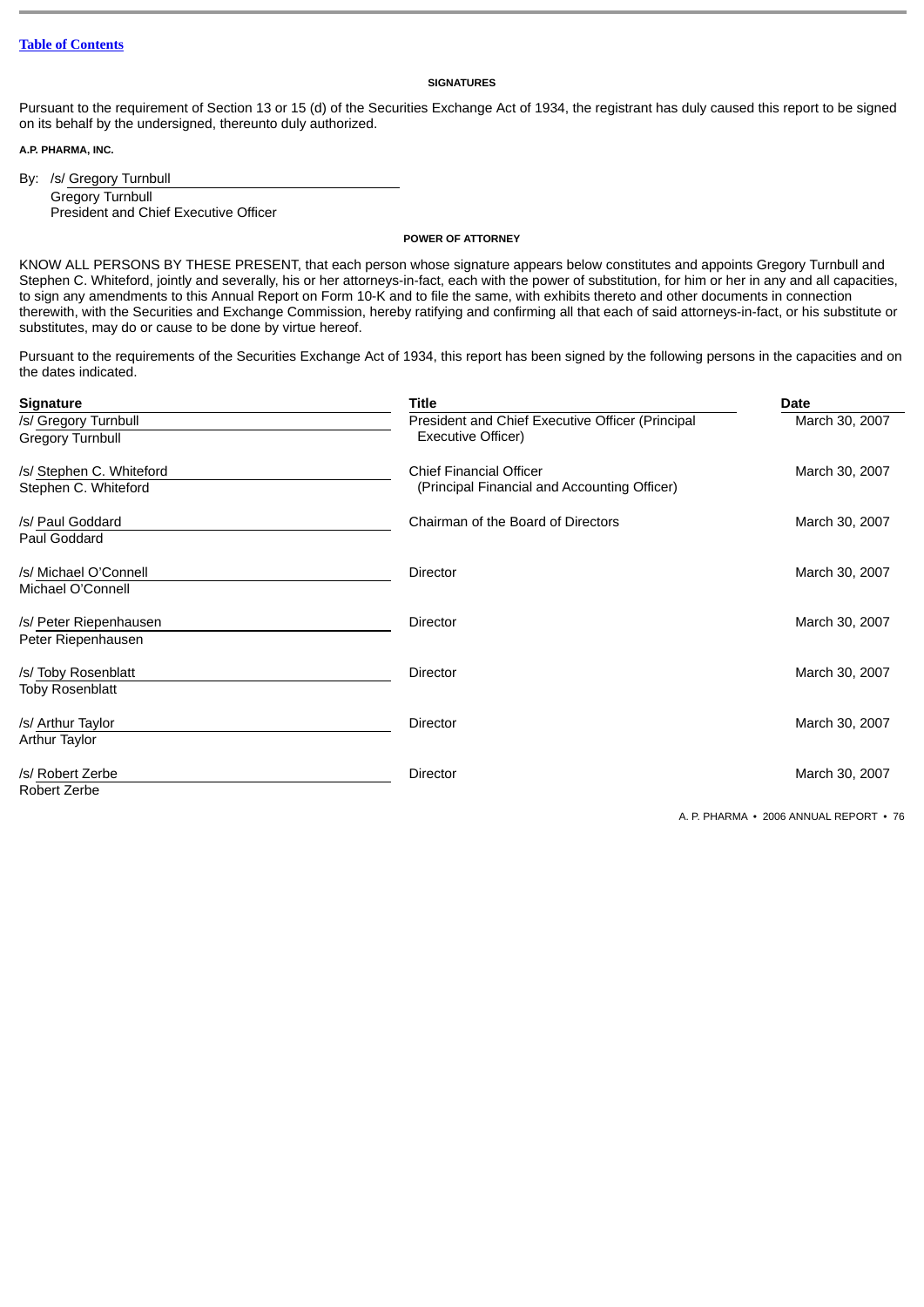SCHEDULE II

**VALUATION AND QUALIFYING ACCOUNTS (in thousands)**

|                                              |    | <b>Beginning</b><br><b>Balance</b> |    | <b>Additions</b><br><b>Charged to</b><br>Cost and<br><b>Expense</b> |    | Deductions,<br>Write-Offs<br>and<br><b>Recoveries</b> |    | <b>Ending</b><br><b>Balance</b> |  |
|----------------------------------------------|----|------------------------------------|----|---------------------------------------------------------------------|----|-------------------------------------------------------|----|---------------------------------|--|
| <b>DECEMBER 31, 2006</b>                     |    |                                    |    |                                                                     |    |                                                       |    |                                 |  |
| Note receivable, allowance for doubtful note | \$ | 394                                | \$ |                                                                     | \$ |                                                       | \$ | 394                             |  |
| <b>DECEMBER 31, 2005</b>                     |    |                                    |    |                                                                     |    |                                                       |    |                                 |  |
| Note receivable, allowance for doubtful note | \$ | 394                                | \$ |                                                                     | \$ |                                                       | \$ | 394                             |  |
| <b>DECEMBER 31, 2004</b>                     |    |                                    |    |                                                                     |    |                                                       |    |                                 |  |
| Note receivable, allowance for doubtful note | \$ | 413                                | \$ |                                                                     | \$ | 19                                                    | \$ | 394                             |  |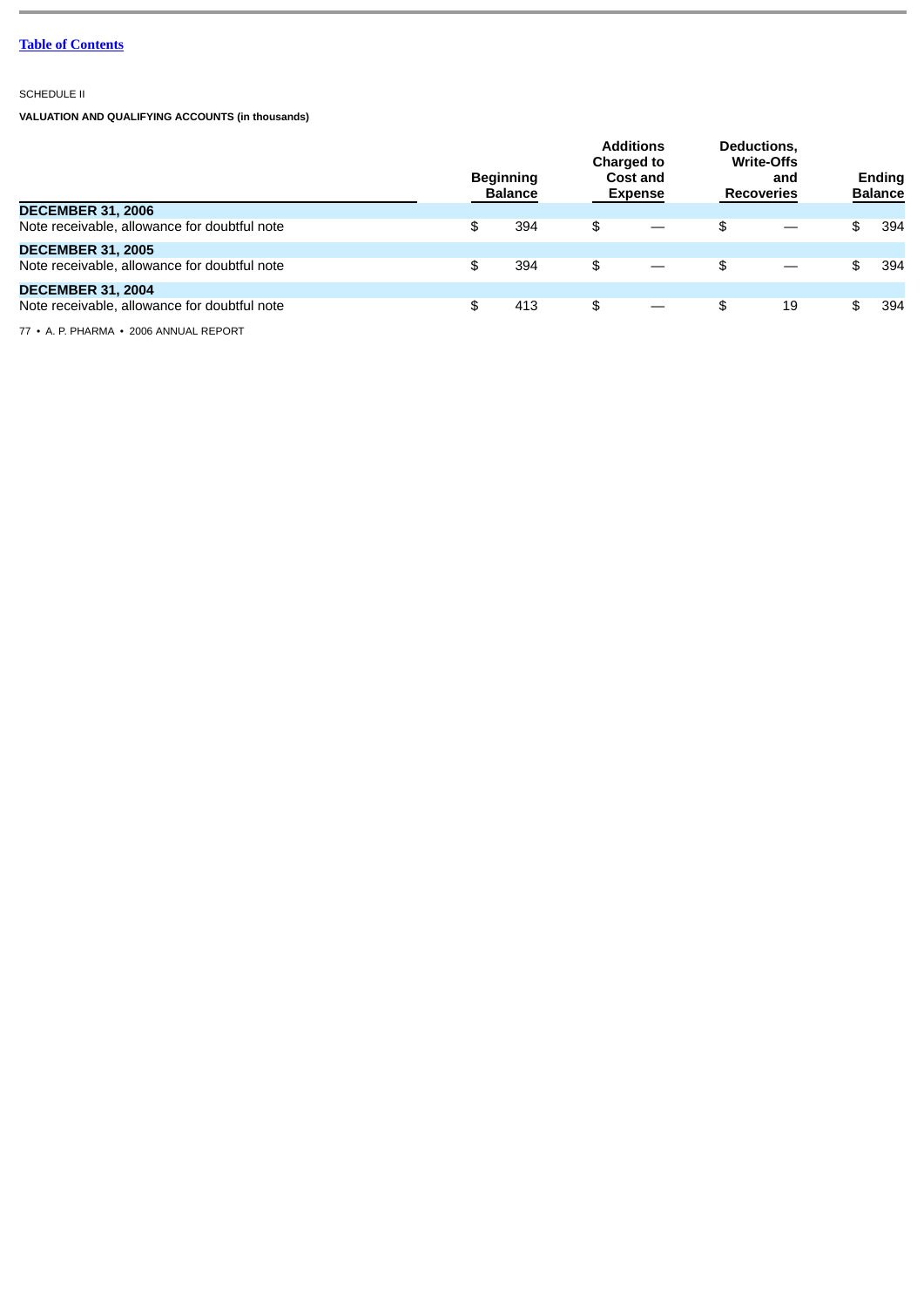EXHIBIT INDEX

**FORM 10-K ANNUAL REPORT**

- 2.1-Copy of Asset Purchase Agreement between Registrant and RP Scherer South, Inc. dated June 21, 2000.(1)
- 3-A-Copy of Registrant's Certificate of Incorporation.(2)
- 3-B-Copy of Registrant's Bylaws.(2)
- 3-C-Copy of Registrant's Certificate of Designation.(3)
- 4-A-Copy of Registrant's Preferred Shares Rights Agreement.<sup>(4)</sup>
- 4-B-Copy of Registrant's Form of Rights Certificate<sup>(5)</sup>
- 10-C-Registrant's 1992 Stock Plan dated August 11, 1992.<sup>(6)\*</sup>
- 10-D-Registrant's 1997 Employee Stock Purchase Plan dated March 5, 1997.(7)\*
- 10-E-Lease Agreement between Registrant and Metropolitan Life Insurance Company for lease of Registrant's executive offices in Redwood City dated as of November 17, 1997.<sup>(8)</sup>
- 10-F-Registrant's 2002 Equity Incentive Plan dated June 13, 2002.(9)\*
- 10-G-Agreement between Registrant and RHEI Pharmaceuticals, Inc. (RHEI) granting exclusive license to RHEI to develop and sell APF530 in Greater China dated October 1, 2006.(10)
- 10-H-Royalty Interest Agreement between Registrant and Paul Royalty Fund dated January 18, 2006.(11)
- 10-N-Agreement with Johnson & Johnson dated April 14, 1992.(12)
- 10-X-Registrant's Non-Qualified Plan dated June, 13, 2002.(13)\*
- 23.1-Consent of Independent Registered Public Accounting Firm.
- 23.2-Consent of Independent Registered Public Accounting Firm.
- 31.1-Certification of Chief Executive Officer pursuant to Rules 13A-15(e) Promulgated under the Securities Exchange Act of 1934 as amended.
- 31.2-Certification of Chief Financial Officer pursuant to Rules 13A-15(e) Promulgated under the Securities Exchange Act of 1934 as amended.
- 32-Certifications of Chief Executive Officer and Chief Financial Officer pursuant to 18 U.S.C. Section 1350, as adopted pursuant to Section 906 of the Sarbanes-Oxley Act of 2002.
- (1) Filed as an Exhibit with corresponding Exhibit No. to Registrant's Form 8-K dated July 25, 2000, and incorporated herein by reference.<br>(2) Filed as an Exhibit with corresponding Exhibit No. to Registrant's Registration Filed as an Exhibit with corresponding Exhibit No. to Registrant's Registration Statement on Form S-1 (Registration No. 33-15429) and
- incorporated herein by reference. (3) Filed as an Exhibit with corresponding Exhibit No. to Registrant's Form 8-K dated December 19, 2006, and incorporated herein by reference.<br>(4) Filed as an Exhibit with corresponding Exhibit No. to Registrant's Form 8-K
- (4) Filed as an Exhibit with corresponding Exhibit No. to Registrant's Form 8-K dated December 19, 2006, and incorporated herein by reference.
- (5) Filed as an Exhibit with corresponding Exhibit No. to Registrant's Form 8-K dated December 19, 2006, and incorporated herein by reference. (6) Filed as Exhibit No. 28.1 to Registrant's Registration Statement on Form S-8 (Registration No. 33-50640), and incorporated herein by
- reference.
- (7) Filed as Exhibit No. 99.1 to Registrant's Registration Statement on Form S-8 (Registration No. 333-35151), and incorporated herein by reference.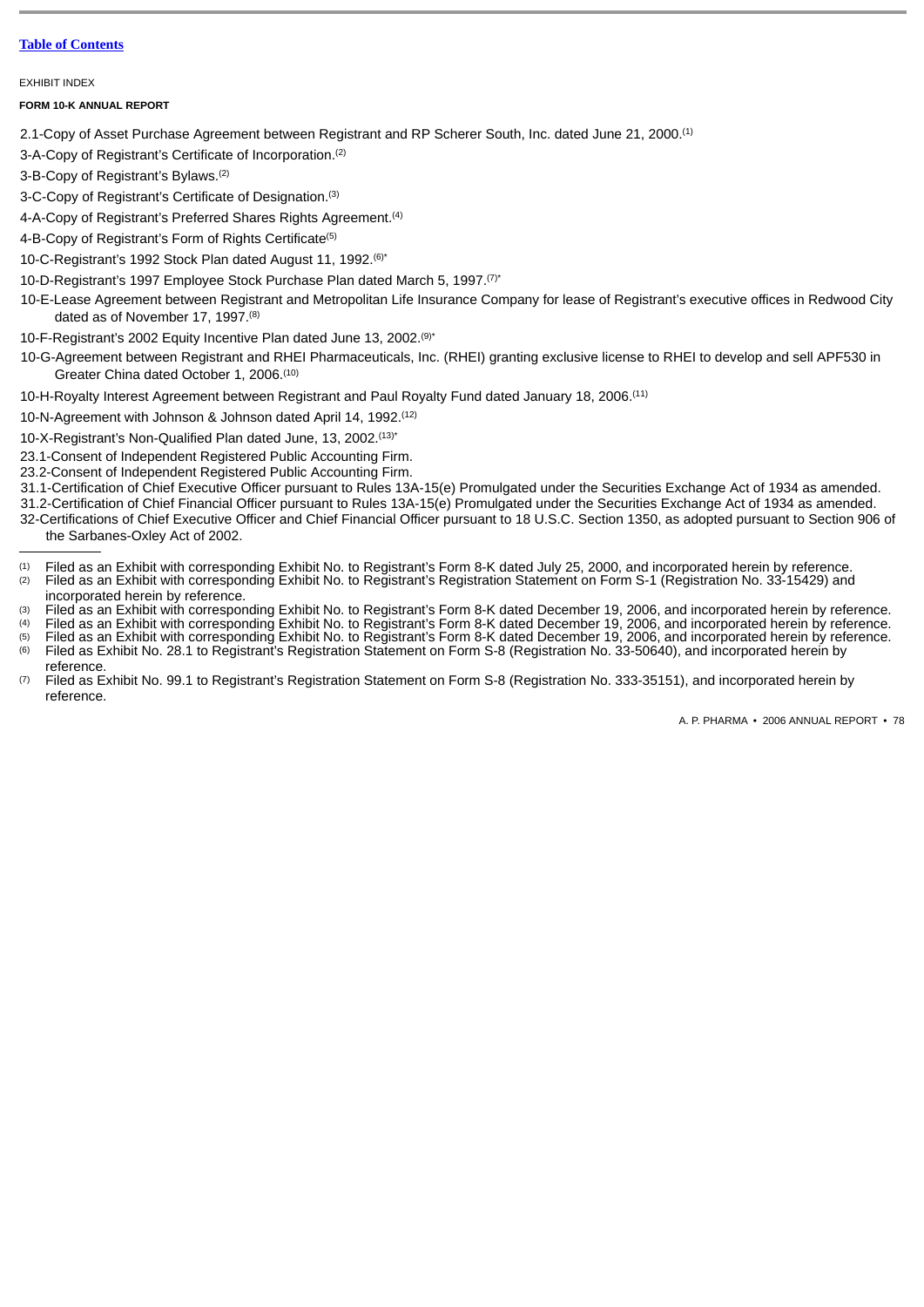- (8) Filed as an Exhibit with corresponding Exhibit No. to Registrant's Annual Report on Form 10-K for the year ended December 31, 1997, and incorporated herein by reference.
- (9) Filed as Exhibit No. 99.1 to Registrant's Registration Statement on Form S-8 Registration No. 333-90428, and incorporated herein by reference.
- (10) Filed as Exhibit 99.1 to Registrant's Form 8-K dated December 19, 2006, and incorporated herein by reference.
- (11) Filed on Form 8K dated January 18, 2006.
- (12) Filed as an Exhibit with corresponding Exhibit No. to Registrant's Annual Report on Form 10-K for the year ended December 31, 1992, and incorporated herein by reference.
- (13) Filed as Exhibit No. 99.2 to Registrant's Registration Statement on Form S-8 Registration No. 333-90428, and incorporated herein by reference.
- Management contract or compensatory plans.
- 79 A. P. PHARMA 2006 ANNUAL REPORT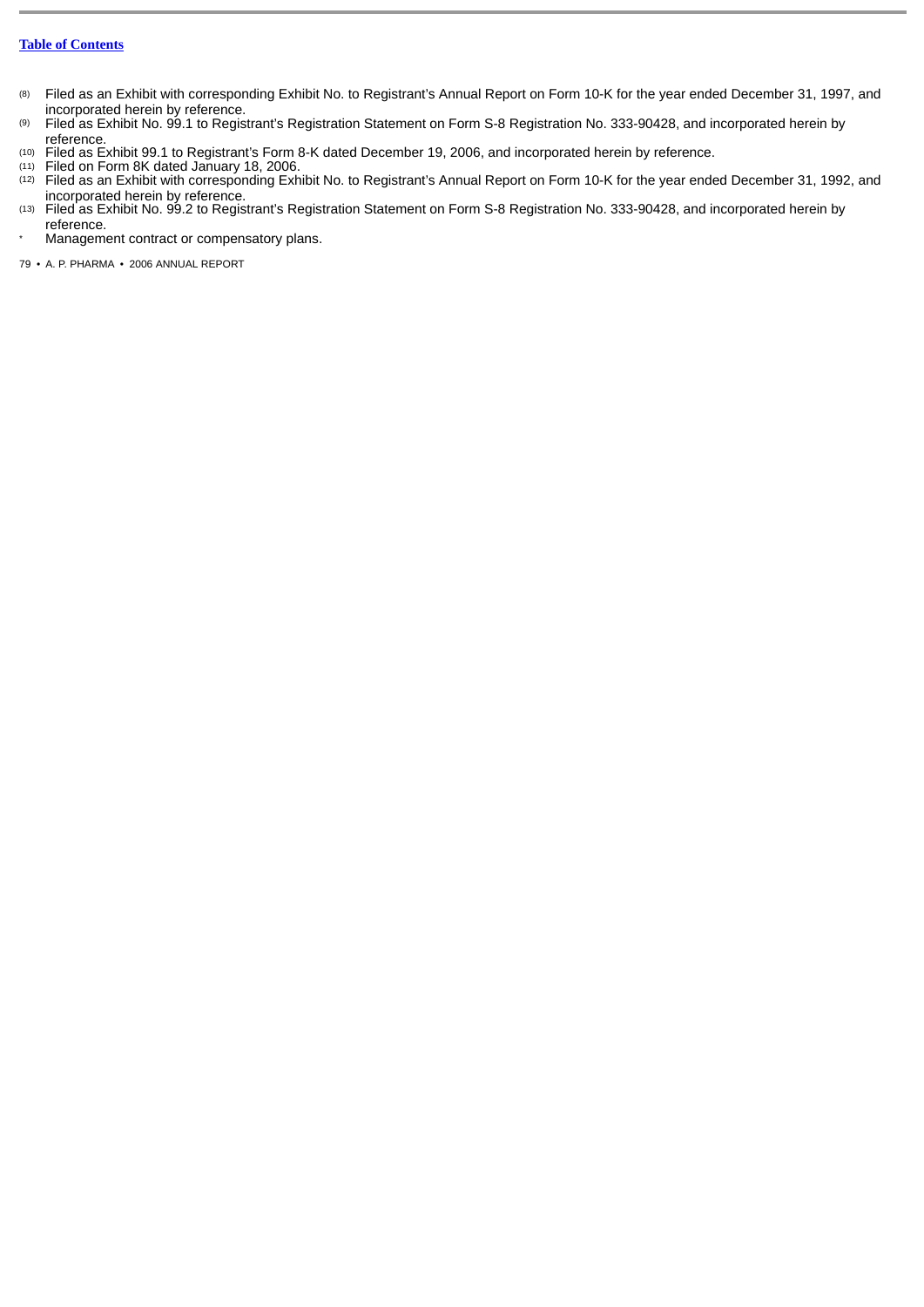### **CONSENT OF INDEPENDENT REGISTERED PUBLIC ACCOUNTING FIRM**

We consent to the incorporation by reference in the Registration Statement on Form S3 No. 333-115163 of A.P. Pharma, Inc., and the Registration Statements on Form S-8 (Nos. 333-06841, No. 333-60585, 333-35151, 333-90428, 333-118546, 333-127574, and 333-137954), pertaining to the 1992 Stock Plan, the 1997 Employee Stock Purchase Plan, the 2002 Equity Incentive Plan and Non-Qualified Stock Option Plan, the 2002 Equity Incentive Plan and 1997 Employee Stock Purchase Plan of A.P. Pharma, Inc., of our report dated March 1, 2007 with respect to the financial statements and schedule of A.P. Pharma, Inc. included in this Annual Report (Form 10-K) for the year ended December 31, 2006.

/s/ ODENBERG, ULLAKKO, MURANISHI & CO., LLP

San Francisco, California March 26, 2007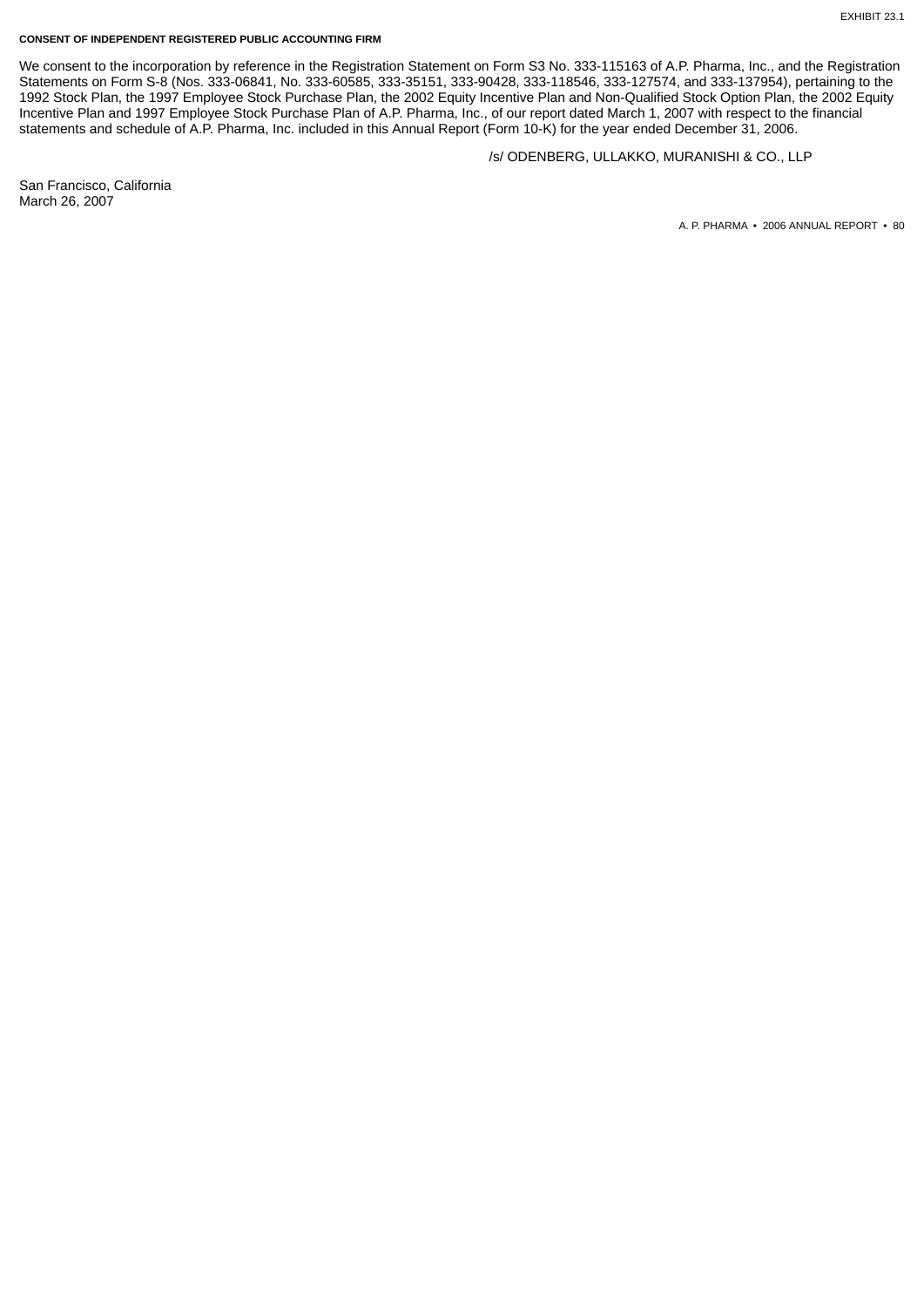### **CONSENT OF INDEPENDENT REGISTERED PUBLIC ACCOUNTING FIRM**

We consent to the incorporation by reference in the following Registration Statements:

- 1) Registration Statement (Form S-3 No. 333-115163) of A.P. Pharma, Inc.,
- 2) Registration Statement (Form S-8 No. 333-06841) pertaining to the 1992 Stock Plan of A.P. Pharma, Inc.,
- 3) Registration Statement (Form S-8 No. 333-60585) pertaining to the 1992 Stock Plan of A.P. Pharma, Inc.,
- 4) Registration Statement (Form S-8 No. 333-35151) pertaining to the 1997 Employee Stock Purchase Plan of A.P. Pharma, Inc.,
- 5) Registration Statement (Form S-8 No. 333-90428) pertaining to the 2002 Equity Incentive Plan and Non-Qualified Stock Option Plan of A.P. Pharma, Inc.,
- 6) Registration Statement (Form S-8 No. 333-118546) pertaining to the 2002 Equity Incentive Plan and 1997 Employee Stock Purchase Plan of A.P. Pharma, Inc.,
- 7) Registration Statement (Form S-8 No. 333-127574) pertaining to the 2002 Equity Incentive Plan and 1997 Employee Stock Purchase Plan of A.P. Pharma, Inc., and
- 8) Registration Statement (Form S-8 No. 333-137954) pertaining to the 2002 Equity Incentive Plan and 1997 Employee Stock Purchase Plan of A.P. Pharma, Inc.;

of our report dated February 24, 2006, with respect to the financial statements and schedule of A.P. Pharma, Inc. for the year ended December 31, 2005 included in this Annual Report (Form 10-K) for the year ended December 31, 2006.

/s/ ERNST & YOUNG LLP

Palo Alto, California March 26, 2007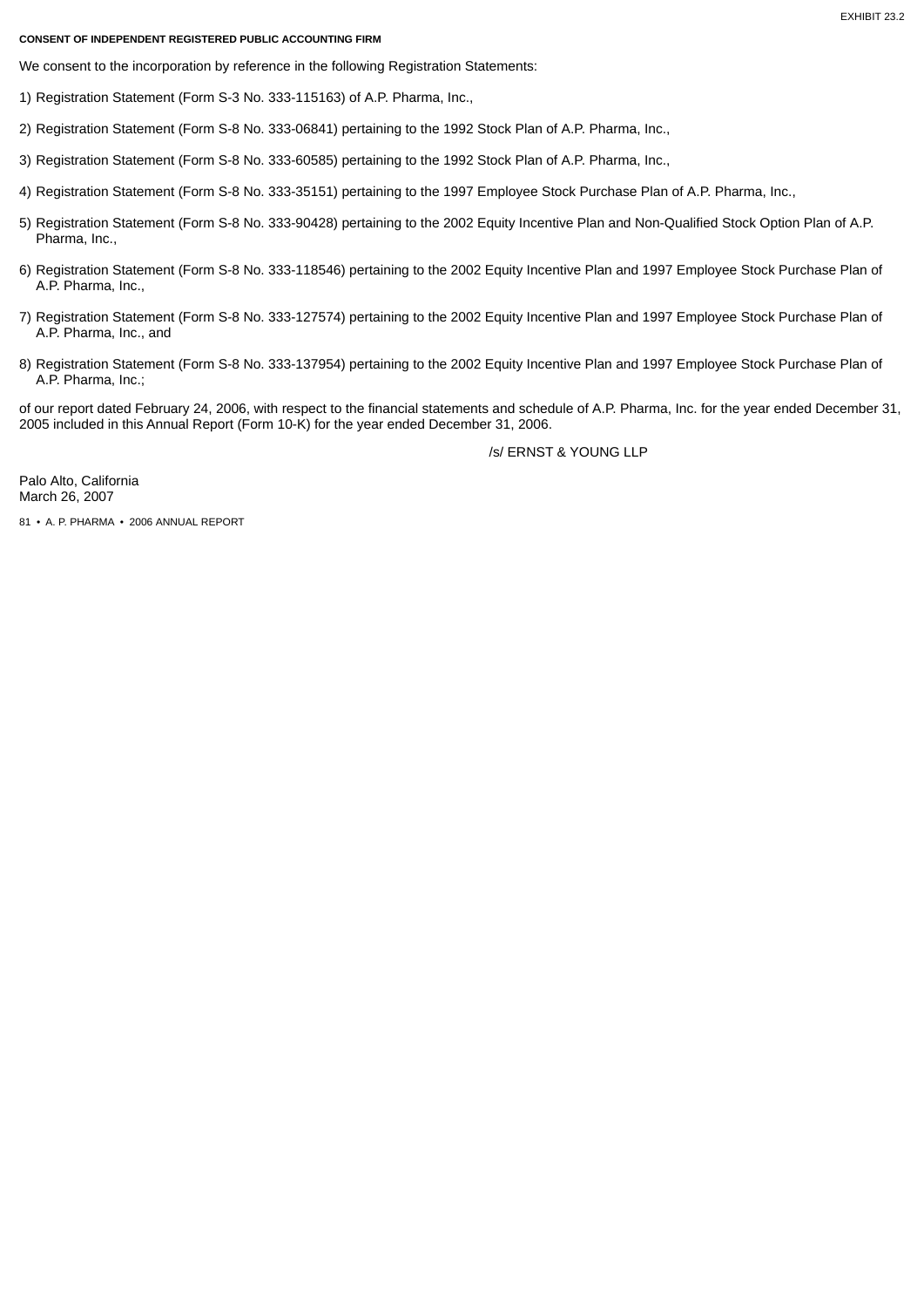### **CERTIFICATIONS**

I, Gregory Turnbull, certify that:

- 1. I have reviewed this annual report on Form 10-K of A.P. Pharma, Inc.;
- 2. Based on my knowledge, this report does not contain any untrue statement of a material fact or omit to state a material fact necessary to make the statements made, in light of the circumstances under which such statements were made, not misleading with respect to the period covered by this report;
- 3. Based on my knowledge, the financial statements, and other financial information included in this report, fairly present in all material respects the financial condition, results of operations and cash flows of the registrant as of, and for, the periods presented in this report;
- 4. The registrant's other certifying officers and I are responsible for establishing and maintaining disclosure controls and procedures (as defined in Exchange Act Rules 13a-15(e) and 15d-15(e)) for the registrant and have:
	- a) Designed such disclosure controls and procedures, or caused such disclosure controls and procedures to be designed under our supervision, to ensure that material information relating to the registrant, including its consolidated subsidiaries, is made known to us by others within those entities, particularly during the period in which this report is being prepared;
	- b) Evaluated the effectiveness of the registrant's disclosure controls and procedures and presented in this report our conclusions about the effectiveness of the disclosure controls and procedures, as of the end of the period covered by this report based on such evaluation; and
	- c) Disclosed in this report any change in the registrant's internal control over financial reporting that occurred during the registrant's most recent fiscal quarter (the registrant's fourth fiscal quarter in the case of an annual report) that has materially affected, or is reasonable likely to materially affect, the registrant's internal control over financial reporting; and
- 5. The registrant's other certifying officer and I have disclosed, based on our most recent evaluation of internal control over financial reporting, to the registrant's auditors and the audit committee of registrant's board of directors (or persons performing the equivalent function):
	- a) All significant deficiencies and material weaknesses in the design or operation of internal control over financial reporting which are reasonable likely to adversely affect the registrant's ability to record, process, summarize and report financial information; and
	- b) Any fraud, whether or not material, that involves management or other employees who have a significant role in the registrant's internal control over financial reporting.

Date: March 30, 2007

/s/ Gregory Turnbull Gregory Turnbull Chief Executive Officer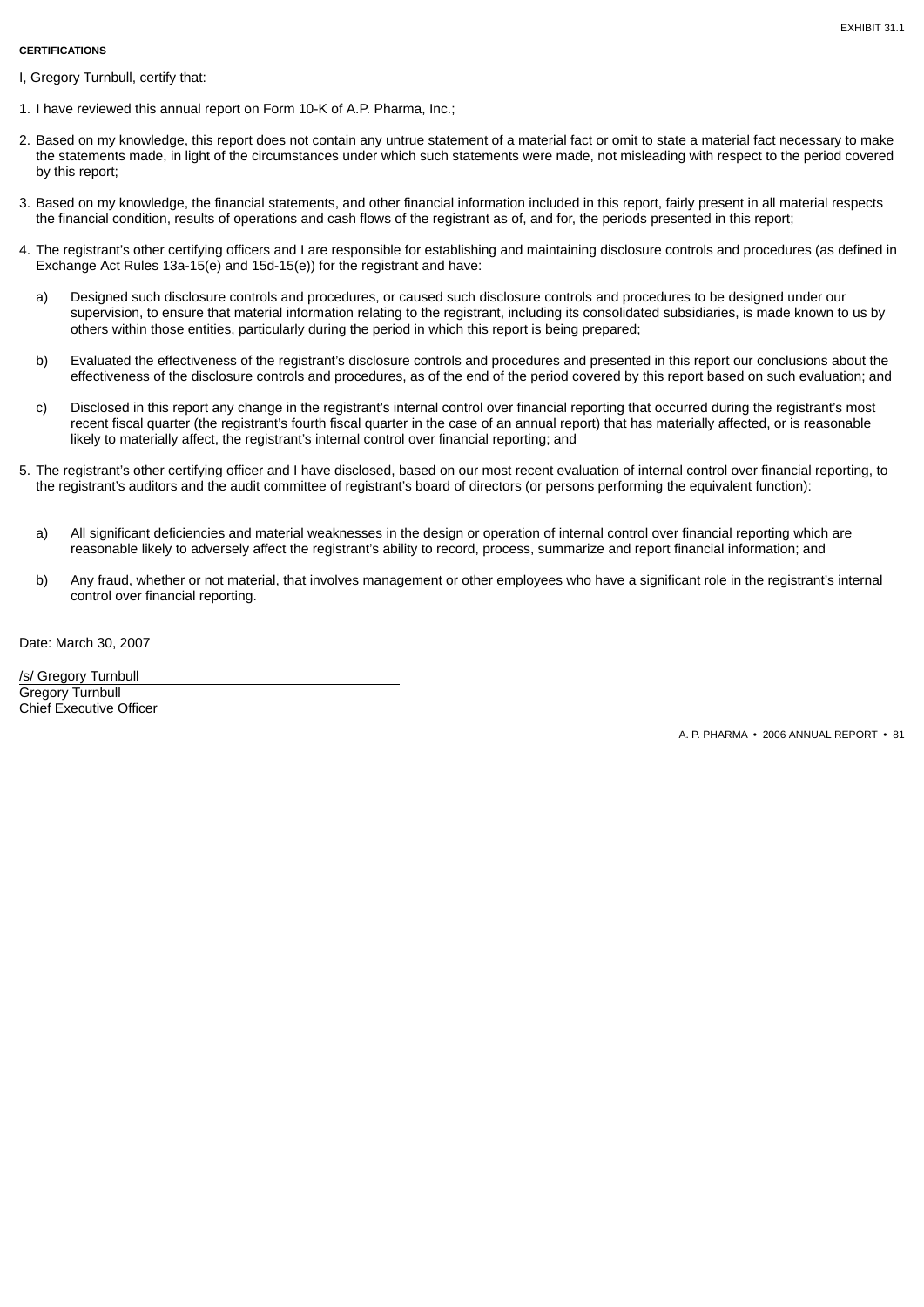### **CERTIFICATIONS**

I, Stephen C. Whiteford, certify that:

- 1. I have reviewed this annual report on Form 10-K of A.P. Pharma, Inc.;
- 2. Based on my knowledge, this report does not contain any untrue statement of a material fact or omit to state a material fact necessary to make the statements made, in light of the circumstances under which such statements were made, not misleading with respect to the period covered by this report;
- 3. Based on my knowledge, the financial statements, and other financial information included in this report, fairly present in all material respects the financial condition, results of operations and cash flows of the registrant as of, and for, the periods presented in this report;
- 4. The registrant's other certifying officers and I are responsible for establishing and maintaining disclosure controls and procedures (as defined in Exchange Act Rules 13a-15(e) and 15d-15(e)) for the registrant and have:
	- a) Designed such disclosure controls and procedures, or caused such disclosure controls and procedures to be designed under our supervision, to ensure that material information relating to the registrant, including its consolidated subsidiaries, is made known to us by others within those entities, particularly during the period in which this report is being prepared;
	- b) Evaluated the effectiveness of the registrant's disclosure controls and procedures and presented in this report our conclusions about the effectiveness of the disclosure controls and procedures, as of the end of the period covered by this report based on such evaluation; and
	- c) Disclosed in this report any change in the registrant's internal control over financial reporting that occurred during the registrant's most recent fiscal quarter (the registrant's fourth fiscal quarter in the case of an annual report) that has materially affected, or is reasonable likely to materially affect, the registrant's internal control over financial reporting; and
- 5. The registrant's other certifying officer and I have disclosed, based on our most recent evaluation of internal control over financial reporting, to the registrant's auditors and the audit committee of registrant's board of directors (or persons performing the equivalent function):
	- a) All significant deficiencies and material weaknesses in the design or operation of internal control over financial reporting which are reasonable likely to adversely affect the registrant's ability to record, process, summarize and report financial information; and
	- b) Any fraud, whether or not material, that involves management or other employees who have a significant role in the registrant's internal control over financial reporting.

Date: March 30, 2007

/s/ Stephen C. Whiteford Stephen C. Whiteford Chief Financial Officer